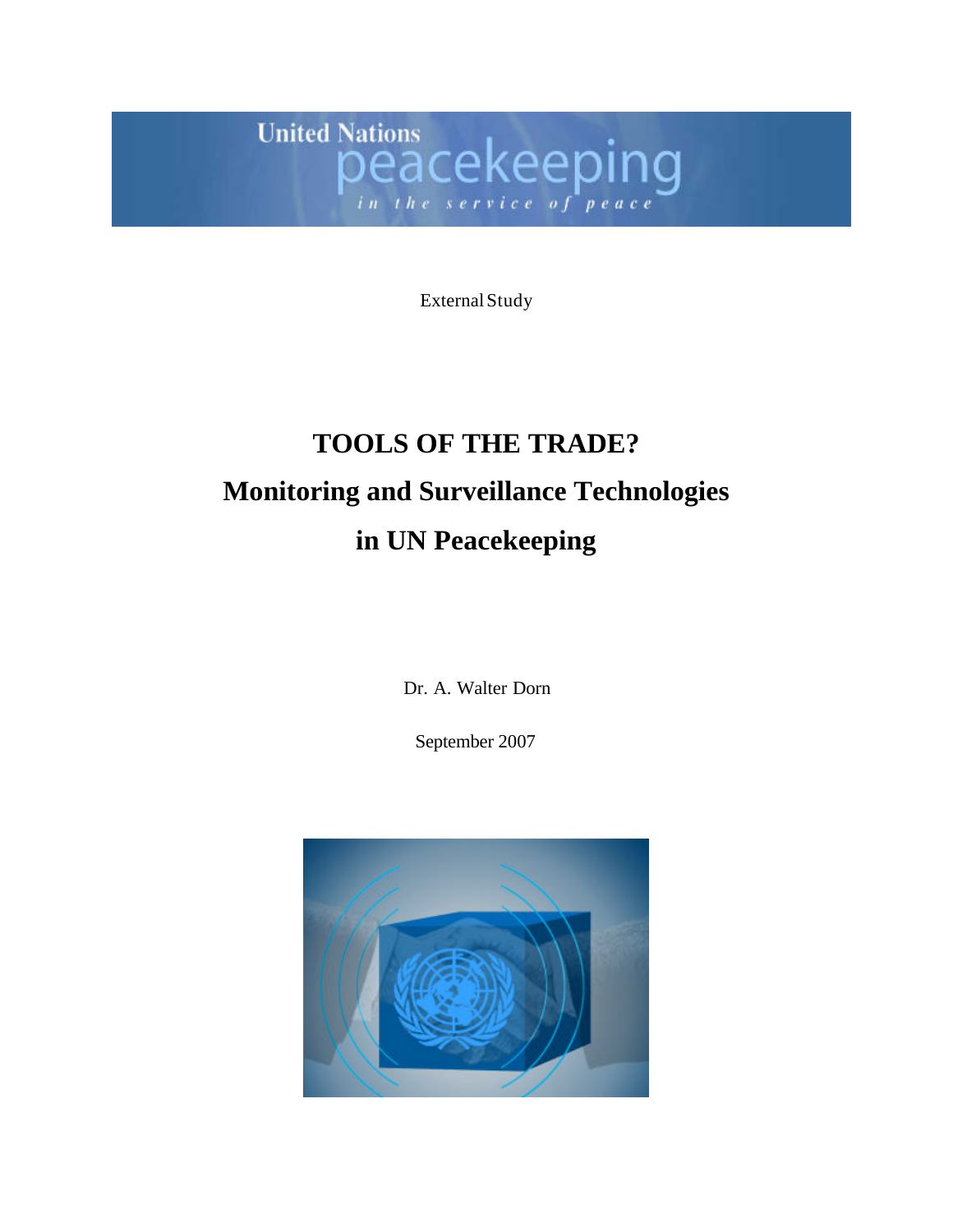## **THE AUTHOR**

Dr. Walter Dorn is an Associate Professor of Defence Studies at the Royal Military College of Canada and the Canadian Forces College. He is a scientist by training, whose doctorate work focused on chemical sensing for arms control and disarmament. His current research explores the use of science and technology to strengthen international peace and security, in particular the UN's peacekeeping operations. In the field, Dr. Dorn has served as a UN electoral officer in Timor Leste, lectured in Guatemala to MINUGUA staff and worked on UNDP projects in Ethiopia. In Canada, he currently teaches senior military officers (Majors to Colonels) about international security and the United Nations.

In 1997-2000, he designed and taught the technology section of the course "Live, Move and Work: Technology and Engineering in Modern Peacekeeping" at the Pearson Peacekeeping Centre. In 1999, as a visiting scholar at the Cooperative Monitoring Centre in New Mexico, he completed a study "Blue Sensors: Technology and Cooperative Monitoring for UN Peacekeeping," available on his homepage www.cfc.dnd.ca/dorn, along with some 30 other of his publications. Dr. Dorn is not affiliated with any defence contractor or commercial enterprise.

In 2006-07, he was on sabbatical leave when he completed the research for the current work, which included a visit to the UN operation in the Congo (MONUC). This study was commissioned by the UN Department of Peacekeeping Operations (DPKO) in response to a request from the Special Committee on Peacekeeping (the C-34). Any comments on this paper or topic can be sent to dpko-bestpractices@un.org

## **ACKNOWLEDGEMENTS**

Many thanks are due to the chief and deputy chief of the DPKO Military Planning Service (Col. Ian Sinclair and LCol. Shayne Gilbert, respectively and respectfully) for their warm welcome and strong support during the course of this study. Renata Dwan of the Peacekeeping Best Practices Unit initiated the contracting process for this work and Jolanda Profos of the same unit was quite helpful during the conduct of the research. Major Filip van der Linden, LCol. Gerry Porter, Mr. Jeremy King, Ms. Kristina Segulja, Joe Warren and other UN officials kindly provided constructive comments on the manuscript.

In the Democratic Republic of the Congo, substantial and helpful input was received from SRSG William Swing, Force Commander LGen Babacar Gaye, Deputy Chief of Staff Col Larry Aitken, Eastern Division commander MGen Patrick Cammaert, and Ituri Brigade Commander BGen Mohammad Mahboob Haider Khan. Many other officers in the G2 (information), COE and GIS units also provided substantial assistance. The research help of Abhijit Emery, Sakshama Kolosky and Blazej Neradelik in the development of tables and in manuscript review is also much appreciated.

*This paper reflects the views of the author and does not necessarily represent the policies of the Department of Peacekeeping Operations or of the United Nations or the Government of Canada.*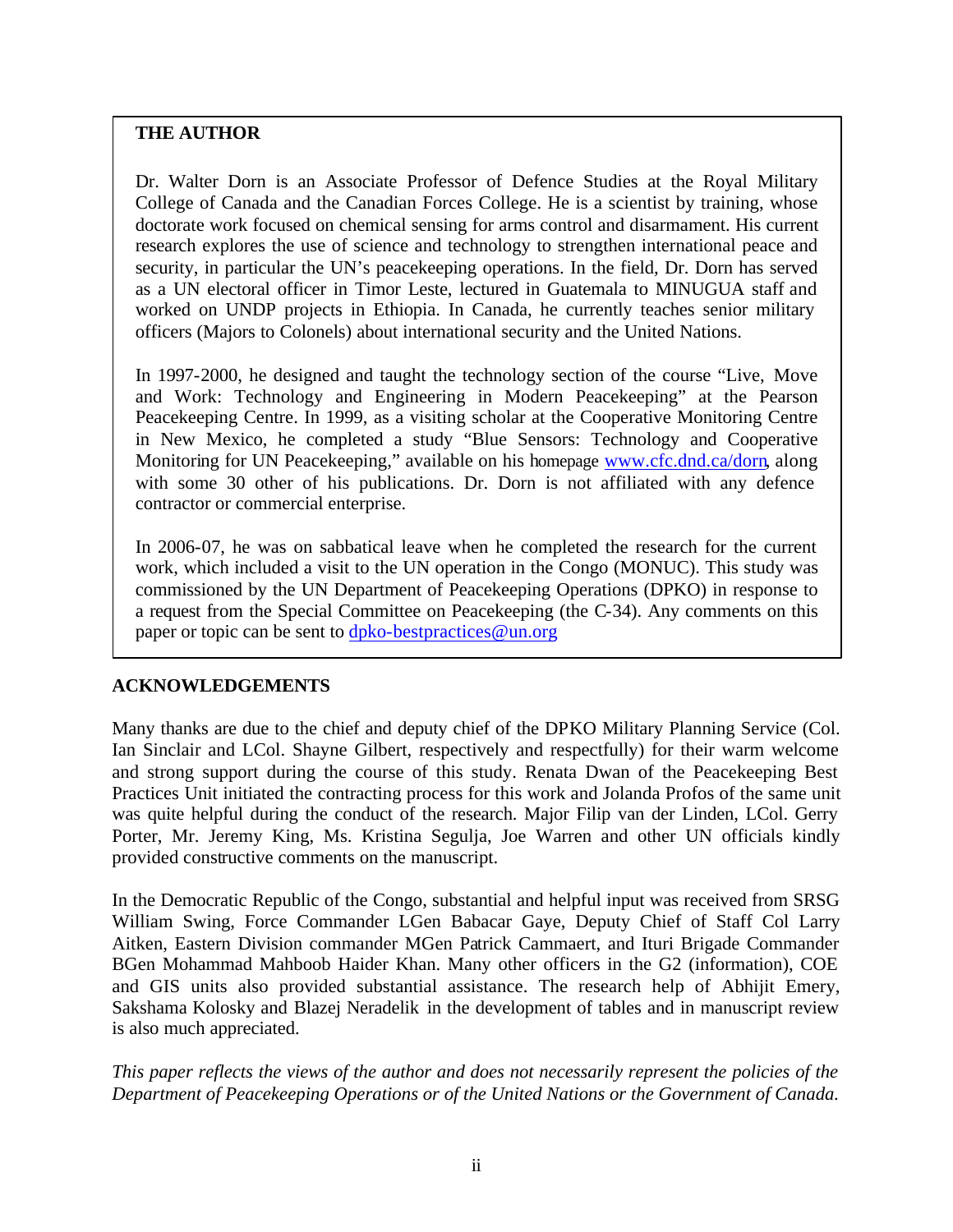## **Table of Contents**

|    | 1. Protecting UN personnel; 2. Protecting civilians; 3. Night-time awareness; 4. Monitoring<br>arms embargos; 5. Aerial surveillance; 6. Robust operations; 7. Data Analysis                                                                                                                                                                                                                |
|----|---------------------------------------------------------------------------------------------------------------------------------------------------------------------------------------------------------------------------------------------------------------------------------------------------------------------------------------------------------------------------------------------|
|    | 1. Satellite and aerial reconnaissance; 2. Cameras and motion sensors; 3. Night vision; 4. Radars;<br>5. Radio monitoring; 6. Acoustic and seismic sensors; 7. Chemical/biological/nuclear sensors;<br>8. "Blue tracking"; 9. Geographic information systems                                                                                                                                |
|    | 1. Advantages; 2. Integrated systems; 3. Enter the UAV; 4. Manned versus unmanned aircraft;<br>5. Aerospace platforms for reconnaissance                                                                                                                                                                                                                                                    |
|    |                                                                                                                                                                                                                                                                                                                                                                                             |
|    | 1. Operational; 2. Legal; 3. Political: the conflicting parties; 4. Political: the contributing states;<br>5. Political: UN Member States; 6. Institutional and cultural; 7. Financial;<br>8. Other Problems, Pitfalls and Hazards                                                                                                                                                          |
| 7. |                                                                                                                                                                                                                                                                                                                                                                                             |
|    |                                                                                                                                                                                                                                                                                                                                                                                             |
|    | 1. Case study: technical monitoring in the Congo<br>2. Surveillance asset requirements of MONUC<br>3. Sensing techniques for peacekeeping, categorized by type of signal detected<br>4. Benefits of various monitoring technologies<br>5. Current and potential UN use of monitoring technology<br>6. Characteristics of rotary-wing UAVs<br>7. Contingent-owned equipment (COE) shortfalls |

8. Unattended ground sensors: summary of a survey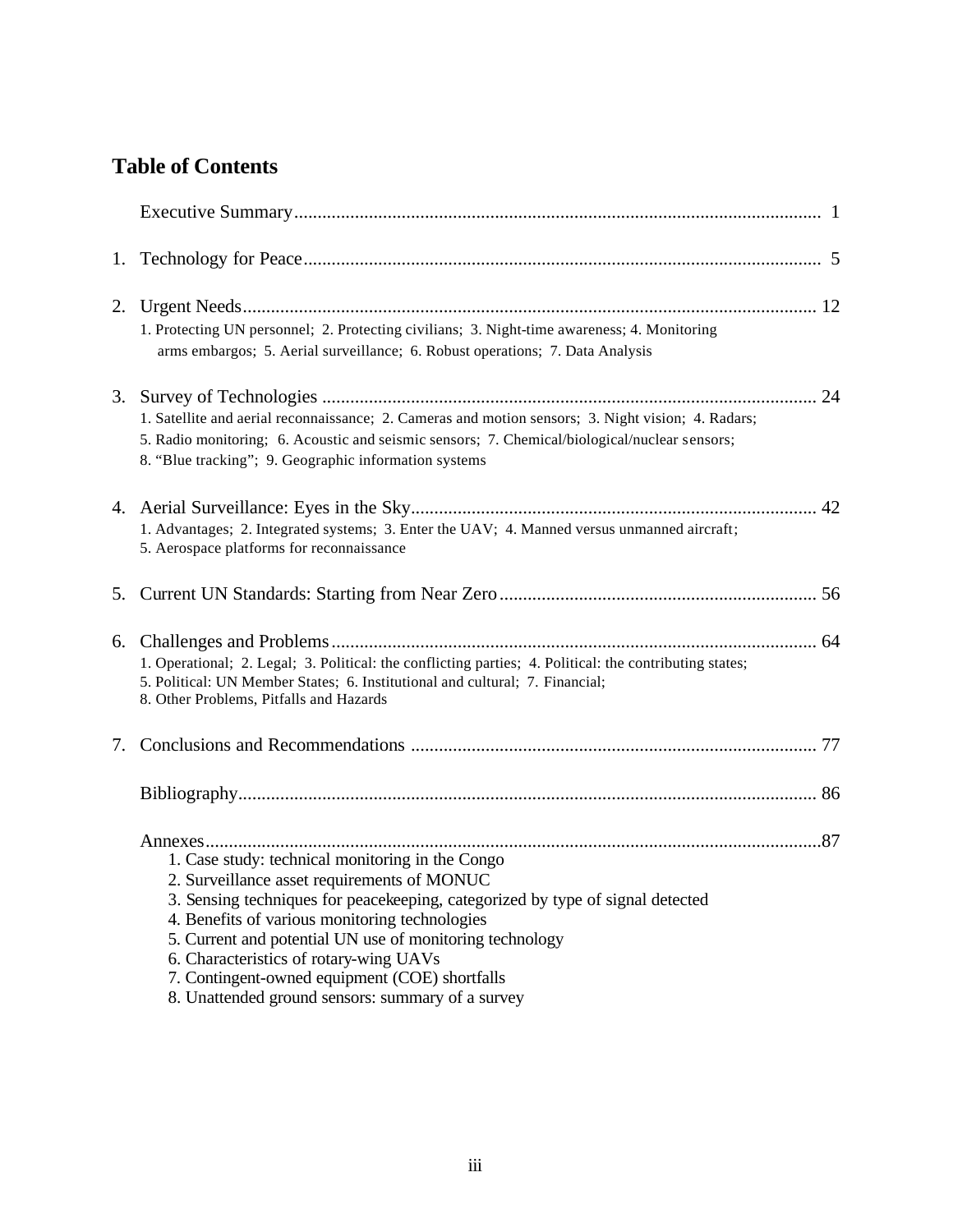## **DEDICATION**

To the eight Guatemalan Special Forces officers who died in a pre-dawn ambush near Fataki, Eastern Democratic Republic of the Congo, on 23 January 2006, and to other soldiers and civilians who made the supreme sacrifice while serving in UN peacekeeping operations. Having served the peace, may they rest in peace. Meanwhile, it remains to us, the living, to continue to pursue the peace that they sought to secure, using all the tools at our disposal.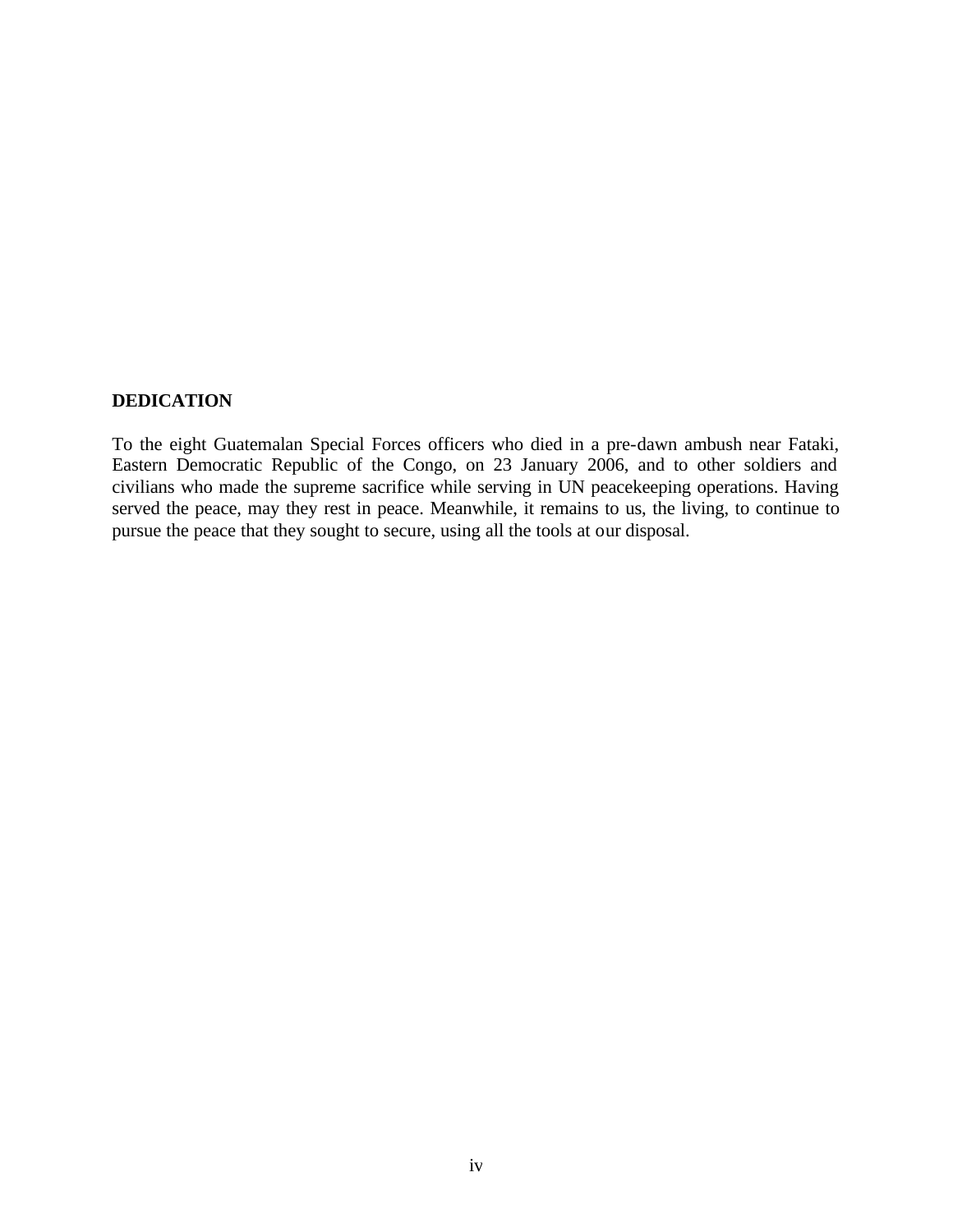## **Executive Summary**

The United Nations has more experience monitoring ceasefires and peace agreements than any other organization. Its peace operations have evolved considerably from early observer missions to armed forces interpositioned between belligerents to complex multidimensional operations and transitional administrations. In the process, the UN accepted increasing responsibility to inform UN Member States and the wider world about development and conditions in war-torn areas.

The UN's operations have relied almost exclusively on human observers, both military and civilian, for monitoring. This presence on the ground is essential, but simple observation with the **human eye,** sometimes aided by binoculars, has **many limitations**. The range of vision is limited by the line-of-sight in daytime and covers only illuminated areas at night. It is difficult, if not impossible, to monitor vast territories, and to maintain a permanent presence in distant locations. The challenges of detecting arms smuggling and illegal resources-exploitation that frequently fuel conflicts are enormous, as is early warning of armed conflict in time to prevent escalations of violence. Visual observation is rarely sufficient to follow the many indicators, including the movements of armed groups in difficult terrain or to identify intruding high-flying aircraft. Furthermore, when violence escalates, it becomes more dangerous to maintain a human presence, so evacuations are often required at a time when current information is most needed for peacemaking and peace restoration. Even after atrocities have occurred, visual evidence is often hard to come by since much of it is buried and covered up.

Modern monitoring technologies are tools that can solve many of these problems and dilemmas. Technologies can **increase the range, effectiveness and accuracy** of observation**.** They offer a means of surveillance of airspace, ground and even underground. They permit continuous (e.g., 24-hour) coverage of many areas, while decreasing intrusiveness. They can record events for further analysis and wider dissemination. They also allow observation **at a safe distance**, especially before entry of human observers, humanitarian convoys or robust forces.

Fortunately, the rapid pace of scientific and technological progress is resulting in **better, smaller, and cheaper devices** that are increasingly easier-to-use and readily available commercially. Many militaries have incorporated sophisticated devices into their standard toolkit. In fact, some

*The UN has extensive experience monitoring conflict areas using human, mostly military, observers.* 

*The human eye is very limited, especially for the expanded array of modern monitoring tasks.* 

*Fortunately, technologies offer complementary means to expand the monitoring horizon, to see at night and to capture imagery for dissemination.* 

*These devices are becoming cheaper, more accurate and more widely available commercially.*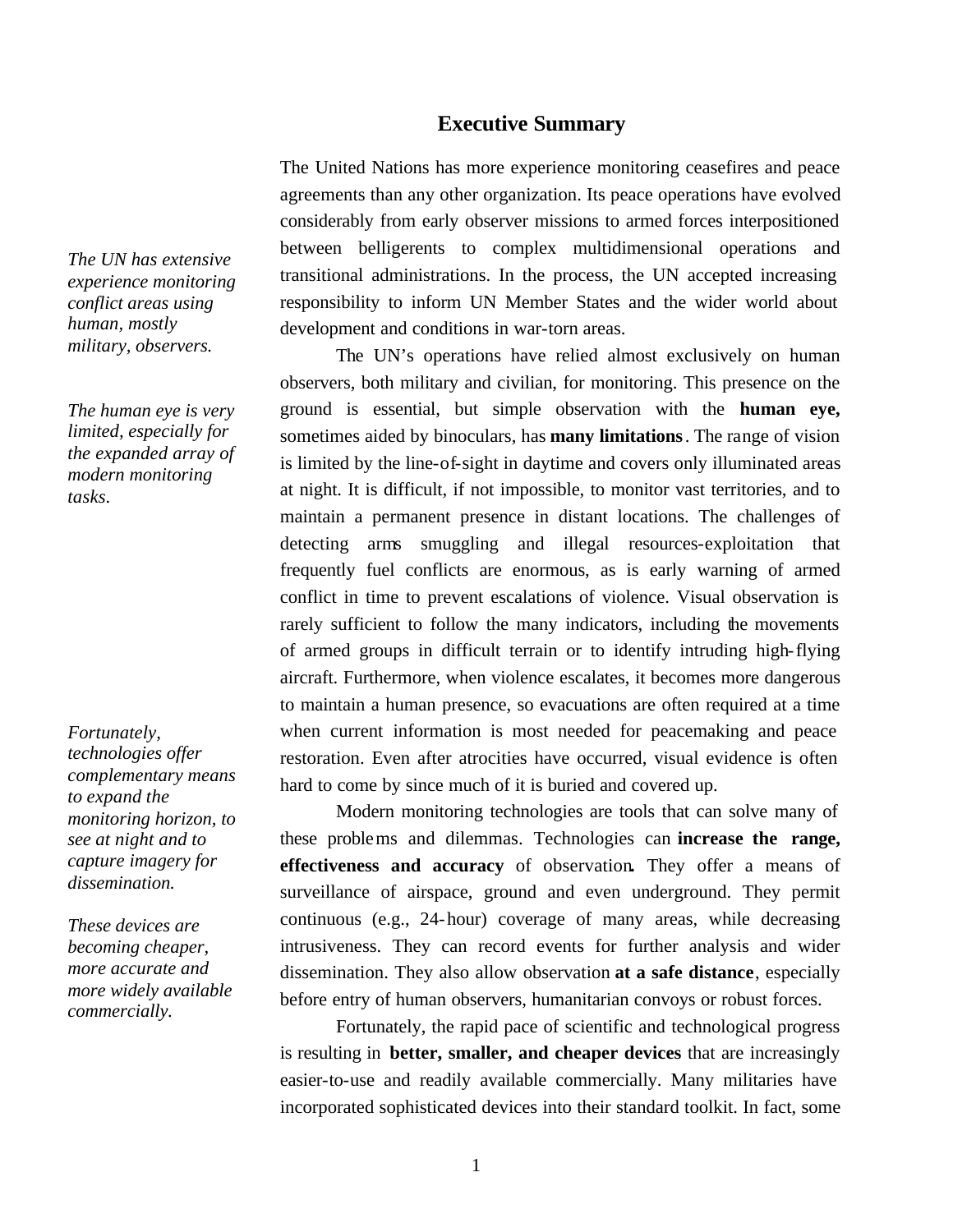prefer not to operate without the devices.

The United Nations has used *some* **monitoring technologies in** *some* **missions** but mostly in an *ad hoc* and *unsystematic* fashion**.** Simple digital and video cameras, often brought personally, are now providing valuable photographic evidence, but they are not yet a regular part of reporting practice. The procedures to share and analyse imagery remain primitive. The UN has yet to deploy remote-controlled video cameras to monitor potential flash points, though pioneering efforts are being made in one mission (see later). The UN owns some several hundred night-vision devices, but these are older (second generation) image intensification devices, not connected to cameras and, in any case, too few to meet the requirements. Thermal imagers, which can greatly extend the range of night-vision, are not in the UN stockpile. The United Nations has no direct experience with seismic or acoustic ground sensors. Radars are another untapped technology that permit monitoring of the sky, the ground and even underground (e.g., to detect hidden weapons or mass graves). Furthermore, the organization does not routinely deploy motion sensors, which are simple, cheap and readily available technologies that serve a useful alert function.

Deploying advanced cameras and sensors on **mobile platforms**, such as ground reconnaissance vehicles and aircraft, provides even greater benefits for speed, area coverage and safety. But the UN does not currently use these systems in its operations, with a few exceptions as examined in this study. In fact, unmanned aerial vehicles (UAVs) have yet to be deployed by the United Nations, though they were brought by a partner (EUFOR) to temporarily help one UN operation and are under consideration in new missions. Neither has the UN used tethered balloons, which provide an excellent way to observe from up high, as well as to show a UN presence and to mark strategic areas (e.g., borders).

The **new generation of peacekeeping operations (PKOs) continues to rely on old-generation tools**, mostly binoculars. Over the past decade, some militaries have become disenchanted with peacekeeping as practiced by the United Nations, in part because their soldiers were placed in harm's way without the "full kit" deemed necessary under national standards. Needing a better situational awareness and responsive capacity, many Western nations, including former top contributors, turned to organizations more robust and more technologically capable, especially

*Aerial reconnaissance offers tremendous advantages. But the UN has little experience with observation aircraft.* 

*The UN never deployed unmanned aerial vehicles (UAVs), which have the benefits of no risk to the lives of the crew and greater freedom of movement, especially in dangerous areas.*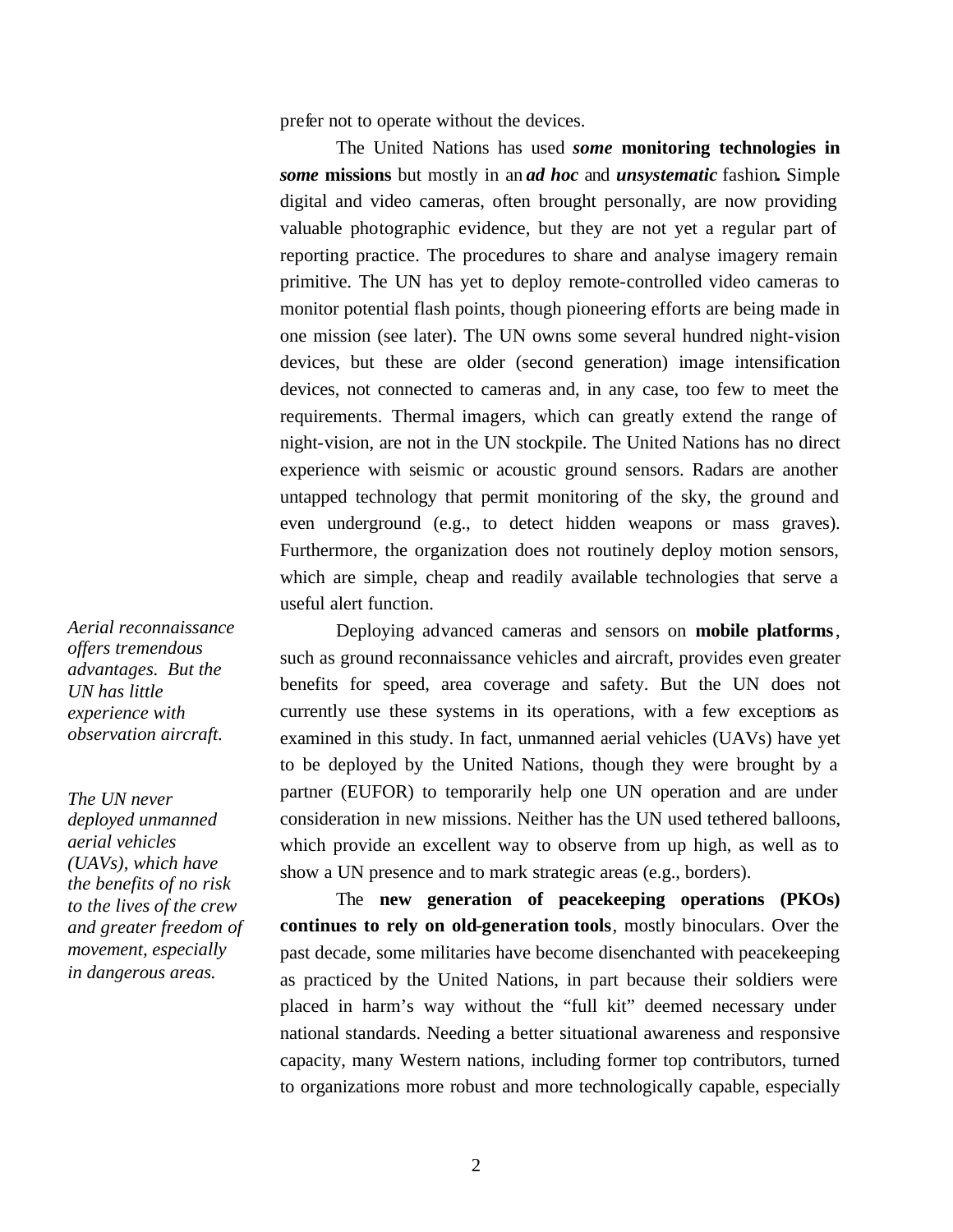NATO, to carry out tough peacekeeping tasks. To encourage these nations to re-engage in UN peacekeeping, more appropriate levels of technology will need to be attained, though not necessarily at the most advanced level.

The United Nations has a **responsibility** to make sure that its peacekeepers, civilian and military, from both the developed and developing world, have the tools needed to **ensure safety and effectiveness**. A **"monitoring gap"** currently exists between the assigned monitoring mandates and the means to carry them out. To narrow this gap, there are a number of ways the United Nations can make easy evolutionary progress, as described in the conclusions and recommendations section of this report and summarized here.

To gain experience, the United Nations could **test, deploy and evaluate sensor suites on a trial and operational basis**. Some inexpensive sensors, such as motion detectors with illuminators can be widely deployed immediately. More costly items, like UAVs, must follow a procurement process or solicitations to suitably equipped troopcontributing countries (TCCs). More generally, DPKO could identify TCCs that are capable of providing various types of monitoring equipment and expertise. DPKO should invite them to share their technological expertise and experiences, both at UN headquarters and in the field. As the Special Committee on Peacekeeping (the C-34) has requested, DPKO should engage TCCs in a dialogue, possibly through formal seminars and national technology demonstrations, in addition to informal discussions.

To increase its technological awareness, the United Nations should **develop, update and improve its policies, doctrine and training materials** to incorporate appropriate monitoring technologies. Particularly the Contingent-Owned Equipment (COE) Manual, which provides the basis for TCC contributions, needs to be revised, clarified and expanded.

The organization should build on its recent progress with **Geographic Information Systems** (GIS). It could easily progress from paper products to user-input GIS databases, allowing data to be more easily organized, analysed and shared. The UN would benefit from the "sensor revolution" by networking sensors to GIS to provide current data about a wide range of observables to a wide range of UN agencies in real time. This would help produce better early warning of impending attacks or other escalations of violence. Data could be accessible from

*The gap between monitoring mandates and capabilities can be partly filled with the creative use of modern technology.* 

*Human and technical sources of information are complementary, not competitive.* 

*A policy framework is needed for the systematic introduction of monitoring technologies into UN peace operations.*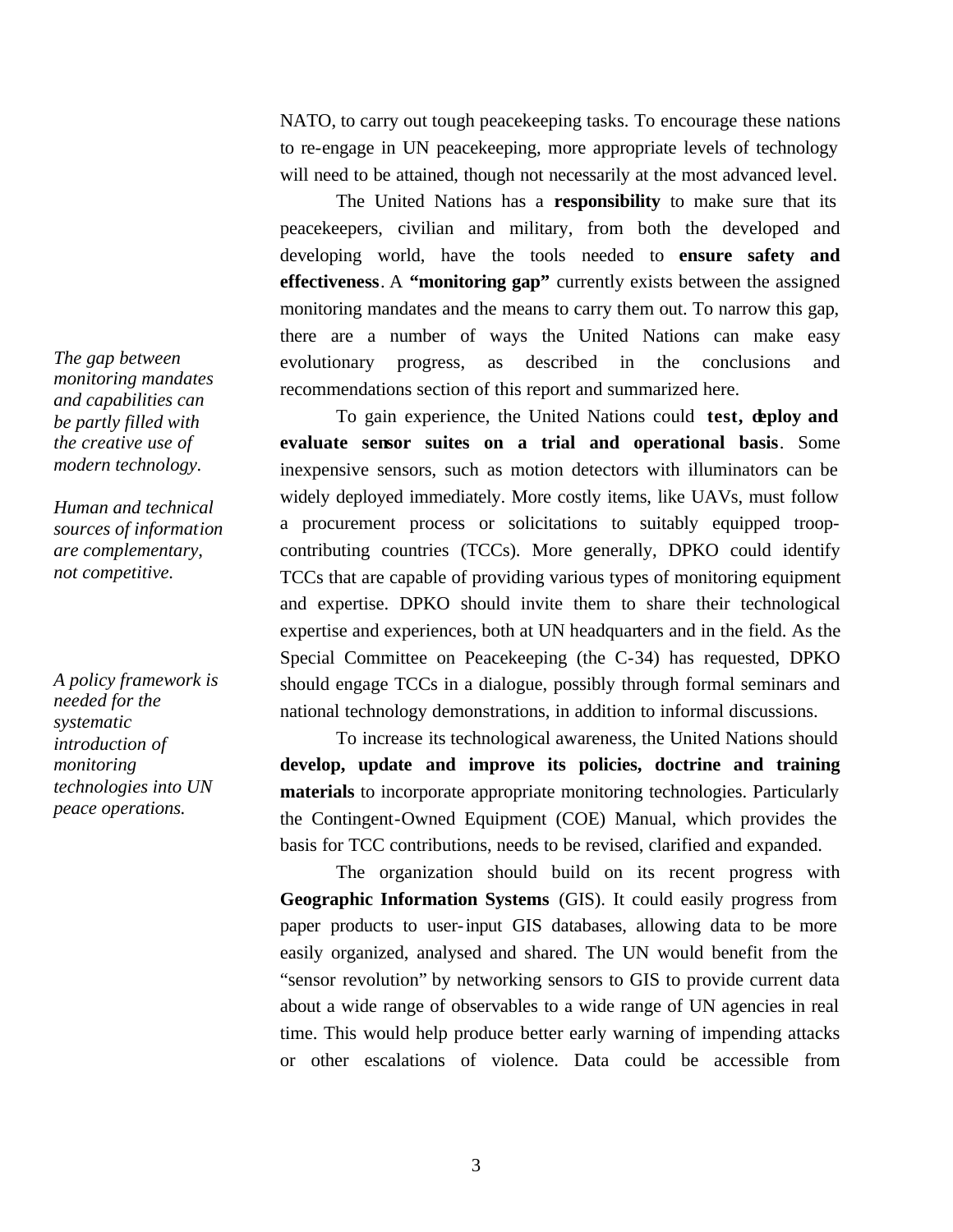headquarters as well as the field, including imagery from digital video networks and web cameras.

The UN needs to **increase its in-house expertise** to select and maintain key technologies, and to apply innovative methods of technical monitoring. A small team of individuals at headquarters could be employed by the UN to gain familiarity with monitoring methods and technologies. A new **monitoring technology service** or **support office** could fill the need at UNHQ in much the same way that the communications and information technology service (CITS) does for that function.

In-house expertise can be complemented by **TCC assistance and leadership**. Technologically capable Member States could identify potential contributions from their forces and devices from their industries, facilitating procurement and the much-needed export licenses, as well as sharing expertise more broadly. Those nations having limited experience with monitoring technologies could seek equipment for pre-deployment training from the UN or from donor countries. Member States could look at ways to improve the technology provisions of the **COE manual** through the COE Working Group. Finally, nations could support DPKO (or its successor departments) in its efforts to improve the technical monitoring capabilities.

The United Nations has proven its capacity to support high technology, as evidenced by its extensive communications and information technology (CIT) architecture. It should be capable of developing at least modest means of technical monitoring, including a possible technology support service.

In the information age, technology offers increased situational awareness, needed for effective threat and risk assessments and proactive operations. "Information power" is a key tool for PKOs, a vital alternative as well as a prerequisite to the use of force, which should always be a last resort. To fill the "monitoring gap" between mandates and capabilities, the United Nations can, fortunately, rely on commercial off-the-shelf technologies that are rapidly developing in capacity and decreasing in cost.

With the support of Member States, both technology providers and users, the level of technological advancement in PKOs can be easily enhanced for greater mission effectiveness and safety.

*Member States can provide key assistance by providing, loaning or leasing technologies, by helping with procurement (e.g., removal of export limitations), and with training and education programmes.* 

*A dialogue between UN Member States and with the Secretariat should help advance these issues.* 

*Knowledge is power and used wisely by the UN it can be a power for peace.*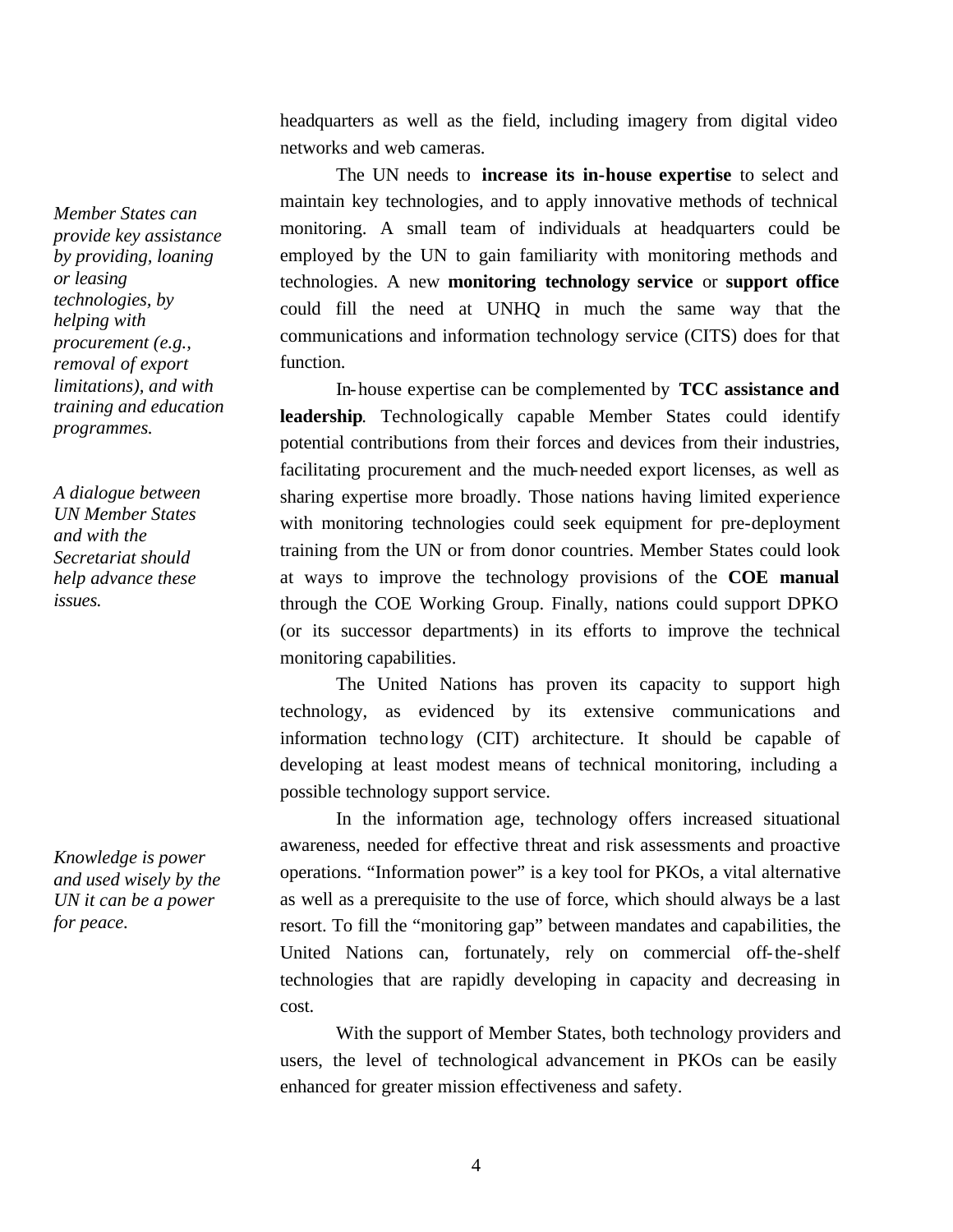## **1. TECHNOLOGY FOR PEACE**

With regard to the use of high technology in peacekeeping operations, it was indicated that, in view of its complexity, the issue needed to be *further explored*. — 1989 Report of the Special Committee on

Peacekeeping $<sup>1</sup>$ </sup>

As the United Nations came out of the Cold War and peacekeeping entered a new era in 1989, the Special Committee on Peacekeeping Operations (newly named the "C-34"<sup>2</sup>) was aware that technology had the *potential* to enhance peacekeeping. The Committee, however, showed a reluctance to actively pursue this "complex" issue. Many nations maintained that the long-standing reliance on the human observer (UN military observer or UNMO) and infantry interposed between enemy armies would suffice for peacekeeping duties. This view proved shortsighted, as ambitious new mandates and difficult monitoring tasks quickly overwhelmed peacekeepers in places like Angola, Cambodia, Somalia, Bosnia and Rwanda. UN personnel, including an increasing number of civilians and police, were no longer stationed solely on borders between states but scattered throughout countries and large regions, carrying out a host of novel nation-building tasks while at the same time trying to prevent civil wars, massacres and all manner of violence. It quickly became evident that simply observing opposing forces with the human eye was no longer sufficient in complex multidimensional operations. There was a growing need to keep watch over potential spoilers of peace processes, to produce legal evidence of atrocities committed by rag-tag militia, as well as monitor a host of peace-building activities. Even with these new and ambitious goals, UN member states and Secretariat officials were reluctant to invest in observation technologies, for reasons to be explored later. Proposals for studies on high-tech monitoring continued to surface, but no UN studies materialized. $3$ The new generation of

*The Cold War model of UN peacekeeping needed to be modified in the 1990s as operations became more complex, dangerous and demanding. The expansion of peacekeeping tasks called for more advanced tools …*

<sup>&</sup>lt;sup>1</sup> UN Doc. A/44/301 of 9 June 1989, p.4. (emphasis added)

 $2 \text{ In } 1989$ , the Special Committee on Peacekeeping was named the "Committee of 34" or C-34 since its membership had increased by one from the previous year (1988) to 34 members. Although the C-34 currently has 124 members, the C-34 label has remained. The C-34 members are generally current or former contributing nations to UN peacekeeping operations. There are also 17 observer states associated with the C-34 at the beginning of 2007.<br><sup>3</sup> The 1989 Report of the Special Committee on Peacekeeping contained a list of governmental "Proposals on

Peacekeeping," including: "A study should be undertaken on possible uses of high technology, such as surveillance satellites, automatic sensors, radar and night-vision equipment." No such study was commissioned by the UN until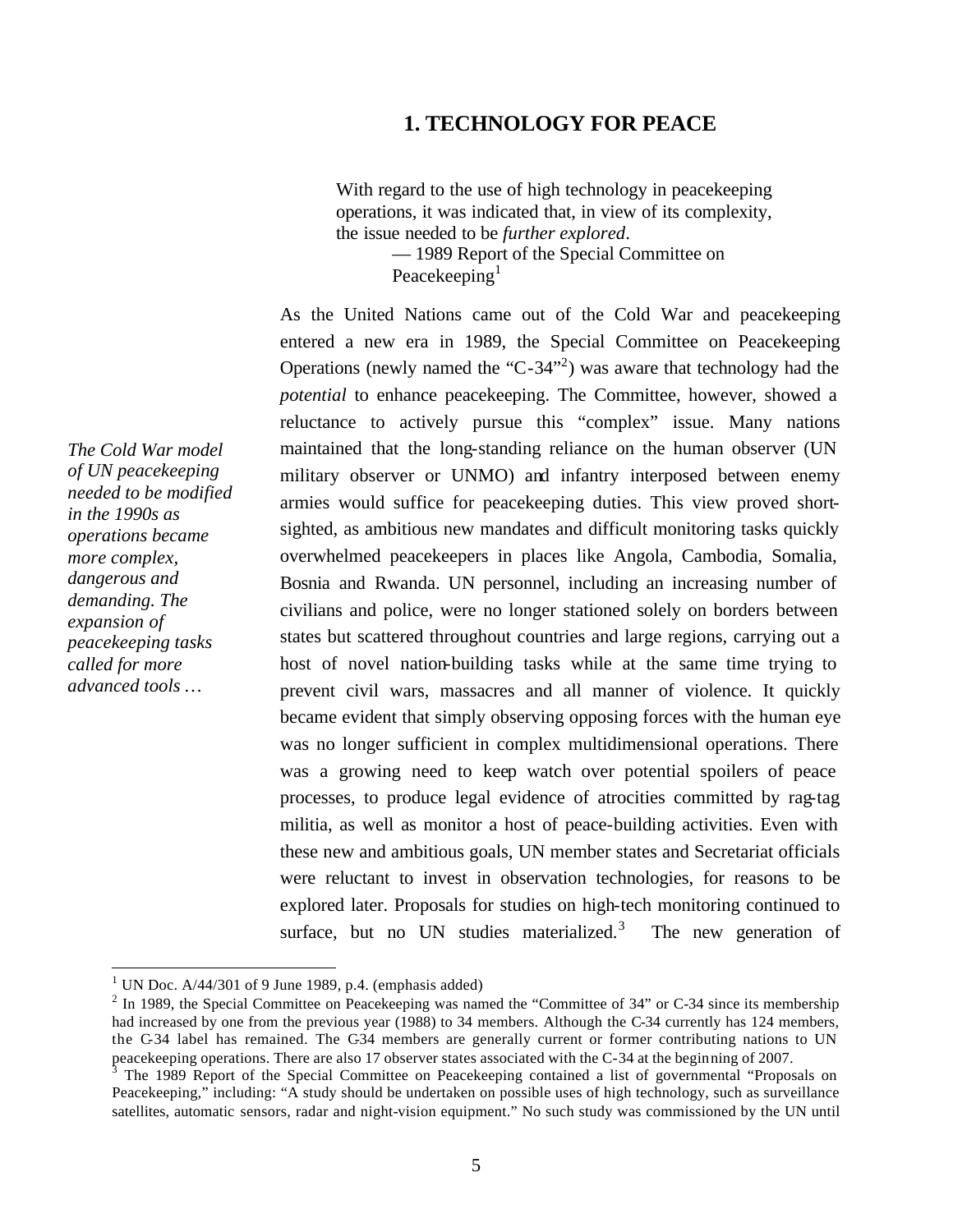peacekeeping operations continued to rely on old generation tools (mostly binoculars).

Some militaries became disenchanted with peacekeeping as practiced by the United Nations, in part because their soldiers were placed in harm's way without the "full kit" deemed necessary under national standards. Needing a better situational awareness and responsive capacity, many Western nations, including former top contributors, turned to organizations more robust and more technologically capable to carry out tough peacekeeping tasks.<sup>4</sup>

Meanwhile, a technological "revolution" has been underway, driven by rapid scientific, technical and commercial progress. Most easily discernable are the advances in communications and information technology (IT). Global telecommunications, the Internet, personal computing, hand-held devices, wireless and digital networking have changed the way people live, move and work in the "information age" and the United Nations has not left itself out completely. UN communications systems evolved alongside the commercial sector. But for monitoring and surveillance technologies, there was no similar progress in the United Nations, despite a commercial sensor revolution in the world. Increasingly inexpensive products such as high-zoom digital cameras, web cameras (webcams) and camcorders have become common household items. Motion detectors are in widespread use in home alarm systems (e.g., in driveways along with night illumination to alert householders to

*In the late-1990s, the nations with advanced technologies shifted their military contributions to NATO operations.* 

*Scientific and technological progress has been evolutionary, even revolutionary, in the communications and information technology (CIT) field. New CIT has changed the way people communicate globally and has already greatly aided UN missions.* 

 $\overline{a}$ the present one in 2007. In 1990 and 1995, the Secretary-General's Panel of Experts (1990, 1995) on the subject of "Verification in All Its Aspects" recommended research on the use of technologies for verification in the context of peacekeeping as well as disarmament. In 1998-2000 the Department of Peacekeeping Operations (DPKO) Training Unit attempted to fund studies on the use of monitoring technologies in PKO but these proposals were not approved. In its 2005 Report, the C-34 stated that "all forms of technical monitoring and surveillance means, in particular aerial monitoring capabilities as part of United Nations missions, should be explored" and requested "the Secretary-General to provide in his next report to the Committee a comprehensive assessment in that regard and on the basis of lessons learned." (UN Doc. A/59/19/Rev.1 of 1 March 2005). When no answer was forthcoming, the request was reiterated in 2006 "for priority action." Even then, a Canadian proposal for the present study was initially rejected (summer 2006). Only with the initiative of the Military Planning Service was the study made possible in 2006-07. Meanwhile, since 1989, outside the UN, several countries, institutes and researchers have conducted relevant studies, which are listed in the Bibliography.

<sup>&</sup>lt;sup>4</sup> In 1995, the developed world (as represented by OECD nations) accounted for 51% of UN uniformed peacekeepers. Ten years later, the contribution had fallen to only 8% percent (computations by the author). After 1995, NATO began to take on major peacekeeping responsibilities, starting in Bosnia and later in Kosovo. The European Union also deployed short-term forces in 2003 and 2006 to the Democratic Republic of the Congo in support of the ongoing UN-led peace process. Canada was a top contributor to peacekeeping for decades, since the first peacekeeping force was created in 1956 (at the initiative of Canadian Foreign Minister Lester Pearson). At present, Canada ranks 62nd in the list of Troop-Contributing Nations (source: Contributor by Rank, September 2007, available at www.un.org/Depts/dpko/dpko/contributors).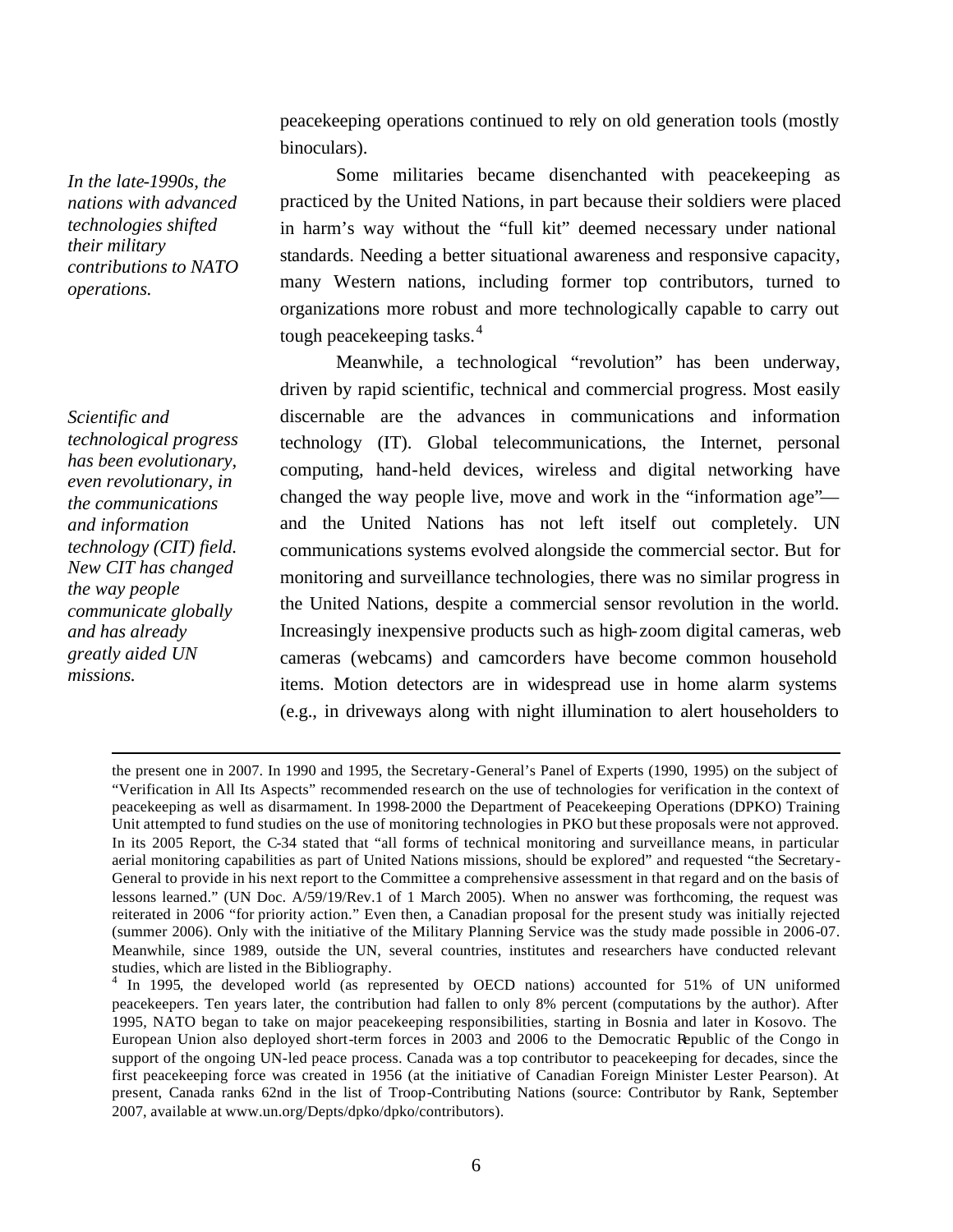*The sensor revolution, which includes digital imaging from remote cameras and satellites, has not made a similar impact on UN operations.*

*The UN is capable of incorporating new and advanced technology into its peace operations, as evidenced by its CIT progress, including the establishment of a peacekeeping intranet available to personnel both at UN Hq and in field missions.* 

*Commercial monitoring technologies have not yet become a part of a standard toolkit for UN peace operations.* 

 $\overline{a}$ 

visitors and potential intruders), and sensors are found in sliding supermarket doors and washroom sinks, but they are not yet the tools of peacekeepers in the world's hot spots. High-resolution satellite imagery, which 20 years ago was the sole preserve of military and intelligence agencies, is now available free on personal desktops world-wide through services such as Google Earth, but the United Nations has yet to use near real-time satellite imagery in its operations. Digital video networks are making shops and streets safer in major cities (London most prominently), but the concept of closed-circuit television (CCTV) to monitor strategic locations in war-torn cities is a novelty in peacekeeping. Model airplane enthusiasts can fly small-scale airplanes equipped with miniature video cameras, but the United Nations has yet to deploy the professional equivalents (Unmanned Aerial Vehicles or UAVs) in its operations. Other organizations, like NATO and the European Union, readily adopted a wide range of advanced technologies in their peace support operations but not the United Nations.<sup>5</sup> Given that monitoring is a central element of every UN peacekeeping mandate, it is strange that monitoring technologies are missing from the organization's standard toolkit. It is also tragic that they are not used by the United Nations in the world's conflict zones, where detection of dangerous movements of arms and fighters could help prevent large-scale atrocities.

In the communications field, as mentioned, the United Nations has successfully harnessed new technologies. The UN's Department of Peacekeeping Operations (DPKO) maintains a communications system that is world-class: rapidly deployable anywhere on the globe, and capable of voice, video and data transmission at the operational level. Purposefully redundant and complementary systems (UHF, HF, cell and satellite phone networks) are deployed in most missions. New York also maintains high quality video-teleconference (VTC) links with many PKOs. DPKO's information technology architecture is also quite advanced, providing crypto-fax, email, Internet and, in 2006, Intranet access to all field

<sup>&</sup>lt;sup>5</sup> In several peacekeeping missions, other organizations or governments flew UAVs but not under the UN chain of command. In Bosnia, the United States flew Predator drones in areas where the United Nations Protection Force (UNPROFOR) was stationed. Later the NATO-led Implementation Force (IFOR) and Stabilization Force (SFOR) missions used drones. Various nations deployed drones in the NATO-led Kosovo Implementation Force (KFOR). In the Democratic Republic of the Congo, the European Union (EU) flew Belgian B-Hunter UAVs, in part to support the UN Mission in the Congo (MONUC).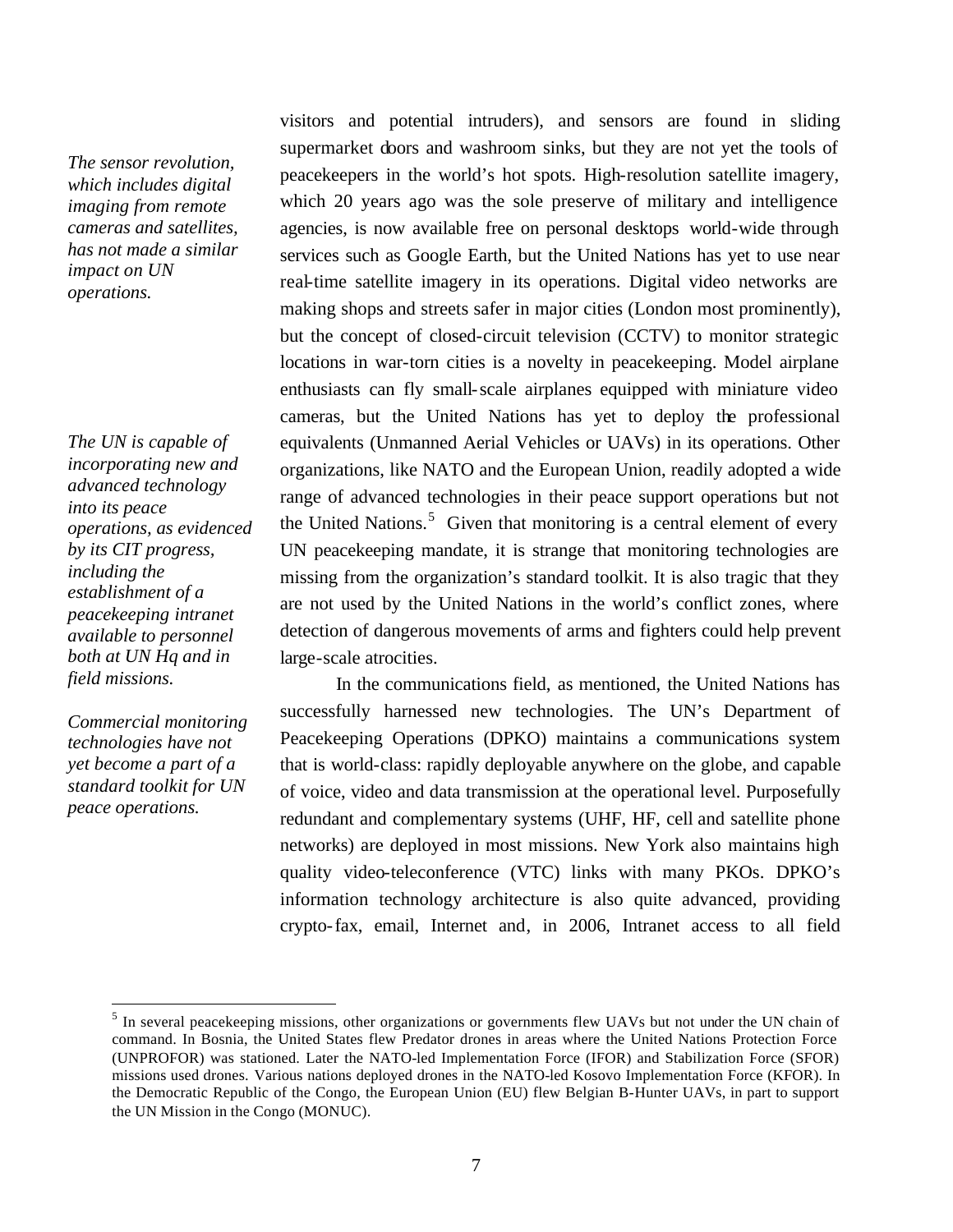*As monitoring technology is becoming cheaper and more widely available, it will be easier to use it in peacekeeping operations. This includes the databases and geographical information systems (GIS) that can capture information from the field in a user-friendly and readily presentable fashion.* 

*The UN has begun to use GIS systems but it should explore the opportunities for userinput systems for realtime information and imagery sharing.* 

 $\overline{a}$ 

missions and most field personnel.<sup>6</sup> Many UN databases, containing excellent and up-to-date resources, are accessible from remote locations. For example, the Contingent-Owned Equipment (COE) database<sup>7</sup> is available to personnel at headquarters and in the field. Moreover, the UN's Official Document System (ODS) database, with tens of thousands of documents added yearly, has been available free to the general public since 2004.

The driving processes of globalization, digitization, miniaturization, and convergence have greatly helped the communications/IT functions of the United Nations but without direct impact on its capacity for observation. Satellites are routinely used by the United Nations for communications and IT purposes, but they are not used for timely reconnaissance. Similarly, the use of aircraft for UN transportation is impressive—for example, the UN's mission in the DRC runs the largest carrier fleet in  $A$ frica $8$ —but the potential for aerial reconnaissance in peacekeeping has only begun to be explored. The UN manual that sets the standards for equipment brought to the field by national contingents (the "Contingent-Owned Equipment Manual") lists 34 types of communications technologies, but only six monitoring technologies, and even those six are not adequately defined or described.<sup>9</sup>

Fortunately, commercial off-the-shelf technology (COTS) for monitoring is becoming cheaper, better and lighter in virtually all categories. It is increasingly easier to procure and deploy. The microprocessor revolution—which experienced an unprecedented

 $6$  The UN has not yet brought data transmission to the tactical level (i.e., the individual soldier in the field), largely because communications within a contingent remain the responsibility of the contingent. Also UN personnel often complain of blackout periods, when email cannot be used, and delays in the transmission of messages across the UN networks in the field and to UN headquarters.

 $7$  The COE database is not available to the general public but information on the COE system can be found at www.un.org/Depts/dpko/COE/about.html .

<sup>&</sup>lt;sup>8</sup> MONUC's 86 air assets are: 24 fixed wing aircraft and 62 helicopters of the following types. Military helicopters: Mi-17 (16); Mi-35 (4); Mi-25 (4); Lama/Alouette (4). Civilian air assets (Contractors): Mi-8 (30), Mi-26 (4), Hercules (6), An-24 (3); An-26 (2); An-72 (1); IL-76 (3), Beechraft-200s (3), Boeing 727 (2), HS-125 (2), Dash turbo props (2), as of 10 Jan. 2006, http://www.monuc.org/news.aspx?newsID=9576. MONUC's fleet of over 86 aircraft is greater in number than South African Airways' 63 aircraft, though the latter are mostly considerably larger (see the "South African Airways" entry in wikipedia.org). Of MONUC's annual \$1.1 billion budget, almost half is spent on aircraft and fuel.

<sup>&</sup>lt;sup>9</sup> The 34 types of "Major" communications equipment are listed under six the categories: VHF/UHF-FM transceivers (8 types); HF equipment (4); satellite equipment (10); telephone equipment (5); airfield communications (4); as well as miscellaneous (3, incl. underwater). The six monitoring technologies fall under two categories ("observation" and "identification"). The deficiencies of the COE Manual are described in the next chapter of this paper. The Standard Cost Manual 2005 lists 4 types of observation technology and 175 types of communications equipment.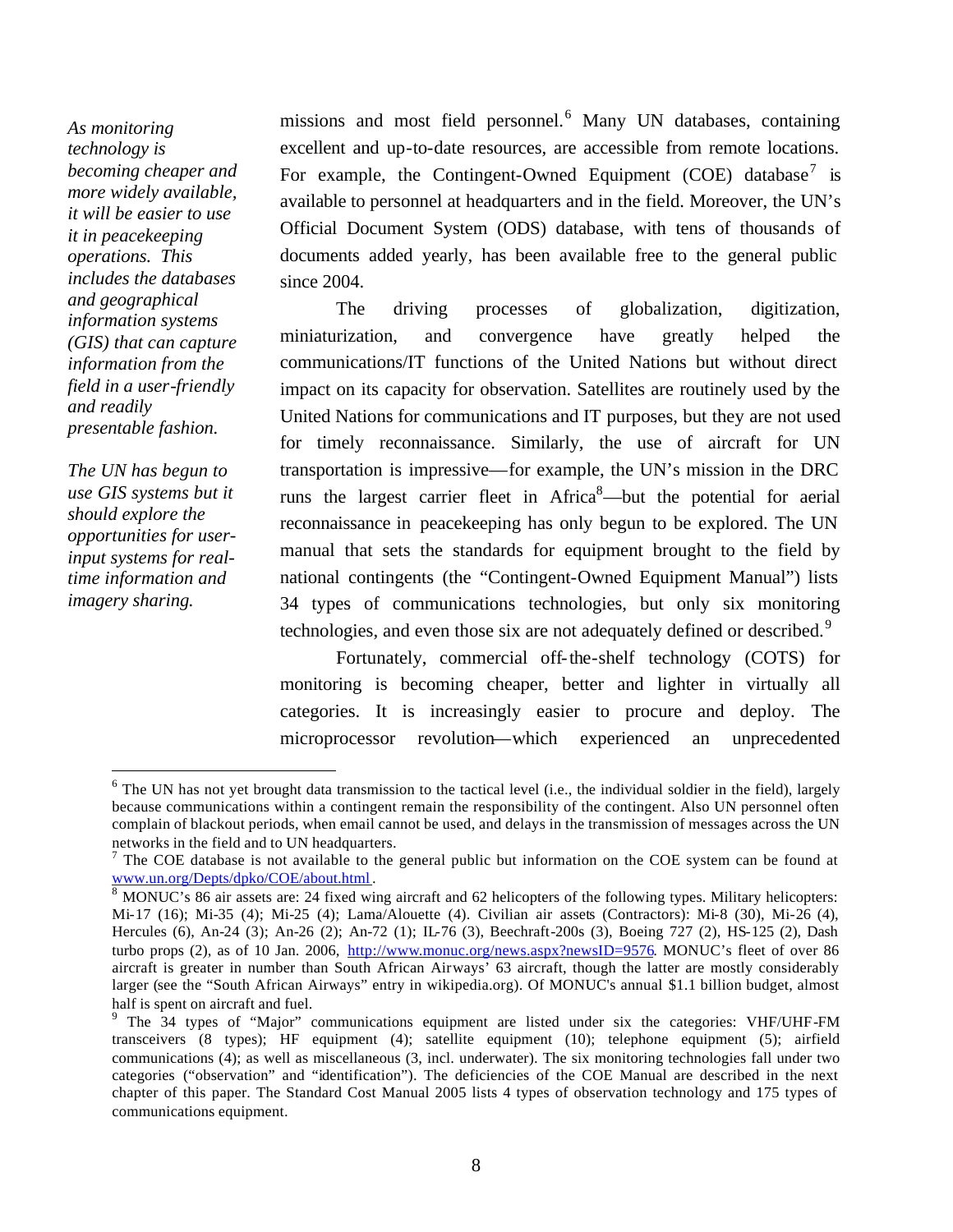*Making these tools available to UN peace operations will provide the organization with a better ability to avoid crises or at least mitigate them.* 

*Technologies can play a pivotal role in early warning, conflict monitoring and verification of peace agreements and for sanctions enforcement.* 

 $\overline{a}$ 

improvement of eight orders of magnitude (a factor of a hundred million) in price-to-performance ratio over 40 years<sup>10</sup>—means that there has been a proliferation of "intelligent" sensors and surveillance systems. Data can now be conveniently incorporated into Geographical Information Systems (GIS) that are readily available on the commercial marketplace at a fraction of the previous price (typical price is \$3,000 or licensing fees of \$300 per computer annually). However, the United Nations continues to distribute only cartography products and paper maps; it has yet to make the jump to shared GIS databases which would allow direct input from users like UN police and military observers. Fortunately, this capability is likely to come soon, given the rapid progress that has been made in the DPKO's cartography/GIS units.

Modern militaries are keenly aware of the process of technological evolution and the enormous difference new technologies can make in operations by increasing awareness, speed and precision. The terms "revolution in military affairs" (RMA) and "network-centric warfare" (NCW) are now common, if not clichés, in military circles. They convey the reality that new technologies, combined with new strategies, have substantially changed modern military operations, especially through advanced electronic networks. Many militaries have been quick to take advantage of the sensor revolution, deploying ruggedized fourth generation night-vision equipment, ground-based radars for air and ground surveillance and making much use of aerospace reconnaissance. The field of C4ISR (Command, Control, Communications, Computers, Intelligence, Surveillance and Reconnaissance)<sup>11</sup>, with its strong emphasis on information collection and sharing, has long been viewed as an essential field of military study.

In summary, despite the rapid evolution of sensor technologies in modern militaries and society, the United Nations has been slow to apply sensors to the military or civilian domains of its peacekeeping operations. The world organization is subjecting personnel to unnecessary risks by not utilizing modern technologies that can monitor the most dangerous areas from a safe distance and help gain a broader awareness of safety and security threats.

 $10$  In the early 1960s, the "state-of-the-art computer" had 1 KB of "core storage" and cost over \$10,000, while today a laptop with 10 GB of hard disk space can be purchased for under \$1,000. This is a hundred-million-fold improvement in the price-to-performance ratio over 50 years.

 $11$  In the 1980s, the term C3ISR was used since computers had yet to make such a high level of impact.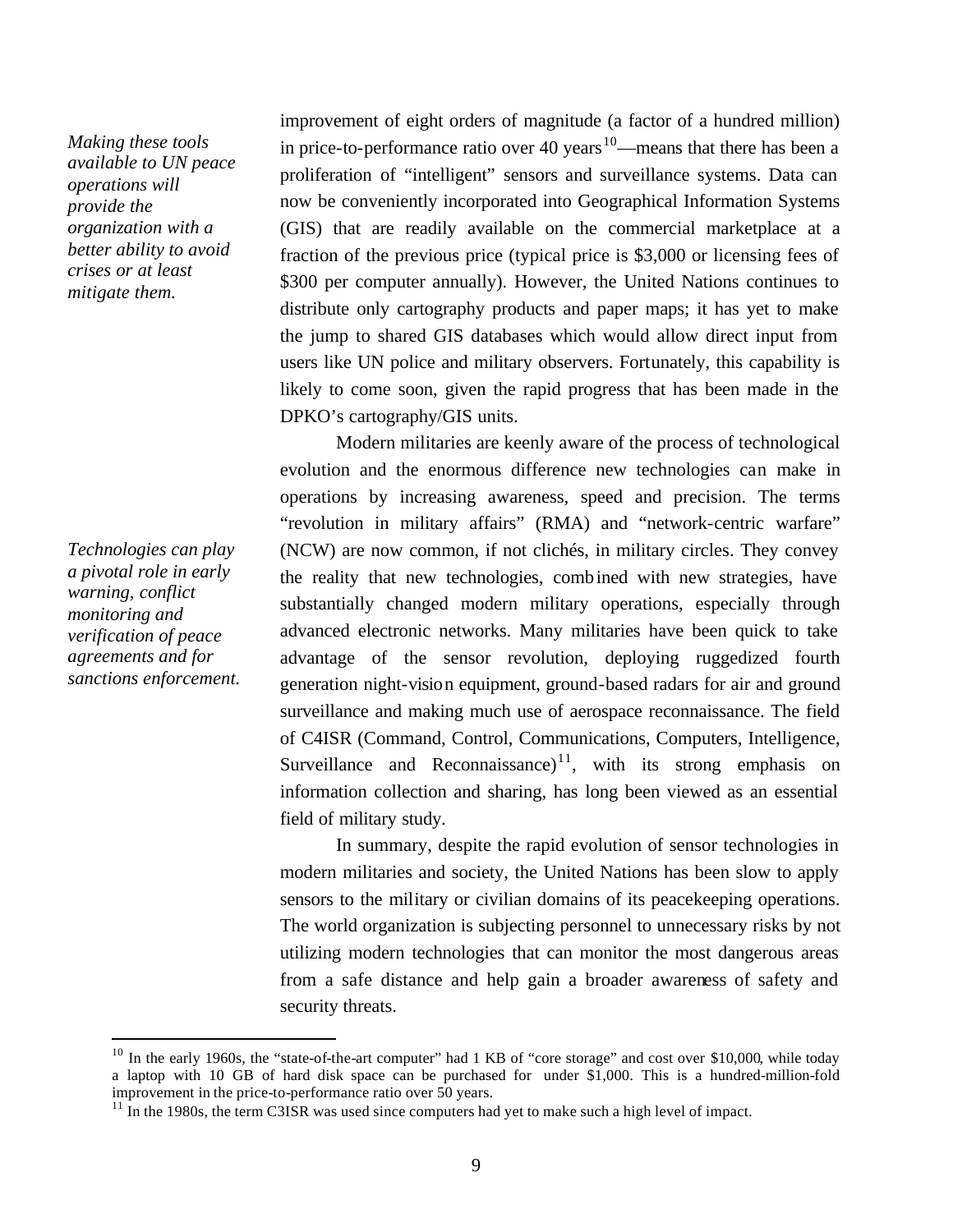Due to the lack of situational awareness, field personnel have found themselves in untenable situations. In Rwanda in 1994, the Force Commander, General Romeo Dallaire, complained of being "deaf and blind" in the field. Not being able to corroborate reports of a planned genocide or to monitor radio conversations of the genocidal militia or to track arms flows, he did not have the detailed intelligence needed for early warning nor the fighting forces required for an effective or robust response. This led to a loss of UN credibility in Rwanda and a large UN failure in the eyes of the world.

In neighbouring Democratic Republic of the Congo (DRC), an estimated 3-4 million people have perished since 1996 in widespread strife, including two civil wars—the second of which could be termed a "continental war", given the presence of opposing fighting forces from diverse African nations. At the beginning of the Congo/Zaire crisis, the United Nations proved unable even to provide accurate and consistent counts of moving refugees. Currently, large shipments of illegal armaments are routinely imported into the DRC, as vast quantities of illegal minerals are shipped out, without the United Nations being able to detect or interdict them. Rogue militia routinely carry out illegal tax collecting, looting, smuggling, kidnapping and killing in areas of the country with no real-time watch from the United Nations. Furthermore, a peacekeeper dies each month (on average) while serving in the Mission des Nations Unies en République Démocratique du Congo (MONUC).<sup>12</sup> Although military leaders in MONUC clearly enunciated the operational requirements for technical surveillance means, UN headquarters showed a slowness to support these requests.

When the Special Committee on Peacekeeping (C-34) requested DPKO to consider the issue of monitoring technologies in 2005 and 2006, UN field personnel and peacekeeping supporters found hope for future improvement. The 2006 C-34 report requested "priority action" from DPKO

to examine how all forms of technical monitoring and surveillance means, in particular aerial monitoring capabilities, can be used by the United Nations to ensure the safety and security of United Nations peacekeeping personnel, particularly those peacekeepers who are deployed in volatile and dangerous conditions, and in

<sup>&</sup>lt;sup>12</sup> The most dangerous current PKOs, based on fatalities per year (given in parenthesis) over the length of the mission, are: UNMIL-Liberia (28.3), UNMIS-Sudan (15), MONUC-DRC (14), UNOCI-Cote d'Ivoire (13), ONUB-Burundi (11.5) and MINUSTAH-Haiti (10).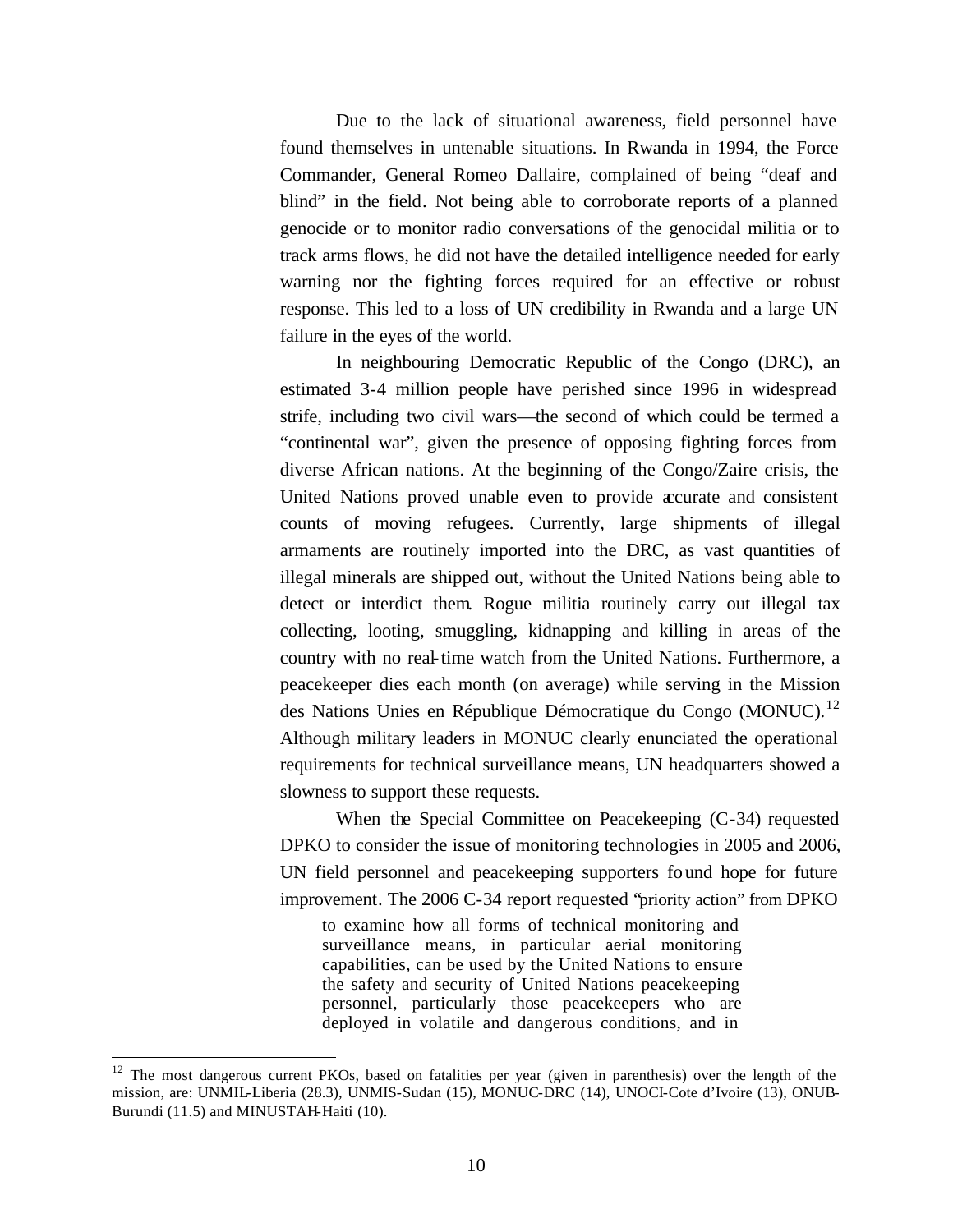situations too dangerous for monitoring from the ground. <sup>13</sup>

*The UN's committee of peacekeeping contributors (the C-34) in 2006 requested a report from the Secretariat on technical monitoring.* 

*An earlier version of the present report was presented to the C-34 in 2007. In response, C-34 members asked the UN Secretariat to standardize advanced technologies in its peacekeeping operations.* 

*Monitoring should be done "holistically" across the range of observable activities and using complimentary sources to obtain the complete picture.* 

 $\overline{a}$ 

The Special Committee recommended that DPKO "engage troopcontributing countries in a dialogue on this issue" and "reiterated yet again its request to the Secretary-General to provide the Special Committee in his next report with a comprehensive assessment in this regard."

This C-34 request for a *comprehensive* assessment is the motivation for the present study, written by an independent researcher and formally commissioned by DPKO in January 2007. An early version of this report was tabled with the C-34 in March 2007 and its conclusions were presented orally by the author. The C-34 members welcomed the study and recognized the urgent need to standardize the use of advanced technology. They requested the Secretariat to develop modalities to use such technologies and keep up a dialogue on the issue with member states.

The author has adopted a broad view of UN safety and security, recognizing that the greatest threat to mission personnel is a break down of the peace process. The greatest protection for mission staff is an effective, credible mission. This holistic approach recognizes that the security of the peacekeeper is linked to the security of the "peacekept"—that human security is indivisible. Similarly, mission safety/security and mission effectiveness are inexorably linked. Threats may come from various sources, and the entire monitoring capability of a mission, including all its instruments and means, needs to be brought to bear to synthesize information from many sources for threat, risk and opportunity assessments.

With this approach in mind, this report introduces UN monitoring (Chapter 1), identifies the technology needs and gaps (2) and reviews the array of current and potential technologies (3), especially for aerial reconnaissance (4). It then assesses the strengths and weaknesses of current UN standards and procedures (5) and considers the problems and challenges for increased technology use (6), in order to arrive at a set of practical recommendations to improve the safety and effectiveness of UN peacekeeping (7).

11

<sup>&</sup>lt;sup>13</sup> The 2006 report of the C-34 was adopted by the General Assembly in resolution A/res/60/263 of 15 June 2006. The rest of paragraph 56 reads: "The Special Committee stresses the need for priority action by the Department of Peacekeeping Operations to examine ... [ see above] … The Special Committee recommends that the Department of Peacekeeping Operations engage troop-contributing countries in a dialogue on this issue. The Special Committee reiterates yet again its request to the Secretary-General to provide the Special Committee in his next report with a comprehensive assessment in this regard." Source: http://www.un.org/Depts/dpko/dpko/ctte/6019.pdf.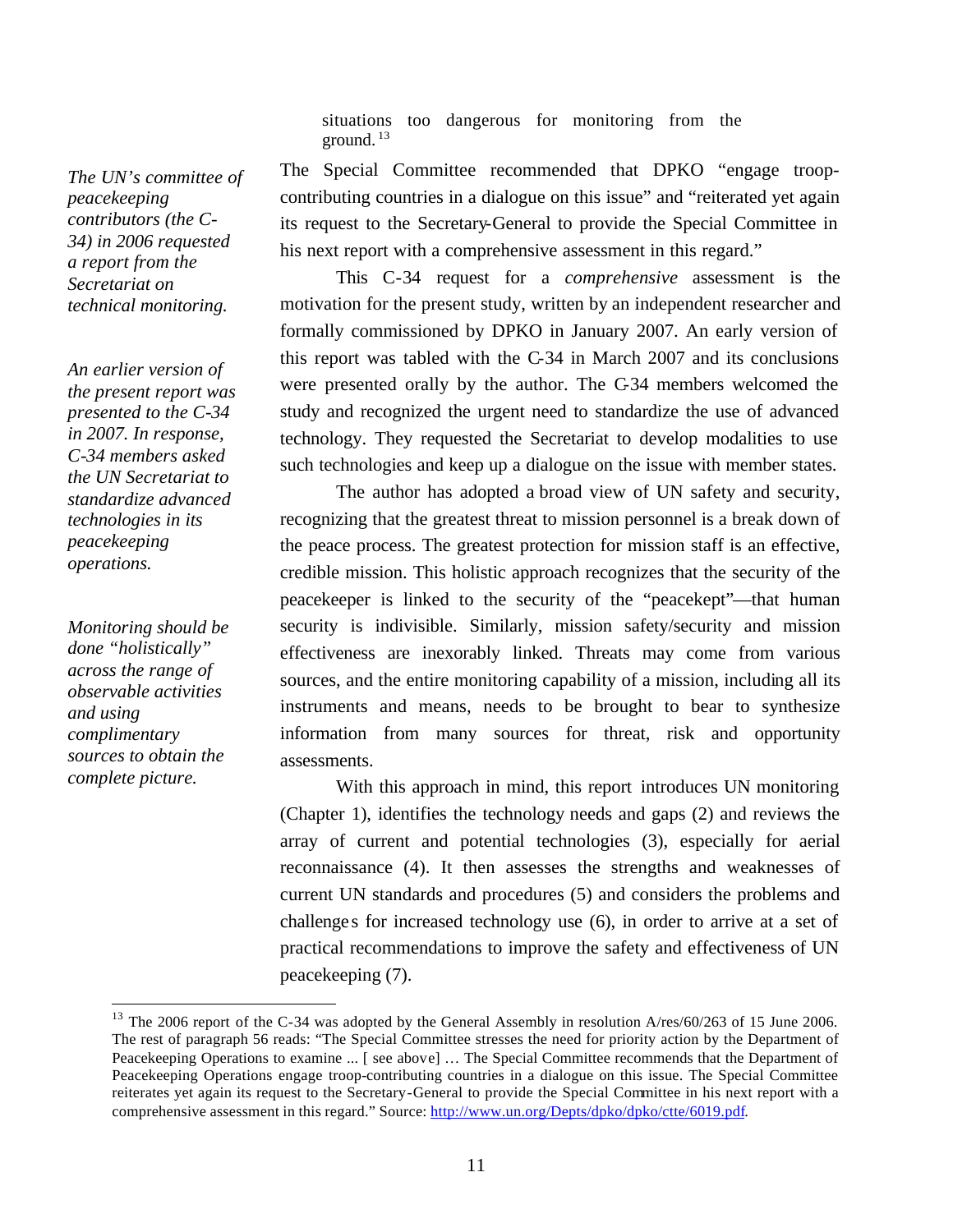## **2. URGENT NEEDS**

Monitoring is a basic function of all peacekeeping operations, past and present. In some cases, it is the main function. All missions have monitoring or observation or verification<sup>14</sup> in their mandates; almost two dozen have had the tasks in their names.<sup>15</sup> Peacekeeping operations (PKOs) have been required by the Security Council to observe over time (i.e., monitor) a long list of areas and activities, including:

- cease-fire lines, demilitarized zones and international/internal borders
- UN protected areas and sites (such as safe havens or refugee camps)
- strategic areas (e.g., airports), persons (protected VIPs) and groups (children)
- no-fly zones and flight bans
- arms embargoes and assistance to armed groups
- disarmament, demobilization and reintegration (DDR) of ex-combatants
- elections
- human rights
- antipersonnel mining and demining
- illegal commercial activities supporting the conflict (e.g., mineral exploitation)
- security sector reform (e.g., of armed forces, police, corrections, customs and even intelligence agencies) - malicious acts and escalations of violence.

For its own security, UN operations maintain constant awareness of conditions around UN camps and facilities, and of threats to the main supply route (MSR), roads travelled and areas visited. It must also learn much about the wider environment, such as the intentions and locations of potential spoilers, the mood of belligerent crowds/mobs, the hideouts and armaments possessed by any renegade forces, and a host of details about actual or potential threats, both natural and man-made.

For all these mandated and implied tasks, PKOs need to employ a wide set of monitoring tools and methods. Technical means can help the United Nations meet these enormous monitoring challenges. While the specific capabilities and UN experience with various technologies are

*The UN is required to monitor and observe an ever-increasingly diverse range of areas and activities, including: national and local borders; refugee camps; flight paths; elections; smuggling; combatants, VIPs, etc. The nature of UN activities continues to be complex and demanding. To meet the existing challenges and prepare for future needs, the UN should take advantage of commercially available technologies.*

*The UN requires additional detailed information near the UN camps and facilities.*

<sup>&</sup>lt;sup>14</sup> For simplicity, "monitoring" can be considered "observation" over time and "verification" is monitoring to determine if an agreement (e.g., cease-fire or peace agreement) or Security Council resolution is being respected.

<sup>&</sup>lt;sup>15</sup> For example, the United Nations Disengagement Observer Force (UNDOF), the United Nations Observer Mission in Georgia (UNOMIG), and the United Nations Angola Verification Mission (UNAVEM I, II and III).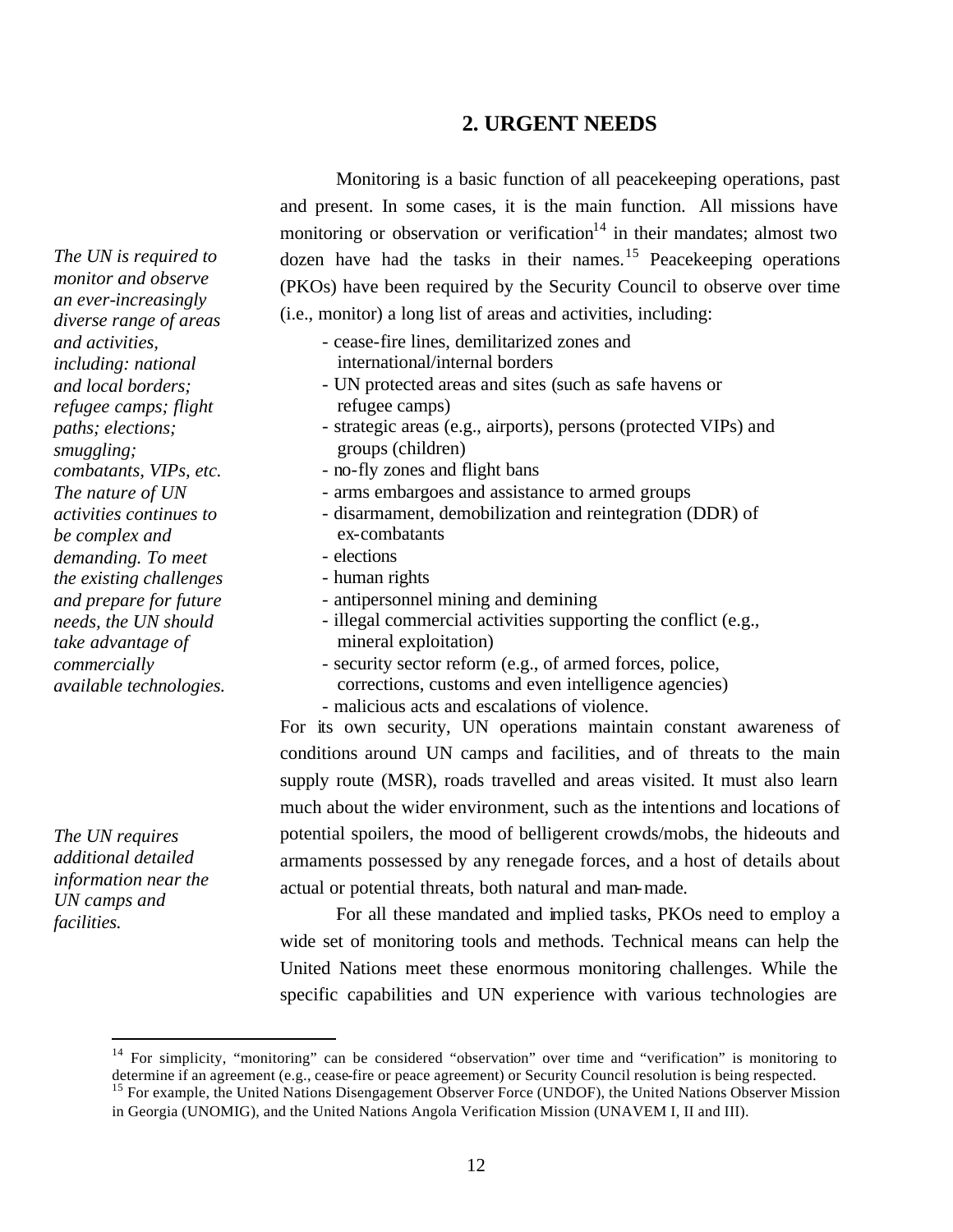*Many different types of technology can help satisfy the critical needs of various PKOs.* 

#### *The MONUC*

*operation in the Dem. Rep. of the Congo is a good case study to identify the possible technological contributions to seven major goals that are common to most, if not all, PKOs.*

*The UN must have sufficient information to protect its personnel on a 24-hour basis, especially in highly volatile areas. Often there is insufficient staff to perform the necessary monitoring.*

*When hostilities flare up and UN observers are most needed, they are also at the highest risk. Technology can be used to continue observation in danger zones without risk to human life or limb.*

reviewed in the next chapter, the analysis here suggests the kinds of tools that can help deal with the major recurring problems facing PKOs. This chapter also looks at some of the structures needed to process, analyse and disseminate the information within the mission, including the recently introduced Joint Operations Centre (JOC) and Joint Mission Analysis Centre (JMAC). The UN operation in the Congo (MONUC) provides a good case study to examine current capabilities and requirements for monitoring technologies (see Annexes 1 and 2). Like other missions, it faces at least seven pressing needs.

#### **1. Protecting UN Personnel: An Essential Responsibility**

The safety and security of UN personnel should be first and foremost in the minds of UN leaders who assume a solemn responsibility for the people they send to the field. Proactive protection requires early warning and accurate *threat and risk assessments* (TRA), based on a wide range of information. Especially in highly volatile areas, where civilians might be exposed to indirect artillery/mortar fire, machine gun/rifle crossfire, landmines/UXOs or even direct ambush or attack, the United Nations needs far more than an occasional "presence." It needs a thorough daynight watch over large areas, something few missions provide. There are rarely enough personnel to do the job. Furthermore, employing human observers presents a serious dilemma in the first place.

Reliance on human observers, particularly unarmed United Nations Military Observers (UNMOs), poses a "catch 22." When conditions become dangerous or the parties become hostile, current information is most needed, requiring close observation. But at such critical times, the observers have to be withdrawn for their security, creating an information vacuum. As will be demonstrated in this paper, technologies can help answer this dilemma.

Despite the UN's caution, over 2,000 personnel have lost their lives from various causes since the beginning of UN peacekeeping in 1948. Table 2.1 looks at the fatality statistics in the DPKO Casualties Database according to three types of personnel and four types of incidents causing death. By examining how (and to whom) the fatalities have occurred, it should be possible to recommend ways and tools to help avoid them in the future.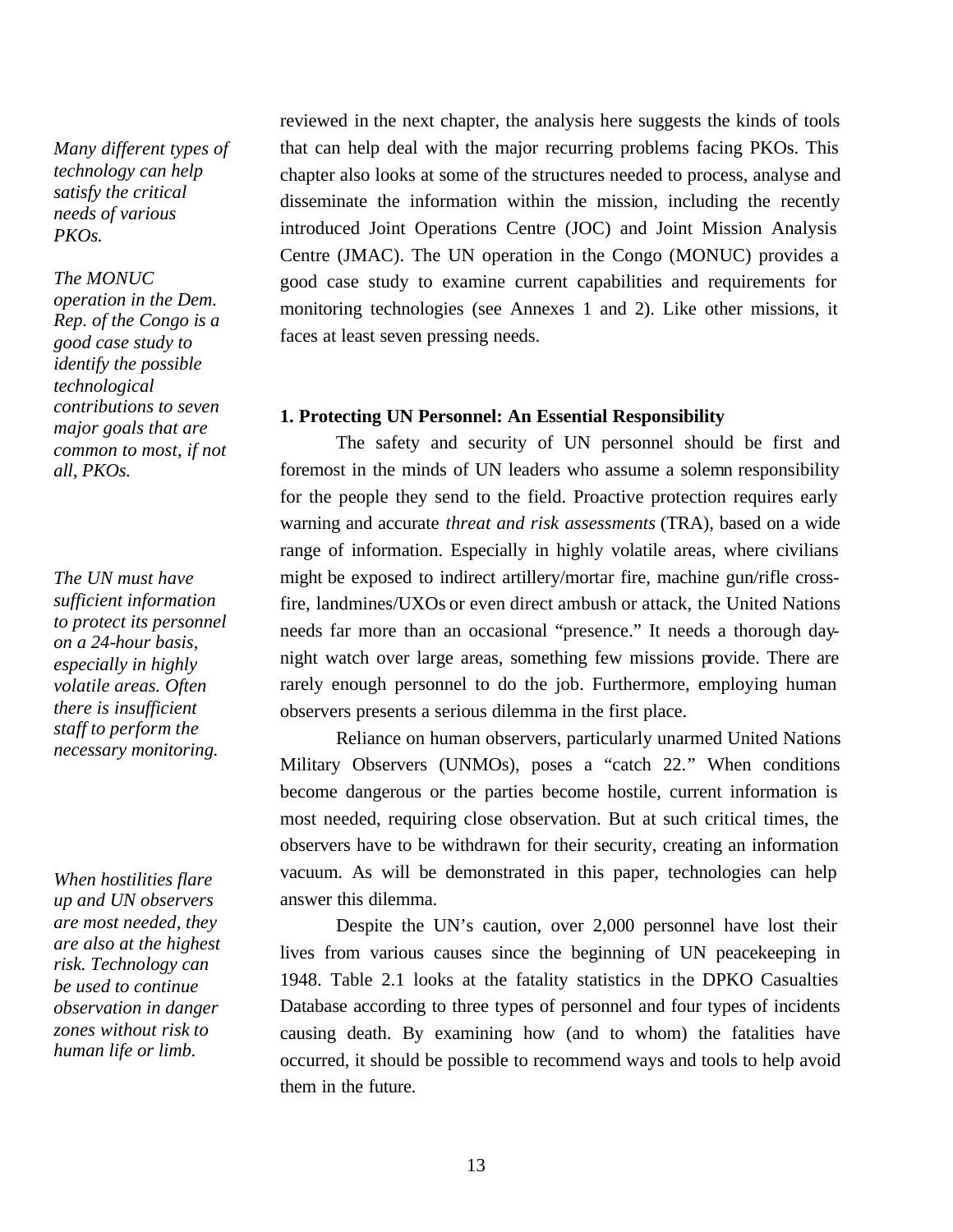|                               | <b>Incident Type</b> |                      |                |          |             |
|-------------------------------|----------------------|----------------------|----------------|----------|-------------|
|                               | <b>Accident</b>      | <b>Malicious Act</b> | <b>Illness</b> | Other    | Totals (%)  |
| <b>Military</b>               | 769                  | 603                  | 432            | 112      | 1,916 (89%) |
| <b>International Civilian</b> | 47                   | 27                   | 47             | 8        | (6%)<br>129 |
| <b>Police</b>                 | 50                   | 16                   | 37             | 10       | (5%)<br>113 |
|                               | 866 (40%)            | 646 (30%)            | 516 (24%)      | 130 (6%) | 2158 (100%) |

Table 2.1. Fatalities in Peacekeeping (1948-2006) by Personnel Type and Incident Type<sup>16</sup>

The table shows that, over the history of peacekeeping, *accidents* have accounted for the greatest number (40%) of fatalities, followed by *malicious acts* (30%), then *illness* (24%) and a small percentage of *other* causes (6%, often undetermined). Military personnel have suffered by far the greatest number of fatalities (89%). (Only 3% of these fatalities were military observers.) The other categories are all under 7%. Since the number of military personnel serving in peacekeeping is at least ten times as many as civilian personnel, $17$  a better indicator of risk is the number of fatalities per 1,000 personnel serving. For 2005, they are: 1.51 (for uniformed personnel, i.e., military and police) and 2.92 (international civilians). Surprisingly, an international civilian is almost twice as likely to die in a UN mission than a soldier! $1^8$ 

*Monitoring technologies can reduce fatality rates.*

*Statistics reveal that international civilians are almost twice as likely to die in a peace* 

*operation than uniformed personnel.*

 $\overline{a}$ 

Many safety and protection measures can be taken to mitigate fatalities in each category. Monitoring technologies can be deployed for prevention, protection and rescue. A list of applicable technologies would include:

- For accidents: vehicle management and tracking systems (a proven example is "Carlog," see Chapter 3); better monitors of road conditions and night-vision equipment for driving on unlit roads; better weather forecasting using radars and satellite imagery;

<sup>&</sup>lt;sup>16</sup> Data source: Casualties Database maintained by the DPKO Situation Centre, as provided in emails of 7 November 2006 and of 4 January 2007 to the author. The Situation Centre notes that "prior to 2006, the requirement and procedures for recording civilian fatalities were lacking, and, therefore there is a risk that for years prior to 2006 not all civilian fatalities, particularly local fatalities, were recorded" (email to the author of 30 January 2006). Because of this, fatalities of local UN staff are not included in the table. For the record, the data on fatalities of local staff (1948-2006) is: 37 by accident, 39 by malicious act, 68 by illness and 5 other, for a total of 149 deaths, which is 6% of the total. Including locals, the total number of fatalities in peacekeeping up to 31 December 2006 was 2,322.

<sup>&</sup>lt;sup>17</sup> In recent years, the number of civilians (local, international and UN volunteers) serving in peacekeeping has been about 20% of the number of uniformed personnel (military and police), but for most of UN history, the military component comprised a far greater percentage.

 $18$  A much more detailed statistical analysis (with charts) of UN peacekeeping fatalities is available upon request to the author.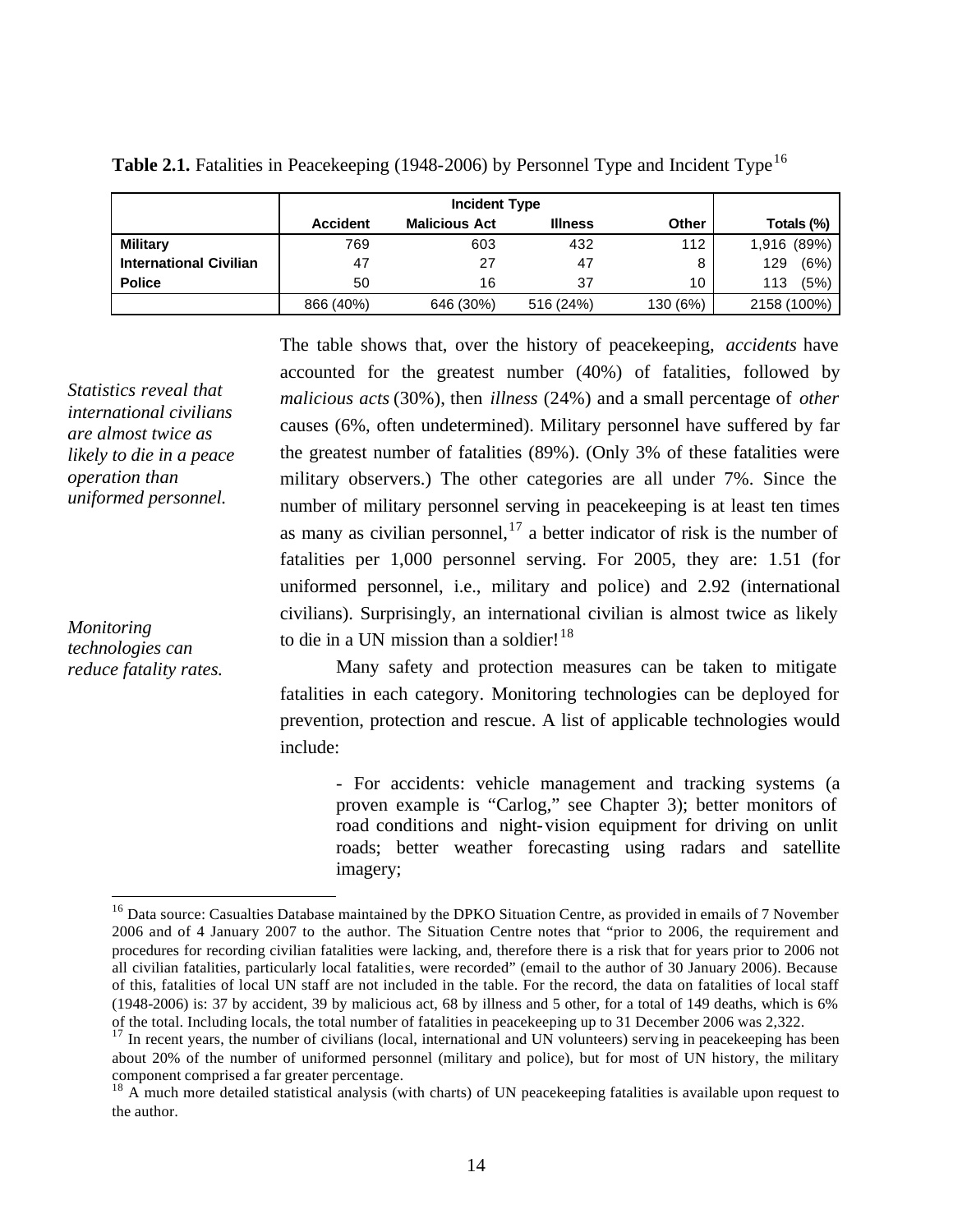*To reduce accidents, vehicle tracking systems and NVE can be used.*

*Many forms of technology can help monitor the threat of malicious acts, and identify hostile activities safely from a distance.*

*Remotely operated technological monitoring systems can act as the "eyes and ears" of the UN, even at night, without endangering the UN staff.*

*Recent trends indicate that the UN is becoming more responsible for protecting local populations in striferidden areas.*

 $\overline{a}$ 

- For malicious acts: better threat assessments using surveillance systems to detect the presence of mines, recent military/militia activity, arms smuggling, the possibility of ambushes and many other indicators of potential violence; artillery tracking radar for incoming fire; access control/identification technologies for UN buildings and camps; convoy trackers and positioning devices (based on GPS) and, in the case of robust engagements, Identify Friend from Foe (IFF) technology;

- For illness: many medical monitoring technologies for diagnosis and prognosis (not covered in this study).

By extending the range of observation, technologies allow observers to remain away from hazardous areas while still keeping tabs on the conflict. Remote sensors can serve as the eyes and ears of the United Nations. Both ground and aerial devices can capture details of the conflict for viewing by distant observers. The range of technologies is discussed in detail in Chapters 3 and 4.

## **2. Protecting Civilians**: **Vigilance Required**

After terrible experiences in the 1990s of massacres occurring during peacekeeping operations, the Security Council now frequently includes the protection of the local population in the mandates of  $PKOs$ <sup>19</sup> Besides such explicit responsibility, many peacekeepers feel it is their moral as well as legal duty to protect the vulnerable within their areas of operation. Some countries even include this in their national Rules of Engagement (ROE) prior to deployments. Furthermore, the "Responsibility to Protect" doctrine has been adopted at the UN summit level, though it has yet to be operationalized.<sup>20</sup>

To achieve the ambitious civilian protection mandates in conflict zones, accurate early warning is essential. Before sending rapid response forces to prevent or mitigate tragedy, timely information/intelligence is essential. As the United Nations has readily admitted, too often it has found itself in the dark about spoiler intrigue, arms and militia movements

 $19$  The Security Council's first resolution on the protection of civilians in armed conflict (Resolution 1265 of 17 September 1999) stressed the importance of including "special protection" provisions in the mandates of PKOs. MONUC is one of the current missions that has an explicit mandate to protect civilians.

<sup>&</sup>lt;sup>20</sup> The Responsibility to Protect (or R2P for short) was expounded in the document "The Responsibility to Protect: Report of the International Commission on Intervention and State Sovereignty", available at www.iciss.ca. The principle was endorsed in the World Summit 2005 Outcome Document, A/60/1 of 20 September 2005.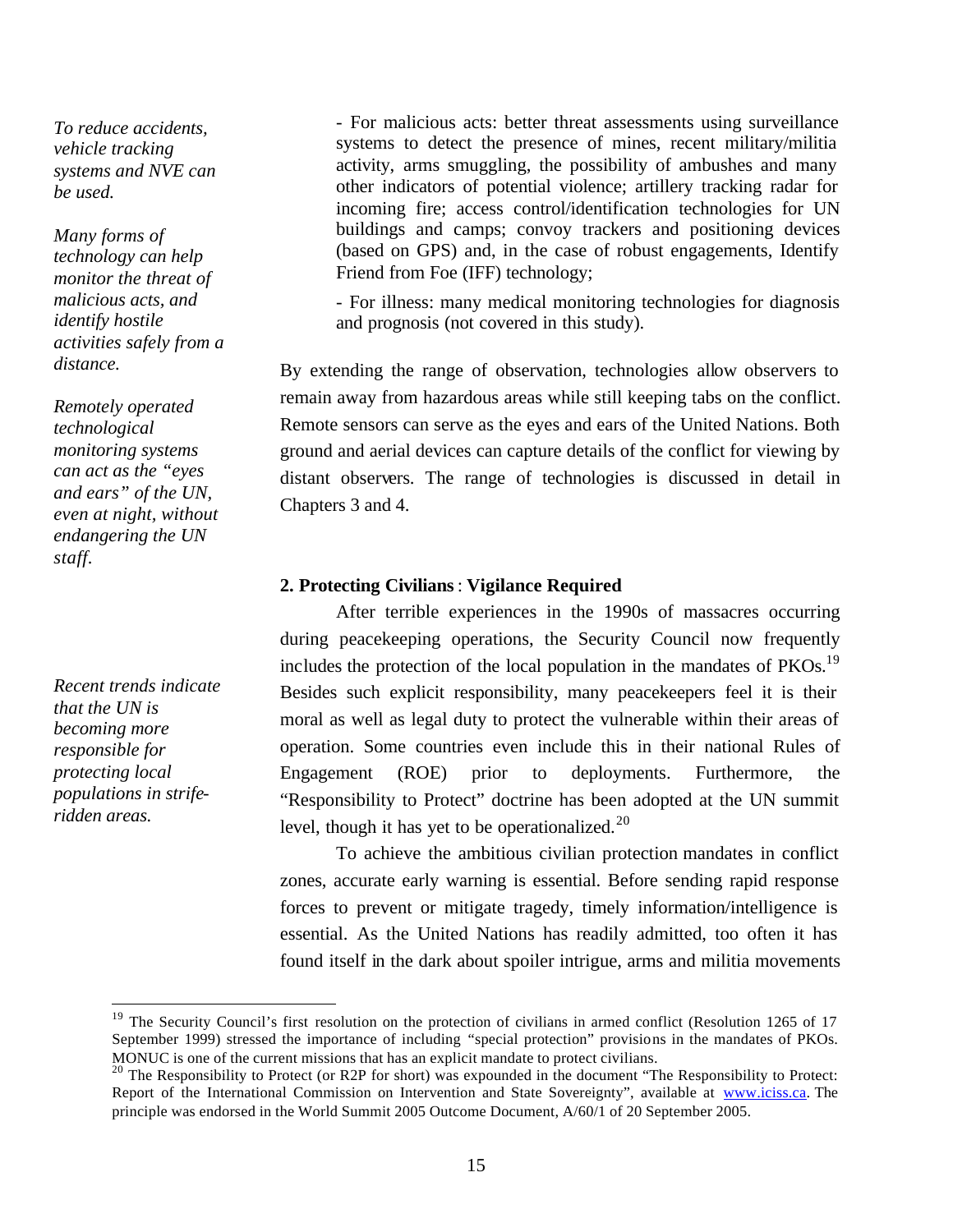*Accurate information is needed early in order to prevent or minimize tragedies. The UN has admitted that it often lacks information to prevent tragedies.*

*Technology can help not only to prevent tragedies but provide detailed information after tragedies have occurred for inquiries and court proceedings.* 

*Motion sensors and video recorders can monitor sensitive areas.*

*The local populace could operate video cameras in some situations, though this might endanger those individuals.*

 $\overline{a}$ 

and a host of other dangerous activities. Then it can only react to tragedies after they have occurred rather than work to prevent them in the first place. <sup>21</sup> UN investigations are usually conducted after violations have been committed, when the results of atrocities are plain for all to see. Even then, it may be difficult to locate hidden graves, determine the sequence of events and identify the perpetrators.

Technologies offer not only possibilities of post-conflict forensic analysis but can increase the awareness needed for conflict prevention, for instance, by monitoring both distant and proximal threats to protected or sensitive areas. Aerial reconnaissance can help detect movements of armed bands towards vulnerable civilian population centres, such as refugee camps or urban communities. Closed-circuit television (CCTV) and motion sensors can alert security forces to intruders in the offices/residences of protected VIPs and other compounds and provide a record of the events if violence does occur.

A bolder proposal is to place video cameras in the hands of the local population to help identify and deter perpetrators. This, however, gives rise to a dilemma. While the potential to record violent activities may serve as a deterrent, camera-holders may also be seen as a threat to belligerents, exposing onlookers to risks of retaliation. The merits of observation equipment in local hands must be assessed in each case. For protection, cameras can be equipped with telephoto lenses for more distant viewing, ruggedized for more robust handling, and miniaturized for discreet photography. Distant or hidden cameras would be out of reach of the perpetrators. Pictures taken during conflict could constitute evidence much sought after by prosecutors from the national or international courts.

## **3. Night-time Awareness: Coming Out of the Dark**

Nefarious activities are much more likely to be carried out under the cover of darkness, rather than in the revealing light of day. <sup>22</sup> So it is important for the United Nations to be able to detect and deter such actions and preparations. If fighters operate at night, then so must

<sup>&</sup>lt;sup>21</sup> Secretary-General, "Report of the Secretary-General on Prevention of Armed Conflict," UN Doc. S/1999/957 of 8 September 1999.

 $22^{22}$  Some 41% of UN PKO fatalities have occurred at night even though there are far fewer activities carried out at night than the day. This statistic is derived by the author from fatality data collected by the DPKO Situation Centre. It includes only those fatalities for which the time of the incident has been recorded.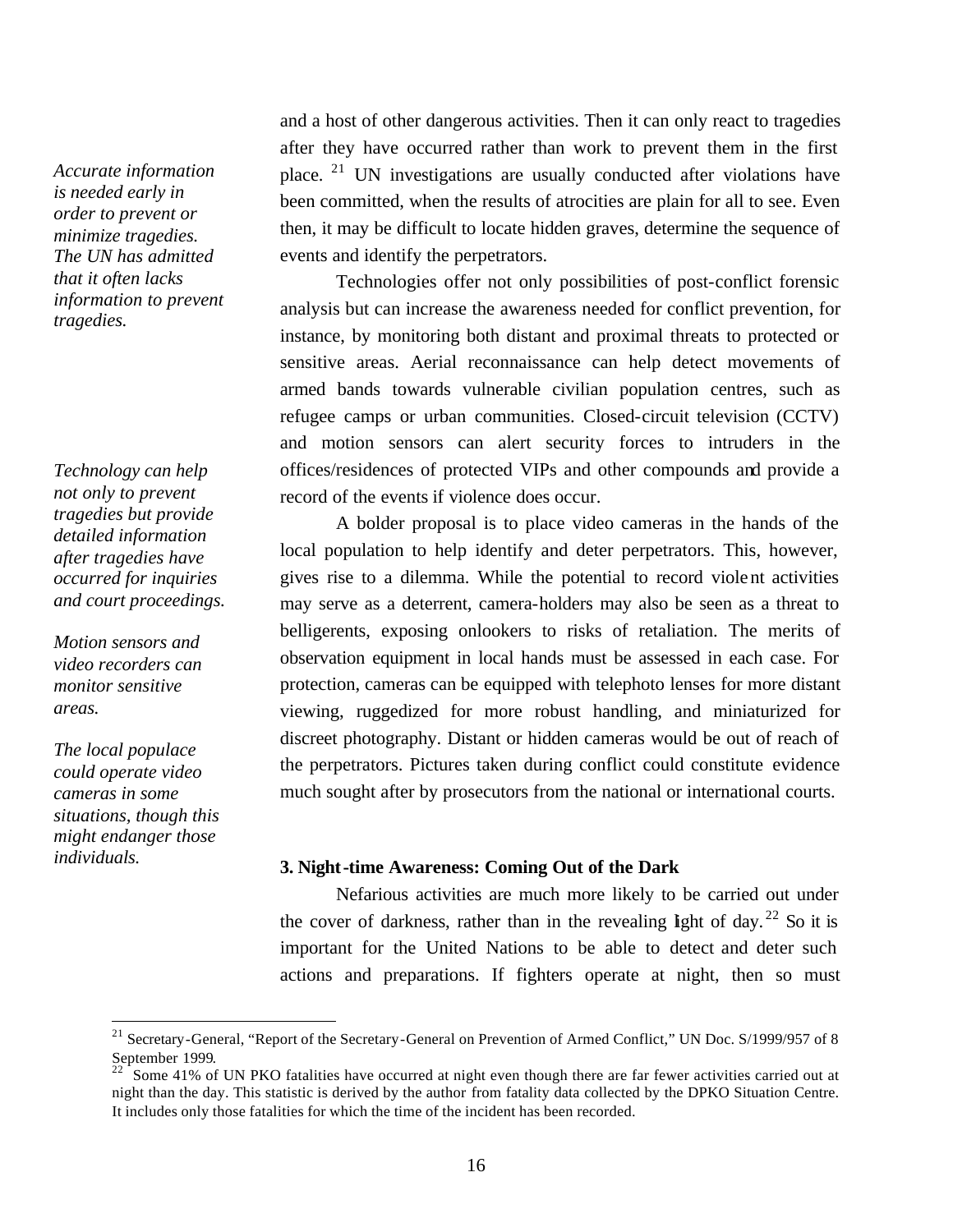*Many distressing acts are carried out at night. The UN must become better equipped for night action with night vision equipment (NVE) in order to achieve its mandate on a continuous day/night basis.*

*Night-vision equipment allows UN forces to operate both more effectively and safely at night.*

*Night-vision goggles can allow soldiers to patrol through light jungle cover at night.*

*For robust operations, r* or rooms operations,<br>helicopters equipped *detect intruders with thermal imagers penetrating into and image intensifiers sensitive areas. allow pilots to identify friend from foe, and, if necessary, to engage* 

peacekeepers. But traditionally peacekeeping has been a "daytime job." Except for guards, scheduled peacekeeping activities were done almost entirely during daylight. Even now, UNMOs finish their work at the end of the day, typically 1700 or 1800 hrs, returning to their bases or dwellings as the sun sets. This is not only because of the dangers that might lurk in the dark and haunt patrols but also because there is little that can be seen at night with the unaided eye. This leaves the United Nations blinded for 12 hours out of 24 hours, giving the forces of violence free reign for the 12 hours.

To surmount the "darkness barrier" and claim the night back from the forces of violence, the United Nations needs to make night operations routine. This is possible thanks to the advancement of night-vision equipment, allowing troops to follow terrain by foot or drive vehicles at night, while being on the lookout for potential threats.

In 2006, MONUC's Eastern Division instigated the pioneering practice of establishing Mobile Operating Bases (MOBs) in faraway locations for four to seven days a week. The soldiers were equipped with night-vision goggles to allow them to patrol the jungle at night. And "night flash" operations cooperated with village vigilance committees that reportedly banged pots and pans in order to sound the alarm. The UN forces, with 50-70 soldiers in a group, used their night-vision equipment to help locate and confront the intruders or attackers. For larger-scale combat operations, MONUC has recently (November 2006) authorized the nighttime deployment of MI-25/35 attack helicopters, equipped with advanced thermal imagers as well as image intensifiers to allow pilots to engage their targets at night.

Other technologies that extend monitoring capacity at night include ground-surveillance radars and acoustic/seismic sensors. These are particularly useful to alert peacekeepers to potential threats, such as intruders into UN demilitarized or protected areas. In past cases, once peacekeepers became accustomed to operating with night-vision equipment, they asked not to patrol without them. Night-vision can also help the United Nations overcome the limitations on night flying by providing pilots with extra vision for manoeuvring and detecting nearby threats on the ground or in the air.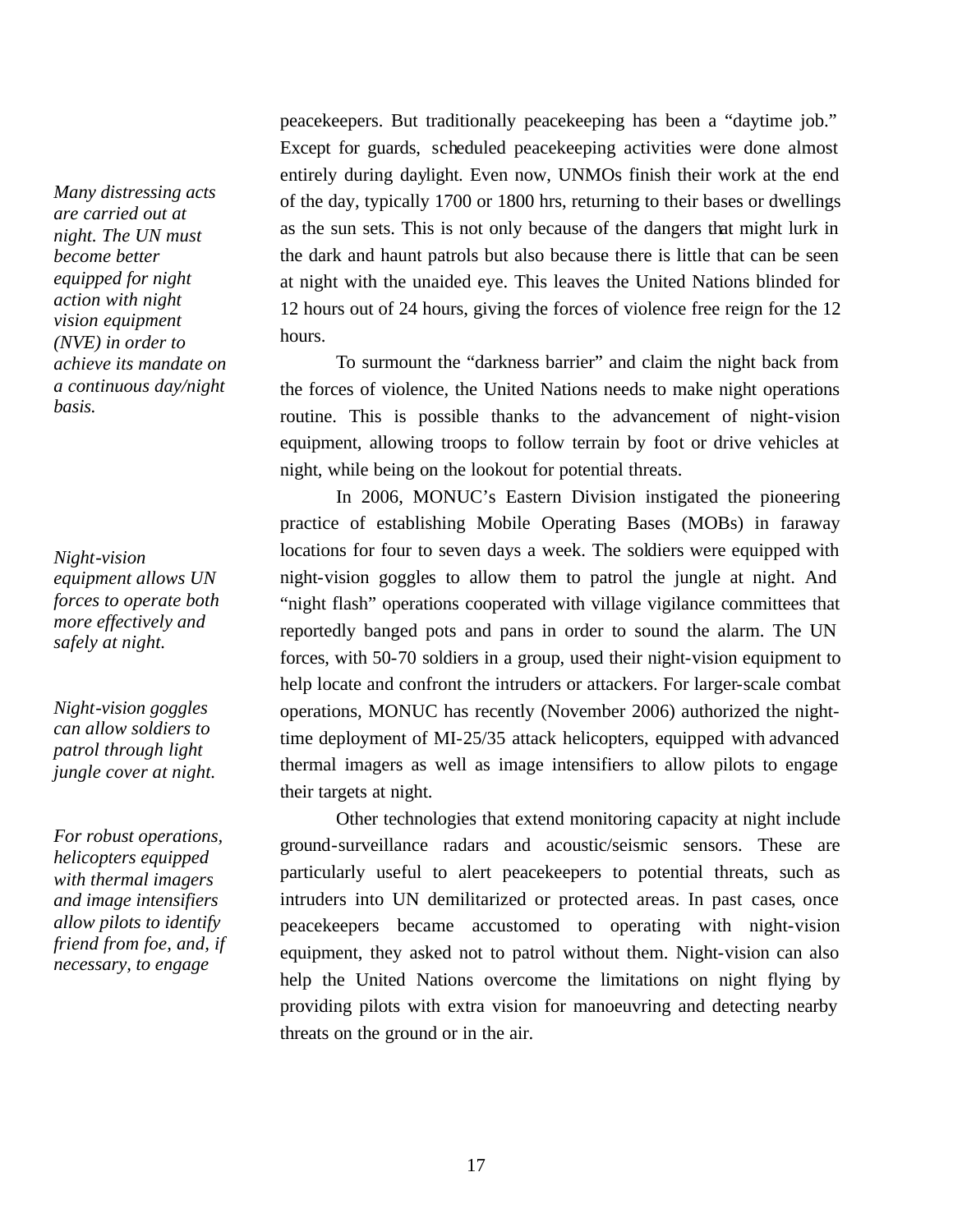## **4. Monitoring Arms Embargoes: Detecting Illegal Trafficking in Real Time**

Widespread weaponry, the bane of peacekeepers, is a frequent feature in PKO areas of operation. Conflicting parties seek to gain advantage with more and better armaments. Arms races, even on a rudimentary level, can result in massive stockpiles and great tragedies. Small arms (those which are carried and used by individuals), in particular, have caused widespread death and destruction. They have made modern conflicts more combustible and crime more extensive, feeding cultures of retribution and downward spirals of violence.

Hence, it is imperative to deal with the weapons that fuel the fires of conflict. One must frequently reduce or prohibit weapons imports, a difficult task in war-torn areas because of the typically porous borders and the high demand. The Security Council has mandated embargoes in many of the conflicts it deals with, and it has frequently asked PKOs to monitor and implement the arms embargoes. Furthermore, it has also tasked PKOs with disarmament programs to reduce weaponry overall.

But disarming unwilling parties is one of the most difficult challenges in peacekeeping. Some missions have even refused to do this job for fear of retaliation. This reluctance is understandable. Before confronting smugglers and militia forces, it is important to know what kind of weaponry they possess, to pinpoint their arms routes and timings. In this deadly "cat and mouse game," the United Nations is at a great disadvantage if it possesses inferior technology compared to smugglers who seek to evade detection. In fact, many arms smugglers are better equipped (e.g., with night-vision equipment) than the peacekeepers, allowing them to outsmart the United Nations at almost every turn.

A UN Group of Experts investigating the weapons embargo on militias in the Eastern DRC assessed MONUC's capacity. In 2004, it concluded that in order to achieve its mandate, the mission "needs to be provided with the appropriate lake patrol and air-surveillance capabilities, including appropriate nocturnal, satellite, radar and photographic assets." <sup>23</sup> As described in Annex 1, MONUC's leaders have continued this call.

Peacekeepers must often go searching for weapons along national borders or within nations. This is a difficult task, since weapons are

 $^{23}$  The Group of Experts report is contained in UN Doc. S/2004/551 of 15 July 2004. The report was summarized for the press in a news release of 28 July 2004, available at www.monuc.org/news.aspx?newsID=3390.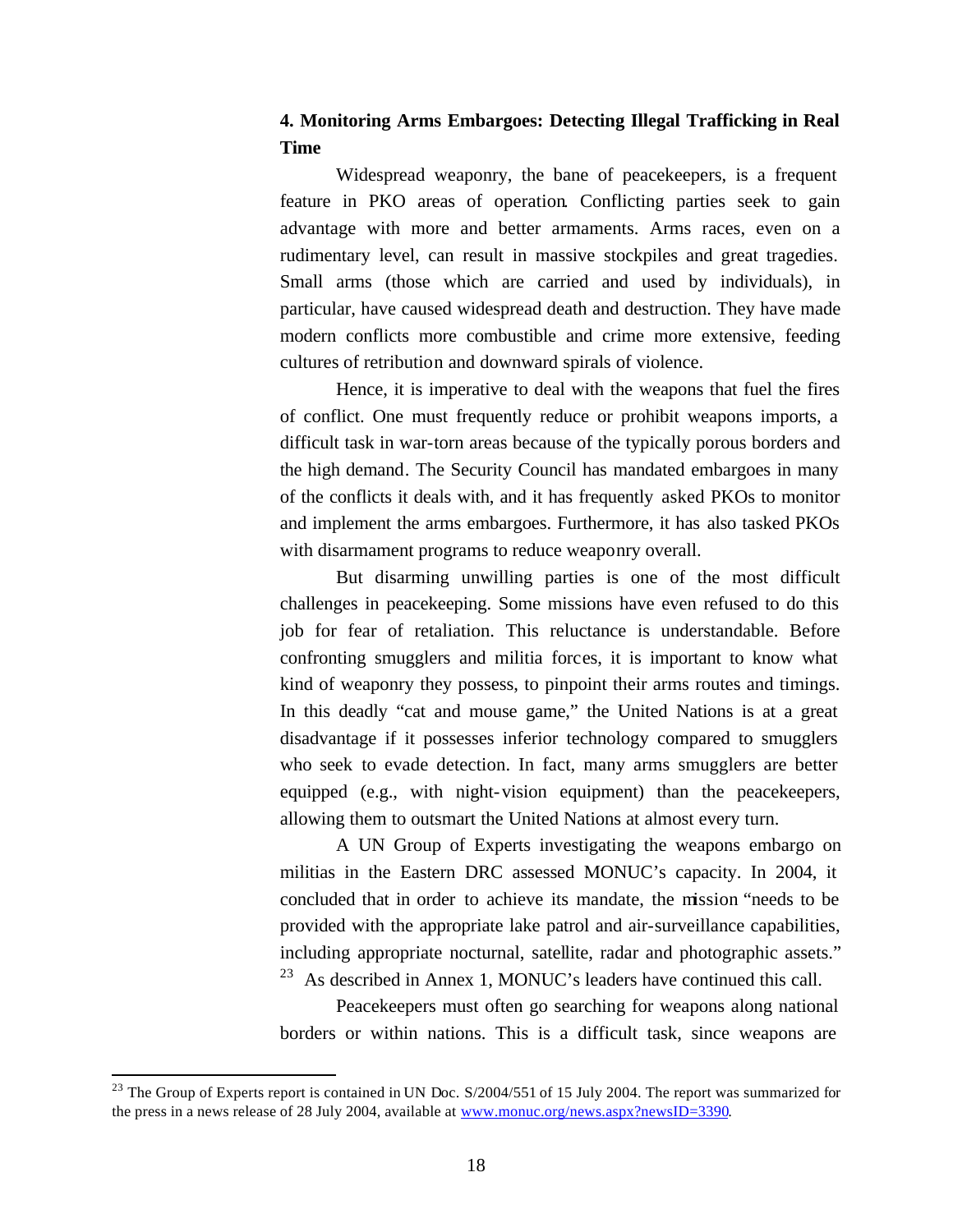*Experts have concluded that marine patrol and air surveillance systems have great potential in the DRC.*

*Metal detectors can discover hidden & underground weapons.*

*X-ray machines can detect weapons being smuggled in luggage.*

*Maritime radars are needed on large lakes to determine where to send the fast patrol boats for interceptions.*

*Surveillance both* of *the air and* from *the air is needed.*

*Aerial surveillance can cover large areas quickly (see Chapter 4).*

usually hidden until they are needed. The discovery of armaments can benefit tremendously from tools such as metal detectors and groundpenetrating radar to find buried arms caches.

X-ray machines can detect weapons smuggled through civilian luggage. At vehicle check points, mirrors are used to look under cars for explosives. While X-ray machines exist to scan entire vehicles, including tractor-trailers and sea containers, this kind of capacity would be too expensive and require too much infrastructure for the United Nations. However, X-ray machines are already used in some UN missions, as are metal detectors of the walkthrough and wand variety.

On lakes, such as the Great Lakes on the eastern border of the DRC, it is not sufficient to observe simply with the human eye. In order to maintain a wide area watch, maritime radars are required before sending the fast patrol boats to inspect or board suspicious boats. To catch weapons imports by aircraft, the United Nations must maintain surveillance over the airspace and determine where illegal flights are landing, before initiating interdictions. Surveillance *of* the air and *from* the air are both needed.

#### **5. Aerial Surveillance: Missing Dimension of Peacekeeping**

Aerial reconnaissance offers many benefits over ground reconnaissance. But only a few peacekeeping operations have made use of aircraft for observation. By ignoring the third dimension of space, the United Nations has forfeited opportunities to gain information and advantage. Since the potential is so great for speedy coverage and for areas that are large or dangerous, this topic is discussed in its own chapter (4).

#### **6. Robust Operations: Accurate and Precise Intelligence Required**

As the United Nations learned from its well-publicized past failures, PKOs need the capacity to apply force, as a last resort, to maintain the peace. This means being able to move along the force spectrum against recalcitrant groups that may have spurned previous offers of settlement, aid, rehabilitation and reintegration, etc. Often such "Chapter VII" action entails combat under the force's Rules of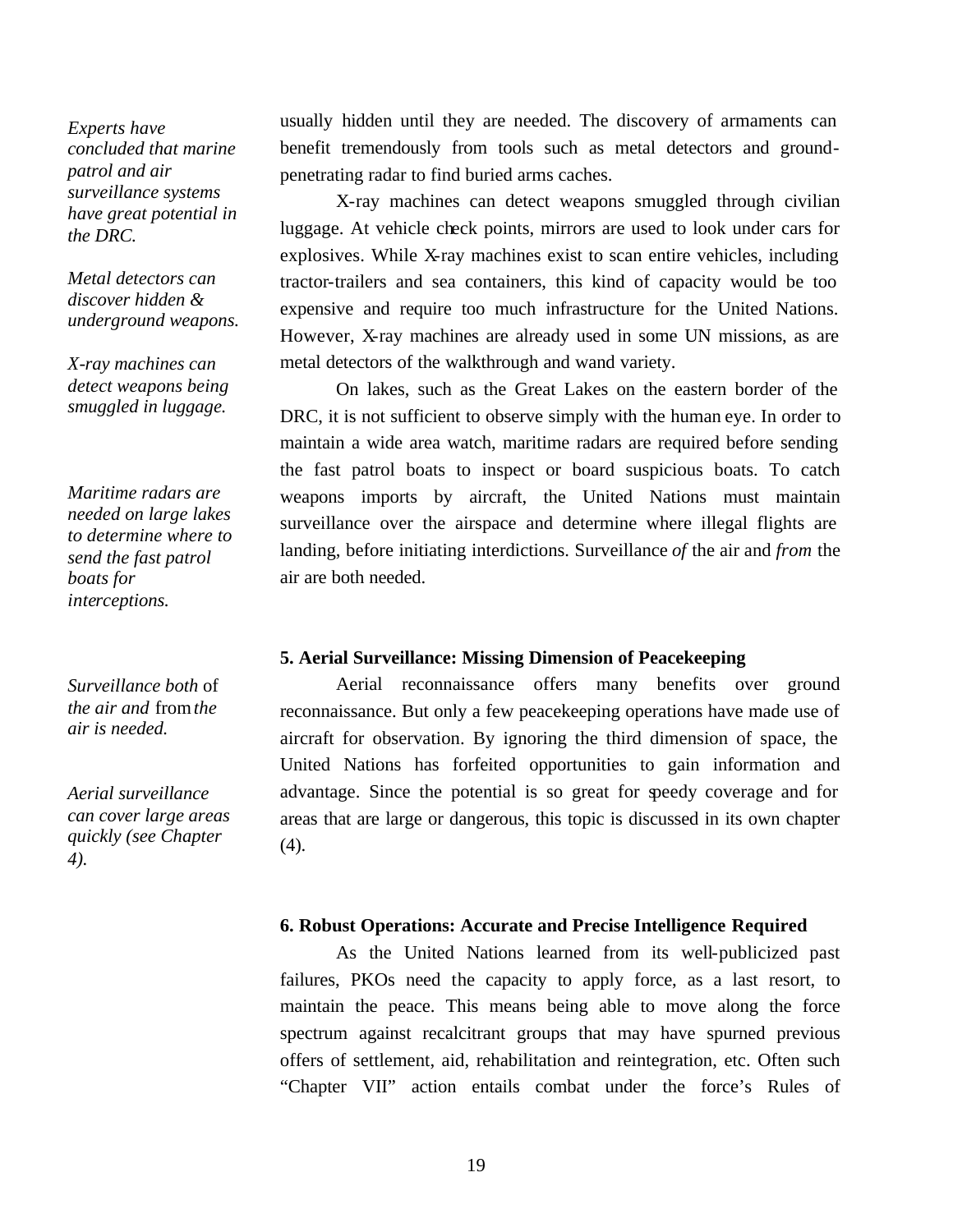Engagement (ROE) in conformity with the Security Council mandate.

Even before a mission reaches the stage of direct confrontation and combat, peacekeepers need a solid command of the information sphere in the area of operations. Such situational awareness necessitates precise information about the locations, unit structures and weaponry ("order of battle" information in traditional military terms), plus more complex factors like the level of support of the local population, the parties' intent and ability to use human shields, and the intelligence capacities of the hard-line elements.

When spoilers see that the United Nations is aware of their actions, that it has means to uncover their preparations before they strike, they will think twice about challenging the peace process. These notions of robust observation and action are being put to the test in places like the DRC.

When operating in a war zone and engaging in combat, the needed technologies include: imagers to distinguish between civilians and armed combatants (who sometimes use human shields), night-vision devices for camp protection and night operations, weapons detectors, and identify friend from foe (IFF) devices. In the attack helicopters used in the DRC, UN pilots now have the possibility of "seeing" their targets before engaging them, especially at night.

## **7. Analysis: Thinking Through the Data**

Thanks to information technology (IT), the amount of information currently at the "finger tips" of analysts is orders of magnitude greater than before the dawn of the information age. However, the basic process of analysis has remained the same. "Raw" information from the field needs to be gathered, collated, synthesized, analysed and disseminated. Unfortunately, in today's peacekeeping operations, experts on technical monitoring are few and far between, including operators of the devices, and interpreters/compilers of the data.

With the encouragement of the C-34, DPKO recently took a major step in the development of structures for information gathering and analysis. Joint Operations Centres (JOC) and Joint Mission Analysis Centres (JMAC) are now required components of all  $PKOs.<sup>24</sup>$  The

*To enforce a peace agreement, the UN needs to know who might be continuing (or preparing) to violate the agreement. The UN also needs to foresee attacks or ambushes on its own forces or the civilian population. On occasion, the UN must engage in combat with recalcitrant elements or spoilers of the peace process. Technology is a key "force multiplier," especially in combat situations.*

*Technical data and imagery often needs expert analysis to be interpreted and used effectively.*

<sup>&</sup>lt;sup>24</sup> Joint Operations Centres (JOC) and Joint Mission Analysis Centres (JMAC), DPKO Policy Directive, 1 July 2006.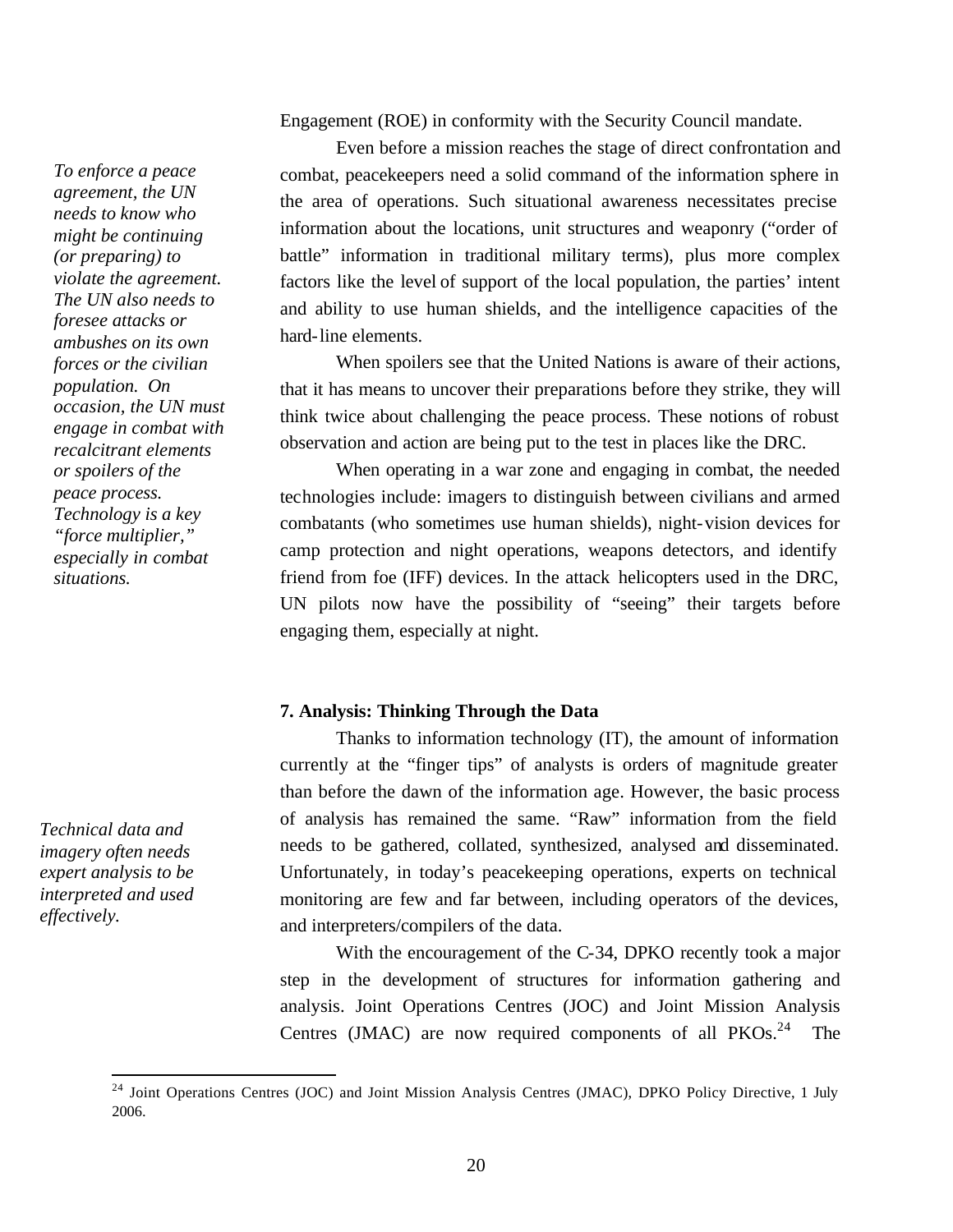*The new JOC and JMAC structures provide units or structures in which to place data analysis functions for tactical, operational and strategic purposes.* 

*A robust system for information gathering incorporating feedback loops from "consumers" will help get the right information to the right people.* 

recently created JOC and JMAC structures present an opportunity to include experts in the analysis of outputs from monitoring technologies.

Under the current concept of operations, the JOC deals with current- and near- term information while the JMAC looks to the mediumand long- term. Technical information is useful for both. Since the JOC is designed to operate 24/7 for situational awareness mission-wide and for support of current operations, it especially needs (near) real time information from in field observation assets. It also needs to know how to rapidly redeploy these assets to meet any immediate information gaps. JMAC also needs this information but not on such a short time scale.

In developing and implementing JOC and JMAC procedures in various missions, it would be important to identify the technologies that could help meet the various Mission Information Requirements (MIR), Priority Information Requirements (PIR), and urgent Requests for Information (RFI). And it would be useful to identify optimal "checkpoints and choke points," i.e., places where technical monitoring would have the most significant impact (e.g., to increase security and/or to suppress illegal/violent activities). It should be possible to direct information-gathering operations.

JOC and JMAC require specialized skill sets, including those relating to technologies:

- geographic information systems and inertial and GPS reference systems;
- digital video processing, editing and networking;
- basic interpretation of feeds from various sensors;
- relational databases and cross-referencing;
- quantitative and statistical analysis, graphing and charting using standard and advanced software;

- specialized search engines beyond those already widely used for Internet searches;

- encryption tools (e.g., private and public key) and data authentication (e.g., watermarked images).

The professional members of the JOC and JMAC need to understand the general strengths and weaknesses of the various monitoring technologies and sensor systems. Missions also need personnel with specialized expertise in order to:

- optimize technical monitoring devices;
- identify the specifications for equipment purchases;
- deal with communications bandwidth challenges;
- use artificial intelligence for digital analysis, pattern recognition,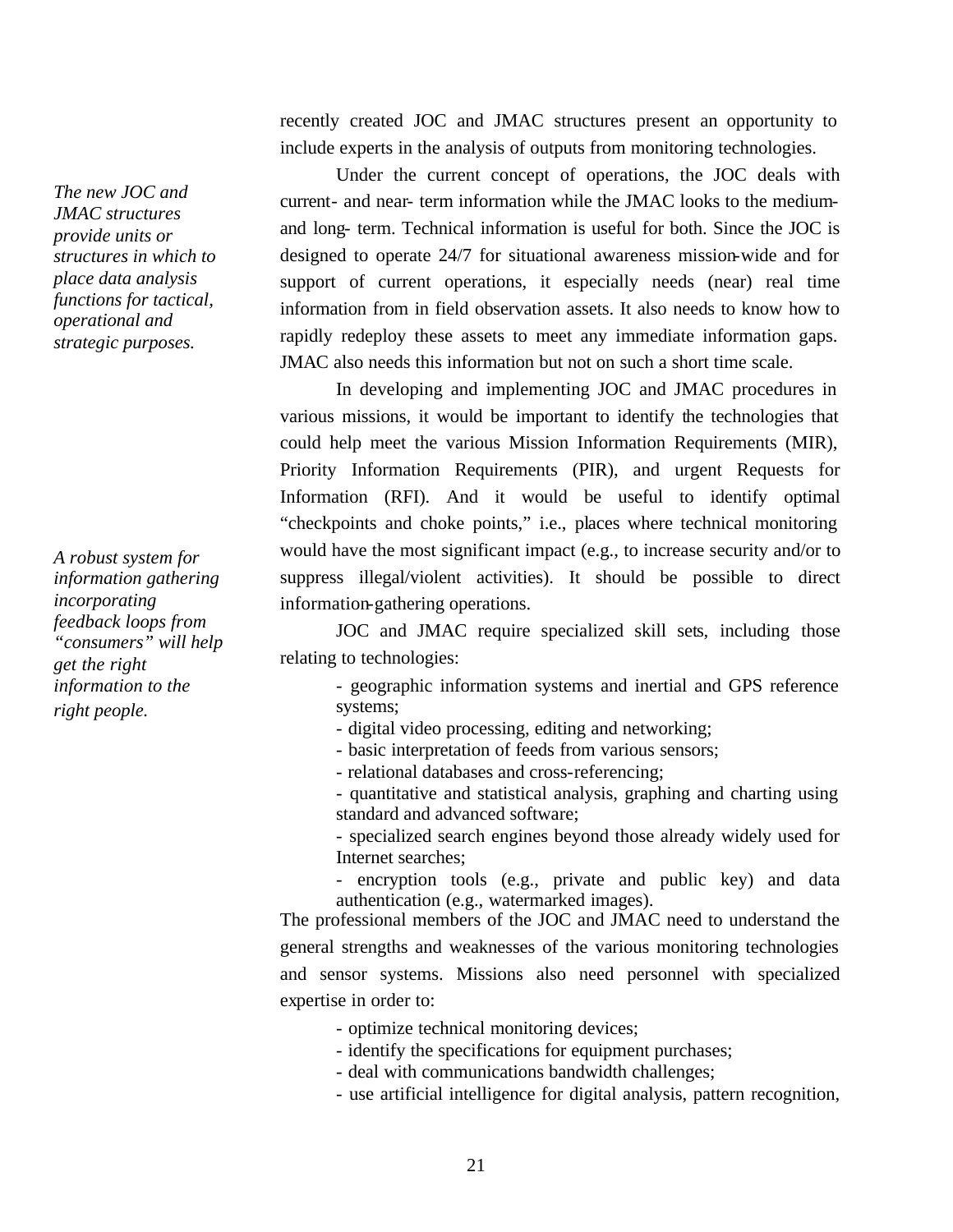*Specialized skill sets for data and image analysis are needed.* 

*Analysts can share and compare their information amongst themselves to reach the better conclusions.* 

*All-source intelligence aids the corroboration of information, helping fit the pieces of the puzzle together to create the larger picture.* 

*Important information products include the TRA.*

*In the peacekeeping literature, some articles deal with the legal and ethical limitations on UN information-gathering.* 

 $\overline{a}$ 

change detection and automation software related to the monitoring technology;

- identify artifacts in imagery and other technological products;

- conduct image analyses (formerly called photo-analysts), for example, to "read" output from radar products and infrared imagers and to recognize the signatures of various armaments and vehicles;

- other specialized skills (forensic investigations, crater analysis data, etc.)

JOC and JMAC personnel should seek synergy from different information sources and methods, especially technical information that can confirm or deny human sources and day/night observations that can complement each other. JOC/JMAC analytical products should be useful for mission planning, decision making and security risk assessments. Their mandate is to support *informed* decision making across all components. Because monitoring technology is likely to be gained by a specific/dedicated units in the field, this "information hub" is valuable to "put the right information into the right hands," thereby supporting informed decision making across all components of the mission. One benefit of technology is the ability to share the "data feed" or data segments from sensors with multiple UN sections. This allows multiple inputs into the analysis.

One important information product is the "Threat and Risk Assessment" (TRA). The TRA preparation involves, among other tasks, the compilation of risk factors and early warning indicators, and a list of developments to be monitored by specified technical and non-technical means. Optionally, the TRA can include potential responses (courses of action) and suggestions for prevention and mitigation strategies, including protection plans. From TRAs, analysts in JOC/JMAC, together with the Department of Safety and Security personnel, can determine the security levels (e.g., using the current I-V alert levels) and recommend the appropriate security postures to protect UN staff and property.

Both the information-gatherers and analysts need to be aware of the moral and legal limits on technical information-gathering. There are issues of privacy, political sensitivities, and practical issues associated with technical monitoring, as will be discussed in Chapter  $6<sup>25</sup>$  During a

<sup>25</sup> Two relevant publications by the author are: *The Cloak and the Blue Beret: The Limits of Intelligence Gathering in UN Peacekeeping*, Pearson Paper Number 4, Nova Scotia: Pearson Peacekeeping Centre, 1999, and "Intelligence at UN Headquarters: The Information and Research Unit and the Intervention in Eastern Zaire (1996)" in Carment, David and Martin Rudner (eds.), *Peacekeeping Intelligence: New Players, Extended Boundaries*, London: Routledge (an imprint of Taylor and Francis Group PLC), 2006.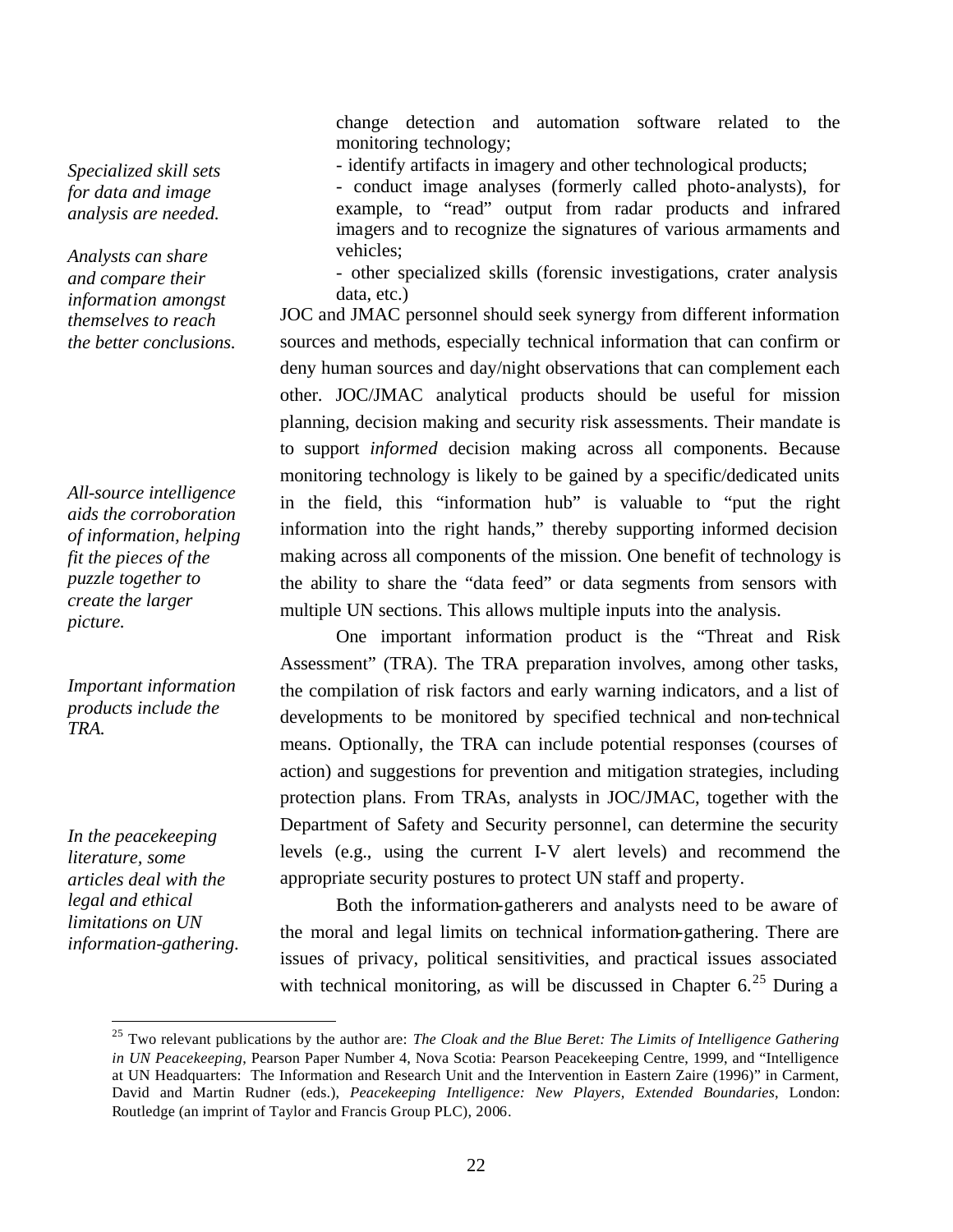crisis, such as one involving hostages or combat, it may be acceptable to increase the detection means to include new devices, for instance, signal interception but ordinarily this should be used with caution and sensitivity to the parties concerned.

*To overcome a traditional challenge facing information analysts, technology provides means to avoid "information overload and underuse" and to get "the right information into the right hands."*

The dissemination of information/intelligence products in order to impact decision-making is a traditional challenge for analysts. To draw attention to their assessments, they have used prioritized reports (e.g., flash reports), as well as routine ones. Information technology (IT) has, of course, made sending the results to decision-makers and other users/clients much easier, but there is a frequent problem of "information overload and under-use." With so much information arriving electronically, it can be difficult to separate valuable timely information from the trivial, a difficulty also known as the "signal to noise problem." Search engines, file-finding tools and data-basing have helped ease this difficulty, due to their ability to locate, flag, highlight, and prioritize present information. But the challenge remains to provide the right level of detail, with proper timely analysis, for busy decision-makers.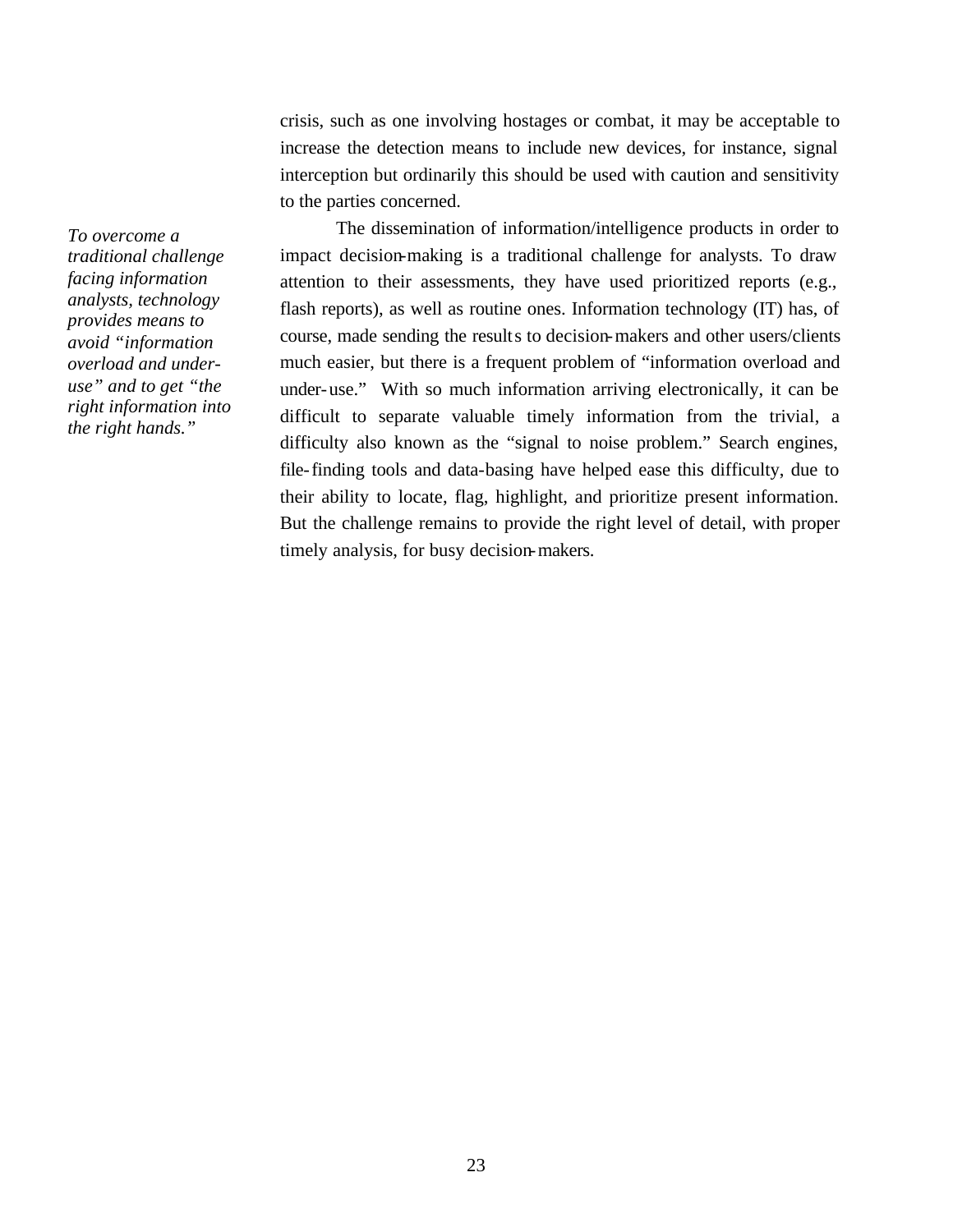## **3. SURVEY OF TECHNOLOGIES**

Technology is a supplement to, not a substitute for, the human presence in the field. Civilian and military personnel will always be needed to build trust and understanding. But once peacekeepers are placed in complex and dangerous environments they require good situational awareness to be safe and secure, and to effectively carry out their monitoring mandates. There is much that technology can do to help, including:

- Increase the range, area coverage and accuracy of observation
- Permit continuous (e.g., 24-hour) monitoring
- Increase effectiveness (incl. cost-effectiveness in some cases)
- Decrease intrusiveness
- Record events for transmission.

Technical information complements human observation by creating a larger and more detailed picture of the area of operation. The United Nations can easily move beyond the "Mark One Eyeball" aided by binoculars, and deploy a variety of appropriate technologies as a standard part of the peacekeeper's toolkit.

The human eye sees only a small slice of the electromagnetic spectrum (corresponding to visible light of wavelength 400 to 700 nanometres). Instruments are capable of measuring a range that is at least fifteen orders of magnitude larger, from X-rays (less than 3 nanometres in wavelength) to radio waves (centimetres to thousands of kilometres). Furthermore, the human eye has limited optical resolution<sup>26</sup> and no capacity for zooming. Electro-optical sensors can extend the human capacity many fold, enhancing human observation, interpretation and assessment. Sensors can also record images for dissemination.

Other forms of energy can also be measured (acoustic/seismic signals, quasi-static electric/magnetic fields), as can materials (nuclear particles, chemical/biological agents). A more detailed and comprehensive tabulation of the sensor categories is provided in Annexes 3, 4 and 5. This chapter focuses on the more useful technologies, illustrated in Figure 3.1.

*Monitoring technology extends and complements human observation. Instead of the small "visible" portion of the electromagnetic spectrum, imaging can be done over a range many orders of magnitude larger, from X-rays to infrared (IR) radiation to microwaves and radio waves.* 

 $26$  The resolution capacity of the human eye is typically described as "0.5 arc minutes" for a "line pair." That is, when two lines are separated by less than 1/120 of a degree from the observer, they can no longer be distinguished as separate. Given that the visible field of view is 120x120 degrees (maximum horizontal and vertical), one can estimate the number of bits of information the human eye is capable of seeing: 120x120x60x60/(0.5x0.5) which is about 300 megapixels (MP). Commercial digital cameras are typically 3-10 MP but advanced photo-reconnaissance cameras can record several orders of magnitude more information.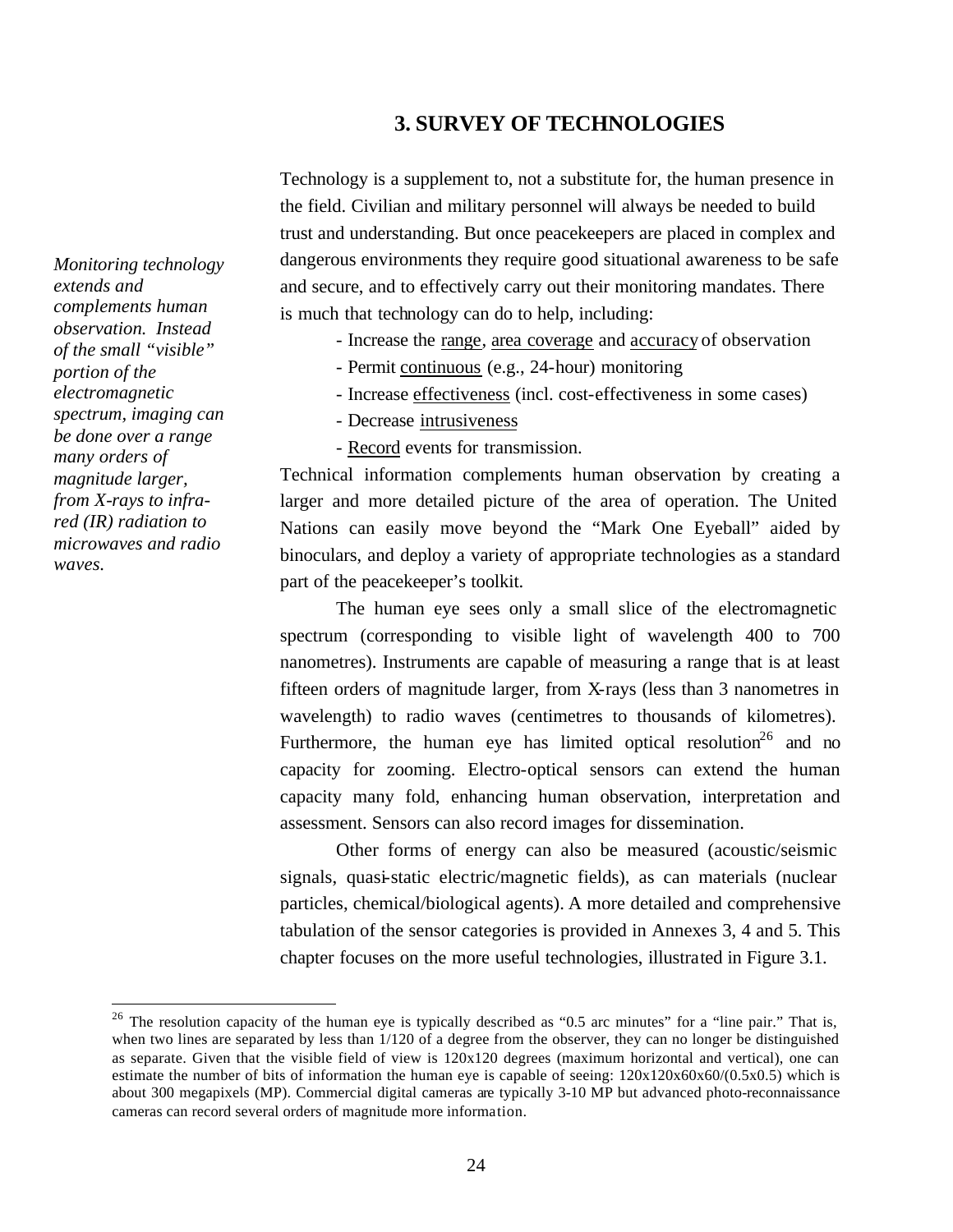

**Figure 3.1.** Composite diagram showing potential sensors and platforms for peacekeeping

The composite diagram above (Figure 3.1) depicts a wide range of useful technologies for peacekeeping. The "top to bottom" view illustrates the four possible regions to place monitoring technology: outer space, airspace, ground-level and underground. From outer space (top right), modern reconnaissance satellites can legally observe all areas of the Earth, with enough resolution to count cars and even people. In the air, helicopters, unmanned and manned aircraft (including radar-equipped planes and jet reconnaissance aircraft), and balloons (tethered, guided or free floating) permit even higher resolution surveillance of large areas.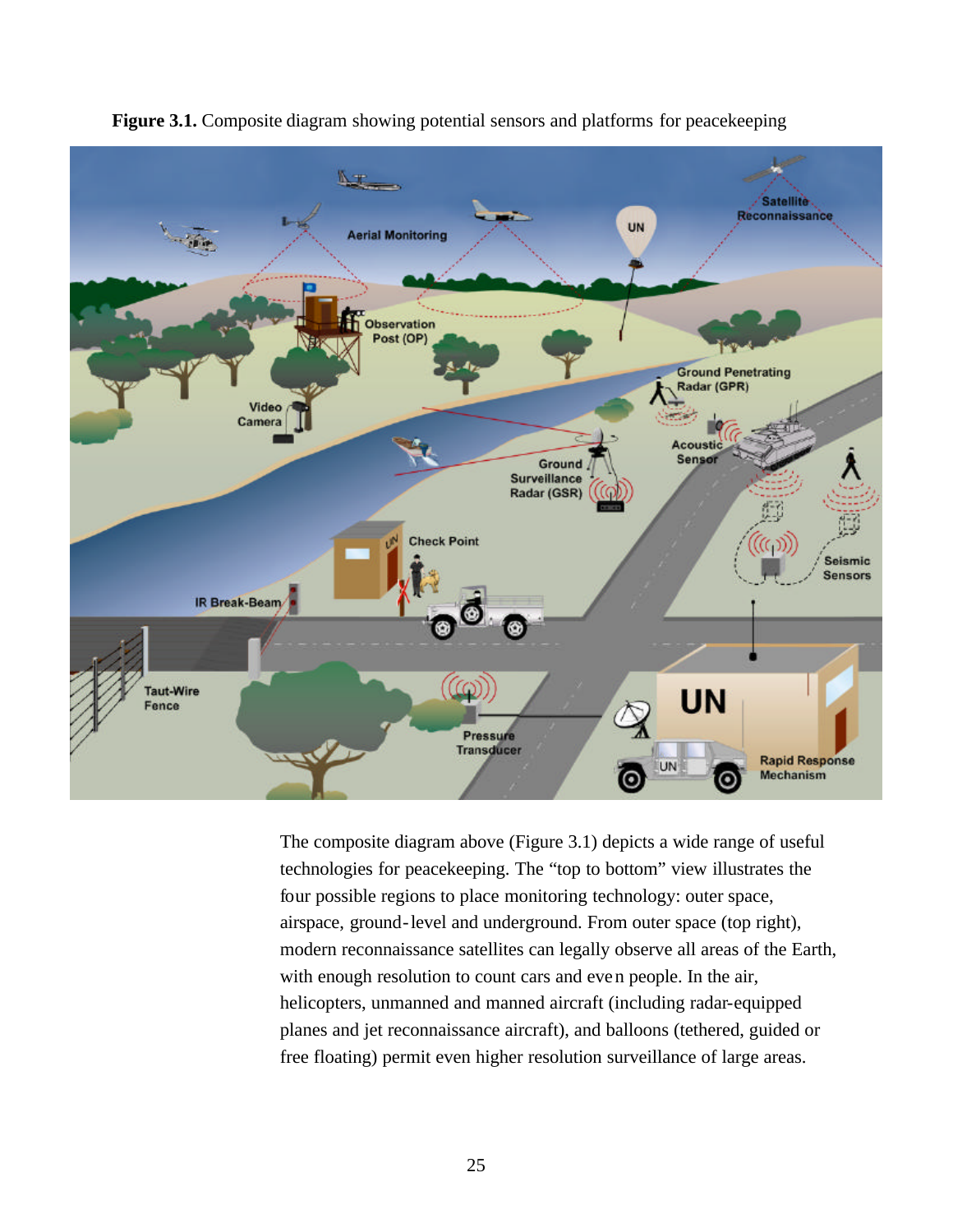Ground observation posts can be equipped with imaging equipment, such as video cameras attached to high-power binoculars, or night-vision devices. For open areas, as often found in buffer zones and waterways, ground surveillance radar (GSR) can be used to detect intruders or movements of persons, vehicles or boats. For smaller passageways, acoustic or seismic arrays can detect such movements, possibly to alert peacekeepers of oncoming vehicles or to initiate mobile UN checkpoints or to trigger a rapid reaction force. Similarly, pressure transducers or infrared break beams could alert the UN to vehicle movements (especially at night) on roads that have no UN checkpoints. Ground penetrating radar (GPR) can help locate buried weapons, mass graves, landmines or underground bunkers or tunnels. Areas that are UN protected or sensitive can be blocked off with taut-wire fences, which serve not only as barriers but also send signals when touched (or climbed or cut), providing the location of intruders to UN guards or forces.

A UN station (bottom right in Figure 3.1) could dispatch mobile patrols or interception forces to respond to incoming information. It could also communicate by satellite the imagery and information gained by the sensors to other nearby stations and to mission headquarters for real-time (or near real-time) viewing, forming a kind of "network-centric peacekeeping."

The United Nations has, in isolated instances, used some of these technologies. More frequently, advanced contingents have brought them to the mission as part of their National Support Element. These technologies are now covered in detail with examples. The overview permits a more thorough examination of the technological resources the United Nations could use in the future.

#### *Satellite*

*reconnaissance was a key tool of the superpowers during the Cold War. It helped create greater situational awareness and transparency, thus building confidence.* 

#### **1. Satellite and Aerial Reconnaissance**

High-resolution satellite imagery was for decades the sole preserve of the superpowers. From the very dawn of the space age, however, UN supporters have envisioned the possibility of UN satellite reconnaissance for peacekeeping and humanitarian purposes. In 1981, a UN study even recommended the creation an International Satellite Monitoring Agency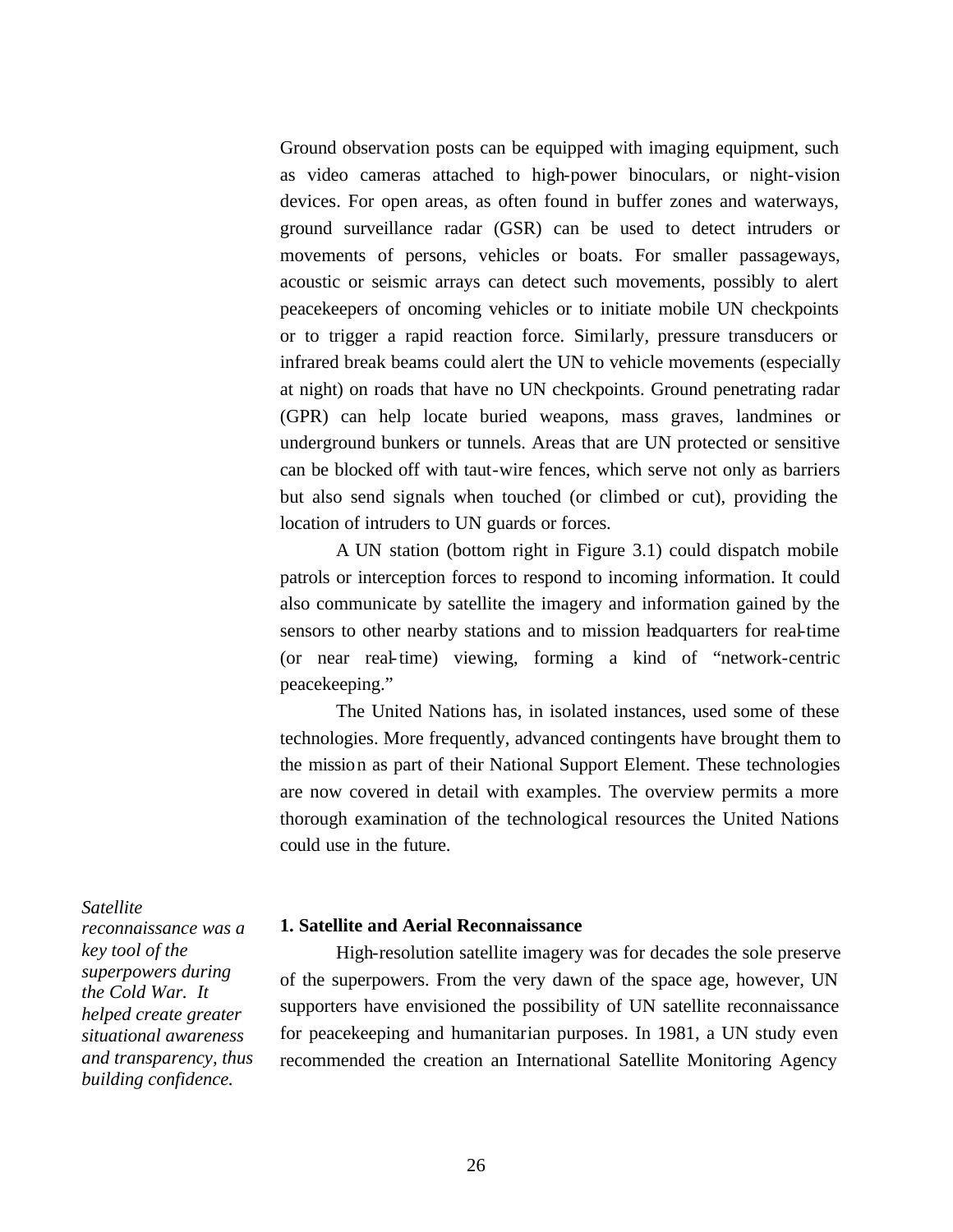*But the secrecy and high costs associated with these satellites prevented the UN from making substantial use of them. Now commercial satellites are providing the UN with high-resolution imagery at affordable prices.*

*Some companies and agencies can provide the UN and humanitarian organizations with special technological services. Inter-agency programmes, such as UNOSAT, offer flexible, low cost means to do mapping and strategic assessments. But the turn-around time is slow—usually two weeks or more. The UN also needs tactical information in nearreal time (hours) for current operations so new arrangements need to be made.* 

 $\overline{a}$ 

 $(ISMA)$ .<sup>27</sup> While dedicated UN satellites proved far too expensive, commercial industry began selling increasingly higher-resolution and better satellite imagery at affordable prices (with discounts for humanitarian agencies). Since 1999, images of one-metre resolution or better—a capability once highly classified—have been readily available on the open market.<sup>28</sup>

To capitalize on the host of new satellite imaging applications, European nations in 2000 led the development of an International Charter on Space and Major Disasters, to provide a "unified system of space data acquisition and delivery to those affected by natural or man-made disasters."<sup>29</sup> The joint endeavour of international organizations, the private sector and the scientific community allows authorized users "to request the mobilization of the space and associated ground resources ([for satellites:] ADARSAT, ERS, ENVISAT, SPOT, IRS, SAC-C, NOAA, LANDSAT, ALOS, DMC satellites and others) of the member agencies to obtain data."

One result of this initiative was the creation of the United Nations Operational Satellite Application Program (UNOSAT) to harness the possibility of inexpensive data for peacekeeping and humanitarian purposes.<sup>30</sup> Under the motto of "satellite imagery for all," UNOSAT operates a 24/7 Rapid Mapping Service for UN agencies and their implementation partners. An impressive example of its mapping capability was shown during the Israel-Lebanon crisis of July-August 2006. Damage assessments were provided after the conflict to assist with rebuilding a few weeks after the fighting stopped.<sup>31</sup>

The turn-around time for most commercial satellite imagery ordered by the United Nations is still too long, two weeks or more, for real-time use during current UN operations. The vast majority of satellite images ordered by the United Nations are used to make maps. The UN has

<sup>27</sup> See Walter Dorn, Peacekeeping Satellites: the Case for International Surveillance and Verification, *Peace Research Reviews*, vol. X, no. 5&6, 1987. Available at www.rmc.ca/academic/gradrech/dorn19\_e.html.

<sup>&</sup>lt;sup>28</sup> Ikonos, launched on 24 September 1999, was the first commercial satellite with a one-metre resolution. Since then, several other satellites were launched with a higher resolution, e.g., QuickBird 2 at 0.62 metres.

<sup>&</sup>lt;sup>29</sup> "International Charter: Space and Major Disasters." Available at www.disasterscharter.org/main\_e.html.

<sup>&</sup>lt;sup>30</sup> UNOSAT (www.unosat.org) works on a not-for-profit basis and must be self-supporting. Therefore, images ordered by UN agencies carry a cost based on special prices negotiated with satellite image providers.

<sup>&</sup>lt;sup>31</sup> The UNOSAT Lebanon images are available at <u>unosat.web.cern.ch/unosat/asp/prod\_free.asp</u>. Another valuable website for imagery is Google Earth (earth.google.com), though the free public imagery can be three years old. The UN is an "Enterprise Client" subscriber, so it can acquire a much larger range of imagery, including recent imagery. The turn-around time is still at least two weeks, though rush orders are possible.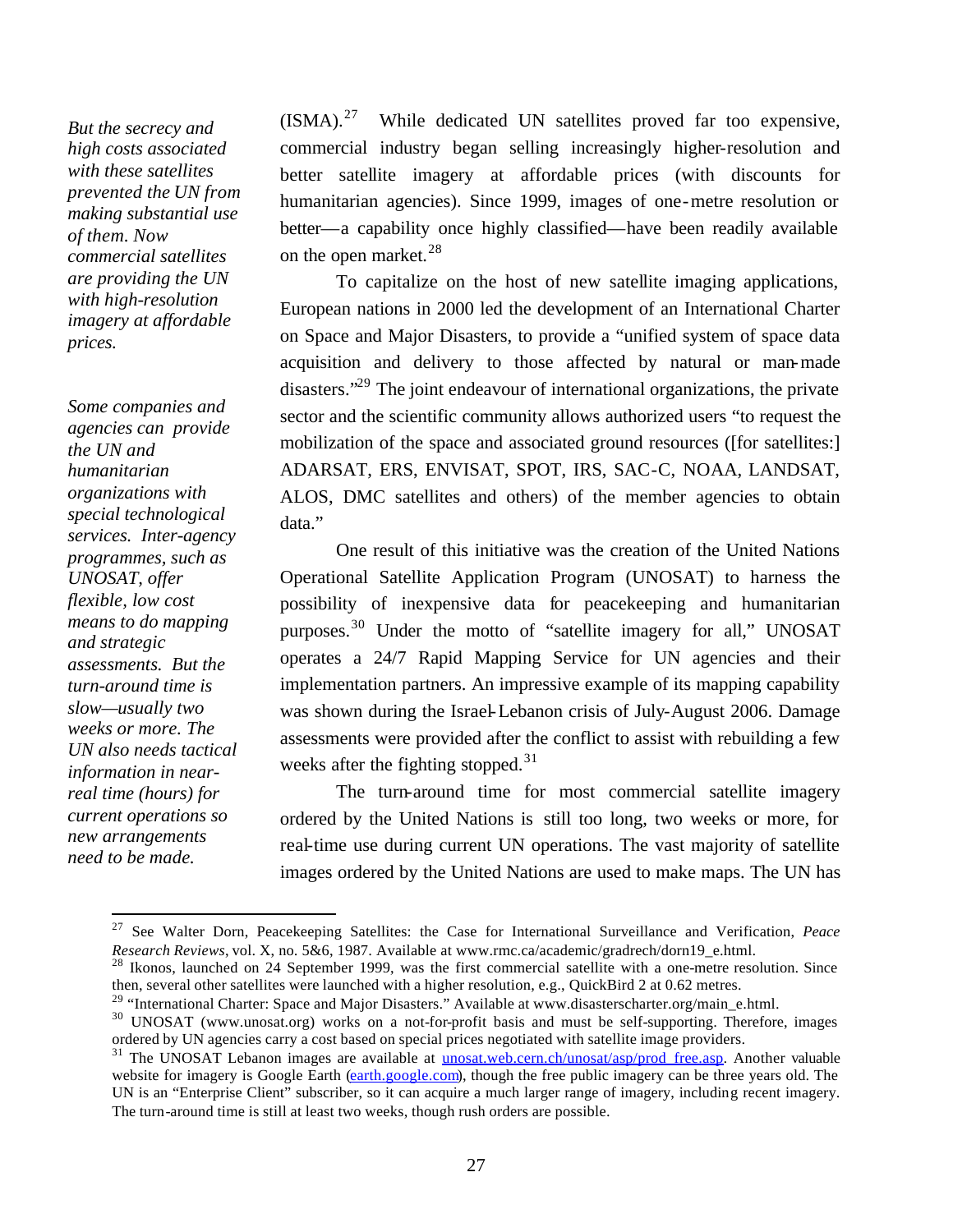not moved to near real-time imagery. This would be extremely useful in countries like the DRC and Sudan to determine the recent locations and movements of militia. Some governments have this capability, but nearreal-time imagery is only shared on a "need-to-know basis"— when the governments believe the United Nations needs to know, based on national security criteria. In the future, as commercial satellite technology advances, images of current operations will be possible.

Unlike satellites, aircraft can currently provide near-real-time imagery, since they can be leased and controlled directly by the United Nations. The organization has carried out aerial reconnaissance in several of its missions. Recently, for example, the UN operation in the DRC (MONUC), established an "Observation Aviation Unit" as an Eastern Division asset, with four Lama light helicopters. When street protests and mobs were a threat in Kinshasa, two of these Lamas were brought to the capital for urban monitoring. Also in the Western Congo, the United Nations had its first experience tasking Uninhabited/Unmanned Aerial Vehicles (UAVs), brought by the European Union Force (EUFOR) to help MONUC during the election period from June to November 2006. These UAVs helped spot and track illegal arms imports near the city by the two main parties. EUFOR also deployed mirage jets with photoreconnaissance capabilities. Finally, balloons (aerostats) could serve as another useful observation platform and, when tethered to the ground, as a land mark (e.g., to mark borders), though such possibilities have not yet been explored by the United Nations. Since aerial reconnaissance is such an important topic, and there are so many varieties of aircraft, Chapter 5 is devoted to the subject.

*become cheaper and more widespread, it would be natural to extend their employment from UN buildings and patrols to remote monitoring of conflict zones in order to keep an eye on potential violence and violations.* 

*As video cameras have* 

 $\overline{a}$ 

## **2. Cameras and Motion Sensors**

In recent years, video cameras have found a place in peacekeeping operations just as they have in the family home. Personal hand-held camcorders are providing evidence of breaches of international law just as they are of domestic law.  $32$  As commercial video technology becomes increasingly better and cheaper, the UN field operations will undoubtedly benefit, particularly if ingenuity is used to find new and creative methods

<sup>32</sup> For example, see Barbara Crossette, "UN Report Suggests Israeli Attack Was Not a Mistake," *New York Times*, 8 May 1996.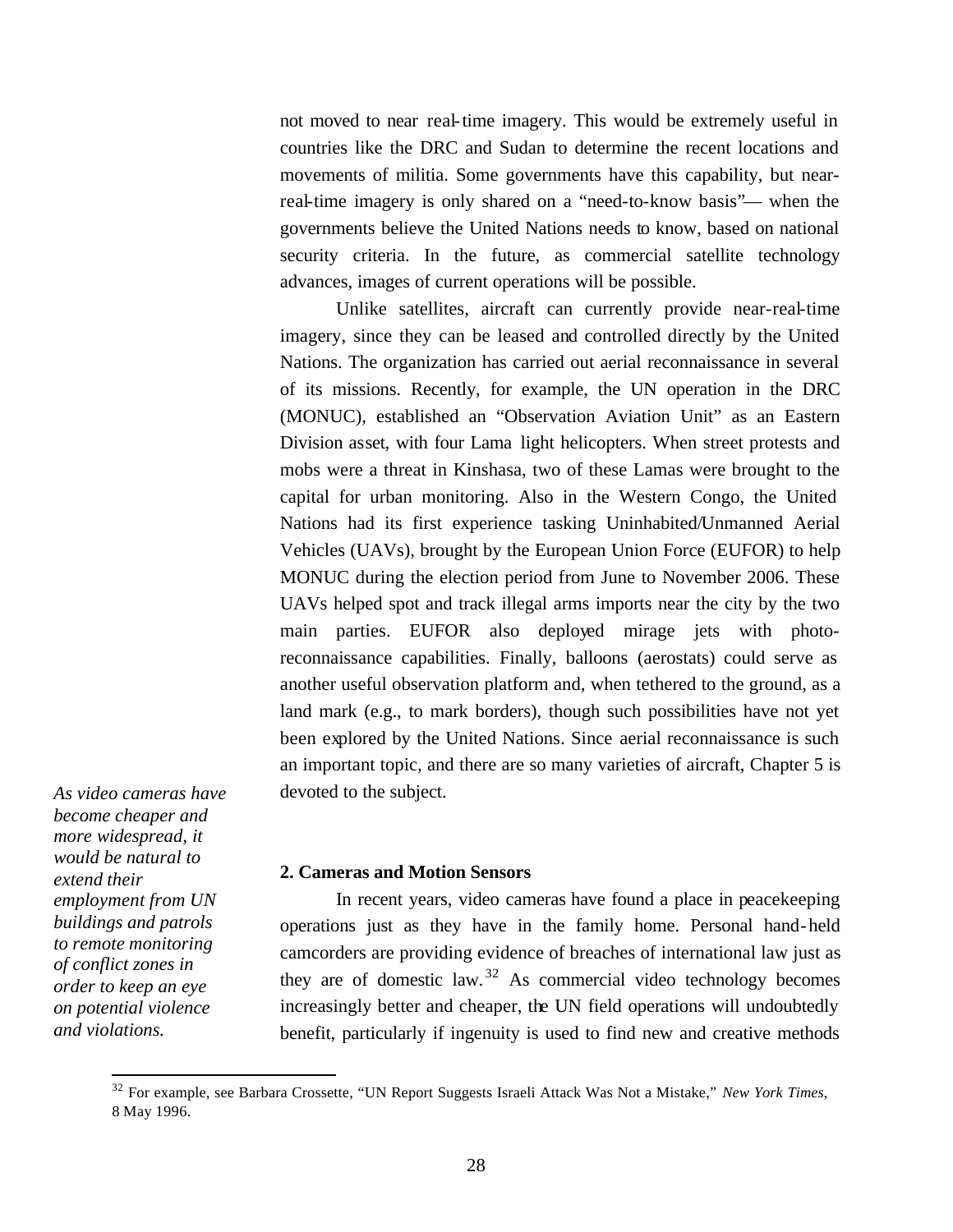and places for deployment.

Closed-circuit television (CCTV) is now used to monitor the perimeters and some hallways in the headquarters compounds of many UN missions. $33$  Expanding this use to view conflict areas has tremendous possibilities. Remotely controlled cameras inside and outside Iraqi (non-UN) buildings were used by the United Nations Monitoring, Verification and Inspection Commission (UNMOVIC) for arms control verification in Iraq<sup>34</sup>, but have yet to find application in UN peace keeping. By contrast, the Organization for Security and Cooperation in Europe Mission in Kosovo (OMIK, a distinct component of the United Nations Interim Administration in Kosovo (UNMIK)) installed a network of some 130 cameras in or near its buildings, all electronically linked to its missionwide local area network (LAN). More importantly, in the divided city of Mitrovica, two of its pan, tilt and zoom (PTZ) cameras keep a 24-hour watch on a bridge that is the site of frequent contention between ethnic communities. Any gathering of crowds can be observed remotely from the OMIK Operations Room or from any computer on the network, including at OMIK headquarters.<sup>35</sup> Imagery of swelling and violent crowds can then signal intervention by peacekeepers.

The United Nations Peacekeeping Force in Cyprus (UNFICYP), which monitors the "Green Line" that separates the two main ethnic communities on the Mediterranean island, advocated an even more pioneering approach in 2004, its fortieth anniversary. Under a new concept of operation titled "concentration with mobility," UNFICYP leaders argued that the mission would be more effective with a mobile response force using monitoring technology. They advocated a shift from static observation posts to mobile teams cued by CCTV and helibourne surveillance. This approach would need fewer peacekeepers, they argued, and would bring greater operational efficiency and enhanced force

*Technology enables new strategies for peacekeeping, including one of "concentration with mobility." Sensors can trigger rapid reaction forces in place of frequent and monotonous patrols.* 

<sup>&</sup>lt;sup>33</sup> The UN's CCTV security systems typically cost \$10,000-20,000, including four or five cameras and a viewing/recording suite. Extra video cameras can cost from \$1,000 to \$3,500 each.

<sup>&</sup>lt;sup>34</sup> During the UN's verification operations (UNSCOM/UNMOVIC and IAEA) in Iraq prior to 2003, in the presence or absence of inspectors, sensors transmitted imagery and data by radio and telephone landline to the Monitoring and Verification Center in Baghdad, where remote viewing was carried out. For instance, IAEA cameras were able to observe the withdrawal of equipment from one Iraqi nuclear site in January 1999 the day before US bombs destroyed the facility (and the camera as well).

<sup>&</sup>lt;sup>35</sup> OMIK's two PTZ cameras, with a 100x zoom and waterproof casings, cost a total of about \$3,000. Many additional features and accessories are advertised for the BioDVN suite, including a "face recognition and identification module." See www.security-lab.com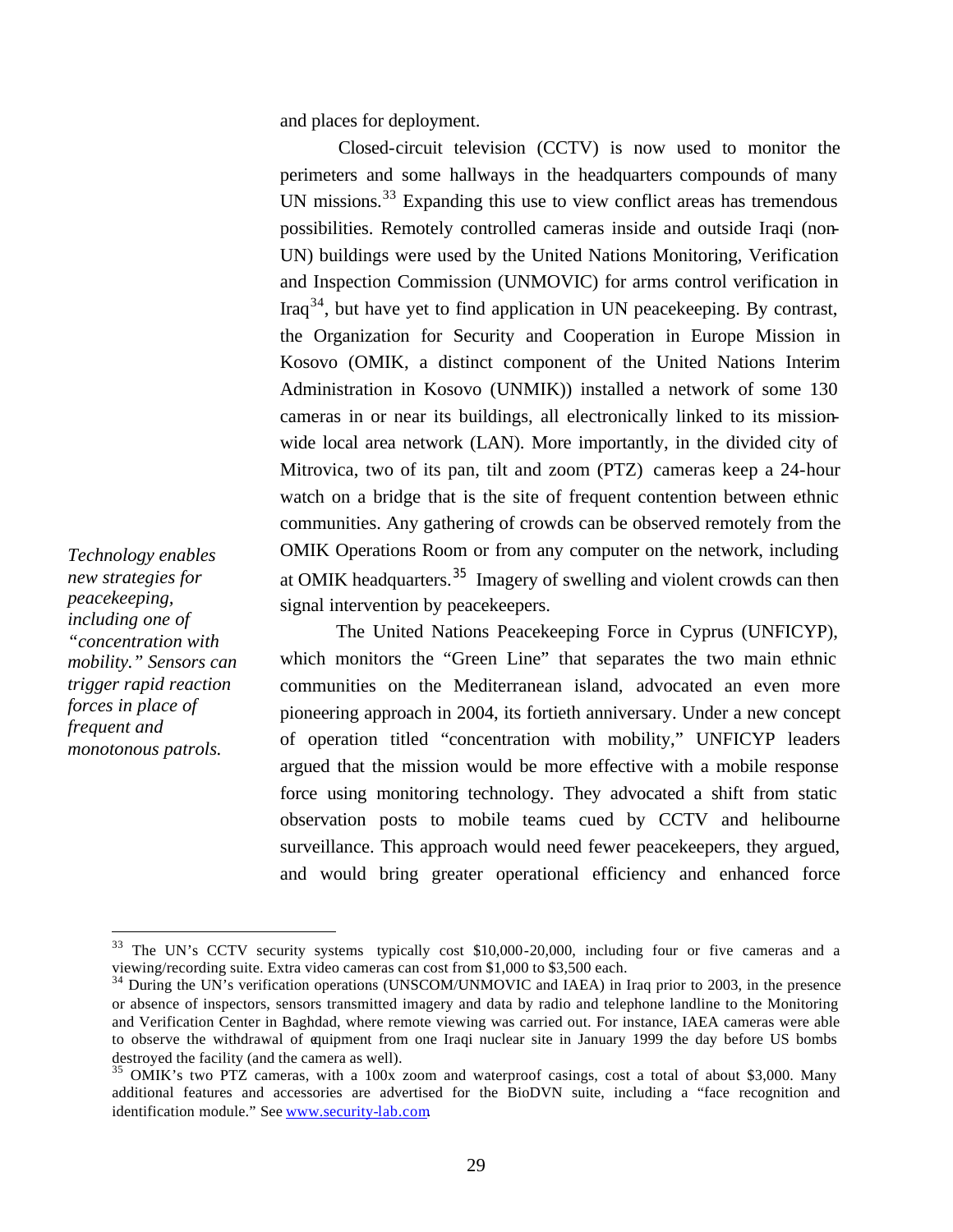protection, along with savings in personnel, logistics and administration. <sup>36</sup> A year later DPKO purchased 100 CCTV cameras for the mission.<sup>37</sup>

 As the quality, range and resolution of commercial CCTV cameras increase and the costs decrease from current prices (\$1,000 to \$10,000 per camera) their appeal will inevitably improve. Furthermore, new features are being added. For instance, to alert UN peacekeepers to activities in known hot spots, the system can provide notice (sounding an alarm) when there is movement or another stimulus.

Motion detectors can be used not only to cue cameras but also to turn on illuminators at night. They can be used to detect and deter prowlers or other intruders into UN camps or protected/monitored areas. Such detectors can be fine-tuned to go off only when people approach. Older motion detectors often had the problem of differentiating humans from dogs, cats, or even a blowing branch. Today's passive infrared sensors (or PIR) are keyed to the temperature of the heat coming from the human body: infrared (IR) radiation of wavelength between 9 and 10 micrometers. Typically a household motion detector costs only \$20 to \$30. They are also available in solar powered and ruggedized form (\$100- \$300), which means they can be left alone for long periods of time.

## **3. Night Vision**

Hostile elements most often use the cover of night to conduct their illegal activities. As mentioned in the previous chapter, these include: digging of mass graves to hide atrocities, pushing forward cease-fire lines to gain strategic advantage; raids across line of control; laying of mines; ambushes and launching of attacks; and the breaking of sanctions, such as arms smuggling.

In all such cases, *night-vision equipment* (NVE) is an invaluable tool for the peacekeeper. The most effective type, a thermal imager detects infrared (IR) radiation, particularly in the 8 to 14 micrometer or far-IR wavelength band, from warm bodies at distances over 5,000 meters and vehicles at 10,000 meters. Such devices can also peer through smoke and

*Remote video viewing and recording can be triggered automatically using motion sensors. These sensors can also turn on illuminators at night. They allow a better of view the subject and act as a deterrent.* 

*Peacekeeping is currently mostly a daytime job. To "take back the night from the forces of violence," it is necessary to equip UNMOs, patrols, observation posts and checkpoints with NVE.* 

<sup>36</sup> UN Doc. S/2004/756 of 24 September 2004.

<sup>&</sup>lt;sup>37</sup> The video surveillance cameras cost \$225,500 for 93 cameras (approximately \$2,500 each). With the associated equipment (computer, cabling, power supplies, etc) the total equipment cost was about \$400,000. For the maintenance of this CCTV system, DPKO budgeted \$40,000 for 2006/07. Source: www.un.org/Depts/ptd/2007\_unificyp.htm.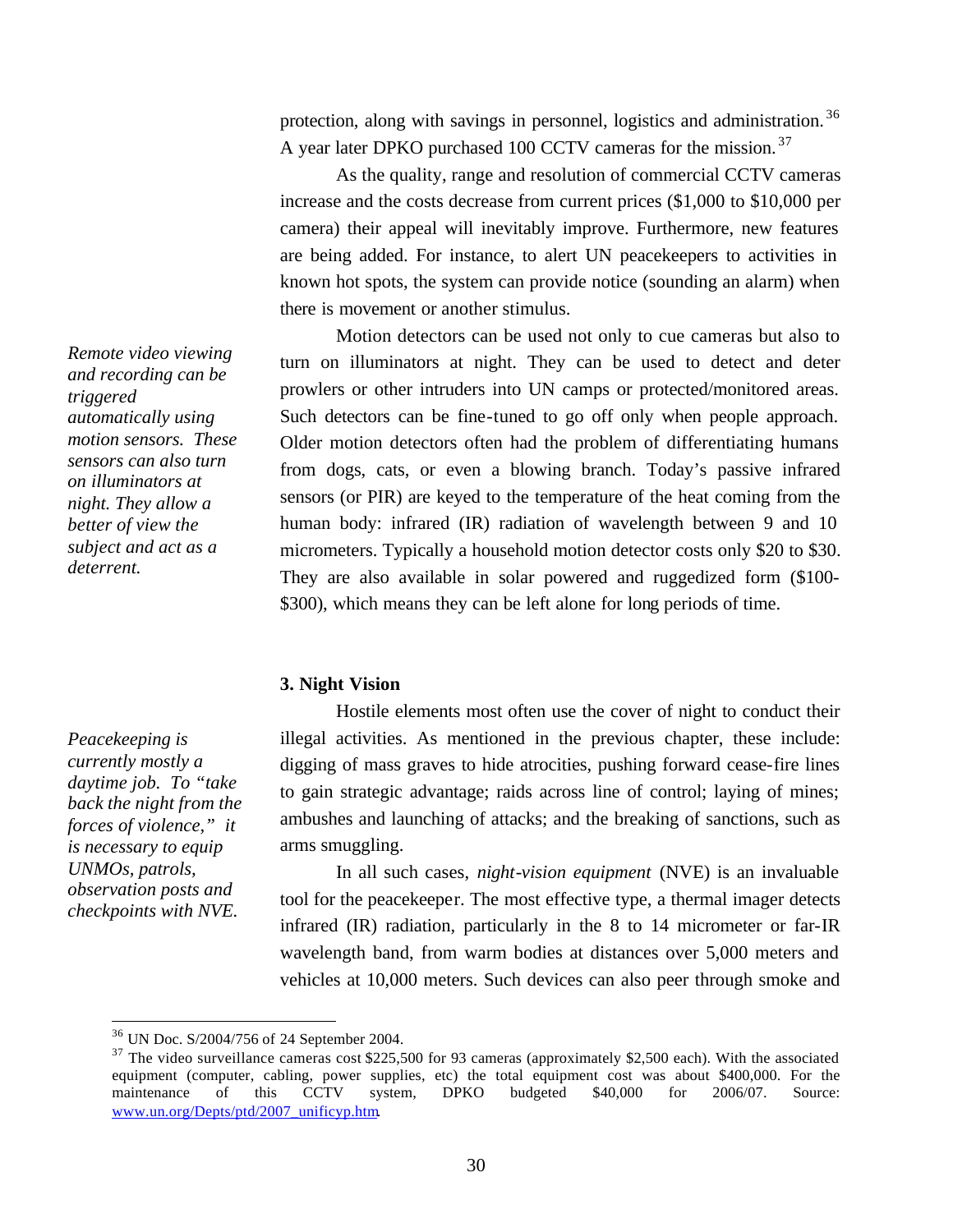dust, though not so easily through fog and clouds. Thermal imagers can enable peacekeepers to spot warm bodies hiding in jungle growth or rubble (though not behind glass windows). Though many thermal devices are heavy, some can be worn as goggles, facilitating foot patrolling and night driving (for example, in aid convoys), spotting targets, as well as keeping track of other peacekeepers. Unfortunately, the United Nations has very few (if any) of these because of their high cost (over US\$5,000). Rather the United Nations depends on a simpler form of night vision: image intensification.

*Image intensifiers* detect visible light and sometimes near-IR, but not far-IR (heat), radiation. The devices "amplify" the ambient visible light before it reaches the eye. Standard off-the-shelf intensifier tubes have a magnification factor of 25,000 or more. To be effective, there must be sufficient ambient light, either from the night sky or artificial sources. For nearby objects, illuminators in the near-IR are sometimes included in the devices. Practically speaking, image intensifiers add extra hours of vision around dawn and dusk. Under ideal conditions (e.g., a cloudless night with a full moon), a sentry using a third-generation image intensifier can spot humans at distances of up to 1,500 meters. The UN-owned equipment (UNOE) standard requires "an effective range of 250 metres," considerably less than the COE Manual standard of 1,000 metres for contingent-owned equipment. The cost of these image intensifiers varies from US\$300 to \$3,000 per monocular or set of goggles, depending on the generation and quality.

The UN DPKO owns only 400 night-vision devices (mostly binoculars), almost all of which are currently deployed in missions.<sup>38</sup> Most PKOs possess about 20 of the UN-owned devices, with four (ONUB, UNMIL, MONUC, UNMIS) having over 50 devices each, still a small number compared with the number of personnel. The devices are all second-generation (or "Gen. 2+")<sup>39</sup>, except for a single third-generation device, which the Property Management Unit database lists as in "fair condition."<sup>40</sup> Generation 2+ typically cost the United Nations just under \$2,000 per binocular. Though DPKO has tried to procure third-generation devices, it has so far been denied the required US export licenses.

<sup>38</sup> The UN is also supplying the African Union Mission in Sudan (AMIS) with 360 night-vision goggles according to a UN-African Union Agreement. See UN Doc. S/2006/779 of 29 September 2006.

*The NVE owned by the UN need to be modernized; at present the UN uses older generation equipment without the ability to record imagery.* 

*The quantity and quality of NVE brought by contingents varies greatly.* 

 $39$  Most are NVS 7-2 (Generation 2+) devices from Newcon Optik (www.newcon-optik.com).

<sup>&</sup>lt;sup>40</sup> Property Management Unit database query, Logistics Support Division, DPKO, New York, 27 September 2006.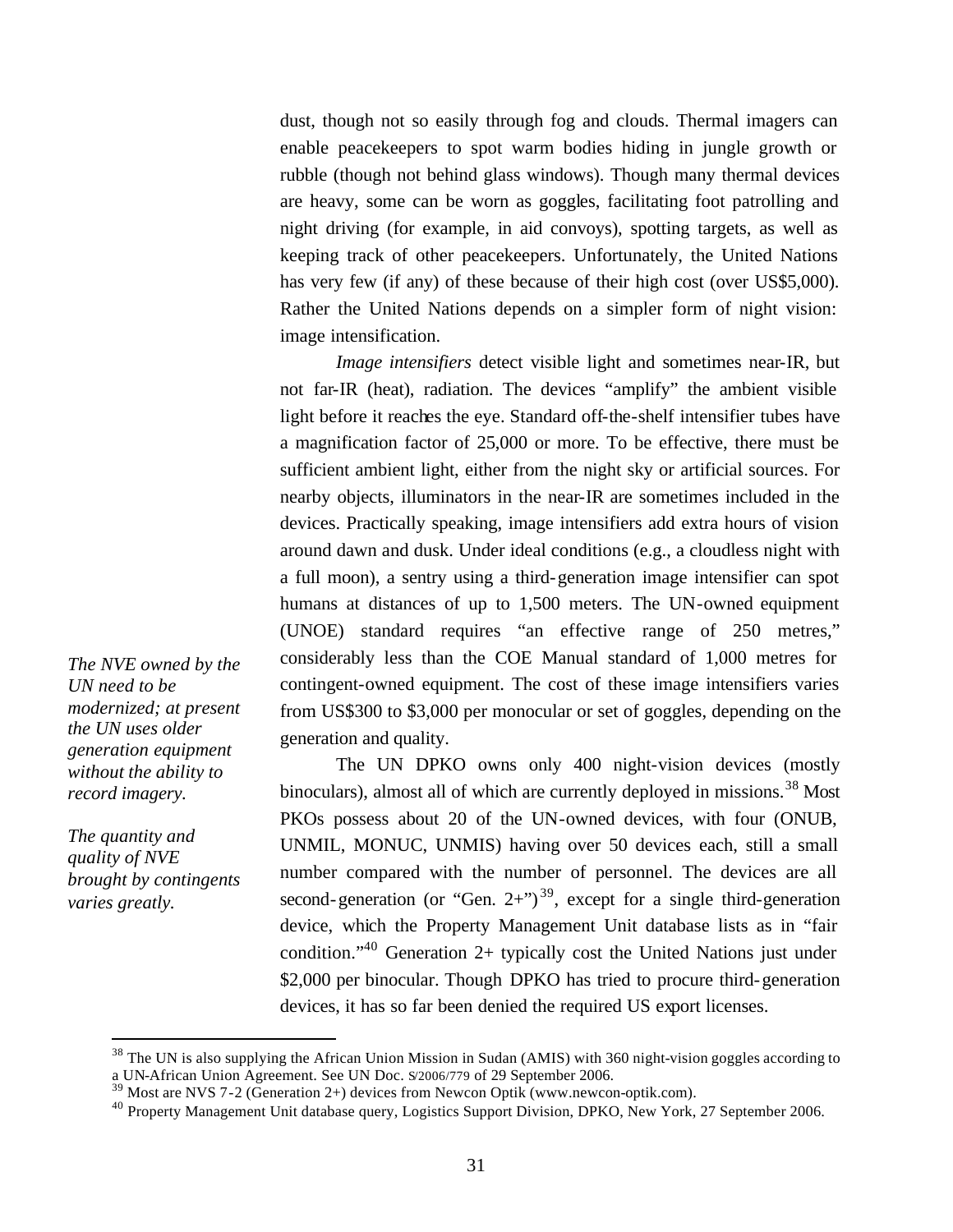Contingents are usually requested to bring their own NVE, in accordance with the vague standards of the COE manual. The NVE usually come in the form of headgear (goggles) but they can also be found as monoculars, binoculars or weapon sights. They are mostly imageintensification systems with some near IR capability. Thermal systems are also brought by some nations (mostly developed nations) to some missions.

The United Nations does not have its own means for recording imagery from NVE. The MI-35 attack helicopters flown in the Eastern DRC are equipped with fourth-generation FLIR cameras but these are national (Indian) assets, and the digital video recordings from the cameras are not shared with the United Nations. Also, when EUFOR deployed to the DRC, its special forces brought fourth-generation devices, though these were not shared with the UN. EUFOR antitank  $(TOW<sup>41</sup>)$  missile launchers also came equipped with night-vision sights having an impressive range of over 4 kilometres. In earlier UN missions, peacekeepers would take the night-vision sights off TOW launchers, brought for protection, in order to use them for observation.

## **4. Radars**

Radars, though seldom used by the United Nations, have tremendous potential in peacekeeping, just as they have in war-fighting. Whether deployed on the ground, in the sky or in space, they can greatly increase situational awareness through imaging or tracking movements of objects on the ground, in the air or underground. *Ground surveillance radars* (GSR) can detect a moving person or vehicle at 3 to 10 kilometres within the field of view. Motion detected by the radar could then trigger investigations by patrols. The United Nations Interim Force in Lebanon (UNIFIL, 1978-), for instance, set up ground radar devices to detect infiltration along critical sections, including the Litani river, and along the Israeli border or (earlier) along Israeli controlled-areas. In spite of a large number of false alarms (due mostly to animals), the system proved valuable. The radar greatly extended the range and night-capacity of UNIFIL.

*Radars can detect objects moving in the sky and on the ground or buried underground in all weather conditions, day and night. They combine well with NVE to indicate the movement persons or vehicles for further investigation.* 

Tube-launched, Optically-tracked, and Wire-guided, describing a missile technology invented in derably improved over the decades.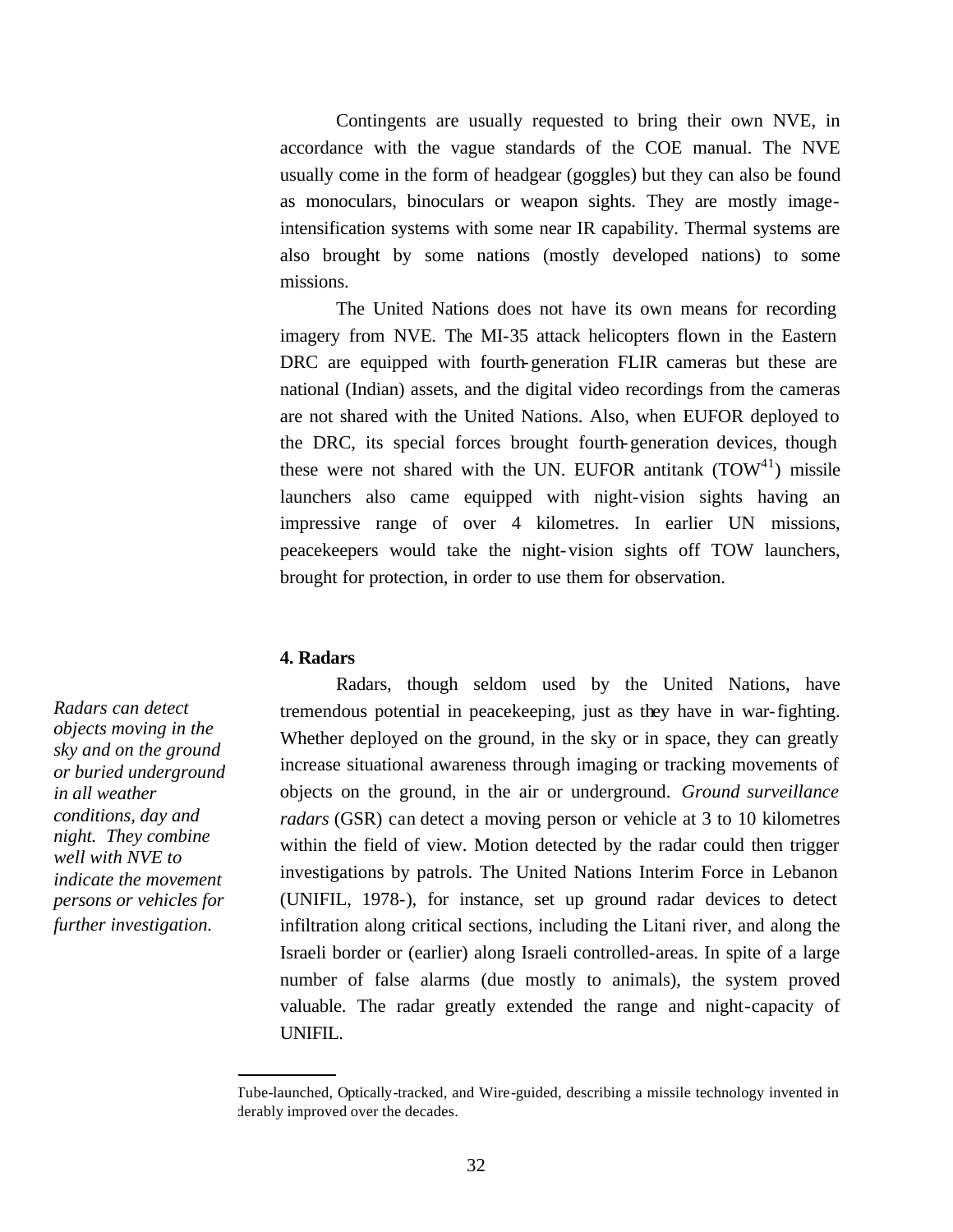*Ground-surveillance radars have been used in a few PKOs (e.g., UNIFIL, UNIKOM and UNMIL) but there are no available UN reports on the experience with these devices. Anecdotal evidence indicates they proved very useful, including to monitor waterways at night.*

*Aerial surveillance is valuable for no-fly zones, sanctions enforcement, and detecting sovereign airspace violations, as well as for air traffic control.* 

*NATO provided AWACS surveillance to monitor the no-fly zone in Bosnia.* 

*Radar (SAR) in moving aircraft and satellites can yield high-resolution imagery, though expert analysis is usually needed to interpret the imagery.* 

 $\overline{a}$ 

Ground-based radars can also be used to identify and track mortar and artillery fire. In the United Nations Protection Force (UNPROFOR) in Bosnia, the UN obtained radar units that were able to locate the origins of mortar fire, which in some cases revealed disturbing evidence of selfinflicted atrocities.

The only Ground Surveillance Radar (GSR) units currently in UN deployment are the two AMSTAR (Advanced Man-portable Surveillance and Target Acquisition Radar) units being used in Liberia since 2003 by the Irish Quick Reaction Force. Radars were also brought by European states to Lebanon in 2006 for land, air and sea surveillance. Various naval radars were used by UN Iraq-Kuwait Observer Mission (UNIKOM, 1991- 2003), along the tense maritime border, particularly to observe traffic in the seaways near Basra.<sup>42</sup> Unfortunately, there are no UN reports on the use or functioning of this or other UN-owned or UN-controlled radar systems.

Air surveillance radars have proven essential for accurate detection of airspace violations, which are common in war-torn areas. Already in the 1960s, the United Nations Operation in the Congo (ONUC) employed two such radar sets, but the current mission in the Congo (MONUC) has not yet used them, despite the calls from mission leaders. Only recently has UNIFIL gained the capacity for radar-based airspace surveillance, despite a long history of unauthorized aerial intrusions. In the past, airspace monitoring was done solely with the human eye: "violation reports" were issued when two UN military observers (of different nationalities), using nothing more sophisticated than binoculars, observed (and tried to identify) a plane in the sky.

In the former Yugoslavia in the 1990s, NATO carried out very sophisticated and effective monitoring of the no-fly zones using its AWACS (Airborne Warning and Control System) aircraft. Every second week, the UN Secretary-General circulated documents with long lists of airspace violations, totalling many thousands of violations a year. When NATO took over operations in Bosnia, the sophisticated JSTARS (Joint Surveillance and Target Attack Radar System) aircraft complemented AWACS by detecting ground movements and providing radar imagery.

*Synthetic aperture radar* (SAR) is of special interest to peace

<sup>&</sup>lt;sup>42</sup> DPKO's Item Master Catalogue lists a "Racal UNIKOM Radar Set Ground Surveillance System S-Band" from UNIKOM as being in the possession of the UN but in the inactive category.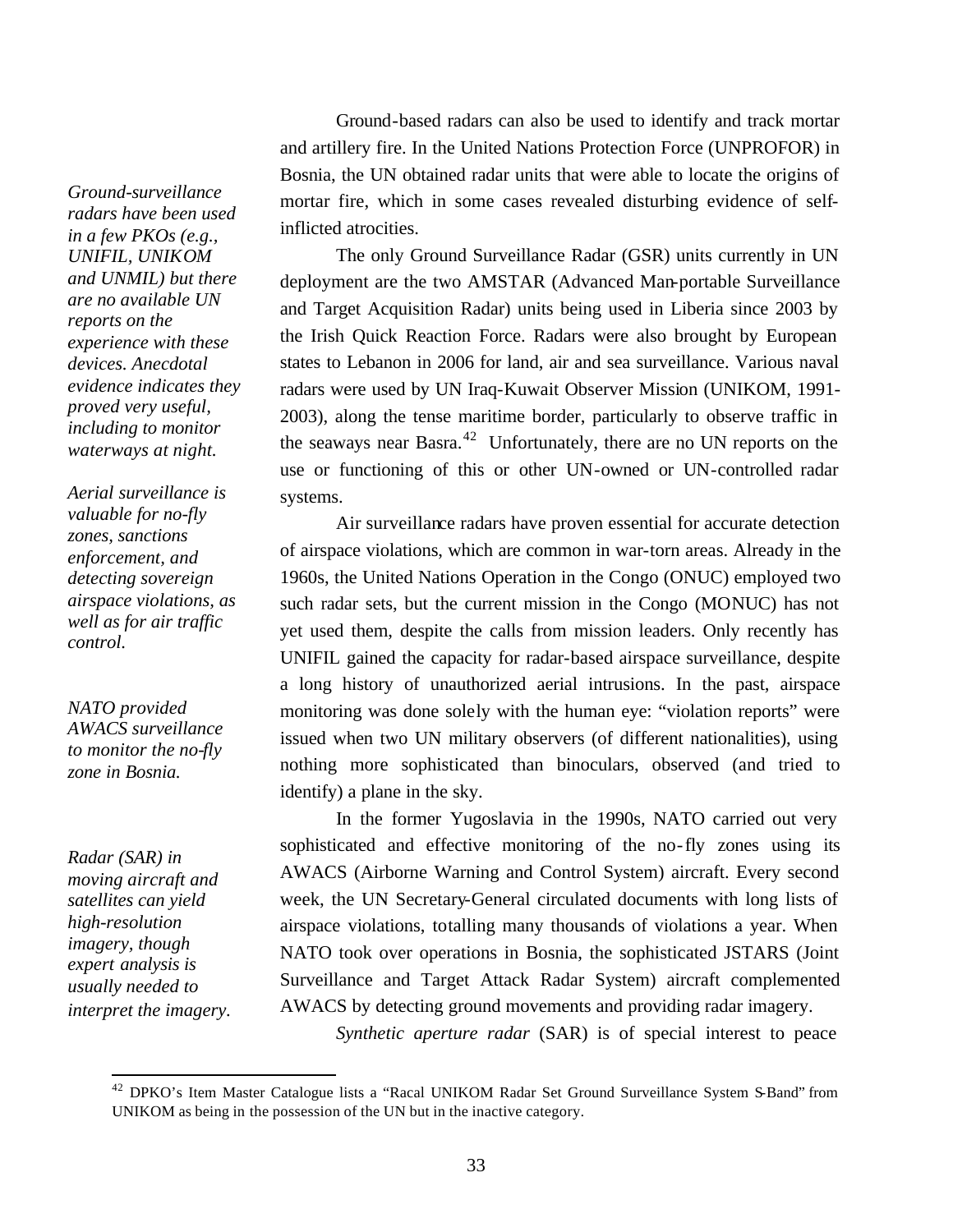operations because of the ability to do imaging in all weather conditions and from high altitudes above clouds. A SAR consists of a modestly sized (but high-power) radar transmitter/receiver on an airplane or satellite. The radar achieves a high spatial resolution (a few metres) by exploiting the motion of its platform and coherently processing the return signals from the ground. The system achieves a resolution many times better than the actual physical aperture of the SAR. The resolution is limited fundamentally only by the radar wavelength. A SAR can operate day and night and in all weather conditions. SAR imagery from RADARSAT and commercial satellites has helped the United Nations to confirm large refugee movements in places like the Eastern DRC.

*Ground penetrating radar* (GPR) would be particularly useful to detect weapons buried underground. Metal detectors can only reach a certain depth, while GPR can go deeper. In addition, for the detection of hidden graves, important for human rights work, GPR offers a strong tool. It is already in wide use for geology, archaeology and civil engineering.

The United Nations has used hand-held radar guns, normally for vehicle speed enforcement, in some of its missions. These devices, at less than \$100 each, can be useful at checkpoints, in demonstrations to local traffic police, and to monitor the speed of the UN's own vehicles.

#### **5. Radio Monitoring**

In addition to visual, infrared and radar remote sensing (the extended "eyes" of the UN), peacekeepers have on occasion employed electronic "ears" (radios with frequency scanners) to listen to radio and electronic communications. This practice is not, and should not be, routinely employed in all peacekeeping operations for privacy and other reasons. However, in some circumstances, it is entirely warranted: for example, when peacekeepers are being attacked or held hostage. Such monitoring has effectively but selectively been employed in several of the UN's large PKOs and, much more extensively, in NATO operations. The first documented use was in the UN Operation in the Congo (ONUC, 1960-64), where the practice developed casually. In Northern Katanga, a battalion commander established an improvised radio interception system, using a commercial receiver and local tribesmen as translators. Later in that mission, a more sophisticated interception system with a

*Combined with metal detectors, GPR can detect weapons hidden underground and spot unmarked graves.* 

*Eavesdropping on radio or cellular communications raises privacy and legal issues but can be justified under certain circumstances.*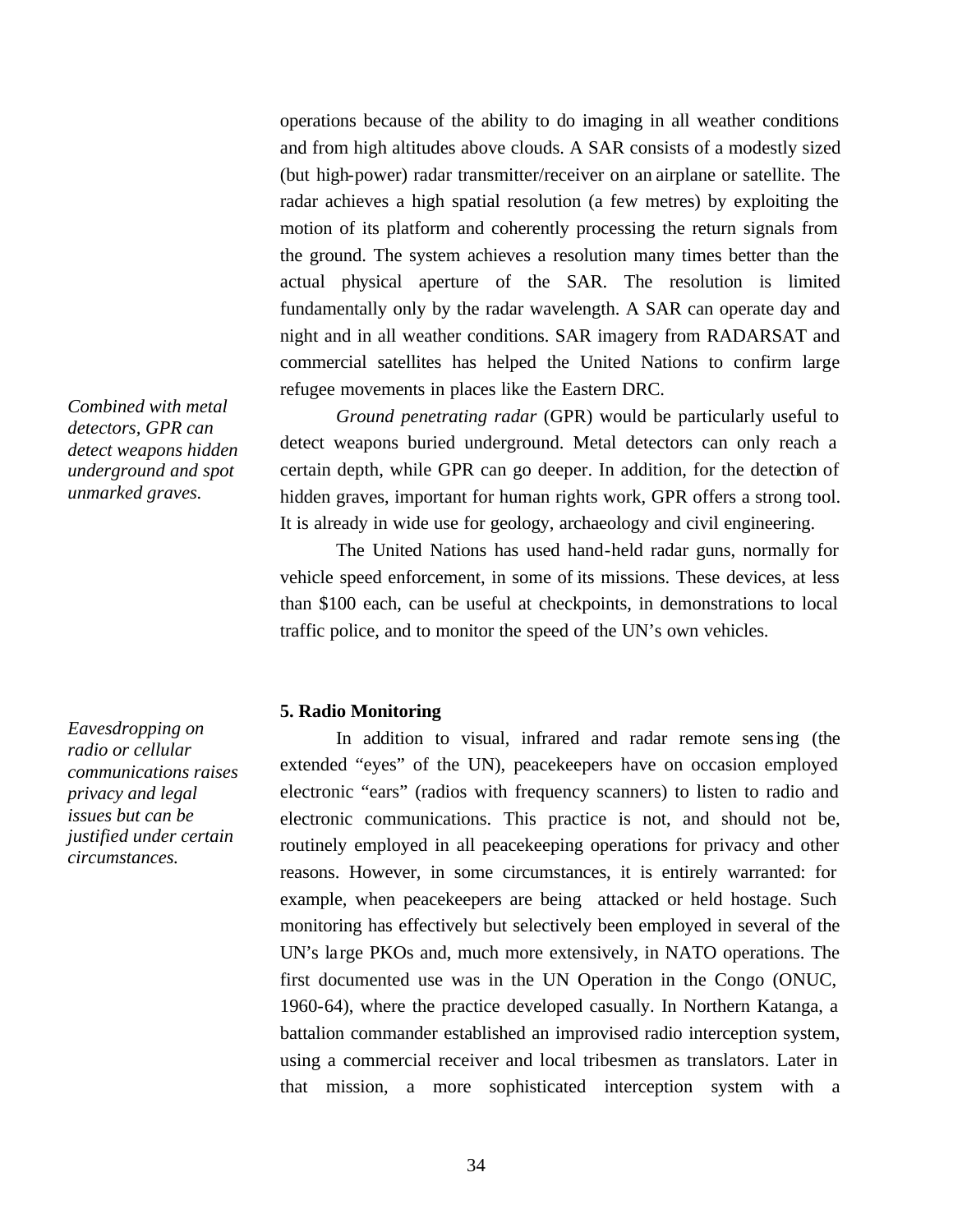code-breaking capability was established to stop the nefarious activities of the mercenaries.<sup>43</sup> But for the vast majority of operations, electronic interception has not been use. In NATO-led operations (I/SFOR and KFOR), by contrast, advanced electronic intelligence (ELINT) platforms, for example, on AWACS aircraft, are routinely used to capture messages sent by radio, even those transmitted by frequency-hopping techniques. Of course, national laws need to be respected during such undertakings.

The UN needs to be aware that its own communications are liable to be intercepted. In the Congo, EUFOR deployed secure communications systems (secure satellite phones, radios and fax), but the United Nations does not deploy this feature in its radio network. In addition, the commercial cell phones used by so many MONUC personnel were generally known to be monitored. The UN did conduct sweeps to detect bugs in some mission headquarters offices but, in general, its counterintelligence capability is very limited.

#### **6. Acoustic and Seismic Sensors**

*Acoustic sensor systems* enable sound (in the audible range and beyond) to be recorded and transmitted to remote sites. For example, in UNPROFOR, one-way radios were used as improvised sensors inside weapons storage sites under UN key but which the understaffed UNPROFOR could not guard 24/7. When parties broke into the sites, which happened numerous times, the sensors captured the sounds of the heavy vehicles (for example, the starting of a tank engine). The signals, sent by radio transmission, then alerted staff in the UN's local headquarters. In some instances, the weapons were recovered.

*Seismic systems* monitor low-frequency waves propagating through the earth caused by either underground or surface activity, such as explosions, vehicles or even footsteps. Because ground attenuation tends to be strong, the detection ranges of geophones are typically small (10s to 100s of metres) for most kinds of surface disturbances. For explosions, the ranges can be much larger but depend on the detailed characteristics of the soil and the frequencies being sensed. Unattended ground acoustic sensors were successfully used in the Sinai Field Mission (SFM, 1976-80). The

*In addition to the detection/monitoring of the electromagnetic spectrum, sensors are available to detect acoustic (sound) and seismic waves. These vibrations propagate through both the air and the ground. Even footsteps at 10-20 metres distance can be detected with miniseismometers. This is useful to monitor passage at night through prohibited or sensitive areas.* 

<sup>&</sup>lt;sup>43</sup> A. Walter Dorn and David J. H. Bell, "Intelligence and Peacekeeping: The UN Operation in the Congo, 1960-64," *International Peacekeeping*, Vol. 2, No. 1 (Spring 1995), p. 11.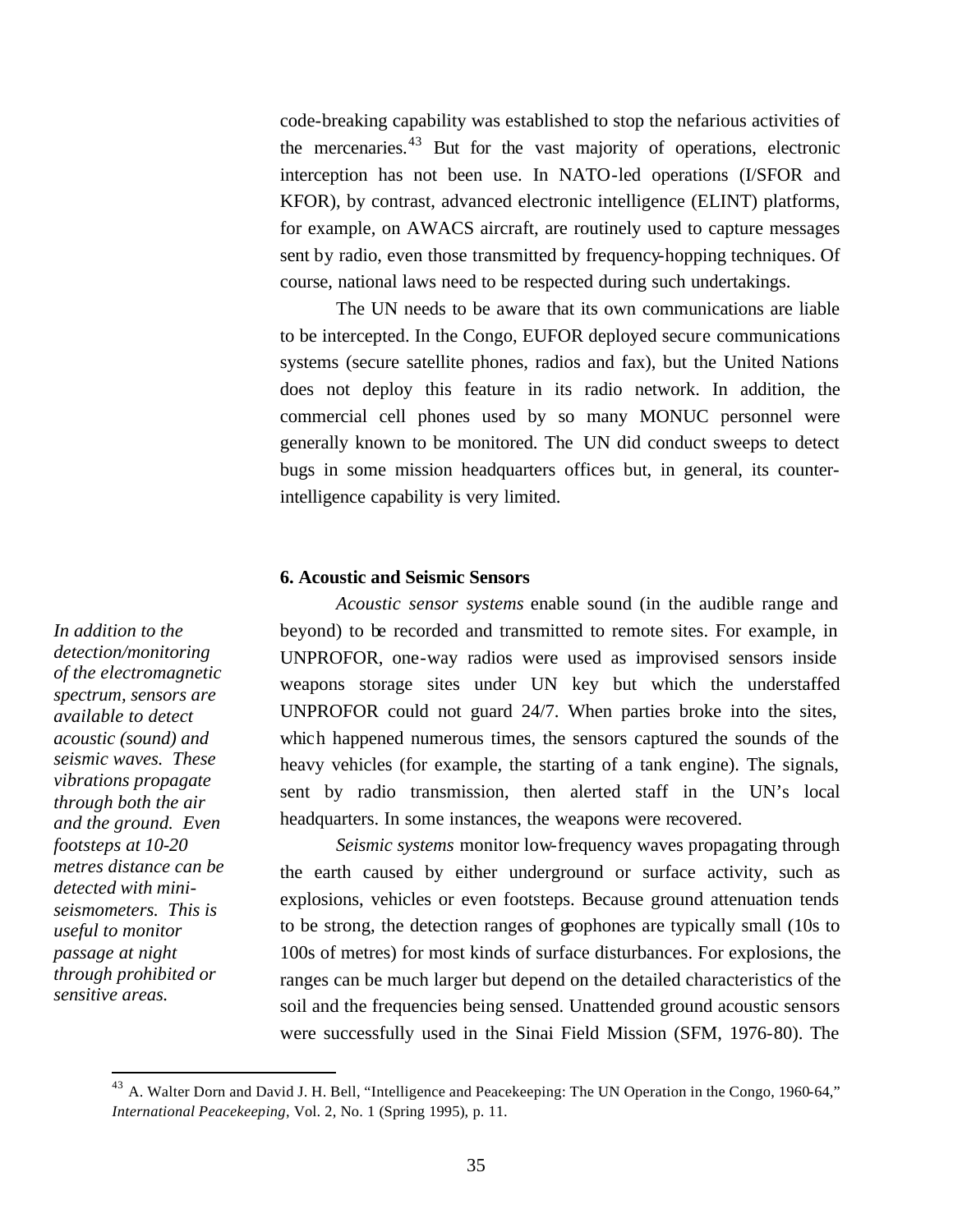sensors complemented remotely-operated video cameras (both visible and IR) to notify watch stations of intruders moving through the strategic Giddi and Mitla Passes. In areas where geological conditions were less favourable for seismic/acoustic detection, *strain sensitive cables* were laid across the terrain. Strain gauges then measured the deformation of the cable and nearby ground by an intruder. The SFM was created and manned by the U.S. government but closely coordinated with the United Nations Emergency Force (UNEF II). By technical means, some 90 minor violations over nearly four years of observation were detected and resolved.<sup>44</sup> The United Nations, even thirty years later, still has not employed ground sensors to the level used by the SFM.

*Ultrasound probing* involves sending high-frequency sound waves (typically 50 MHz) through an object. The attenuated or reflected signals can be used to characterize the contents of the object. Such probing was used by inspectors in Iraq to deduce whether munitions were empty or were filled with bulk or powder or liquid, something essential to know before starting to drill for testing and destruction.

#### **7. Chemical/Biological/Nuclear Sensors**

Chemical agent monitors (CAM) or "sniffers" are widely used to detect explosives in baggage at airports. Most systems are based on *gas chromatography/mass spectrometry* (GC/MS) devices, which are becoming more compact, more transportable and more sensitive, thanks to commercial instrument development. Sensor kits for biological agents have been developed commercially for testing of air, water and soils. The large chemical/biological analytical toolbox is rapidly expanding. A number of research programmes are developing advanced chemical sensing for landmine detection, though the technology has yet to move from the prototype to the field in the form of inexpensive, widely available devices.

The UN inspection bodies in Iraq (UNSCOM, UNMOVIC and the IAEA) have had substantial experience with chemical, biological and nuclear detectors. Some UN PKOs possess hand-held narcotics and

*Detectors of chemical/biological and nuclear (CBN) materials are more important for arms control than for peacekeeping. But they show promise in the detection of landmines and are important in areas where dangerous CBN materials might be located.* 

<sup>44</sup> See C. William Kontos, "Lessons from the U.S. Sinai Field Mission" in *Weapons of Peace*, *ibid.* See also M. Vannoni, "Sensors in the Sinai: A Precedent for Regional Cooperative Monitoring," Cooperative Monitoring Centre Paper, Sandia National Laboratories, 1986. Available at www.cmc.sandia.gov/links/cmc -papers/sensors-sinai.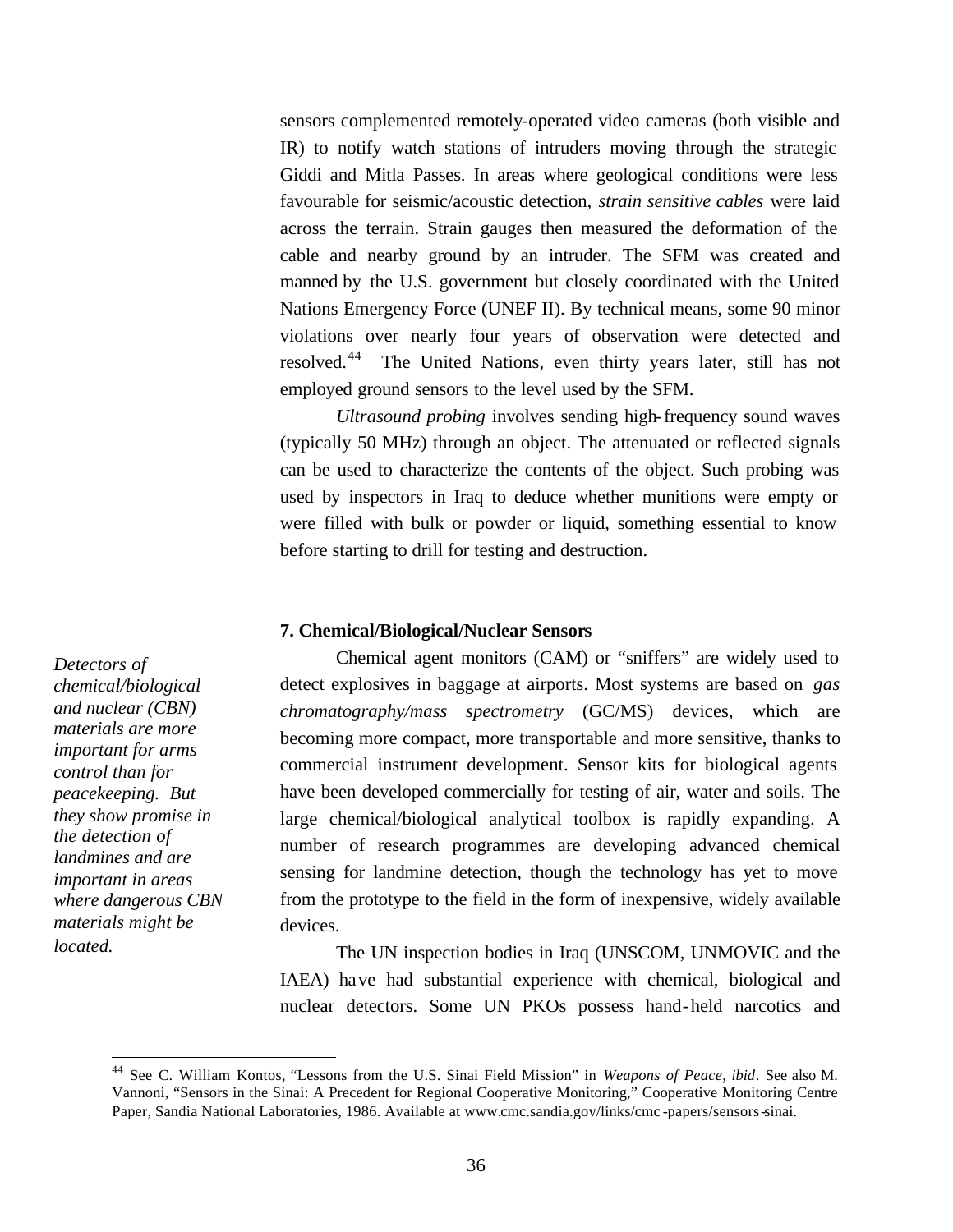explosives detectors, used mostly on entrance ways or airports.<sup>45</sup> In UNSCOM, nuclear radiation detectors were essential not only to uncover the Iraqi nuclear weapons program but also for the personal safety of the inspectors, especially on visits to destroyed nuclear sites. *Geiger counters* and *gamma detectors* are the main sensing devices, though for arms control, many other sensors are invaluable.

## **8. "Blue Tracking"**

Blue tracking, in military parlance, means following the movements of the mission's own or friendly forces. In UN peacekeeping operations, the term is appropriate, not only because of the UN's identification with the colour blue, but because the practice is much needed to enhance the safety and effectiveness of UN forces. To best protect and make use of UN personnel, it is essential to know where they are.

In one of the most successful uses of technology in modern PKOs, nine missions have deployed a vehicle-fleet management system using Carlog devices to monitor the movements of vehicles.<sup>46</sup> The device, permanently fastened to vehicle dashboards, automatically identifies the driver (who must swipe his license card through the Carlog reader and enter a pass code to start the engine), his location and route (thanks to an offline Global Positioning System or GPS), distances traveled, driving behaviour (such as speeding, harsh braking or over-revving) and the time (by the second). When speeding occurs, the Carlog's built-in alarm systems beeps and displays a flashing notice, often frustrating speeding drivers. After accidents, the Carlog records can be reviewed to produce a vehicle event history and to see if drivers might be fully or partly responsible. Persistent speeders may be reprimanded or even have their licenses revoked. The Carlog display reminds drivers of the next scheduled maintenance period (e.g., after every 5,000 km). Used in conjunction with FuelLog system, it keeps track of fuel and calculates gas mileage.

*To track UN vehicles, the majority of PKOs have successfully deployed the Carlog system. Swipe cards and associated passwords provide extra security and have reduced vehicle theft.* 

*Route and driving information is downloaded automatically when the vehicle passes near a UN site, helping the missions achieve increased safety, fuel efficiency and better route planning.* 

<sup>&</sup>lt;sup>45</sup> MONUC has purchased eight hand-held narcotics and explosive detectors, purchased at a total cost of \$210,500. Other missions having explosives detectors include (number of devices in brackets): UNAMI (6), UNFICYP (2), UNMIK (1), UNMIL (11), and UNMIS (2). The UNFICYP detector is a Scintrex E3500 model, which claims nanogram limits of detection (specifications available at www.scintrextrace.com/brochures/05-25-2006/E3500.pdf). <sup>46</sup> The missions currently deploying Carlog (specifically Fleet log 2) with GPS are: UNMIK, UNTSO, UNDOF, UNIFIL, ONUB, UNMIL, MONUC, MINUSTAH, MINURSO. The commercial vendor is found at www.edrivetech.com.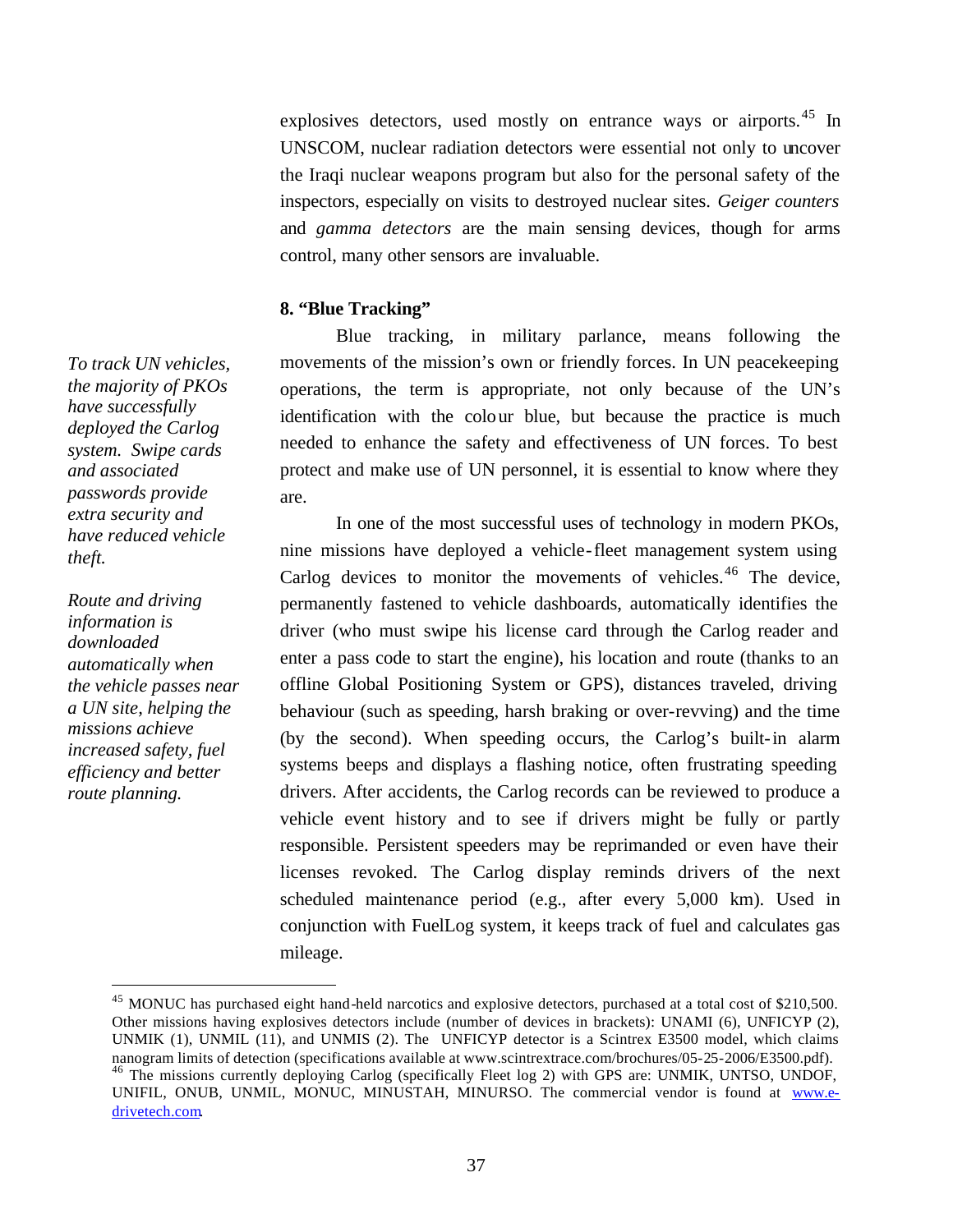According to DPKO transportation officials<sup>47</sup>, the proven benefits of the Carlog system are extensive: reduced accidents and injuries, reduced repair costs, improved driving performance, better fuel efficiencies, more regular vehicle maintenance (improving vehicle reliability), reduced paper work (no manual trip-tickets), a reduced number of unauthorised trips, improved vehicle security (by use of the ID pass codes and swipe cards) and better vehicle-allocation management. On top of all that, Carlog allows for route planning/analysis to determine the most efficient routes. Carlog has provided the United Nations the assurance of knowing where its vehicles have been.

The Carlog system does not transmit vehicle location information to a central data station at all times. The radio-frequency modem in the vehicles is too weak for that. It transmits the data only when the vehicle is within the range (150 meters) of a receiving antenna, usually located at UN facilities. (With an upgrade to FleetLog3 it would be possible to conduct real-time vehicle tracking.) The FleetLog2 system used in MONUC costs  $$514$  per device.<sup>48</sup>

Besides Carlog, the standard HF communications system in UN vehicles (including MONUC) also has a tracking option using GPS.<sup>49</sup> The current location of the vehicle could be displayed automatically on a screen in the car and/or on a computer map in an operations centre. The system can also produce audible warnings when vehicles approach a userdefined exclusion zone (e.g., national borders). But this feature has not been activated in MONUC or any other mission, at least to the knowledge of the author.

Real-time vehicle tracking by a central facility, while not yet used in peacekeeping, could be particularly useful for trips out of radio contact and for retrieving stolen vehicles. In UNPROFOR, an advanced communications system with INMARSAT uplinks was run by one of the contingents to track aid and supply convoys in the mountainous region of the former Yugoslavia. Just as airplanes possess the mandatory Emergency Locator Transmitters (ELT) for use in case of crashes,

*The current Carlog system does not provide the real-time vehicle position, except near UN receivers. But upgrades or other systems would enable this feature, which would be useful for tracking convoys and sensitive cargo or endangered persons.* 

<sup>&</sup>lt;sup>47</sup> Email from Ebrima Ceesay, Officer-in-Charge, Surface Transport Section, DPKO, to the author, 21 December 2006.

<sup>48</sup> MONUC purchased its Carlog system with 336 units for \$173,100 or \$514 per unit. Source: www0.un.org/Depts/ptd/2007\_monuc.htm.

<sup>&</sup>lt;sup>49</sup> See www.barrett.iinet.net.au. The UN currently uses the Model 950, 125 Watt mobile transceiver.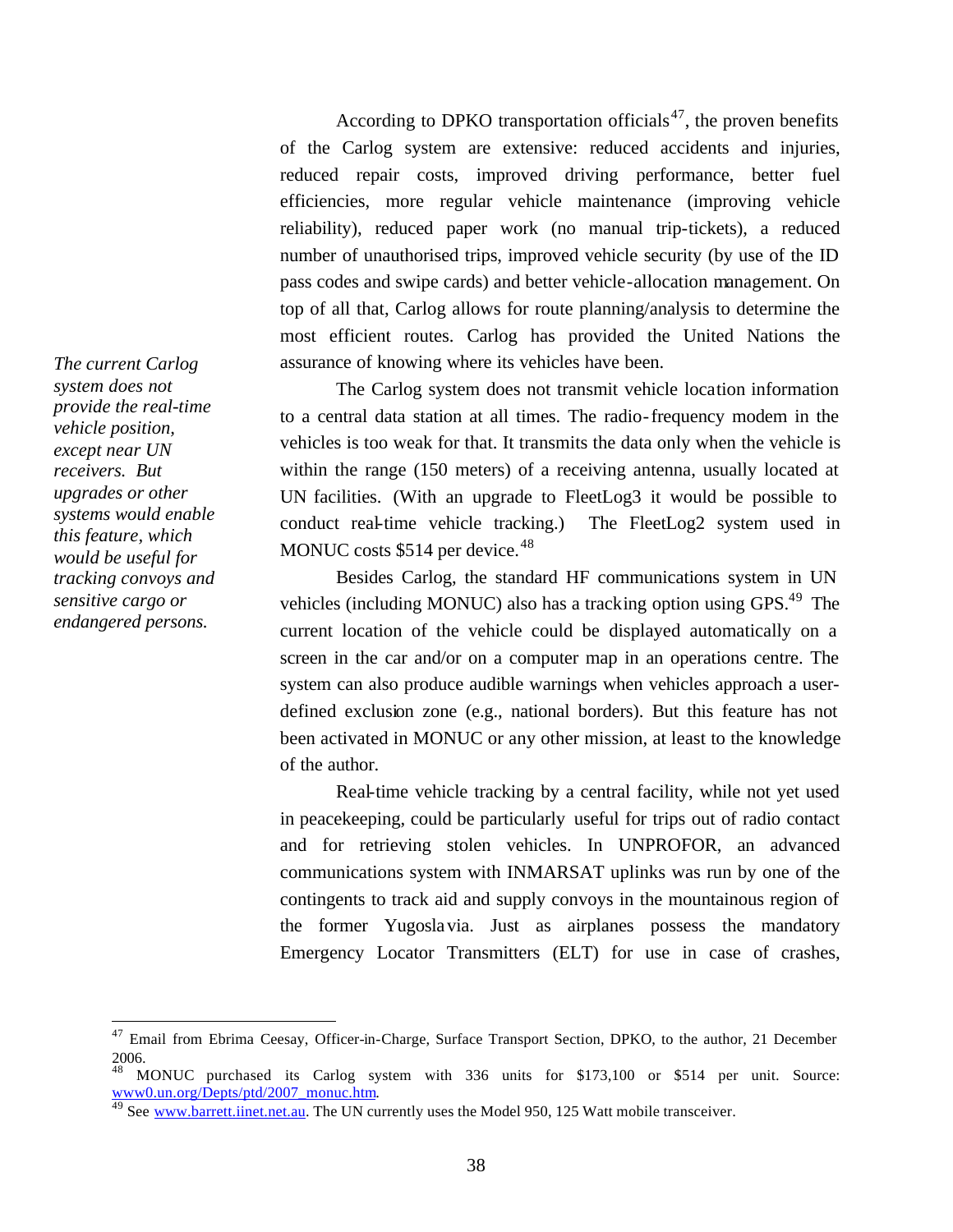tracking and transmitting devices in cars could be helpful for rescue or other forms of assistance.

Radio Frequency Identification (RFID) tags can permit the tracking of movement of almost any type of object from pencils to vehicles within well-defined spaces. Microwave RFID tags are already being used in the personal automobile market for long-range access control for high-end vehicles. RFID has many potential UN applications for tracking packages, equipment and even personnel (under certain conditions), for verifying disarmed weapons in storage, among other possibilities. The rapid rise of GPS, wireless technologies and online connectivity will make such innovations increasingly easier and cheaper over time.

#### **9. Geographic Information Systems**

Geographic Information Systems (GIS) are databases that associate many types of data (e.g., names, images, reports and even RFID info) with geographical coordinates, i.e., points on a map. Since mapping has long been a vital part of peacekeeping, GIS is already extensively used by DPKO to prepare maps of conflict areas where up-to-date maps are unavailable. GIS offers the potential for dynamic, draggable, interactive maps<sup>50</sup>, change detection, overlays, analytical tools and other features that are slowly beginning to be incorporated into UN mapping.

The development of GIS is a technology-intensive area where the United Nations has made substantial progress over the past decade. The commercial availability of increasingly inexpensive and more accurate commercial satellite imagery (CSI) and GPS devices, better Internet accessibility and user-friendly software (like ArcGIS) has facilitated this progress. As a result of a Brahimi Report recommendation<sup>51</sup>, the first GIS units in the field were established in 2001 as pilot projects in MONUC, UNMEE and UNAMSIL. GIS units are currently found in ten field

*Other tracking systems can be used for inventory control, such as RFID, which is already widely used in commercial industry.* 

*Mapping using highresolution satellite imagery is quite advanced in UN missions, but the creation of real-time databases, linked to the maps, is still in its infancy.* 

*Modern GIS is a costeffective means to share information across a wide range of peacekeeping partners. It keeps them up to date and linked through a map to imagery (still or video) and a wealth of data.*

<sup>&</sup>lt;sup>50</sup> For an example of overlays, see maps.google.com or GoogleEarth.

<sup>&</sup>lt;sup>51</sup> The "Report of the Panel on UN Peace Operations" (widely referred to as the Brahimi Report, after its chairman, Lakdhar Brahimi) made the following recommendation: "Peace operations could benefit greatly from more extensive use of geographic information systems (GIS) technology, which quickly integrates operational information with electronic maps of the mission area." Report of the Panel on United Nations Peace Operations, UN Doc. A/55/305–S/2000/809 of 21 August 2000, para. 258b.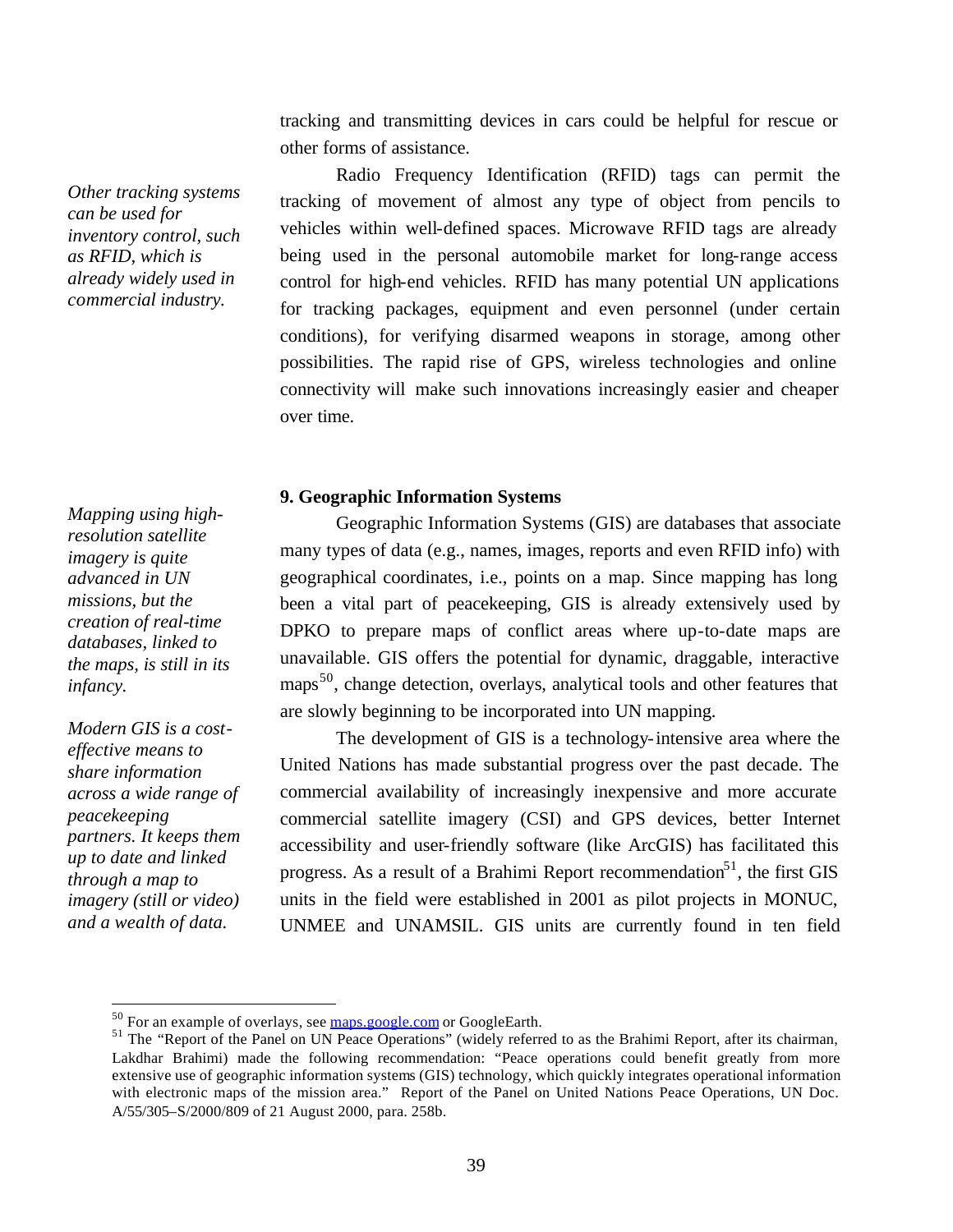missions, with 10 to 30 personnel in each unit, including military officers as well as civilians.  $52$ 

The United Nations is gradually evolving from *ad hoc* GIS arrangements to standardized structures and procedures.<sup>53</sup> The DPKO Cartographic Section at UN headquarters is now developing GIS start-up packages for new missions as well as portable kits for GIS personnel deployed away from mission headquarters. The kits include: laptops and hand-held GIS pocket PCs (which include GPS receivers), datasets, software, laser range finders, digital cameras, portable printers and plotters.

 The GIS units in the missions are providing much-used mapping services. For example, the MONUC GIS unit in Kinshasa collected the GPS coordinates for Congolese villages and towns from UN military observers across the country. From these coordinates, it created maps using geographic names common to the whole of MONUC. In addition to basic maps of DRC administrative territories, tribal regions and UN deployments<sup>54</sup>, MONUC's GIS unit has produced more specialized maps of the many types, including:

- dangerous areas (e.g., areas of threat, including mined and unexploded ordinance (UXO) areas, and mine cleared or uncleared sectors);

- security concerns (incidents of accidents/sickness/hostile fire, potential conflict zones, evacuation routes, mustering and regrouping points, check points, security area of responsibility, liaison offices, security warden zones);

- military locations (Congolese army units, local militias, foreign armed groups, arms trafficking routes) ;

- disarmament, demobilization and reintegration locations (regroupment sites, Centres de Brassage, Centres d'orientation, special child soldier camps).<sup>55</sup>

 $52$  GIS has become so much a part of modern engineering that the engineering branches in several missions have their own GIS sections. The Headquarters Cartographic Section also provides services to the Security Council as well as GIS support for DPKO and missions in the field.

<sup>&</sup>lt;sup>53</sup> The UN has a GIS Operation Manual, templates for resource planning, budget guidelines and missions have Standard Operating Procedures (SOPs) for GIS units.

<sup>&</sup>lt;sup>54</sup> This would include, for example, the locations of civilian police, military observers, national battalions, and UN Volunteers.

<sup>&</sup>lt;sup>55</sup> This list is a summary of the Map Index of the MONUC GIS unit. The Index was supplied to the author in November 2006 by email. A full list of types would add the following map types: Communications (radio and cell phone network coverage, radio checkpoints); Electoral divisions (registration centres and polling stations, election risk analysis, logistics, cast votes for President and Legislative Assembly positions, spoiled ballots, alliance map, plan de ramassage, voter turnout); Humanitarian information (internally displaced persons, child protectionorientation, medical facilities**);** Natural resources (eco-regions, hydrography, national parks, riverine maps, mineral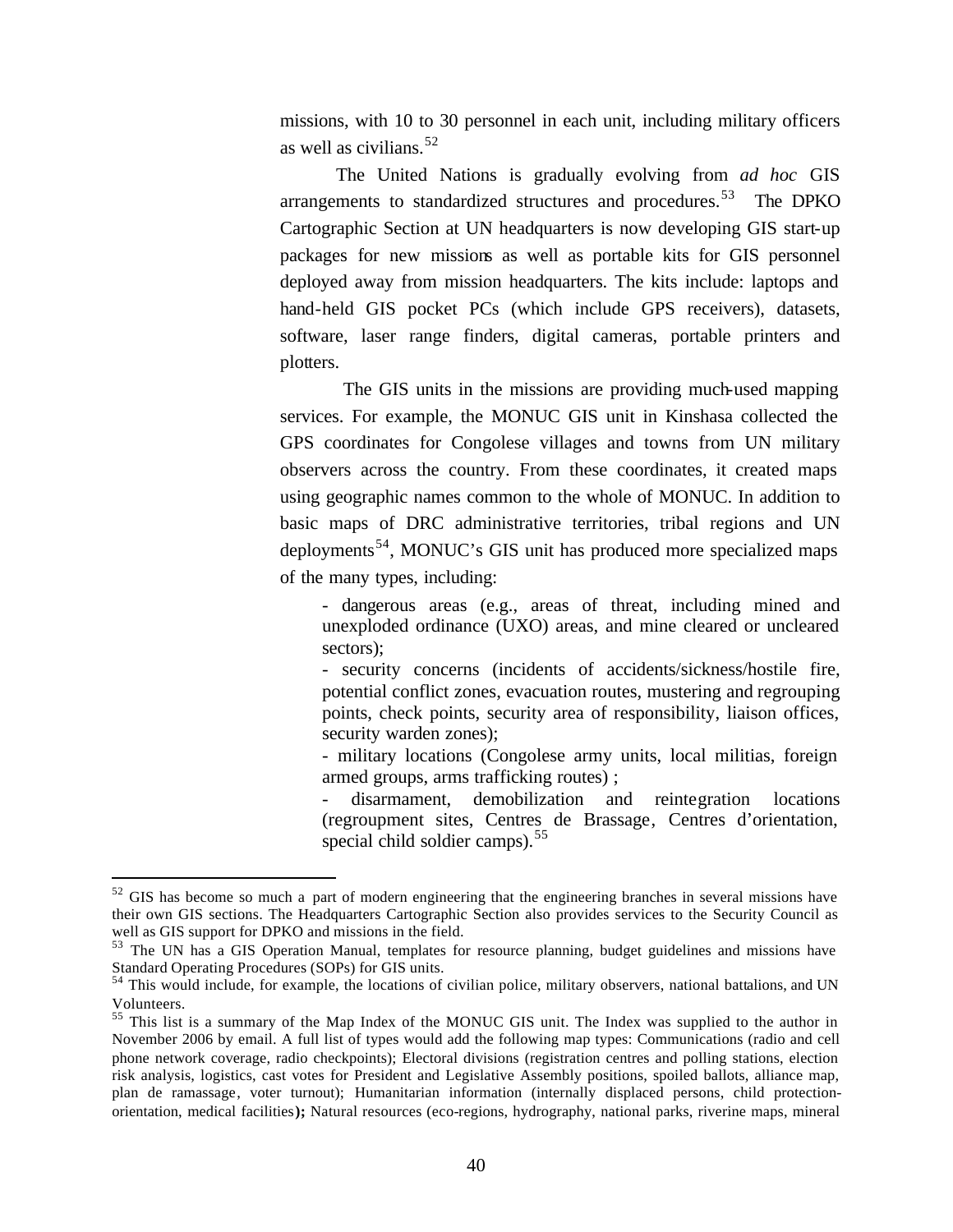The costs for a professional GIS service can be substantial. For a large mission, the GIS start-up package (including personnel) is of the order of \$500,000. During operations, satellite imagery costs are typically: \$300 per scene (low resolution); \$1,000 per site  $(100 \text{ km}^2, \text{ medium resolution},$ e.g., from SPOT), and \$2,500 per site  $(100 \text{ km}^2, \text{high resolution}, \text{e.g., from})$ Radarsat or Quickbird).<sup>56</sup>

The current GIS capability is quite limited compared with the great potential. The over-reliance on printed maps means that much of the data in the hands of users is out of date, inaccuracies are not easily corrected, and new data are not easily entered. The creation of a common UN GIS database, to supplement the distribution of paper maps, would allow for quicker updating and error correction, user inputs and improvements, relational linking to other databases. For instance, UNMOs could post their daily situation reports (with photos) on a common GIS system so that records could be easily accessed, shared and compared for near-real time analysis and archival purposes. Also, these reports could contain electronic links to other documents in the database for quicker referencing. Databasing allows for more detailed queries and statistical analysis to see how the pieces of reported information relate in time and geographical space. Furthermore, real-time data display from monitors would be possible if the database were integrated with automated ground sensors or cameras to provide continuous monitoring.

and mining operations); Public information (radio station coverage, including MONUC's Radio Okapi); Transportation (transportation network, aircraft landing sites, helicopter ranges, roads status, arms trafficking and trade roads) and Other purposes (locations of Quick Impact Projects).

<sup>56</sup> Source: "Geographic Information System: Resource Planning and Budget Guidelines for Peacekeeping Missions," Specialist Support Services, Logistics Support Division, June 2006.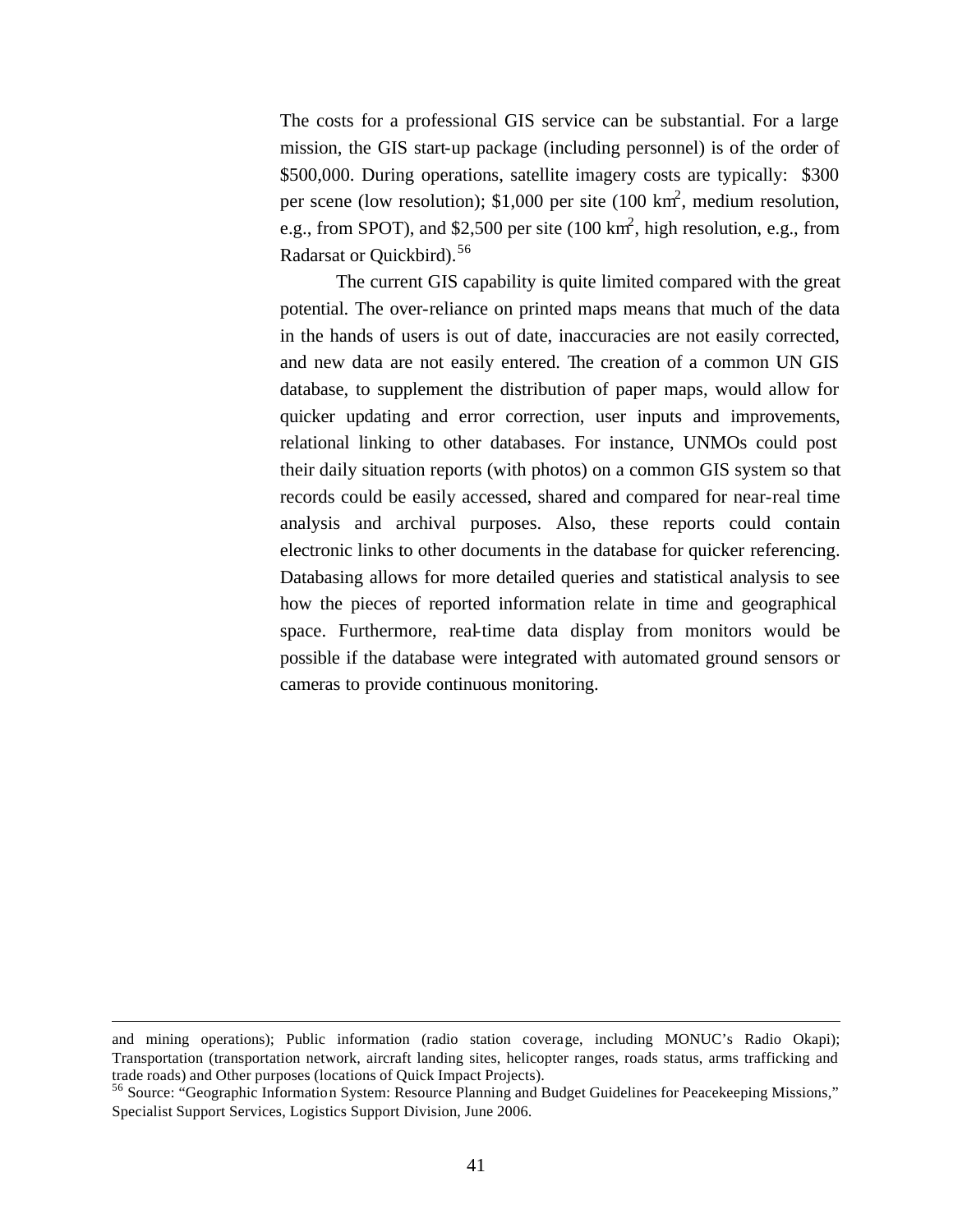## **4. AERIAL SURVEILLANCE: EYES IN THE SKY**

*The UN's use of aircraft for surveillance has been*  ad hoc *and unsystematic. The utility of aerial reconnaissance was discovered only "by accident" in the Congo in 1961.* 

*In some previous missions, aerial observation proved to be the only feasible means to cover difficult terrain. A study on the use of aerial reconnaissance in peacekeeping is long overdue.* 

 $\overline{a}$ 

Patrols by foot, jeep or armoured personnel carriers (APCs), as well as fixed observation posts and road checkpoints, are the norm in peacekeeping. Such ground-level surveillance is obviously indispensable, but there are distinct advantages to complementary observation from the air.

The United Nations has conducted aerial reconnaissance in some of its operations. However, the use of observation aircraft has been *ad hoc*, not systematized in UN doctrine or practice. The first dedicated observation aircraft were employed in the Congo (ONUC) in 1961 after it was discovered that pilots of transport planes observed important activities on the ground during their flights. This prompted ONUC to begin mandatory debriefings of these pilots and later to deploy specialized reconnaissance aircraft, including jets.<sup>57</sup> In Yemen  $(1963-64)^{58}$ , Central America (1989-92) and several other locations, helicopters were key tools for observation as well as transportation. The current mission in the Congo (MONUC, 1999-) is believed to have the largest and best heliborne reconnaissance capacity in UN history<sup>59</sup>, though the overall aerial reconnaissance capability is less than an earlier mission in the Congo (ONUC, 1960-64) and current commanders complain that their capacity is still far from adequate for the mandated task.

There is, unfortunately, no systematic record of UN aerial observation experiences or list of the aerial imaging equipment used in

 $57$  In the UN Operation in the Congo (ONUC), the UN's first air "recce" program was begun one-and-a-half years after the operation was established in July 1960. Two Indian Canberra aircraft were designated for aerial reconnaissance. However, these planes proved to be inadequate, since they could take only vertical photographs because the window was designed for photographing bombing results. Later, Sweden provided two Saab 29C aircraft and a photo-interpretation detachment, which resulted in a substantial increase in intelligence on Katangese ammunition stockpiling and disproved many false reports of Katangese anti-aircraft batteries and underground aircraft shelters. A. Walter Dorn and David J. H. Bell, "Intelligence and Peacekeeping: The UN Operation in the Congo, 1960-64," *International Peacekeeping*, Vol. 2, No. 1 (Spring 1995), p.11.

<sup>58</sup> The United Nations Yemen Observation Mission (UNYOM) was mandated to observe an agreed disengagement between forces of Saudi Arabia, Egypt and Yemen. Air patrols, carried out by a Canadian unit with a dozen or so planes and helicopters, were essential in the mountainous border region, where foot patrols could cover only very limited ground. But, as in Lebanon in 1958, the UN came against two limitations on UN patrols: traffic monitoring could be done only during daylight, and the ground inspection of various cargoes in moving caravans was difficult.

<sup>59</sup> MONUC has 4 Lama (Alouette) observation helicopters, 4 MI-25, 3 MI-26 and 4 MI-35 attack helicopters equipped with advanced observation equipment. Along with the 28 transport helicopters (MI-8T, MI-8MTV, MI-17), there are a total of 43 rotary wing aircraft (as of 24 March 2005).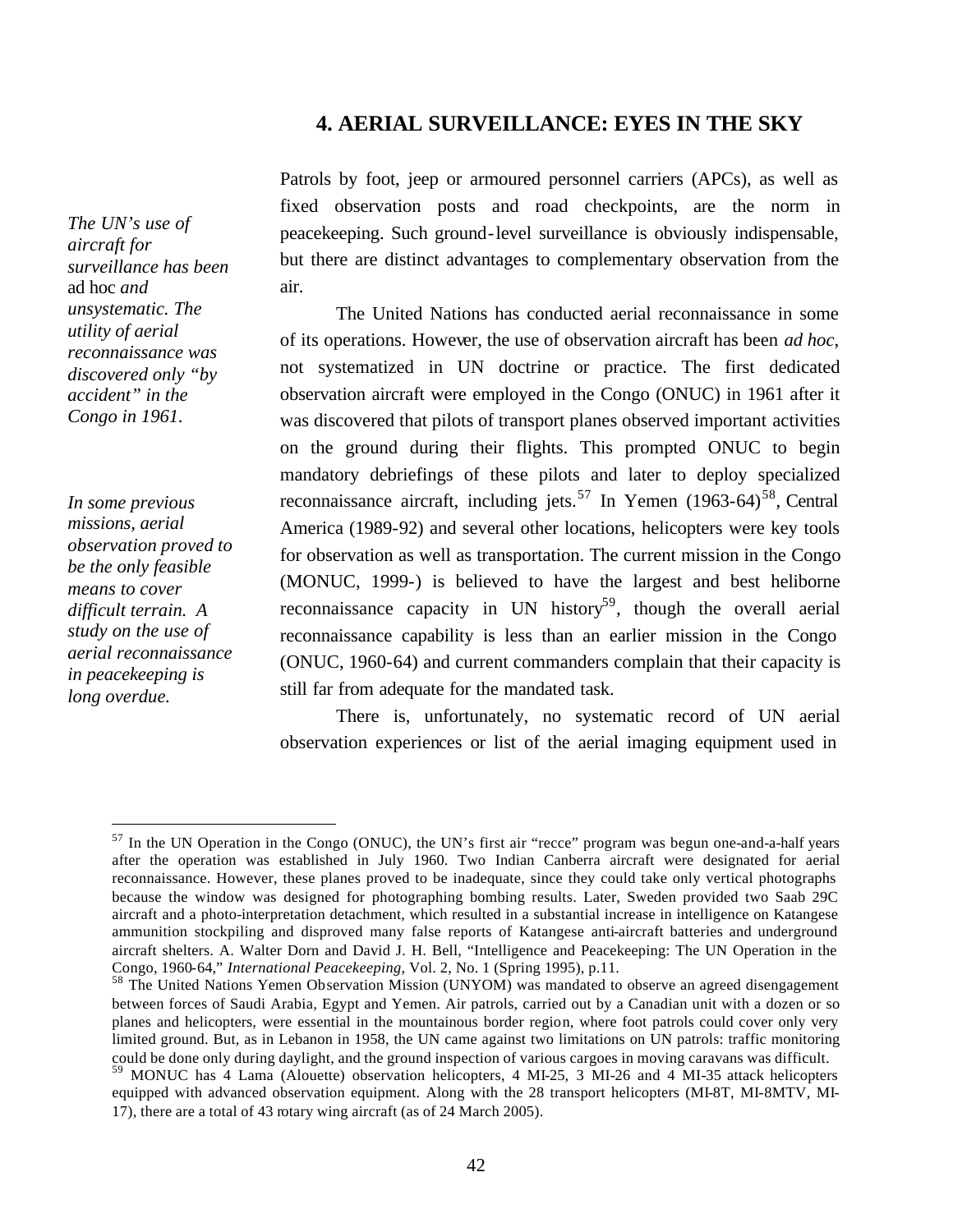*A comparison of the relative merits of aerial and groundbased reconnaissance shows the great benefit of an aerial component as part of an overall synergistic approach.* 

*The benefits of gaining the "high ground" are well known in military strategy not only for defensive position, but also for increased situational awareness.* 

## *Observation from aircraft has many benefits, including:*

- *wider view*
- *larger areas*
- *fewer obstacles*
- *faster travel.*

 $\overline{a}$ 

UN missions  $60$ , no lessons learned or even comparisons of the benefits of aerial versus ground reconnaissance in peacekeeping. This chapter therefore looks at the relative merits of these two important modes of observation, drawing upon selected UN operations and experiences. It also compares the use of manned versus unmanned aircraft, as the latter is increasingly used in both military and civilian applications in the developed world. The details of all such comparisons (air vs. ground, manned vs. unmanned) are, of course, case-specific, i.e., dependent in part on objectives, terrain, weather, etc. But the broad factors outlined here point to relative merits and the optimum configurations for effective monitoring in a wide range of environments, while recognizing the problems of the two approaches.

## **1. Advantages of Aerial Reconnaissance**

From the earliest days of peacekeeping, the United Nations has taken advantage of observation from altitude. Observations posts (OPs) were placed on hilltops in the Middle East (Palestine, Lebanon and the Golan Heights) and Kashmir. But they provided useful views of certain areas only. Hilltops, unlike aircraft, are not moveable!

A "bird's-eye view" is possible from aircraft, providing faster coverage, a longer "line of sight" and wider area of observation than on the ground. There are generally fewer obstacles to block the view from the air, and aircraft can move easily to adopt optimum observation angles.

Since aircraft can move faster than ground vehicles and directly to the destination ("as the crow flies"), airborne observers can arrive at distant areas much more quickly. Also, more territory can be covered during the observation period. Ground vehicles (UN 4-wheel-drive jeeps) travel at a maximum<sup>61</sup> of 100 km/hr. Under the poor road conditions typical of many conflict areas, jeeps move as slowly as 10 km/hr, if at all—many mountainous, riverine and jungle areas are impassable or

<sup>&</sup>lt;sup>60</sup> Air flight is one of the most regulated forms of human activity world-wide, with detailed standards and specifications for safety and flight-worthiness. The United Nations generally abides by the standards set by the International Civil Aviation Organization (ICAO). UN Missions also have Standard Operating Procedure (SOPs) for flights and an Air Operations Manual. By contrast, the sub-activity of aerial reconnaissance is not well documented and only briefly mentioned in the SOPs.

 $<sup>61</sup>$  Most missions have speed limits for vehicle travel. For MONUC the limit was 60 km/hr, lower for certain roads.</sup> In some missions, the time to reach the destination takes up the majority of the patrol time. For instance, in MINURSO, the "base to station time" required to reach the "berm" (sand wall of separation that is UN monitored) is two hours or more for some bases.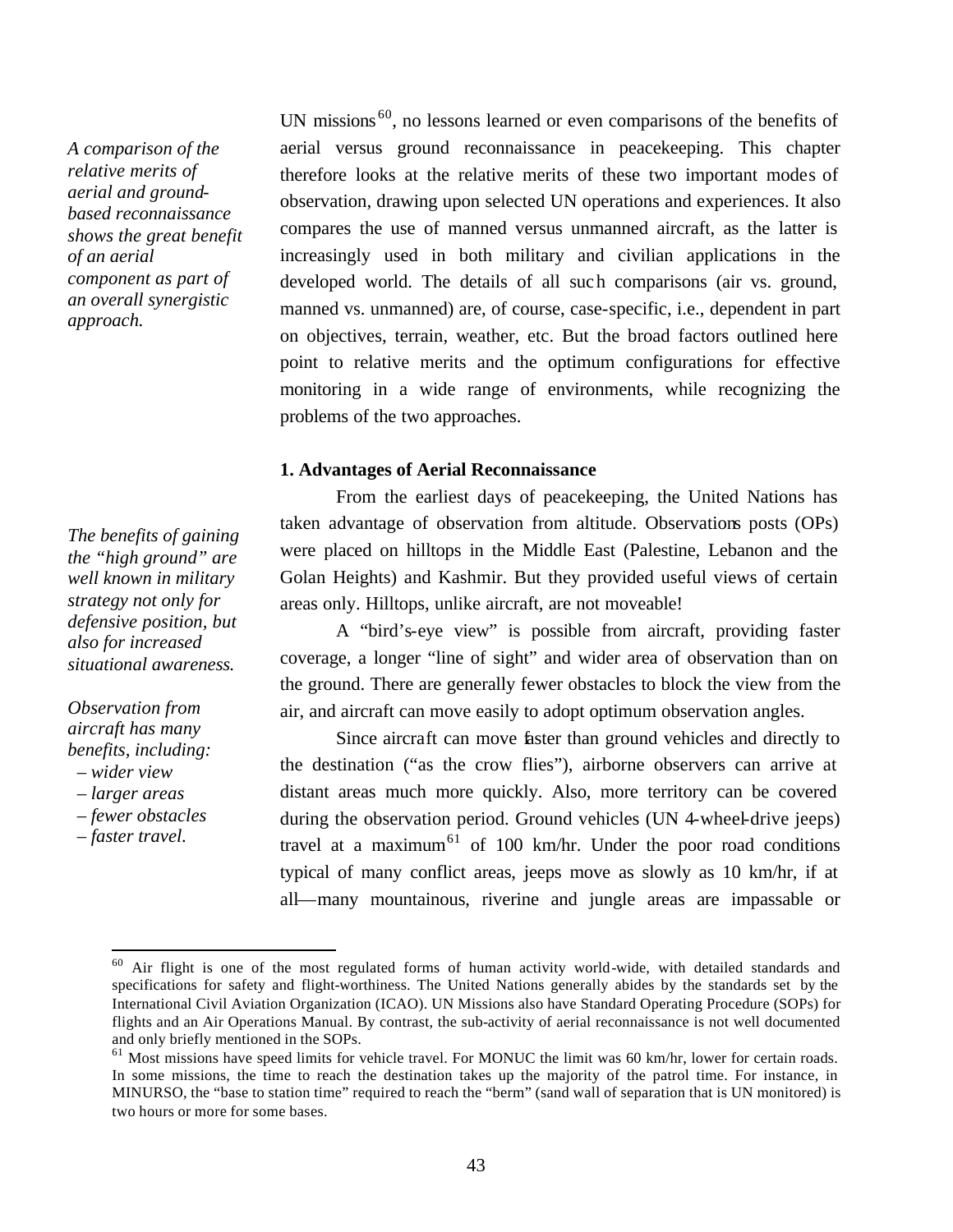impenetrable. By contrast, aircraft can easily overcome such terrestrial restrictions, moving at typical cruise speeds of 500 km/hr (jet), 200 km/hr (helicopter or two-seater plane), 100 km/hr (small tactical UAV), and 50 km/hr (mini-UAV). During the observation period, aircraft can slow down to dwell over an area, circling by plane or hovering by helicopter. Gyrostabilised cameras can "lock on" to the designated observation targets.

During an aerial patrol (typically three to five hours duration), observers could fly along an entire border of 500 km. Alternatively, such aircraft could cover an open area of  $500 \text{ km}^2$  or more. This could be done twice a day (or especially at night) for broad situational awareness and early warning. To follow the movements of relevant "actors" (e.g., armed bands, roving militia horsemen or smugglers along roads), typical monitoring would be within a swath of width less than 10 km at a speed of less than 150 km/hr and at an altitude that would allow for detailed observation. Since aircraft (like ground vehicles) could be at risk of rifle or other fire, the optimum altitude must be determined. Fire from an AK-47 rifle, the most prevalent weapon in current conflict areas, would not be effective at altitudes above 700 metres. And even at much higher and safer altitudes, for instance at 3,000 metres, advanced aerial observation equipment (geo-stabilized) can provide a resolution of one metre or better.

*Typically reconnaissance aircraft fly patterns to maximize coverage. They can also fly high to increase the field of view and to remain above the range of small arms fire.*

 $\overline{a}$ 

This ability to fly at variable altitudes also allows for controlled visibility from the ground. Aircraft can fly above clouds for cover or find an altitude where they are nearly impossible to spot or hear. This makes it easier to monitor illegal and clandestine activities. In addition, if criminal/violent elements are aware that the United Nations can operate in silent mode, a powerful deterrent would be created. Violators would fear detection, even if no aircraft were present.

If, on the other hand, a show of UN presence is desired, aircraft can be flown at low altitudes. A visible international "eye on the scene" could help halt illegal activities. Aircraft could even "buzz" an area to create a distinct impression. <sup>62</sup> During Operation Artemis, which aided MONUC in Ituri in the summer of 2003, a French Mirage jet on reconnaissance would deliberately break the sound barrier in the region to

 $62$  Even the sound of approaching aircraft can be intimidating, stimulating or warning (depending on the context). In the Eastern DRC, the mere sound of an approaching MI-25/35 helicopter gunship caused militia forces to break up and flee.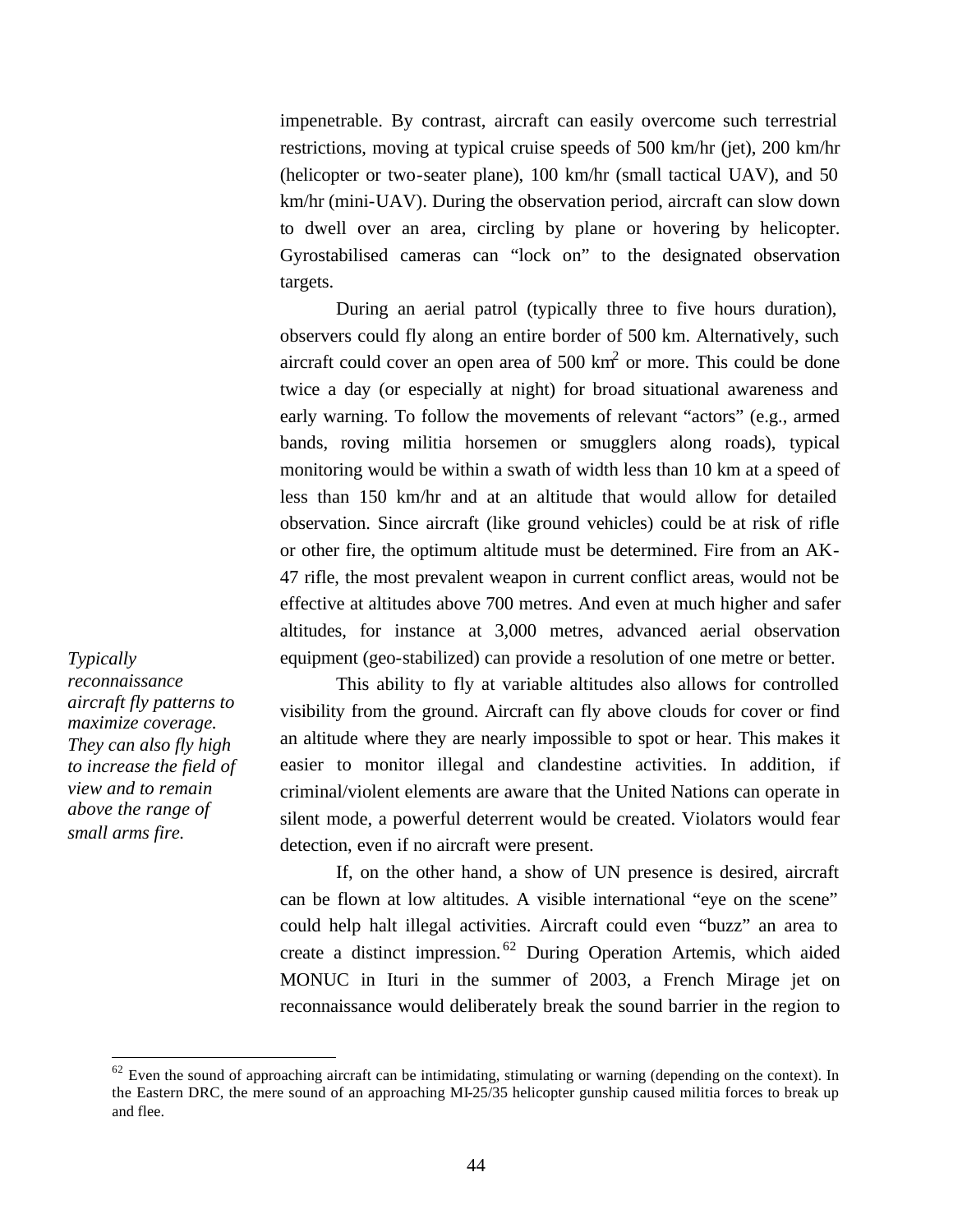create a sonic boom that was clearly noticeable by all, including presumed wrongdoers. Aircraft can be painted in UN white or even "glow colours" (UAVs) for greater visibility.

Flights at high altitudes offer another potential advantage: less intrusiveness than a ground presence. At times, the United Nations must reduce the visibility of its presence, either to accommodate local sensitivities or because national authorities have placed limitations on freedom of movement of UN ground vehicles. While still observing national and international laws, UN aircraft can observe without being observed and move without drawing attention (satellites even more so). Of course, takeoff and landing sites are needed, but they could be far away, even in neighbouring lands.

Especially at night, aerial surveillance can offer a tremendous magnifying effect. When travel is difficult by ground and vision is limited (the range of most night-vision goggles is 500 metres or less) airborne Forward-Looking Infrared (FLIR) and Synthetic Aperture Radar (SAR) can alert the United Nations to movements of rebel fighters and illegal activities. Night flights for any purpose, however, are generally prohibited under UN rules because the UN does not possess night-time search and rescue capabilities and its aircraft are not equipped with weather radars. But in a few missions, contributors come well-enough equipped (e.g., Norway and others in the former Yugoslavia, Australia in East Timor, a chartered company in Kosovo and Russia in Sierra Leone).<sup>63</sup> In November 2006, MONUC was able to "break the night barrier" in the DRC after gaining permission from UN headquarters. Its MI-35 helicopters used advanced infrared sensors to detect the movements of a renegade force advancing to attack on the town of Goma. With such aerial intelligence, a combined UN-DRC force was able to halt the advance.

In the future, Uninhabited/Unmanned Aerial Vehicles (UAVs) could be used for night surveillance because the search and rescue requirements would not apply. Indeed, the European Union Force (EUFOR) did fly UAVs at night in the DRC from July to November 2006, with some remarkable successes, especially in uncovering illegal shipments of arms. For instance, the FLIR cameras were able to detect imported tanks moving by rail and small arms being transferred in small boats across the Congo river. UAV video imagery could be viewed at

*UAVs proved useful for UN peacekeeping when the EU Force deployed them in the DRC to assist the UN.* 

*The UN should acquire UAVs, through lease or purchase, especially for dangerous areas where on-site observers feel threatened.* 

<sup>&</sup>lt;sup>63</sup> Information provided by the Air Transport Section of DPKO, 28 February 2007.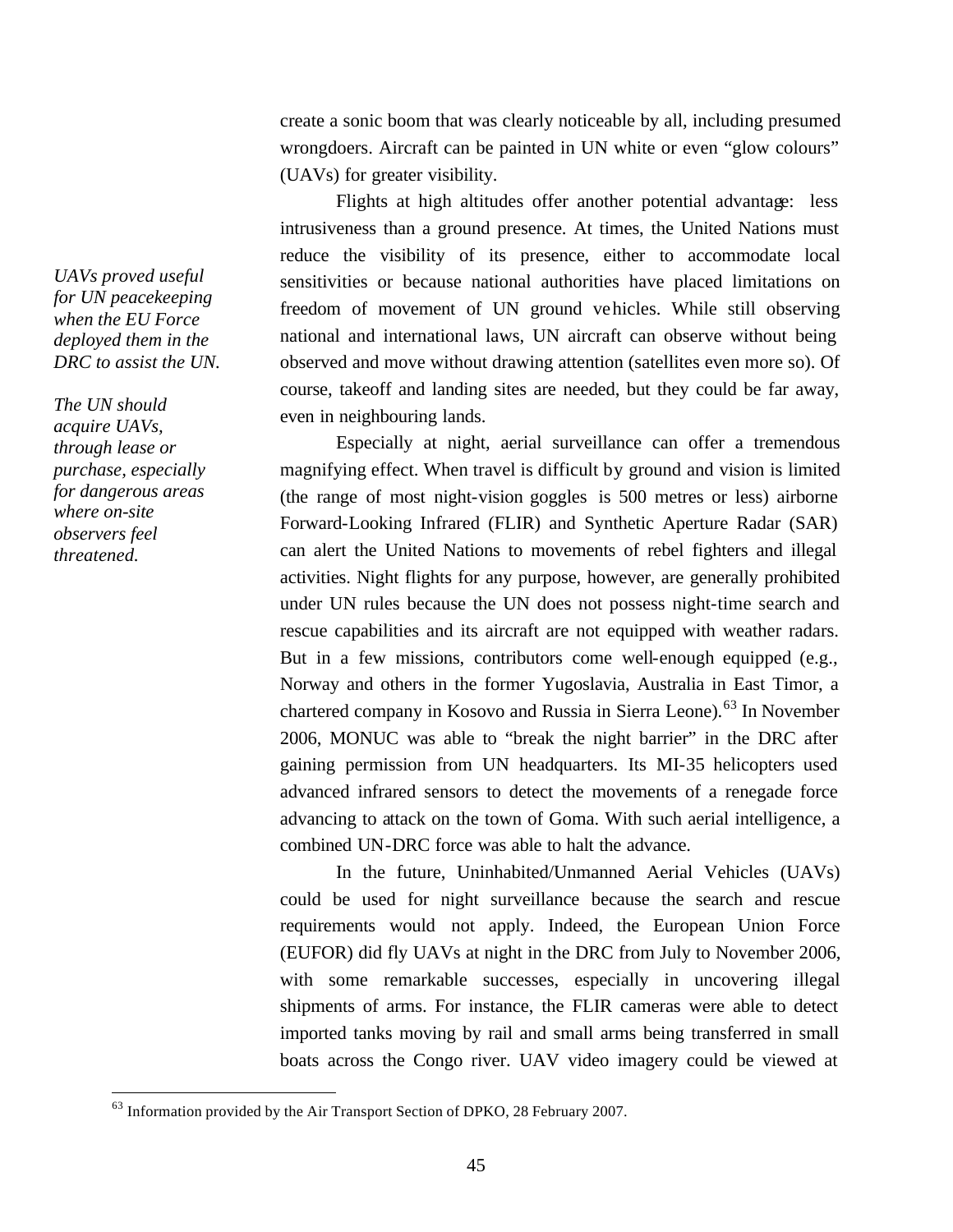*Aerial observation offers controllable visibility and intrusiveness. They can remain out of sight or "buzz" wrongdoers in a show of presence.* 

*Aerial night observation is valuable since many illegal activities take place at night. But night flying has been restricted under UN regulations since UN aircraft are not usually equipped with the devices to detect oncoming storms and dangerous turbulence at night. Also, the UN usually lacks the capability for nighttime search and rescue if an aircraft is downed. But there have been some cases of night flying in the DRC and Sierra Leone.* 

*Aerial and ground recce are not competitive but complementary.* 

 $\overline{a}$ 

EUFOR headquarters in real time, so that commanders and analysts at headquarters could share a "common operating picture" and consider responses. While there was no image feed to MONUC, recordings were shown to UN officials, for example, to clearly demonstrate the illegal import activities, allowing the UN leaders to confront the violators.<sup>64</sup>

In general, reconnaissance is freer (less constrained) by air than by ground. Host nations often insist that ground movements be escorted by their troops or liaison officers whose purpose is, more often than not, to keep an eye on the UN movements ("observe the observers") and to prevent unauthorized detours. Air observation typically involves a lesser though still substantial set of restrictions and limitations.

#### **2. Advantages of Integrated Systems**

The synthesis of an indispensable ground presence with complementary aerial observation makes for a much more effective overall monitoring system. By air, large swaths of land can be reconnoitred separately or at the same time as ground patrols. Advance surveillance flights can alert peacekeepers to dangerous events, locate such areas precisely through GPS and, in the future, automatically update GIS databases on laptops with the latest imagery. Images can help peacekeepers familiarize themselves with the terrain, objectives and dangers. They can be used for training, planning, operations themselves and for post-mission evaluation. Many hours will be saved if ground patrols can see in advance if roads are non-passable or bridges are washed out, knocked out, closed or subject to militia checkpoints (or even ambush). Most importantly, lives can be saved if potential threats are identified using aerial reconnaissance. For instance, during a MONUC battle with renegade militia leader "Cobra Matata" in the stronghold of Tchey in May 2006, helibourne spotters warned ground troops of the stealthy approach of militia fighters. This allowed the UN forces to avoid a surprise attack and respond appropriately. <sup>65</sup>

If peacekeeping is to be robust, it must be situationally aware and operationally mobile. Quick Reaction Forces (QRF) need to insert

<sup>&</sup>lt;sup>64</sup> EUFOR offered to provide images extracted from its UAV video feeds to MONUC within 1.5 hrs (i.e., in near real-time).

<sup>&</sup>lt;sup>65</sup> Interview with BGen Duma Dumisani Mdutyana, Deputy General Officer Commanding of MONUC's Eastern Division, Kisangani, 30 November 2006. The militia leader signed a peace agreement later that year.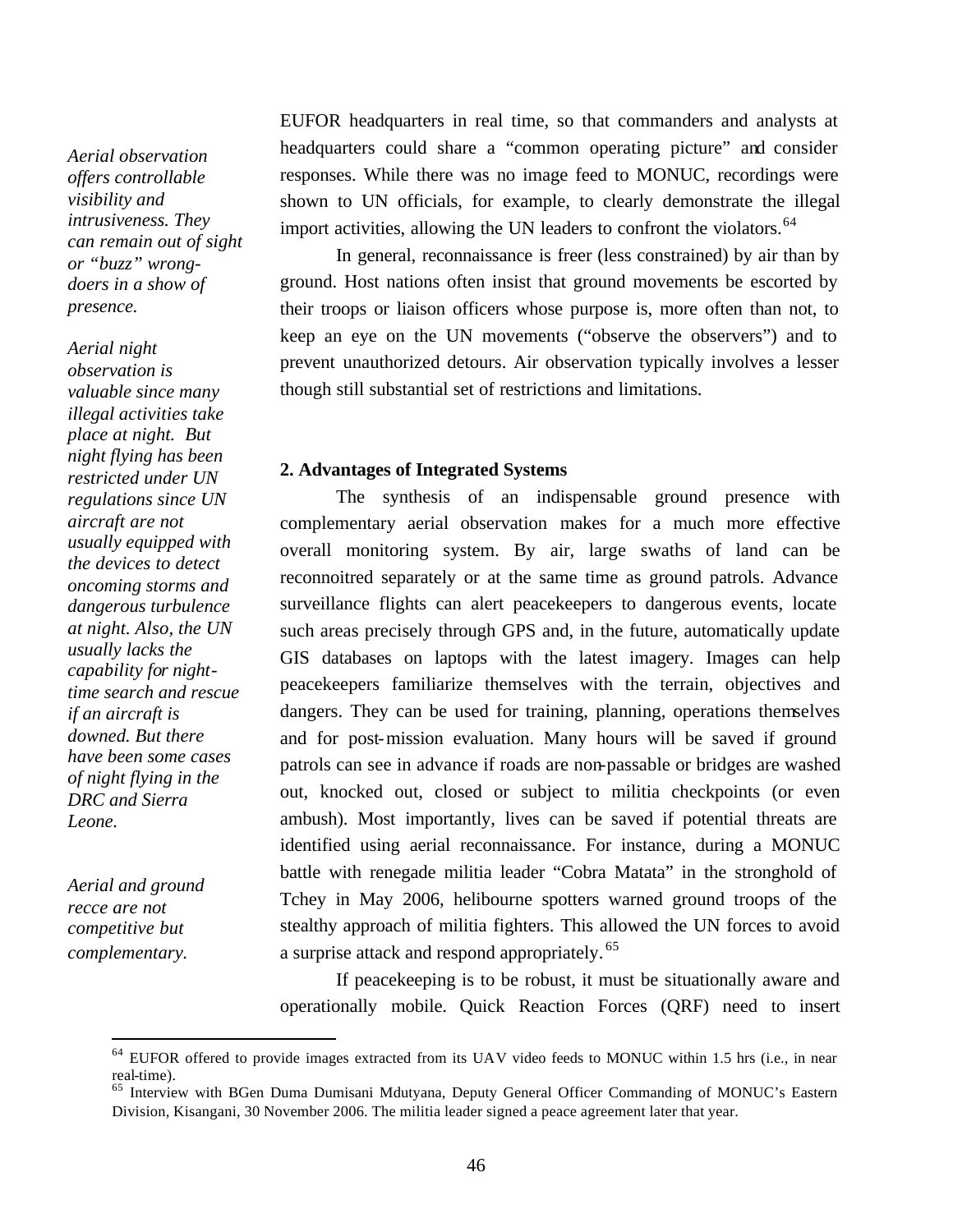*Much time can be saved in ground patrols when aerial recce determines which roads are impassable or where threats might lie. Lives can be saved if dangers, such as ambushes, are spotted in advance from above.* 

 $\overline{a}$ 

themselves with great accuracy at sensitive locations, requiring excellent geospatial awareness. This level of information, particularly about the hideouts of rogue militia or spoilers, requires advance (and advanced) surveillance, briefings for soldiers using detailed imagery, and cueing from aerial assets to respond to the movements and actions of militia forces. Operating ahead of important convoys, aircraft can alert the protectors to potential threats to avoid them, for example, through rerouting. Wide-area surveillance from aircraft can make the ground action quicker, more precise and safer.

During robust PKOs, reconnaissance from above is especially valuable in the pre-dawn period, since militia often move into position at night and wait for dawn before attacking. For instance, in the early morning of 28 May 2006, a joint UN-FARDC force walked into an ambush near Fataki soon after they began their march to search for renegade leader Peter Karim. While an attack helicopter was called to suppress militia fire during the withdrawal, it came too late for a Nepali soldier who lost his life in the initial shooting.<sup>66</sup>

Similarly, Guatemalan special forces carrying out reconnaissance in Congo's Garamba National Park, on the border with Sudan, were ambushed early in the morning of 23 January 2006. They were looking for members of rebel Lord's Resistance Army (LRA) troops who had infiltrated from Uganda. Eight Guatemalans were killed in a firefight that started shortly after 0600 hrs and lasted four hours. This was the second deadliest attack on MONUC.<sup>67</sup> Aerial reconnaissance using infrared nightvision could possibly have identified fighters sitting in waiting, and better prepared the joint MONUC-FARDC force. Armed helicopters did intervene later.

Combined air and ground forces will allow the United Nations to better prepare its defences at night. In Sake, 25 km from Goma, on 26 November 2006, MONUC established a security cordon to halt the advance of renegade Congolese brigades (the  $81<sup>st</sup>$  and  $83<sup>rd</sup>$ ) in an attack on Goma. When these brigades attacked MONUC/FARDC positions at 0525 hrs, MONUC was ready. MI-35 helicopters flew the first helicopter night-

<sup>&</sup>lt;sup>66</sup> The helicopter provided armed protection for a group of Nepali soldiers who became dissociated from the rest of the UN force, but when it went back to refuel, these seven soldiers found themselves surrounded by more than 300 militia and were taken hostage. After 42 days of negotiations, they were finally released unharmed.

<sup>&</sup>lt;sup>67</sup> Nine Bangladeshi peacekeepers died in a rebel ambush in the nearby Ituri district in February 2005. The Congo was the scene of the deadliest attack in UN history when, on 22 May 1961, 38 Ghanaians from ONUC were killed.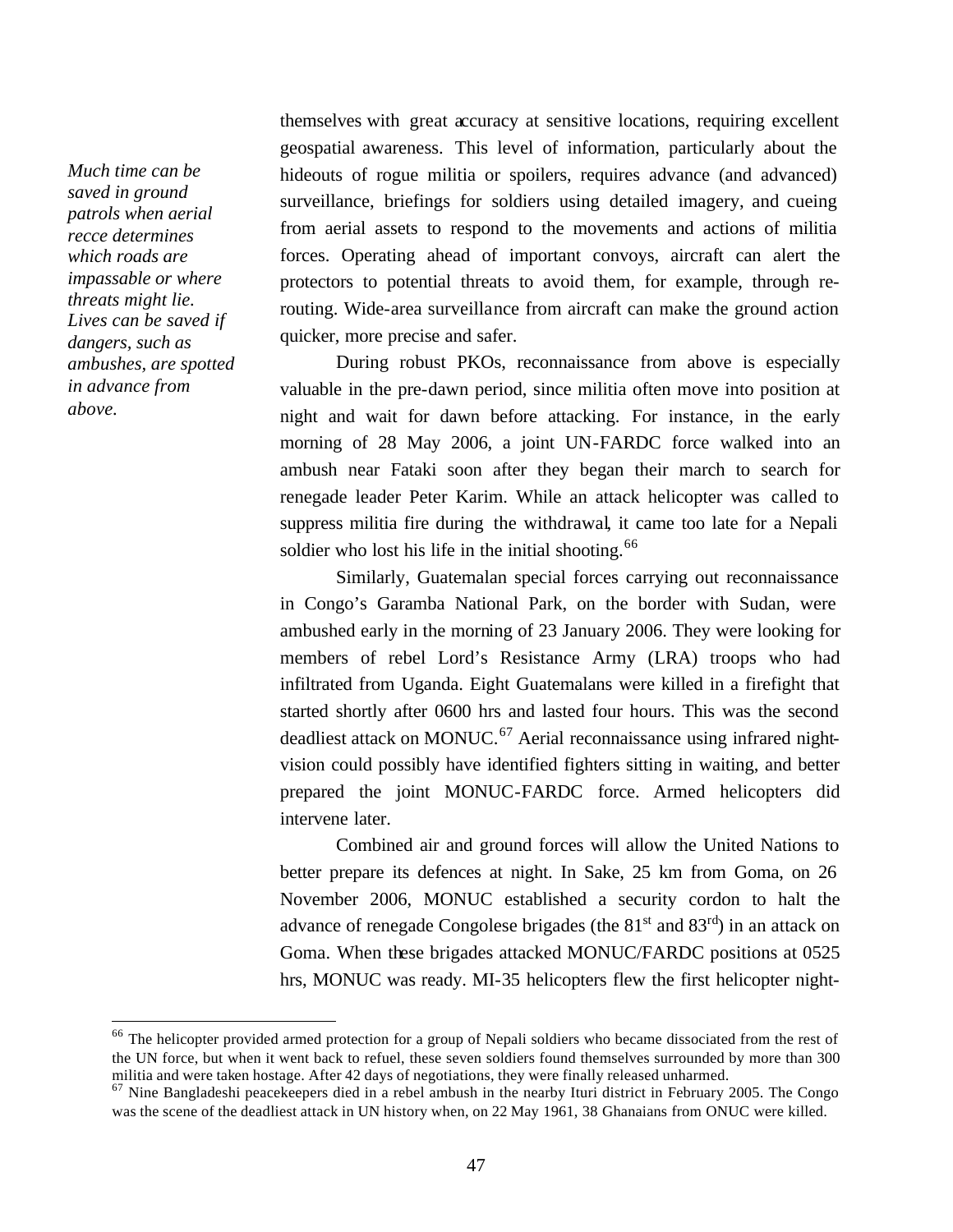*Aerial recce is already proving to be extremely useful in the Eastern DRC.* 

UN helicopters, equipped with advanced night-vision devices, spotted the attackers in the pre-dawn, distinguished them from friendly forces and then played a major role in the ensuing fight. The militia could not use tree cover or other terrain masking to obscure themselves from the foliagepenetrating MI-35 FLIR cameras. Furthermore, the helicopter's rocket launchers and machine guns were aimed using (or "slaved to") the pilot's helmet-mounted NVG. Soon, the UN and Congolese government forces regained control of the town of Sake with no dead or wounded from MONUC's side and the 15,000 to 20,000 inhabitants of the town began to return.

flight in MONUC's experience (and perhaps any current mission). The

In the Eastern DRC, air recce has located many militia forces, deserting soldiers and stragglers, prior to their being apprehended and arrested or convinced to become part of the peace process through brassage (i.e., merged into the national army).

In summary, ground and aerial surveillance have different but complementary effects. The air gives the possibility of a grand view of the terrain, while ground forces have the ability to interact more closely with people. A combination of air and ground permits a more persistent and targeted presence over larger areas. Locations that are too distant, too numerous or too dangerous for UN bases are better observed by aircraft. Several types of aircraft can be considered to optimize aerial effectiveness, including cost-effectiveness.

#### **3. Enter the UAV**

Unmanned or Uninhabited Aerial Vehicles (UAVs) have in recent years found commercial application for agriculture (spraying crops and surveys), mineral exploration (especially desolate and hard-to-reach regions), forestry management (fighting fires), telecommunications (as mobile relay platforms, including in disaster zones for emergency telecommunications), coastal watch and other areas. $68$  They are particularly popular in military circles for their potential in fighting wars and recently for keeping the peace as well.

*The proliferation of UAVs (with over 300 models already created) means that they come in many shapes and sizes, with a spectrum of capacities. They are now used commercially (e.g., for agriculture and mining) and in the public sector (e.g., for coastal and border monitoring).* 

 $^{68}$  Two other commercial applications are: news broadcasting (for events that reporters cannot reach in time), ground traffic control (to monitor traffic and accidents over major highways). Source: www.list.ufl.edu/uav/UAVHstry.htm, accessed 1 January 2007.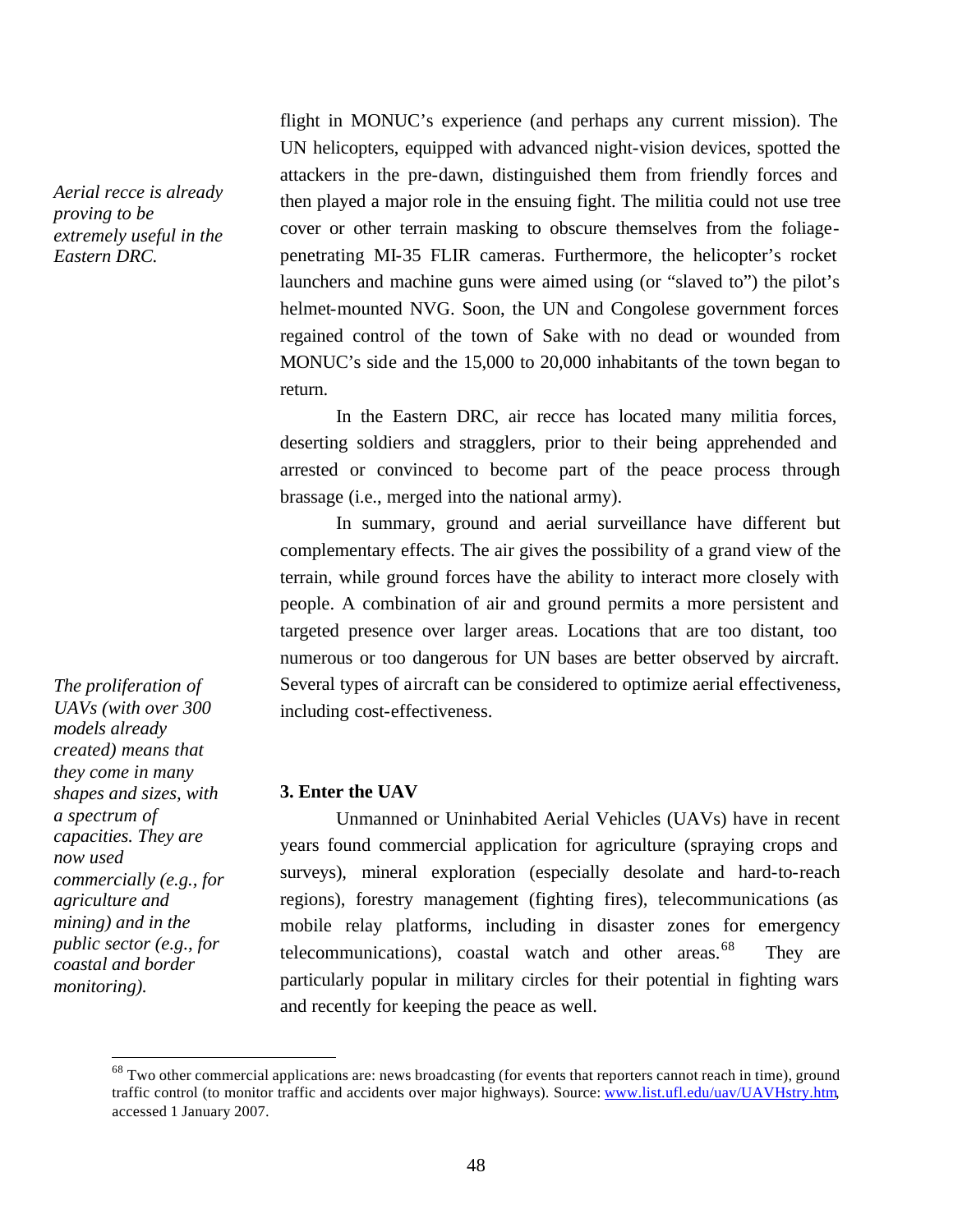UAVs come in many different sizes, weights, capabilities and configurations. The payload can include many different types of sensors. Table 4.1 categorizes and characterizes the main types of UAVs that could be used in UN peacekeeping.<sup>69</sup>

|                                               | Weight<br>(kg) | Range<br>(km)           | Speed <sup>70</sup><br>(km/h) | Time<br>aloft                    | Payload<br>(kg) | Costs<br>$(SUS)^{71}$ | Sample<br>functions                                                                           | Sample<br>models $72$                                                     |
|-----------------------------------------------|----------------|-------------------------|-------------------------------|----------------------------------|-----------------|-----------------------|-----------------------------------------------------------------------------------------------|---------------------------------------------------------------------------|
| Mini-<br><b>UAV</b>                           | $2 - 5$        | $4 - 10$                | $30 - 95$                     | 45<br>$min -$<br>2 <sub>hr</sub> | $0.5 - 1.3$     | $25,000^{73}$         | Perimeter<br>surveillance of<br>UN sites and<br>refugee camps                                 | Desert Hawk,<br>Dragon Eye,<br>Raven                                      |
| Sub-<br>tactical<br><b>UAV</b>                | $10 - 20$      | $Up$ to<br>$1,000^{74}$ | $52 - 120$                    | $5 - 20$<br>hr                   | $2 - 5.5$       | 55,000                | Tracking<br>humanitarian<br>convoys;<br>patrolling border<br>segments                         | Aerosonde,<br>Luna, Scan<br>Eagle, Silver<br>Fox                          |
| <b>Tactical</b><br><b>UAV</b>                 | $120 -$<br>500 | $120 -$<br>$2,000^{75}$ | $90 - 200$                    | $3 - 20$<br>hr                   | $3 - 20$        | 1 million             | Long border<br>patrolling, large<br>area<br>surveillance,<br>monitoring from<br>high altitude | B Hunter,<br>Crecerelle.<br>CL-289,<br>Phoenix,<br>Shadow 200,<br>Sperwer |
| <b>Rotary-</b><br>wing<br>mini-<br>$UAV^{76}$ | $7 - 95$       | $5 - 10$                | $0 - 80$                      | Up to<br>2 <sub>hr</sub>         | $4.5 - 30$      | Under<br>\$100,000    | Observation in<br>urban<br>environments.<br>e.g., of crowds<br>from different<br>angles       | FFOS, STD-5<br>Steadicopter,<br>SR200 VTOL,<br>TAG M80,<br><b>RMAX</b>    |

**Table 4.1.** Summary of UAV types, based on a survey of models on the commercial market

<sup>&</sup>lt;sup>69</sup> Larger UAV systems exist, e.g., US-owned Predator and Global Hawk UAVs, but they are not appropriate for the UN. They are not commercially available, their payloads are highly classified and the cost (e.g., to the US government) is extremely high. For example, the price for a Global Hawk aircraft, which can fly at extremely high altitudes over 20,000 meters is \$18-20 million.

 $70$  Gives the range of possible speeds. Larger UAVs cannot fly as slowly as smaller ones since the "stall speed" generally increases with weight. Slow speeds can be advantageous for some observation roles.

 $^{71}$  Typical cost per UAV. For a system (including ground station with console, launcher) the costs range from: US\$60,000–300,000 (mini-UAV), US\$650,000–2 million (sub-tactical), US\$2–20 million (tactical).

 $72$  This list emphasizes UAV models that have actually been deployed in military, forestry or other applications.

<sup>&</sup>lt;sup>73</sup> For example, this is the cost for one Dragon Eye UAV (www.defense-update.com/products/d/dragoneyes.htm).

<sup>&</sup>lt;sup>74</sup> For example, the producers of the Aerosonde UAV claim a range of 1,500 km with regular payload  $\frac{www.aerosonde.com}{75}$ .

For example, the producers of the Sperwer UAV claim a range of 2,000 km, www.sagemds.com/eng/site.php?spage=02020506.

<sup>&</sup>lt;sup>76</sup> Larger (Tactical) Rotary Wing UAVs are also available. They are mostly converted manned helicopter models. A comparison of two classes of rotary UAVs is provided in Annex 5.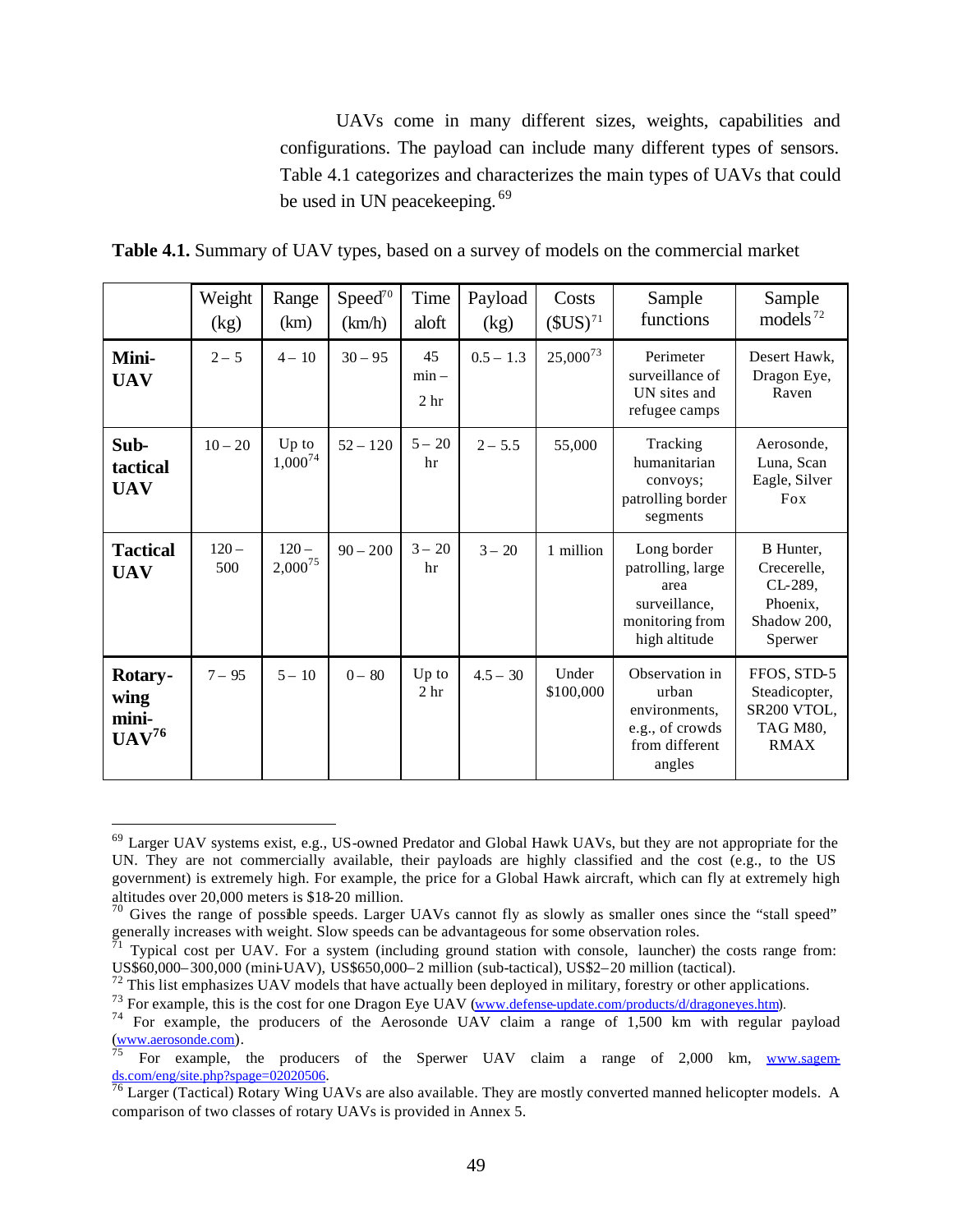*Small UAVs are becoming increasingly capable. Some can be launched by hand and include micro-cameras with rudimentary image stabilizers.* 

*While the EU deployed B-Hunter UAVs to support MONUC in 2006, UN PKOs have not yet deployed UAVs.*

*Larger UAVs can carry heavier and generally better payloads but they are more costly and difficult to launch.* 

 $\overline{a}$ 

The smaller UAVs (especially mini-UAVs) are less stable in strong winds, making it hard to get steady video imagery, but sharp still images are quite possible (using a fast shutter speed). Mini-UAVs tend to run on batteries while the larger ones use gasoline or jet fuel. The petroleum powered UAVs can attain a fuel efficiency of over 200 kilometres per litre. Larger UAVs can support heavier payloads. But because imaging devices are becoming lighter, the smaller UAVs are increasingly capable of higher resolution imagery. Still, Synthetic Aperture Radar (SAR) payloads are of the order of 50 kilograms so they are available only for tactical UAVs.

Even smaller and smarter UAVs are under development. In a future market, one might see ultra-light or micro-UAVs (eventually possibly nano-UAVs) that are less than half a metre in wing span and less than 2 kilograms in weight.<sup>77</sup> Autonomous take-off and landing UAVs are already available, as well as self-navigating UAVs using GPS waypoints. But these should only be used in a well-defined territory where other aircraft are not present.

The smaller UAVs have the benefit of being easier to transport (e.g., by an individual), to launch (by hand or sling-shot) and to operate (e.g., with joy-stick controls). They are cheaper to purchase (starting from \$15,000 per UAV) and operate, and usually cause less damage if they crash. On the negative side, they have limited range, endurance and payload capacity.

 The deployment of "mixed packages," involving different categories of UAVs, can bring benefits from each UAV category (including cost and capacity factors). A travelling ground recce unit could control one or more mini-UAV a short distance ahead, while a tactical UAV is used for more distant recce.

## **4. Manned versus Unmanned Aircraft**

#### **i. Advantages of UAVs**

These flying machines are generally smaller, lighter and more fuelefficient than manned/inhabited aircraft. Also called Remotely Piloted Vehicles (RPV), their greatest benefit in peacekeeping is that there is no

 $^{77}$  For an example of light-weight sensors for UAVs, see www.opticalchemy.com.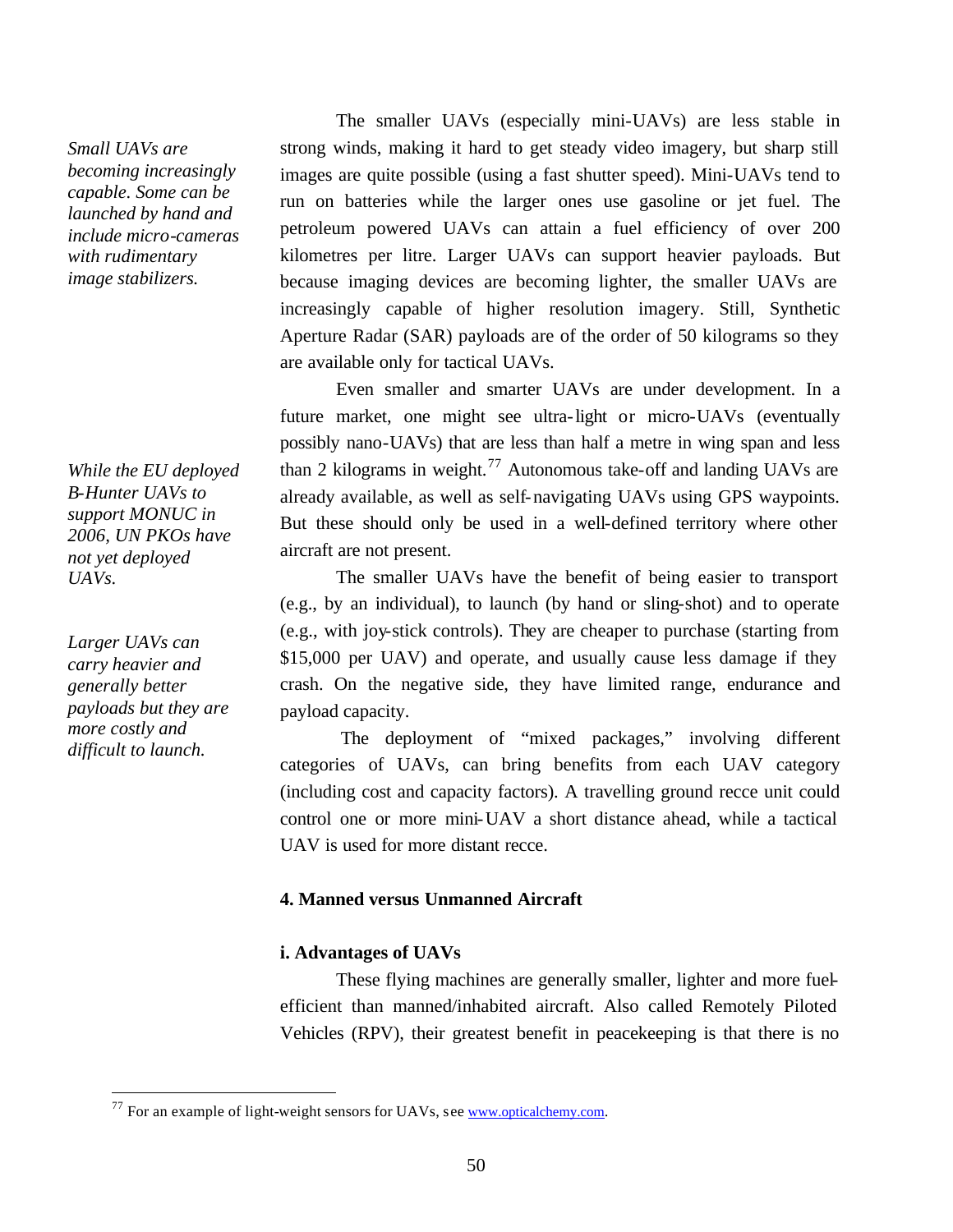*Remote pilots flying UAVs can adjust camera angles and zoom in on target areas.* 

*Infra-red and/or radar-equipped UAVs enable night-time aerial monitoring, which is difficult and usually prohibited for manned aircraft.* 

*UAVs are cheaper to purchase, operate, store, maintain and replace than manned aircraft. They require less "crew", who can be more easily rotated and substituted since they remain on the ground.* 

danger to pilot or crew because there are none onboard! So flying over raging conflicts is possible.

To control UAVs, remote pilots remain at distances of up to 100 kilometres or even further using repeater stations (which may be on the ground or in other UAVs in the air) or satellite communications. The controllers can vary the altitude, direction and speed of the aircraft as well as the angles and zoom of the onboard camera(s). The imaging suite can include devices to capture visible light, infrared and radar signals. Autonomous UAVs exist, but this feature is not likely to be used in peacekeeping in the near future, except possibly during the takeoff and landing periods.

For night flying, UAVs offer tremendous advantages. The United Nations generally does not allow its planes to fly at night for fear of crashes. UN aircraft are generally not equipped with weather radars, which help spot approaching rains and other hazards at night. Nor does the United Nations have night-time search and rescue (SAR) capabilities or Combat SAR (CSAR) to react properly and quickly for crashes at nighttime or in heavy conflict areas. With UAVs, their recovery is not as timesensitive, so they are not as inhibited by night-flying rules. Given the lacuna in current PKOs for night surveillance, UAVs offer a powerful tool to enhance effectiveness and security after dark.

UAVs are generally harder to detect and hit than manned aircraft, given their smaller size and decreased noise. Battery-powered UAVs hardly make any noise at all, certainly nothing detectable above the din of a battle. At higher altitudes (e.g., 1,000 metres above ground level), some smaller UAVs can neither be seen nor heard.

If a crash does occur, day or night, the costs are much less than for a plane, not only in terms of human life. UAVs are much less expensive to purchase or replace, typically 10 to 50 times less than an airplane. A mini-UAV with its control system typically costs \$100,000; sub-tactical UAVs are available for \$500,000 or less. Costs are decreasing while capability is increasing. Requirements for licensing, clearance and flight planning are also less.

Though UAVs still need "pilots" and a "crew" for launch, control and maintenance, the number of such support personnel is less than for manned aircraft. Typically, five to ten soldiers are needed to form a "flight" of two or three tactical UAVs—less for mini-UAVs. UAVs also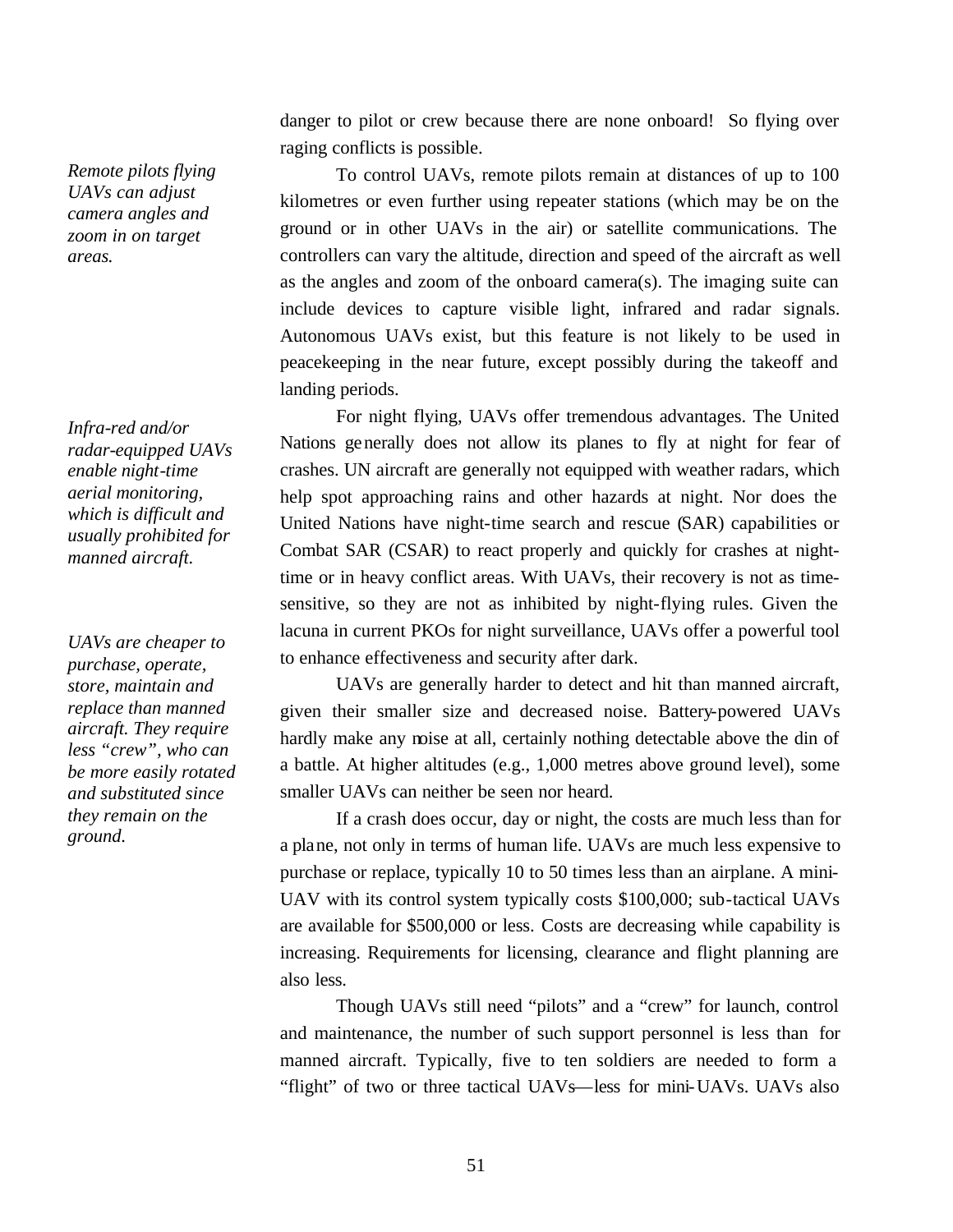require less training. Some mini-UAVs can be flown and operated successfully with only weeks of training (cf. model aircraft).

UAVs can be launched from many locations: short or no runways are required, depending on the UAV type. UAVs are also easier to transport: most mini-UAVs are man-portable, i.e., they can be carried by an individual in a case. Some fit in a backpack. Sub-tactical UAVs can be transported in a mini-van or on top of a jeep, while tactical UAVs usually come with their own transport vehicle. UAVs are also easier to store, maintain and repair. All these features mean that UAVs have a "smaller operational footprint" in the field though the area coverage is as large.

UAVs also offer benefits to observers and analysts. In manned aircraft, onboard observers can easily become fatigued. Having more space, and a greater ability to rotate personnel, ground-based observers at convenient locations can study monitors (large screens) for longer periods of time. The endurance for human observers on a plane is typically seven hours, and most planes need refuelling in even less time. UAVs, which can fly longer because they are lighter, can be controlled by ground personnel on shifts at base to support longer flights.

Most UAVs are capable of longer loiter periods than planes, not only because they have more endurance, but because they can achieve lower stall speeds: as low as 30 km/hr for mini-UAVs, compared to 80 km/hr for small manned aircraft. (Of course, rotary-wing aircraft have no stall speed. More features of such UAVs are found in Annex 6). This "loiter on station" capacity is particularly useful to observe a localized activity closely for extended periods of time.

#### **ii. Advantages of Manned Aircraft**

 $\overline{a}$ 

The use of manned aircraft (as opposed to UAVs) for observation has historical precedence in peacekeeping. The UN has considerable experience in practice, though little of it is recorded, described or analysed. The UN's first aerial cameras were used in the Congo as part of ONUC in the early 1960s. The successor mission in the Congo (MONUC) has, remarkably, less capacity though the need is as great: four Alouette helicopters with a "glass bubble" for visual observation and no recording equipment except still and video cameras that might be carried aboard.<sup>78</sup>

<sup>&</sup>lt;sup>78</sup> Given the lack of permanent observation equipment onboard, when the Lama helicopters were deployed in Kinshasa in 2006 to observe crowd movements, the television cameras from MONUC's public TV unit and from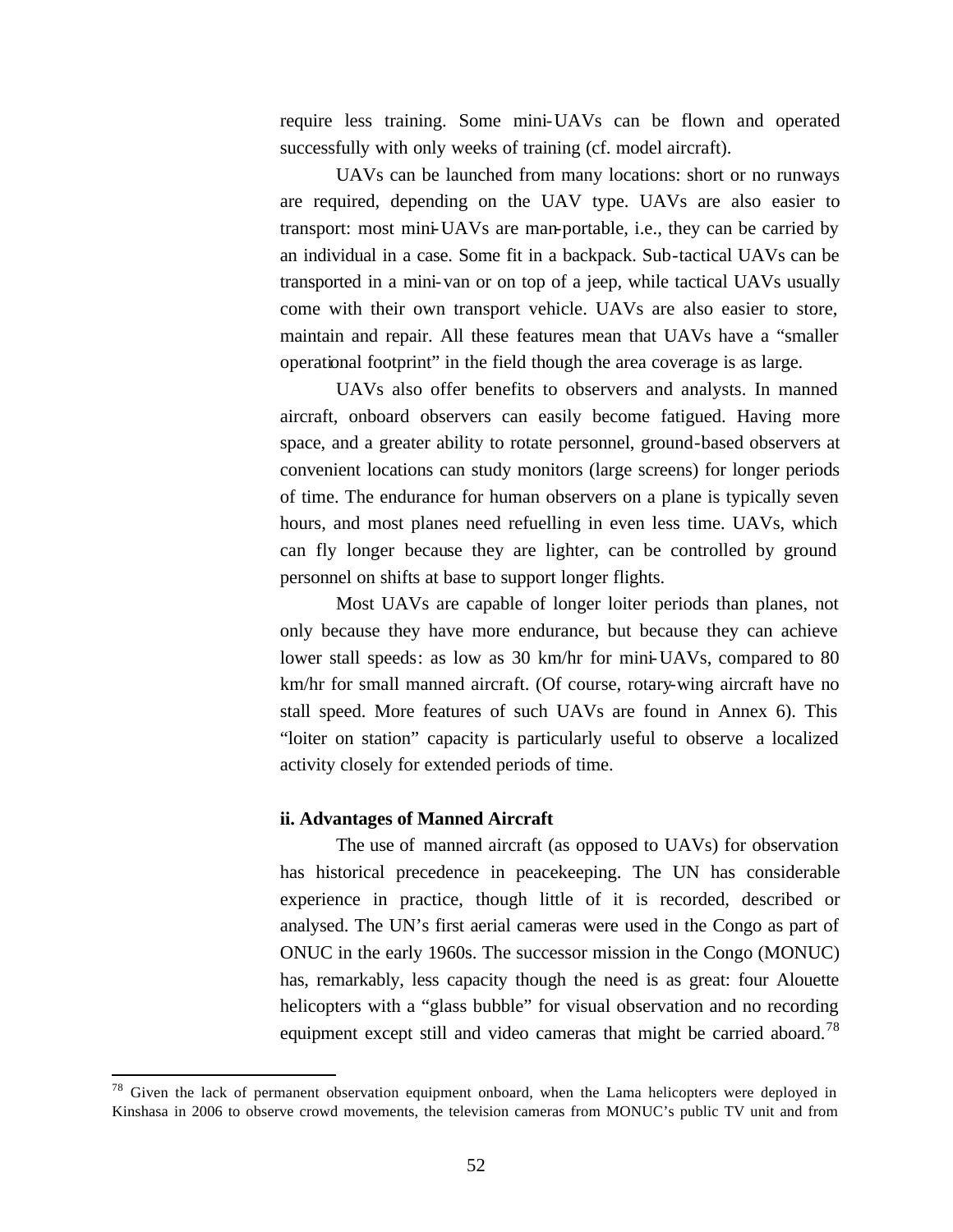*Manned aircraft can be multi-purpose, for transport and close-air support as well as reconnaissance, giving them a distinct advantage over UAVs.* 

*Manned aircraft are generally larger and capable of heavier payloads than UAVs.* 

*Observation from a aircraft window is 3D while UAV imagery on a computer screen is 2D.* 

 $\overline{a}$ 

The MI-35 helicopters have considerably more capacity: variable field-ofview Low Light Television (LLTV) and FLIR recording systems, as well as a helmet-mounted sighting and display system. But being a prized (Indian) national asset, whose exact resolution is kept classified, the forthgeneration FLIR video imagery is not shared with the rest of the mission: only freeze-and-crop frames are provided to highlight certain observations, though a live feed would be technically possible for remote viewing. The MI-35 FLIR cameras proved most useful during combat to spot militia, allowing the helicopter gunship to engage them with weapons systems "slaved" to the reconnaissance devices.

The greatest benefit of manned aircraft is their multi-purpose capability: for transportation and combat as well as observation. Soldiers can become familiar with the terrain from the air and be dropped close to their target (particularly with helicopters). Commanders can direct ground movements from helicopters, as they have done in the Congo. This dual use of manned aircraft allows cost efficiencies such as doing reconnaissance during or after the transportation of personnel or materiel.

Manned aircraft generally have a longer range (because of larger fuel tanks) and can fly at higher altitude than most UAVs. A typical operational range of 1,000 kilometres is greater than most UAVs can sustain (except American UAVs like Global Hawk, which are well beyond the means of the UN). Some aircraft, like the Cold War U-2 spy plane, are designed to fly and photograph at very high altitudes: over 20,000 metres.

Aircraft also travel at greater speeds and offer a more "commanding presence." As mentioned, UAVs can provide a modest "show of presence" but a jet aircraft can streak rapidly and impressively above conflict areas, some even breaking the sound barrier.

Finally, direct observation from inside aircraft has advantages over remote viewing through computer screens of UAV imagery. Onboard personnel have three-dimensional and wide-angle (panoramic) views that cannot be achieved on computer screens. In addition, onboard cameras and screens can greatly increase the capacity of the unaided human eye for closer observation and for recording.

Like ground and aerial reconnaissance, the integrated use of UAVs and aircraft with crews can provide the advantages of both.

Radio Okapi were used to produce some higher resolution imagery. Interview with François Grignon, former JMAC chief, MONUC, Toronto, 4 February 2006.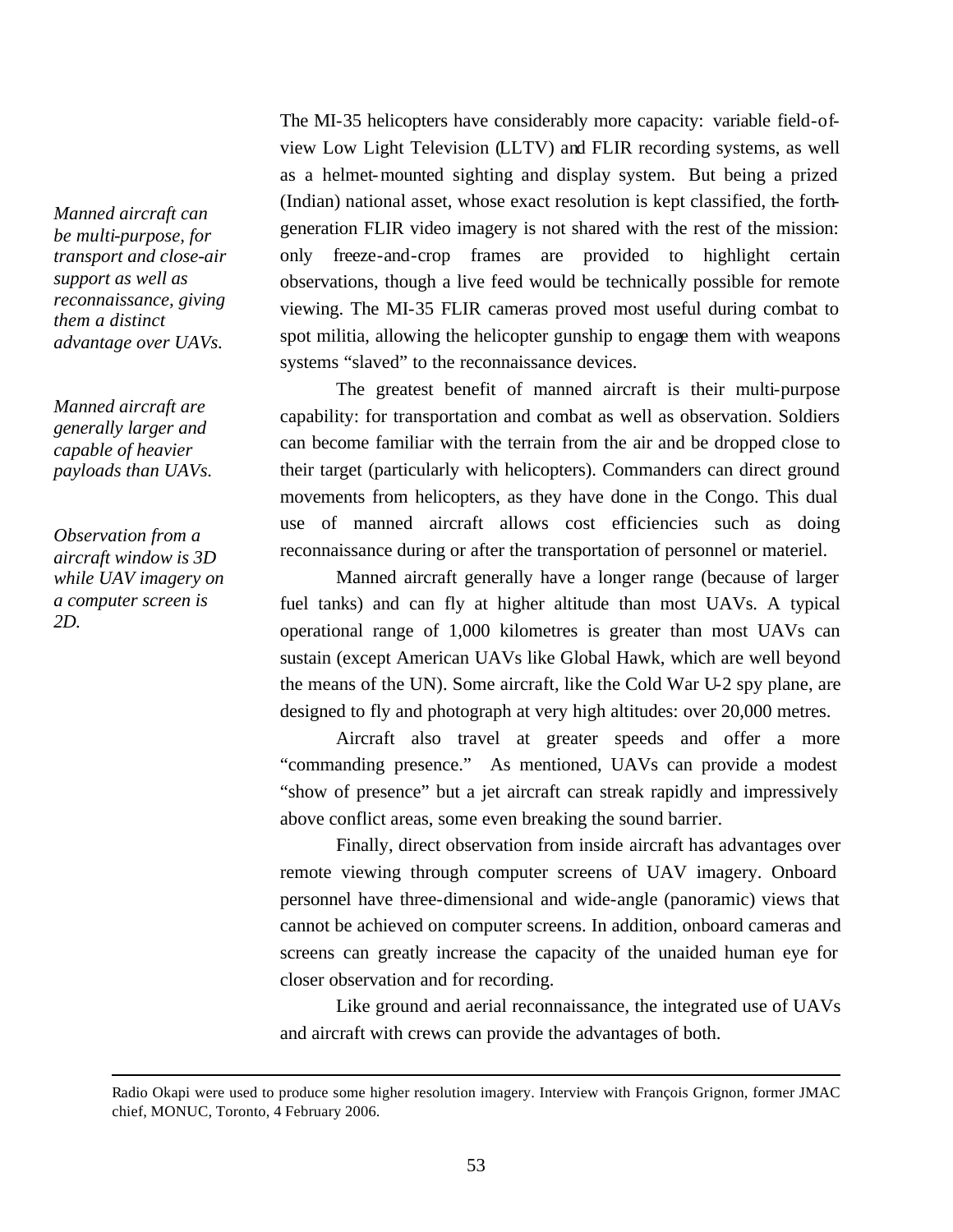# **5. Aerospace Platforms for Reconnaissance**

Besides aircraft, other overhead monitoring devices, like balloons and satellites<sup>79</sup>, offer some comparable advantages. For instance, satellites can travel freely in outer space, permitting them to observe any area on Earth legally without requiring national consent. The relative merits of each platform are presented in Table 4.2. Each platform is evaluated on eight basic characteristics, six beneficial ones, then two undesirable ones.

**Table 4.2**. Comparative advantages (dark green) of the means of aerospace surveillance

|                                                       | Range                                                             | <b>Endurance</b><br>80                                                     | Speed <sup>81</sup>                                        | <b>Altitude</b>                                                       | Manoeuv-<br>rability                                                         | Payload<br>Capacity                               | $Cost($ \$)                                                                                           | Vulnerabil-<br>ities                                                     |
|-------------------------------------------------------|-------------------------------------------------------------------|----------------------------------------------------------------------------|------------------------------------------------------------|-----------------------------------------------------------------------|------------------------------------------------------------------------------|---------------------------------------------------|-------------------------------------------------------------------------------------------------------|--------------------------------------------------------------------------|
| <b>Fixed wing</b><br>aircraft<br>(manned)             | <b>HIGH</b><br>(up to<br>10,000<br>km)                            | Medium<br>(max 15<br>hours)                                                | <b>HIGH</b>                                                | <b>HIGH</b><br>(up to<br>20,000<br>m)                                 | <b>HIGH</b><br>(but cannot<br>fly as slow)                                   | <b>HIGH</b><br>(up to<br>$640,000 \text{ kg}$     | <b>HIGH</b><br>(for purchase,<br>maintenance,<br>fuel and<br>personnel)                               | Possible<br>fatalities.<br>needs airfields<br>for takeoff and<br>landing |
| <b>Rotary</b><br>aircraft<br>(manned<br>helicopter)   | Medium<br>$(300 \text{ km})$                                      | Low<br>(typically 3)<br>hours)                                             | Medium<br>(up to<br>350<br>$km/h$ )                        | Medium<br>to HIGH<br>$($ up to<br>10,000m                             | <b>VERY</b><br><b>HIGH</b><br>(easy turns)<br>and<br>stationary<br>capacity) | Medium<br>(up to 10,000<br>kg)                    | <b>HIGH</b><br>(for purchase,<br>maintenance.<br>fuel and<br>personnel,<br>inc. onboard<br>pilots)    | Possible<br>fatalities                                                   |
| <b>Unmanned</b><br>aerial<br>vehicles<br>$(UAV)^{82}$ | Low to<br><b>HIGH</b><br>(from<br>1 km to<br>$1,000 \text{ km}$ ) | Low to<br><b>HIGH</b><br>(from <sub>15</sub><br>$min$ to 20 h)             | Medium<br>(from<br>$40 \text{ km/h}$<br>to 300<br>$km/h$ ) | Low to<br>Medium<br>(from<br>$50 \text{ m}$ to<br>$5,000 \text{ m}$ ) | <b>HIGH</b>                                                                  | Low<br>(from<br>1 kg to 150<br>kg)                | Low (much<br>lower than<br>manned<br>aircraft.<br>though<br>dependent on<br>type of UAV)              | Can be shot<br>down; weather<br>dependent<br>(esp. wind<br>conditions)   |
| <b>Balloons</b><br>(free or<br>tethered)              | Low<br>(up to 100<br>km a day)                                    | <b>HIGH</b><br>$(10 \text{ or more})$<br>days)                             | Station-<br>ary or<br>very low                             | Medium<br>$($ up to<br>$5.000m$ )                                     | <b>Very Low</b><br>(wind-<br>dependent)                                      | Low to<br>Medium<br>(up to<br>500 <sub>kg</sub> ) | Low                                                                                                   | <b>Easily targeted</b>                                                   |
| <b>Satellite</b>                                      | <b>VERY</b><br><b>HIGH</b><br>(but has<br>fixed<br>trajectory)    | <b>VERY</b><br><b>HIGH</b><br>(years, but)<br>revisit time<br>can be days) | <b>VERY</b><br><b>HIGH</b><br>(25,000)<br>$km/h$ )         | <b>VERY</b><br><b>HIGH</b><br>(100 to<br>1,000<br>km)                 | Low<br>(only<br>certain<br>types)                                            | Medium (up<br>to $5.000 \text{ kg}$ )             | <b>HIGH</b><br>(expensive to<br>build and<br>launch.<br>imagery can<br>be purchased<br>cheaply $83$ ) | Limited<br>availability at<br>specific time<br>and place                 |

 $79$  Also called aerostats, dirigibles, airships, or blimps.

<sup>&</sup>lt;sup>80</sup> Without refuelling.

 $81$  Note: Ability to travel at slow speeds can be an advantage.

<sup>&</sup>lt;sup>82</sup> Sub-tactical UAVs are considered.

<sup>&</sup>lt;sup>83</sup> A high-resolution satellite can cost over a billion dollars to build and \$50 million to launch.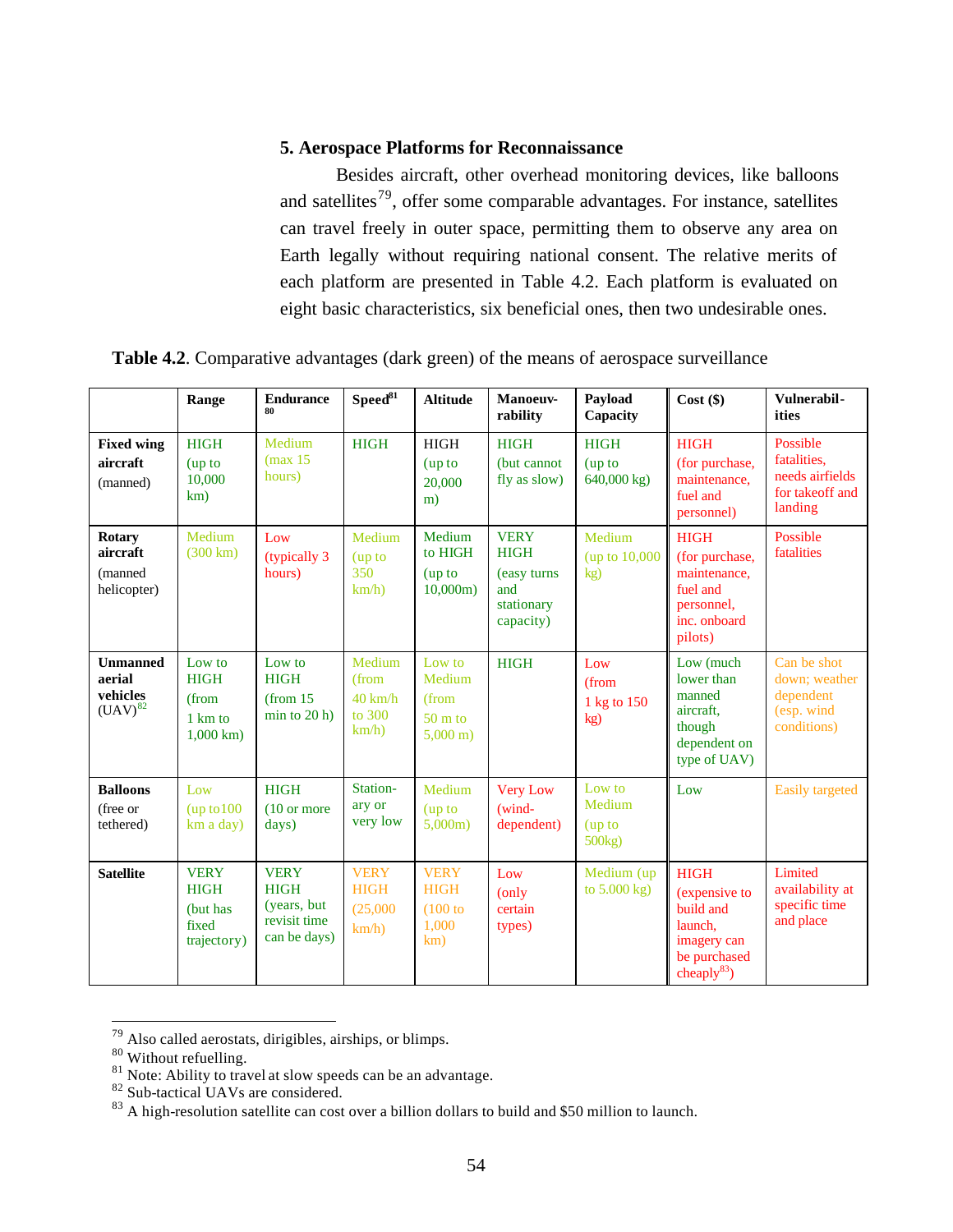*Tethered balloons can be used for border marking as well as surveillance.* 

*An integrated system, using a variety of tools tailored for specific operations and areas, offers the best solution to the monitoring challenge.* 

 $\overline{a}$ 

In the table, the comparative drawbacks are highlighted: the high costs of manned aircrafts, the limited payloads of unmanned aircraft and the very limited manoeuvrability of balloons and satellites. One advantage of satellites is that they are well beyond the range of weaponry found in peacekeeping areas.

For some purposes, manoeuvrability is not needed. For instance, tethered balloons are useful for observing important areas or corridors or choke points on a near-permanent basis. Cables keep the observation platforms in place and also allow for the conveyance of electrical power and data signals (via fibre optics in most modern systems). These large balloons are also of symbolic value as markers (e.g., of border lines), navigation aids, communications relays and radio-station transmitters. Of course, these very visible static objects can also be favourite targets for frustrated combatants. However, if shot down, they can be repaired or replaced quickly and cheaply. Some aerostats can be rapidly deployed or redeployed in as little as 10 minutes from the back of a ground vehicle.

Radar-equipped aerostat (balloon) systems are currently employed on several international borders as part of national drug interdiction programs. Held at a typical altitude of 500 metres, the surveillance view can extend for several kilometres. In Afghanistan, the 14-metre long RAID (Rapid Aerostat Initial Deployment) aerostats are tasked with area surveillance and force protection against small arms, mortar and rocket attacks. They can stay aloft for over five days and are equipped with an electro-optical/infrared sensor suite.<sup>84</sup>

Multiple information sources are needed to corroborate and probe sensitive and uncertain information. While aerospace reconnaissance provides unique advantages over ground reconnaissance, the best option is an integrated system. Even aerial systems can be multilayered and hybrid to complement each other as well as ground systems, to better detect threats and to explore opportunities.

<sup>84</sup> Source: www.designation-systems.net/dusrm/app4/aerostats.html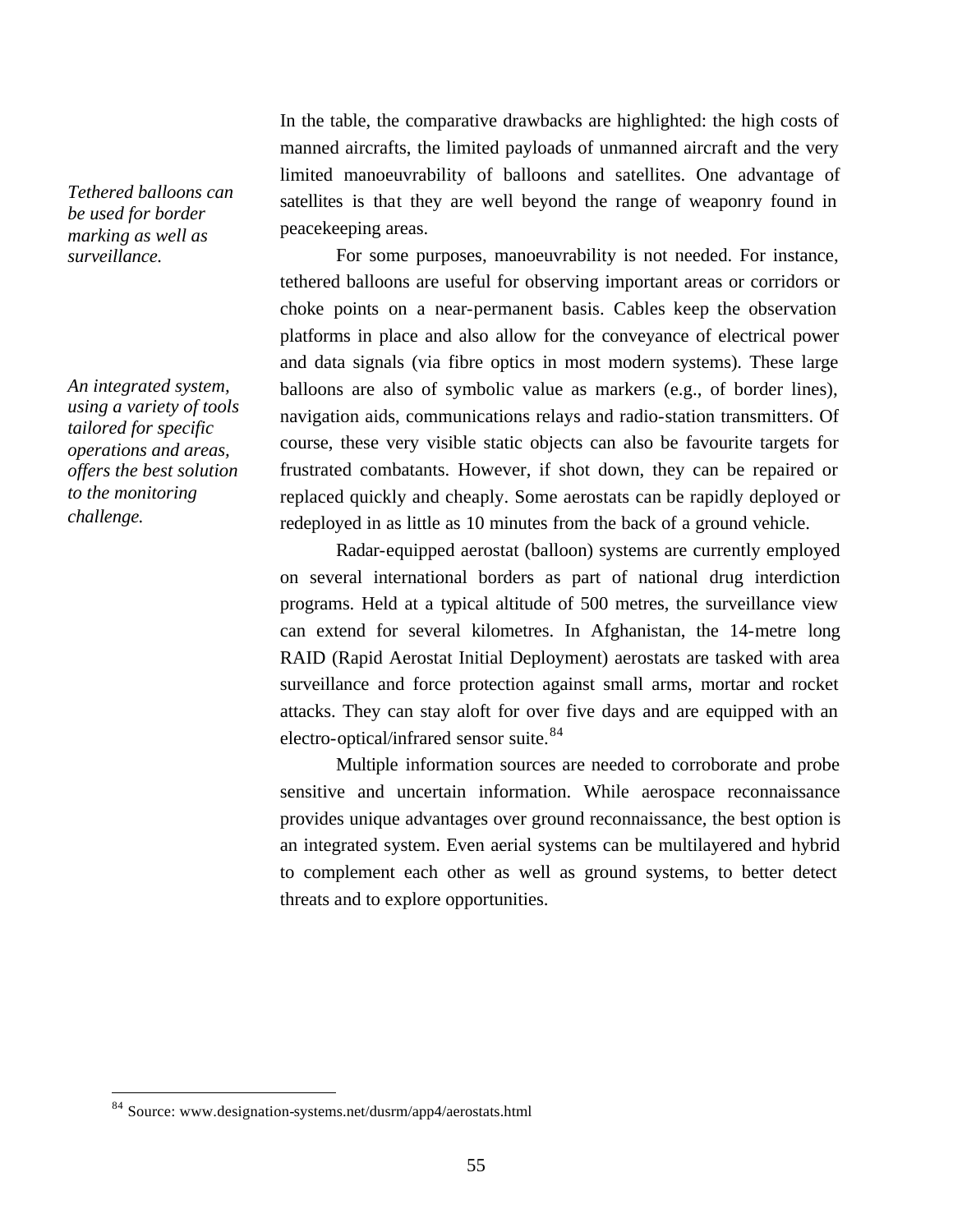# **5. CURRENT UN STANDARDS: STARTING FROM NEAR ZERO**

There are currently no UN materials to train or prepare peacekeepers to use modern monitoring technologies. The majority of publications of the DPKO Integrated Training Service (ITS) fail to even mention, let alone describe, any monitoring technologies, leaving the false impression that these technologies have no role in peacekeeping. A few training documents make casual reference to technologies: for example, the *Selection Standards and Training Guidelines for United Nations Military Observers* (UNMOs) simply notes the use of "binoculars and night observation devices" and "specialized equipment to support monitoring."

Only the *United Nations Peace-Keeping Training Manual<sup>85</sup>* provides a rudimentary level of detail: "in addition to illumination, PKOs [peacekeeping operations] use a wide variety of NVE [Night-Vision Equipment] and ground radars." (Contrary to this statement, ground radars have rarely been used in PKOs, though NVE is now deployed in many missions.) The Training Manual briefly outlines some means to procure equipment<sup>86</sup> and recommends a general exercise: "the climax should be a training exercise involving day and night observation where troops/observers would be tested on their ability to observe and report on some contrived incidents."

The *Table of Organization and Equipment* (TOE), used to generate appropriate forces for PKOs, would be a natural place for a comprehensive list of potential monitoring technologies. But the published  $TOE (1998)^{87}$ merely recommends that military observers be equipped with night-vision devices. It makes no mention of other technologies. A later version of the TOE (2006) is more specific on night-vision: it recommends one device for every 10 to 15 soldiers, "unless there is a requirement to increase

*Existing UN training documents lack coverage of monitoring technologies.*

*There is only one document that suggests that some of the modern technologies should be procured and incorporated into training exercises.*

*The TOE is a natural place to list monitoring technologies. It should be updated regularly to include recent technologies.*

<sup>&</sup>lt;sup>85</sup> *United Nations Peace-Keeping Training Manual*, Training and Evaluation Service, United Nations, New York (undated, but developed in 1995 from Scandinavian training materials). Available at from Scandinavian training materials). Available at www.un.org/depts/dpko/training/tes\_publications/books/peacekeeping\_training/training\_manual.pdf. See, in particular, the section "Guidelines for National or Regional Training Programmes," p. 27.

<sup>86</sup> The *United Nations Peacekeeping Training Manual* lists the means of acquiring equipment through a Memorandum of Understanding (MOU), a Letter of Assist (LOA), or purchase as UN-owned equipment (UNOE). The Handbook does not mention provision of equipment as part of the unpaid National Support Element (NSE).

<sup>&</sup>lt;sup>87</sup> www.un.org/depts/dpko/training/tes\_publications/books/logistics/TOE/TOE.pdf. A later version is also available in draft: *Standby Arrangements in the Service of Peace: Tables of Organization and Equipment* (Draft TOE 2006). An update is being further developed in 2007.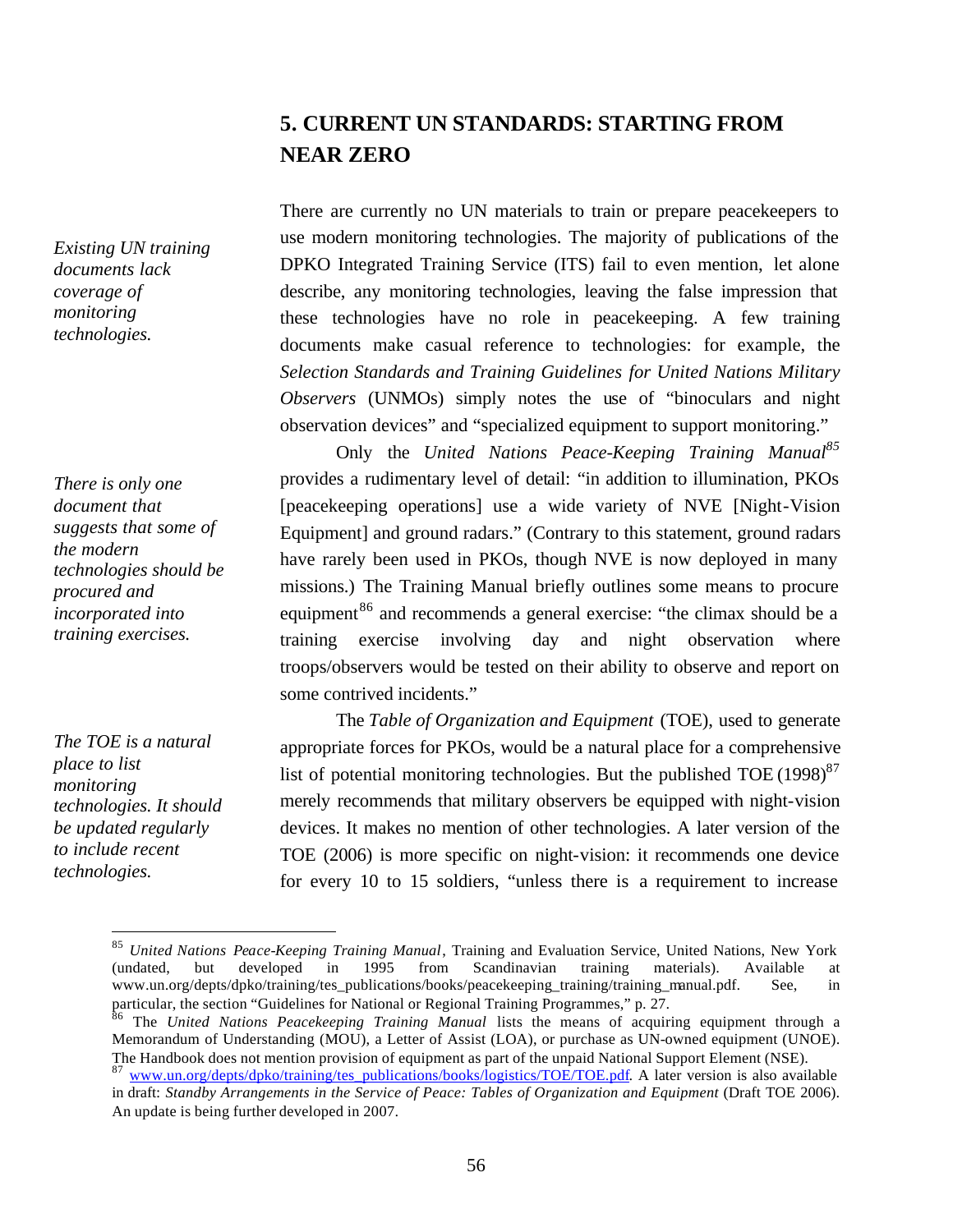## *The TOE*

*specifications for GPS equipment are out of date. It is, admittedly, a challenge to keep documents up-to-date in the field of rapidlyevolving technological devices.*

*The COE Manual defines the standards for equipping and paying national contributors. Two of the 25 categories of self-sustainment equipment are Observation and Identification. The Manual lists, in a general way, "night observation devices", and another monitoring technology* 

 $\overline{a}$ 

equipage due to mission/threat level." It also suggests the use of Global Positioning System (GPS) devices together with laser range finders:, which can be used to determine the distance to faraway objects so that their positions can be determined precisely using the GPS coordinates of the observer. The draft 2006 TOE specifies that the GPS units must have an accuracy of 25 metres or better. But this figure is out of date: currently, even inexpensive commercial models (\$200-300) offer a precision of 10 metres or better.

The *Contingent-Owned Equipment (COE) Manual*<sup>88</sup> is better in describing observation technologies but it is still deficient, especially given its importance in setting the standards for equipping contingents from troop-contributing countries (TCCs). Under COE rules, TCCs are paid according to two classes of equipment that they bring to the field: Self-sustainment and Major Equipment. The self-sustainment list is standard for almost all UN missions, though in some cases the United Nations assumes responsibility in some equipment categories for some nations. There are 25 categories of self-sustainment: from catering to tentage, from communications (within each contingent) to medical capabilities. The two COE categories of interest here are: Observation and Identification. <sup>89</sup> They are vaguely defined in the 2005 COE Manual as summarized in Table 5.1.

Under a well-developed inspection system, COE inspectors check equipment on arrival, quarterly thereafter and on departure to see if it meets the standards by the COE Manual. If equipment does not meet the standard, the country is not reimbursed for that particular category of equipment/capability.

<sup>88</sup> The 209-page COE Manual was finalized by the 2004 Working Group on Contingent-Owned Equipment on 22 December 2005 and published as UN Doc. A/C.5/60/26 of 11 January 2006. Its formal name is "Manual on Policies and Procedures Concerning the Reimbursement and Control of Contingent-Owned Equipment of Troop/Police Contributors Participating in Peacekeeping Missions." It is due to be reviewed in 2008.

<sup>&</sup>lt;sup>89</sup> The COE Manual also calls for "early warning and detection systems to protect contingent premises" under the self-sustainment category of "Field Defence Stores." However, this requirement does not necessitate technology under the current UN interpretation. A single sentry would suffice to meet the COE standards.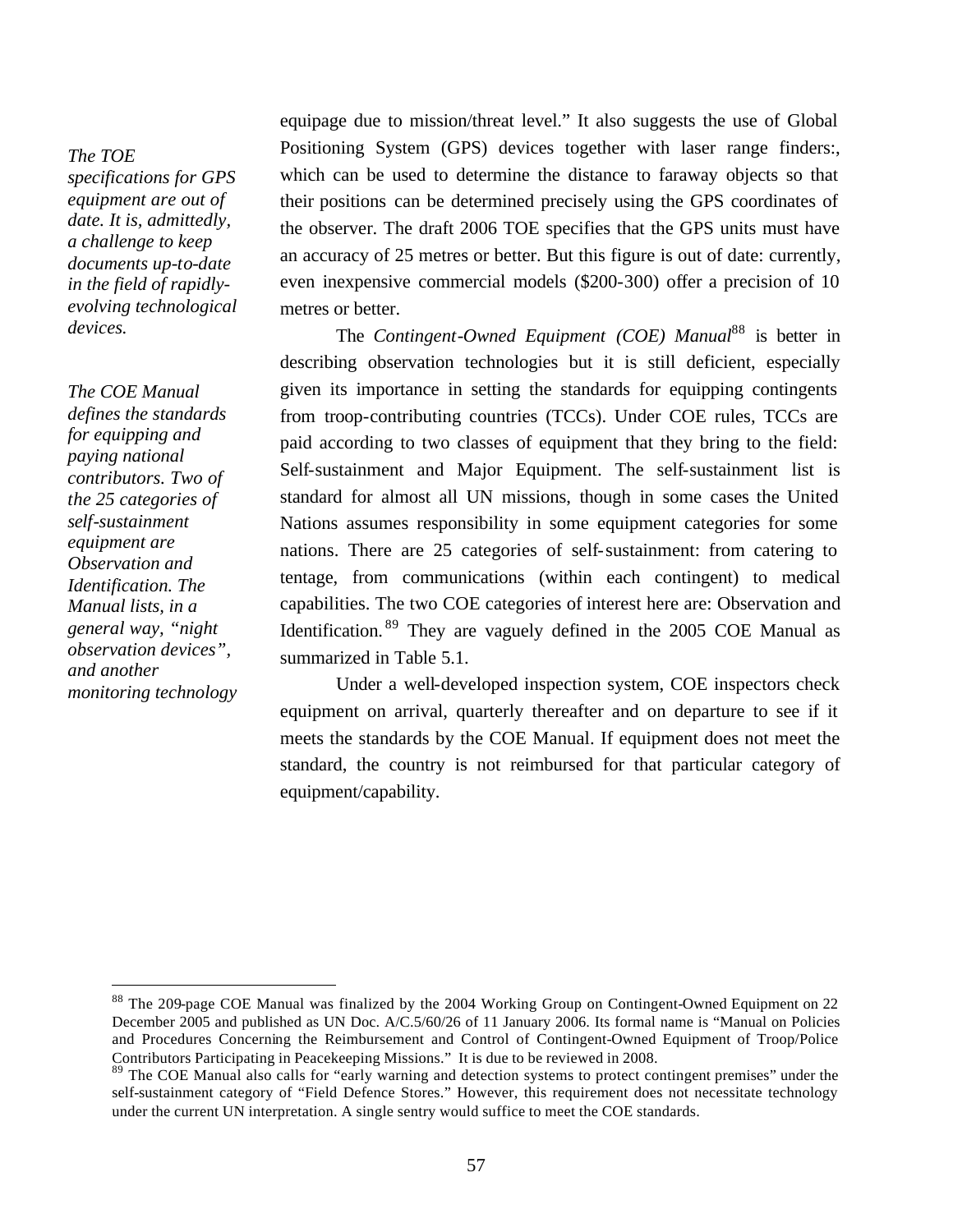|                       | Standard                                       | Monthly rate <sup>90</sup> |
|-----------------------|------------------------------------------------|----------------------------|
|                       |                                                | (US\$)                     |
| <b>Observation</b>    |                                                |                            |
| General               | Provide hand-held binoculars for general       | 1.07                       |
|                       | observation use                                |                            |
| Night                 | Detect/identify/categorize persons or items at | 23.95                      |
| observation           | 1 km or more; and conduct night patrols        |                            |
| Positioning           | Determine the exact geographical location      | 5.45                       |
|                       | Conduct surveillance operations with           | 1.06                       |
| <b>Identification</b> | photographic equipment, such as videotape      |                            |
|                       | and single lens reflex cameras; Process and    |                            |
|                       | edit the obtained visual information           |                            |

**Table 5.1.** Contingent-Owned Equipment (COE) self-sustainment standards and rates (per person) for observation and identification (emphasis added in bold)

*Video and still cameras, plus GPS equipment are compensated according to the COE Manual, but the specifications are inadequate. There are no guidelines on the number of cameras, video recorders, nightvision or GPS devices needed per military unit.* 

*The quality specifications for equipment are either undefined or underdefined.* 

 $\overline{a}$ 

For observation and identification, the Manual is deficient in both quantitative and qualitative terms, leading to problems and disputes between contingents and COE inspectors over what is acceptable. The Manual does not provide any formula or means, not even a rule of thumb, to determine how many night-vision devices or GPS units are needed per military unit. Nor are the types of equipment (goggles, monoculars, image intensifiers or infrared) or capabilities specified. Furthermore, the terms "identify" and "categorize objects" are not defined, so testing is necessarily subjective. Also, for the night-vision category, the COE Manual ignores any consideration of lighting conditions (starlit, moonlit, no-ambient light, etc.) for the 1-km target range. Similarly, the category labelled "Identification" (but better considered as "Recording Capability") does not specify the number or quality of cameras/videorecorders needed for each military unit.<sup>91</sup> In MONUC, it was decided, after many difficult experiences, to adopt a "force standard" of 4 NVE per infantry platoon (usually 20-30 soldiers) and to reduce the required range from 1,000 to 500 metres because virtually none of the contingents could meet the

 $90$  Monthly rates are per person. For a battalion of 800, the UN would multiply the specified rate by 800. For NVE, if the battalion meets the requirement for quantity and quality (54 NVE is the standard MONUC adopted), the UN will reimburse the TCC 800 x \$23.95 or \$19,160 per month for the NVE. The self-sustainment reimbursement rates are often increased by various factors (e.g., environmental, intensified operations, hostility/forced abandonment), typically 1– 5%, according to the mission conditions.

<sup>91&</sup>lt;sup>-</sup> Payments are made per person in a military unit if the entire unit has the required capability. Payments in each category are "all or nothing." TCCs meeting the requirements in part do not receive compensation. For example, if 50 NVE are required and the contingent has only 25, the TCC is not reimbursed at all for the category.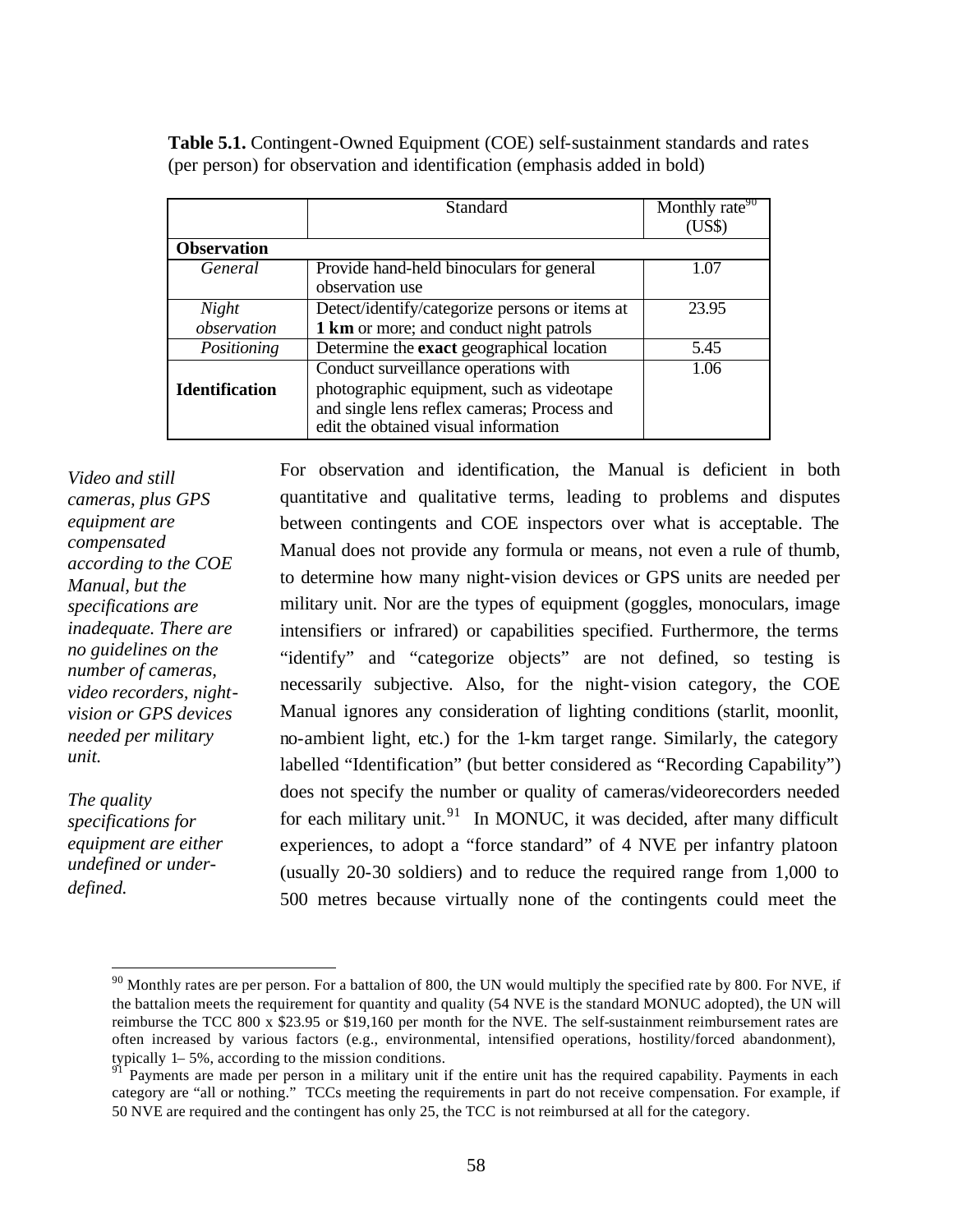*The COE standards should be reviewed and updated.* 

*The Major Equipment section of the COE Manual lists compensation for only a narrow set of monitoring devices.*

original COE Manual standard.<sup>92</sup> This example highlights the need to establish appropriate, rigorous and detailed COE standards.

Under the "Major Equipment" class of the COE Manual, the United Nations *leases* expensive equipment from TCCs as the UN deems necessary. The listed equipment types are shown in Table 5.2. Here again, the inadequacy of the COE standards are manifested. Without accurate standards for equipment quality and specification of various types, the listed prices can only be considered artificial. The variety and qua lity of night-vision and radar equipment vary considerably across several generations of improvements, and no standards at all are specified (except the requirement for "round the-clock operability and routine calibration").

| <b>Table 5.2.</b> Types and rates for Major Observation Equipment listed in the 2005 COE Manual |  |  |
|-------------------------------------------------------------------------------------------------|--|--|
|                                                                                                 |  |  |

|                                            | <b>Generic fair</b><br>market value<br>(GFMV, US\$) | <b>Monthly wet</b><br>lease (US\$)<br>per person | Percentage<br>(lease/GFMV) |
|--------------------------------------------|-----------------------------------------------------|--------------------------------------------------|----------------------------|
| <b>Personal</b>                            |                                                     |                                                  |                            |
| Night observation devices — tripod mounted | 12,950                                              | 159                                              | 1.2                        |
| Binoculars-tripod mounted                  | 8,094                                               | 82                                               | 1.0                        |
| Area                                       |                                                     |                                                  |                            |
| Artillery locating equipment               | Special case                                        | --                                               | --                         |
| Ground surveillance radar/system           | Special case                                        | --                                               | --                         |
| Thermal imaging systems —aerial            | 132,672                                             | 1,888                                            | 1.1                        |
| Thermal imaging systems - ground           | 110,560                                             | 1.644                                            | 1.5                        |

 *There are few details to define the operating criteria of the equipment listed.* 

*Many technologies have been ignored in the COE Manual, or grouped together such that modern and outdated equipment are compensated equally.*

 $\overline{a}$ 

For comparison, the UN pays TCCs \$1,028 per soldier per month (\$303 more for specialists). Thus a wet lease for the thermal imaging system would cost, according to this scheme, less than the cost of two soldiers. For "special case" equipment in the table, TCCs need to negotiate the reimbursement rate with the United Nations. The rate is then specified in the Memorandum of Understanding (MOU) between the UN and the TCC.

When the United Nations purchases its own equipment, it also uses certain guidelines. The *Standard Cost Manual 2003* lists a few (five) "observation" technologies under "Other Equipment":

- Binoculars (handheld: \$350; tripod mounted: \$6,500)

<sup>&</sup>lt;sup>92</sup> Brig-Gen J-G Isberg (Acting Force Commander of MONUC), "Urgent Operational Equipment Upgrades— Amendment," Facsimile transmission to Military Adviser P.C. Cammaert, 7 December 2004. Even with the reduced standard, MONUC COE inspectors estimated in November 2006 that only 50% of the contingents have equipment that can satisfy the requirement.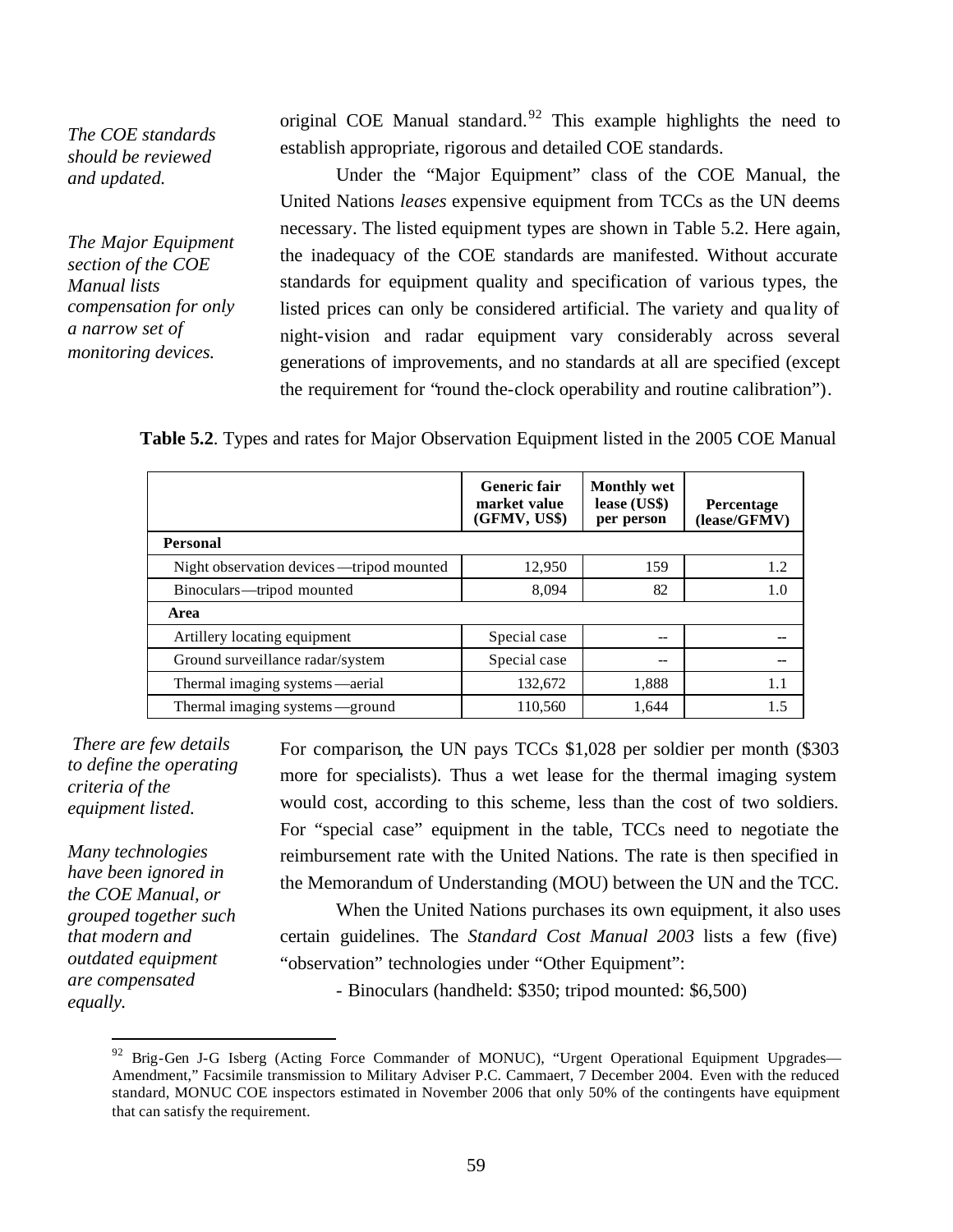*The COE Manual also contains gross pricing inaccuracies since the cost of certain technologies has changed dramatically since 1995 when these items were priced.*

*Some of the safety and security documents are so out of date that the main technologies they refer to are walkietalkies and telephones.* 

*The attack on the UN compound in Baghdad in 2003, when 22 UN staff members lost their lives, sparked a significant development of new standards for independent communications equipment.* 

 $\overline{a}$ 

- Infrared System (no details: \$50,000)

- Thermal Imaging System (aerial: \$120,000; ground: \$72,000)

Once again, there are serious deficiencies in this list, in addition to price inconsistencies with the COE Manual and the fact that "infra-red" and "thermal" systems are the same. $93$  Like the COE Manual, the Cost Manual grossly oversimplifies the wide range of available technologies, in terms of types (image intensification versus infrared), generations (e.g., nightvision equipment ranges from first to fourth-generation) and equipment quality.  $94$  Furthermore, the items were priced in 1995, when the costs were considerably higher—in some cases, costs are currently an order of magnitude lower (e.g., \$5,000 for thermal infrared devices instead of \$50,000). Finally, the Cost Manual is incomplete: it fails to cover radar systems and many other types of monitoring technologies.

#### **Safety and Security Standards**

In the safety and security documentation of the United Nations, one would expect a thorough consideration of monitoring technology, since it is so prevalent in the security industry. But in the written materials for safety of UN personnel, there is a paucity of technological monitoring equipment. The outdated "Security in the Field" pamphlet (1998), meant to provide individuals going on field missions with basic tips, makes no mention of any technology except "walkie-talkies" and telephones.

After the terrorist bombing in Baghdad of 19 August 2003, in which a large section of the mission headquarters (Canal Hotel) was destroyed and 22 UN staff members lost their lives, the United Nations developed new structures, procedures and equipment lists for a more systematic approach to personnel protection. The newly created Department of Safety and Security (DSS) introduced Minimum Operating Security Standards (MOSS) for system-wide application.<sup>95</sup> The "baseline" MOSS" provides an extensive list of telecommunications equipment, even for its lowest (phase I, precautionary) threat level: a "fully operational, independent radio network utilizing UHF, VHF and/or HF equipment" and

<sup>&</sup>lt;sup>93</sup> Thermal imaging is usually done by detecting radiation in the "far" infrared part of the electromagnetic spectrum.

<sup>&</sup>lt;sup>94</sup> When the UN provides night-observation equipment (NVE), its standard is much lower than the one specified for contingent-owned equipment: the NVE must have an "effective range" of only 250 metres as per the specifications of the UN Systems contract. This inconsistency should be corrected.

<sup>&</sup>lt;sup>95</sup> "Minimum Operating Security Standards: Instructions for Implementation," dated 1 July 2004 (endorsed by the Inter-Agency Security Management Network in May 2004). The Security Phases are I (precautionary), II (restricted movement), III (relocation), IV (emergency operations) and V (evacuation).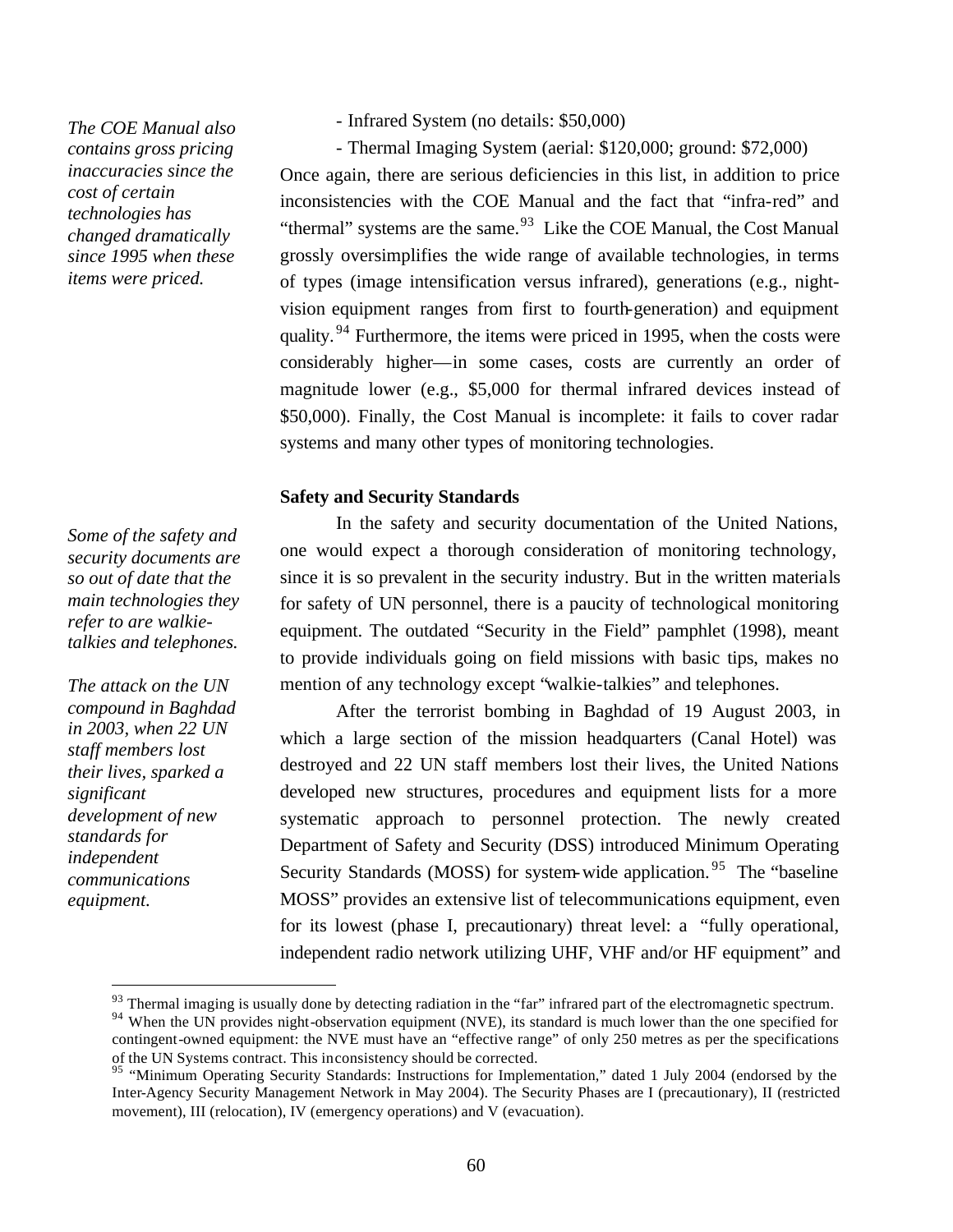mobile satellite telephones for each agency's country office. The MOSS also recommends the creation of a 24-hour/7-days-per-week (24/7) communications centre, in addition to an ever-present Emergency Communications System (ECS).

Under the new system, in each country, the Designated Official (DO) and the Security Management Team (SMT) must develop countryspecific MOSS involving a Threat and Risk Assessment (TRA), and a table of equipment, training and structures. The only monitoring technologies listed in the template table for Phases I to III (i.e., precautionary, restricted movement, relocation phases) are digital cameras and GPS devices, both of which are "mandatory for Field Security Coordination Officers." Only when there exists a threat of terrorism, "Enhanced Protective Measures and Resources" (Annex B of the MOSS) are recommended to "supplement" the base-line MOSS. Included in the perimeter protection and access control measures are: CCTV monitoring and recording of perimeter areas by a 24/7 control room and possibly Xray machines, metal detector archways and/or wands at visitors' entrances. In addition, a vehicle-check mirror (not high tech) is recommended for the entrance.

Thus, the DSS documentation deals solely with security equipment for UN facilities and communications systems for traveling personnel. But realizing that a more proactive approach to security means achieving better situational awareness, DSS engaged DPKO in an effort to look at equipment in the field more generally. The Technical Specifications Working Group, established in 2006 by DPKO and DSS, was mandated "to identify and procure security-related equipment necessary for DPKOled operations." <sup>96</sup> The Peacekeeping Operations Support Service (POSS) unit of DSS is to maintain awareness of new equipment and recommend equipment priorities in the field. So far, the Working Group has developed specifications for only one type of type of monitoring technology:  $CCTV.<sup>97</sup>$ 

*Once the threat level becomes high, the MOSS standards specify that enhanced protective measures are necessary. Beyond the basic technologies, the list includes video cameras, x-ray machines, and metal detectors.*

*The Department of Safety and Security has begun to look at equipment in the field. A Technical Specifications Working Group was established with DPKO in 2006 to identify and procure security-related equipment necessary for PKOs.*

<sup>&</sup>lt;sup>96</sup> "Policy on Cooperation and Coordination between the Department of Safety and Security (DSS) and the Department of Peacekeeping Operations (DPKO)," October 2006, p. 6.

 $97$  The degree of detail in such specifications is not known to the author. Email requests for the specifications were not returned.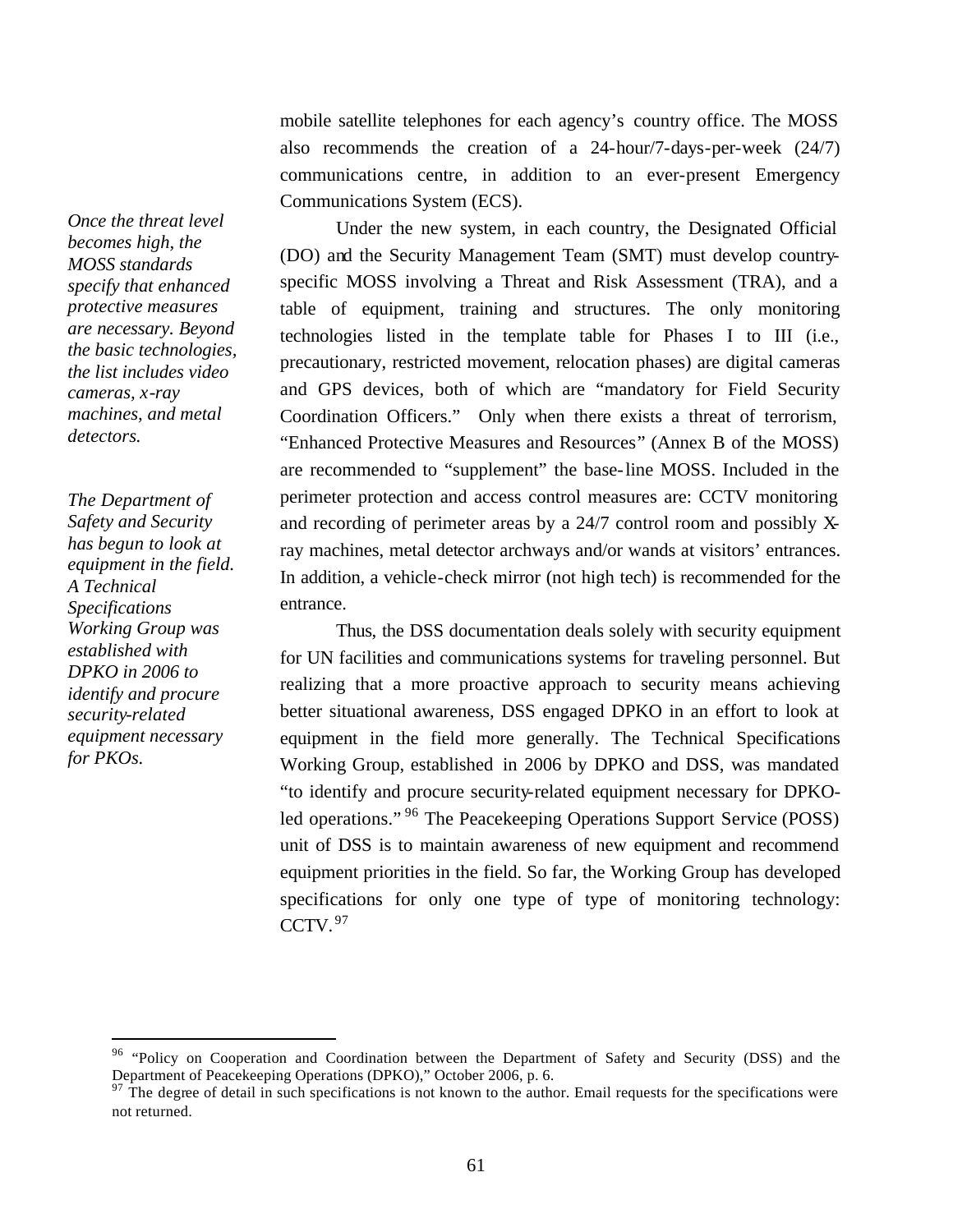*The UN does not have a comprehensive list of useful technologies available commercially for peacekeeping. Table 5.3 gives a relatively complete listing of such equipment.*

This review shows the paucity of UN documentation for employing monitoring technology in PKOs. The training manuals, equipment standards and equipment lists are far from adequate for a proactive approach in the field. Many categories of technology have not even been mentioned. What, then, would a more thorough list look like? Table 5.3 is an attempt to provide an answer. It lists monitoring technologies that could and should find application in peacekeeping and be covered in UN documentation, especially the COE Manual.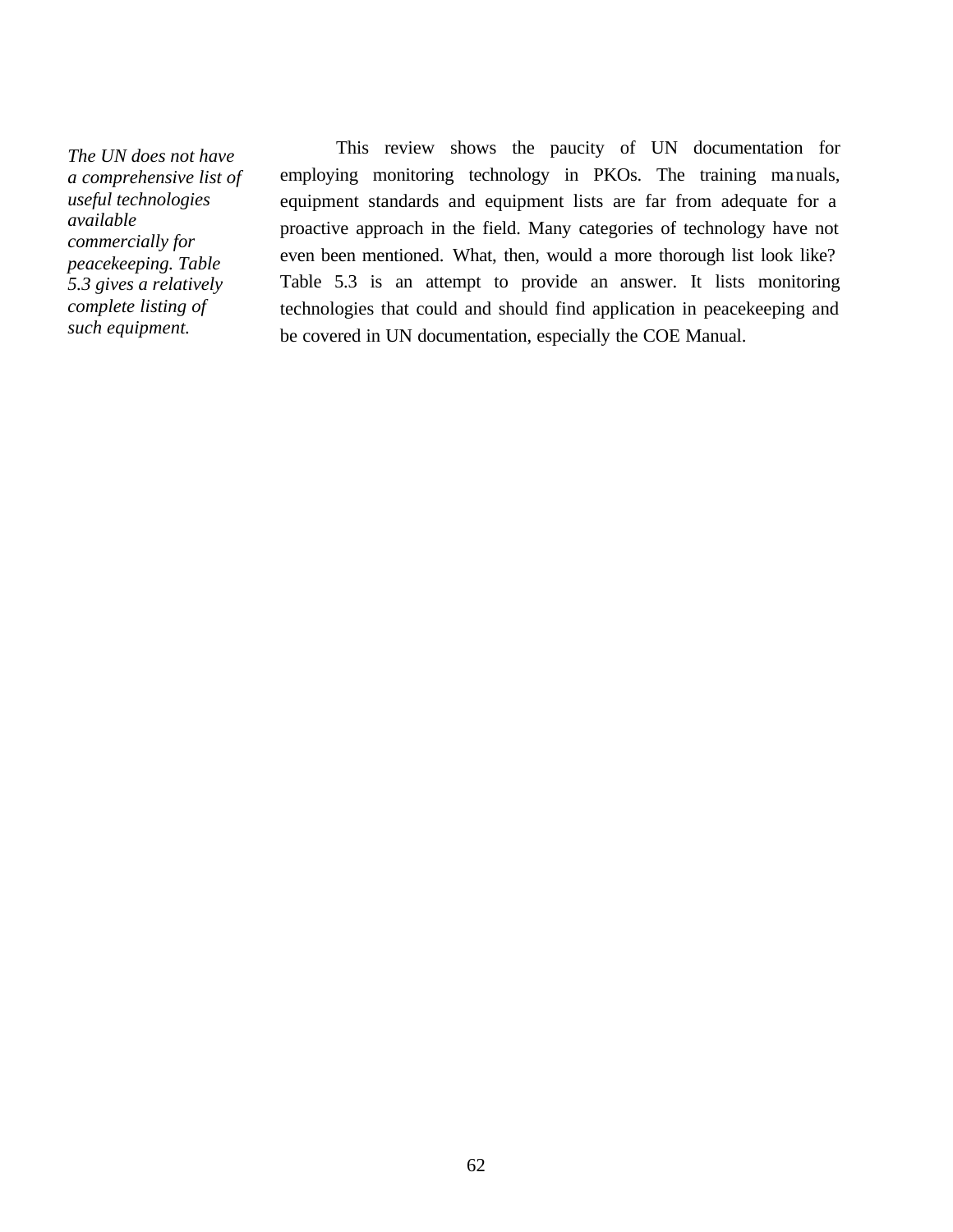|                            | <b>Types</b>                         | <b>Quantity Measured</b>               |
|----------------------------|--------------------------------------|----------------------------------------|
| <b>Video monitors</b>      | - Videocameras                       | Visible light                          |
|                            | - Web cameras (indoor/outdoor)       | (electromagnetic (e.m.) radiation of   |
|                            | - Closed-circuit television (CCTV)   | wavelength 400-700 nm)                 |
|                            | - Digital video networks (DVN)       |                                        |
|                            | - Aerial & space-based surveillance  |                                        |
| <b>Night-vision</b>        | - Image Intensifiers (II)            | - For II: Visible light                |
| equipment                  | - Thermal or Infrared (IR) Imaging   | - Thermal devices: IR (e.m. radiation  |
|                            |                                      | of wavelength 700-12,000 nm)           |
| <b>Motion detectors</b>    | - Automatic illuminators             | Changes in IR or radar or light beam   |
|                            | - Alert or alarm connections         | intensity                              |
| <b>Radars</b>              |                                      | Reflected radio waves <sup>*99</sup>   |
|                            | - Air surveillance radar (ASR)       | - ASR: 2-30 cm                         |
|                            | - Artillery locating radar (ALR)     | - ALR: 3-50 cm                         |
|                            | - Ground penetrating radar (GPR)     | $-$ GPR: 2-10 m                        |
|                            | - Ground surveillance radar (GSR)    | - GSR: 10-30 cm                        |
|                            | - Synthetic aperture radar (SAR)     | $-SAR:$                                |
|                            | - Marine radars                      | - Marine: 3-15 cm                      |
|                            | - Weather radars                     | - Weather: 2-15 cm                     |
|                            | - Speed enforcement radars           | - Speed enf.: 1-2 cm                   |
| X-ray machines             | - Baggage and shipments              | Electromagnetic radiation of           |
|                            | - Portable                           | wavelength 0.03-3 nm *                 |
| <b>Acoustic sensors</b>    | - Small arms fire detection and      | Acoustic (sound) waves in air or       |
|                            | localization                         | ground                                 |
|                            | - Movement of persons or vehicles    |                                        |
| <b>Seismic sensors</b>     | - Geophones (for personnel/vehicle   | Acoustic waves produced by             |
|                            | detection)                           | movements in the Earth's surface       |
|                            | - Seismic arrays (for explosion      |                                        |
|                            | detection)                           |                                        |
| <b>Chemical sensors</b>    | - Explosives detector                | Molecular mass or chemical binding     |
|                            |                                      | properties                             |
| <b>Metal detectors</b>     | - Handheld wand                      | Electric currents inducted in          |
|                            | - Mine detector                      | underground (metal) objects*           |
| <b>Pressure</b>            | - Intrusion alarms                   | Pressure applied (converted to an      |
| transducers                | - Road monitor                       | electric signal)                       |
| <b>Electronic monitors</b> | - Signal locating equipment          | Electromagnetic radiation              |
|                            | - Radio scanners / signal monitoring | (radiowaves) of wavelength $> 1$ mm    |
| <b>Positioning and</b>     | - Global Positioning System (GPS)    | Radio signals from the Global          |
| tracking systems           | - Transponders and tags              | Positioning System (GPS) of satellites |
|                            | - Radio-frequency Identification     |                                        |
|                            | (RFID)                               |                                        |

**Table 5.3.** Summary of monitoring technologies<sup>98</sup>

 $98$  Other technologies, less likely to be used in peacekeeping, include: sonar, ultrasound, LIDAR, taut-wire fences, IR breakbeam detectors, seals and tags. Nuclear detectors (e.g., Geiger counters) are needed only when nuclear materials present a potential hazard.

 $99$  Items marked with  $*$  are "active sensors," meaning that the devices emit a wave and the reflection is measured by them. Infrared devices can be active if they are equipped with an IR emitter to invisibly "brighten" the area. Otherwise they are "passive."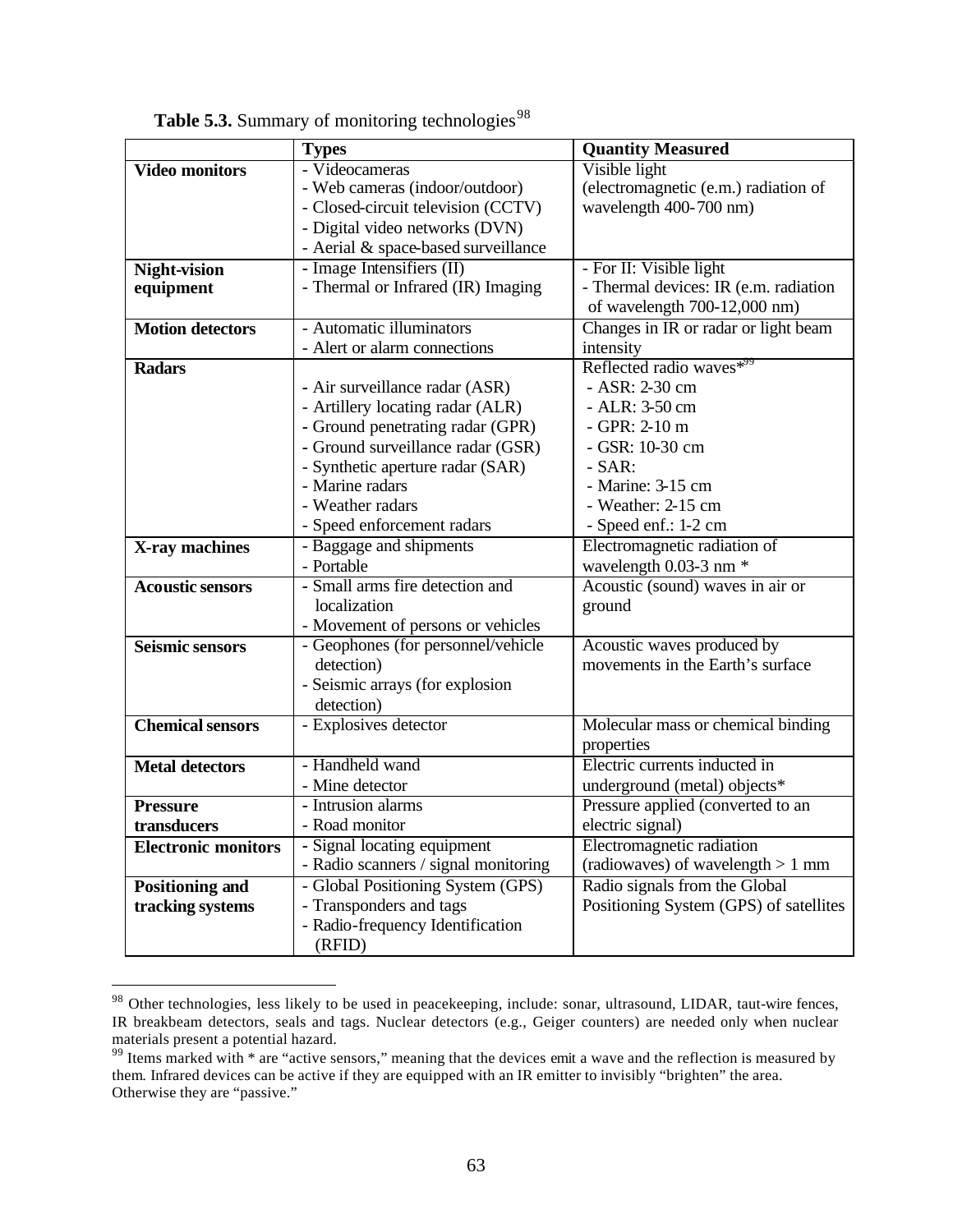# **6. CHALLENGES AND PROBLEMS**

*Appropriate technologies need to be operationally effective and easy to use. The implementation of a technology strategy involves even more: legal, political, institutional/cultural and cost considerations.* 

*Operational effectiveness means the technology is useful, practical, and durable in the robust environments of PKOs.* 

*The limitations of technologies also need to be taken into account in sensor selection.* 

*Technology is becoming increasingly user-friendly.* 

Given the current low state of technological awareness and standards in the United Nations, the first challenge is to devise criteria for the selection of *appropriate* monitoring technologies from among a wide array. This involves a range of considerations: operational (effectiveness of the devices), legal (under international and national laws), political (acceptance by a range of actors, including the major parties), institutional/cultural and financial (affordability). While examining these factors, potential problems and pitfalls can be identified.

#### **1. Operational**

Technologies must, first of all, be operationally *useful*—providing increased situational awareness, for example, at night, over large areas, in important locations or of significant activities. As shown in previous sections, even the UN's limited experience—with some technologies deployed in some operations—demonstrates the utility of technologies such as night-vision goggles for night patrolling, aerial cameras to spot advancing threats, satellite imagery for mapping and tracking systems to monitor UN vehicles.

To be *practical*, the technologies have to be reliable, accurate, and easy to operate in the mission. The modern experience in UN and other (e.g., NATO) operations with many technologies has also shown that this is achievable, though special expertise and training are often required. For instance, expert analysts may be needed to recognize target signatures and to discard artefacts in imagery, especially from synthetic aperture radar. Technical expertise may also be needed to calibrate equipment and adjust threshold levels, for example, to separate background "noise" from actual "signals" (the classic "signal to noise" problem). To accommodate the extra data from sensors, the UN would also need to increase the bandwidth, speed and reliability of its electronic transmission channels (e.g., IT networks).

Technology is, in general, becoming increasingly *user-friendly*, especially through the use of icons and menus in computer interfaces. But even user-friendly devices require testing and practice-runs to overcome potential problems. For example, depth-perception can be a problem with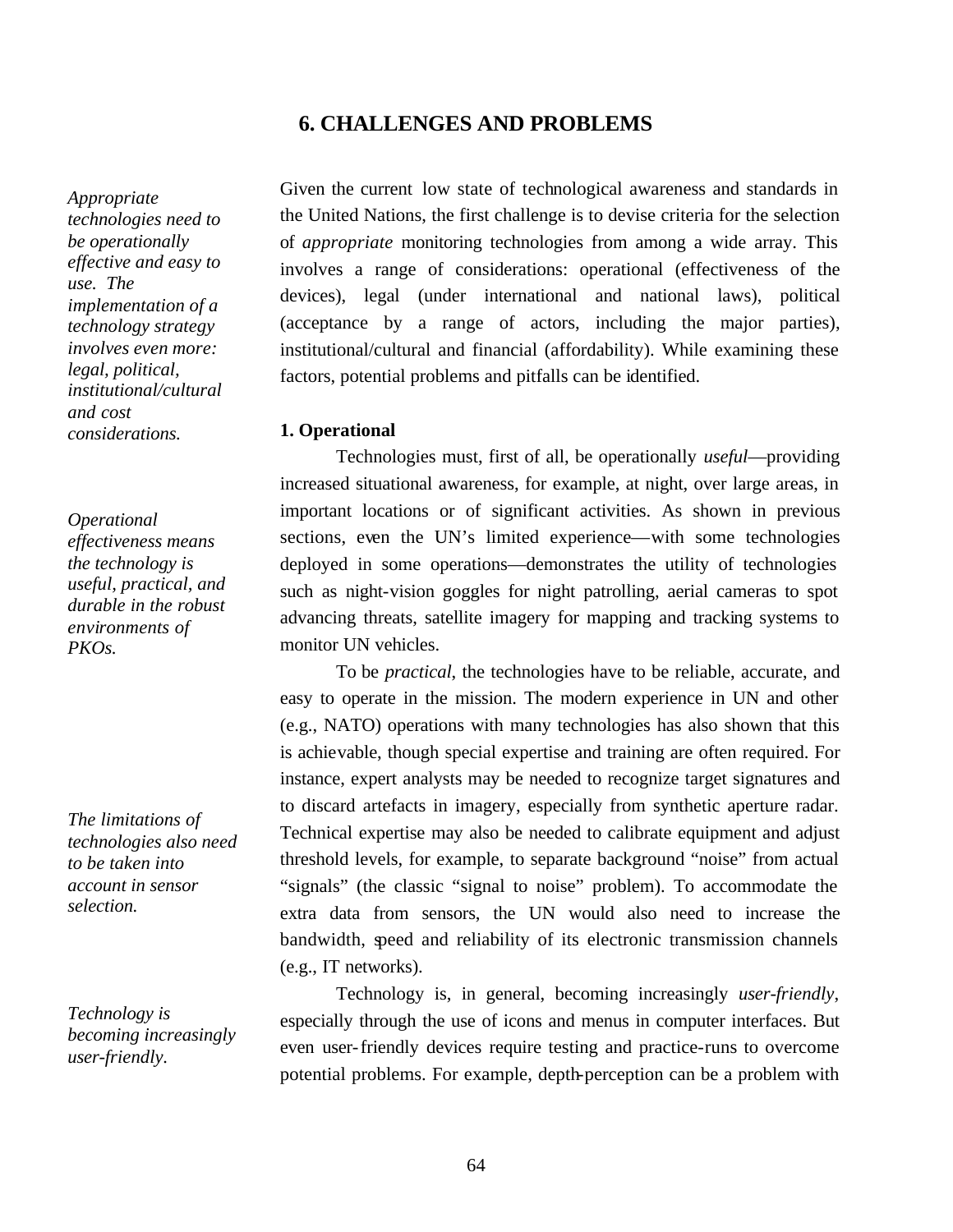night-vision equipment but to seasoned users these NVE problems are manageable.<sup>100</sup>

In harsh peacekeeping environments (e.g., hot climates or under rough handling), devices need to be *robust and durable*. Most military equipment is ruggedized to allow for difficult (even combat) conditions. Ruggedization may increase the cost of the equipment, but not necessarily by a large factor. $101$ 

Terrain type $102$  and sensor range are key factors in technology selection. In flat areas where the line-of-sight is long, such as in deserts, open fields, water bodies (lakes, rivers and oceans), long-range sensors are best. These technologies include radar, high-zoom cameras (still and video), and laser range-finders, preferably on elevated towers or aerial platforms. In terrain typified by a short line-of-sight and many obstacles, as found in jungles or rapidly undulating areas or built-up urban regions, numerous short-range sensors, spaced periodically, might be needed to cover the area. Short-range devices typically include seismic, acoustic, magnetic and infrared break-beam sensors.

Weather conditions also play a role in the choice of sensors. Like human eyes, cameras operating in the visible part of the electromagnetic spectrum can become virtually useless in heavy fog or rain. Other devices, like radar, are much less susceptible. Night-vision image intensifiers work better when there is more ambient light, for instance, from a full moon on a cloudless night. Infrared devices give clearest signals when the targets (warm bodies) are at greater temperature differences from the background (e.g., in colder weather). Acoustic sensors sometimes have difficulty distinguishing target sounds (e.g., rifle fire) from noise caused by thunder, rain or even wind, though automated acoustic analysis can supplement the human ear to identify the types, locations and sources of particular sounds.

*For mountainous or undulating terrain, with narrow fields of view, the UN could set up an array of shortrange sensors instead of long-range sensors.* 

*Some devices are greatly limited by weather (e.g., video cameras) while others are virtually weatherindependent (e.g., radars).* 

 $100$  Night driving on roads with no street lighting (e.g., jungle roads) is possible with night-vision goggles but users should first gain experience in simpler environments. Users need to be aware that NVE can alter depth-perception, exhibit distortions like curving at the edges, and phenomena such as "blooming" (halo effects around bright lights), "scintillation" (temporary bright spots) and black spots (small but often permanent).

<sup>&</sup>lt;sup>101</sup> For instance, commercial water-resistant GPS devices used for hiking and climbing expeditions can be purchased for under \$500.

 $102$  Terrain can impose other limitations on the choice of sensors. In the open desert where there are many if not an infinite number of possible paths through the sand, point sensors are of limited value since they measure signals at one small location only. Seismic devices are rendered ineffectual in the desert because seismic waves are quickly absorbed by the sand. Similarly, in difficult mountainous terrain where vehicles are unlikely to pass, buried magnetic sensors are of limited value.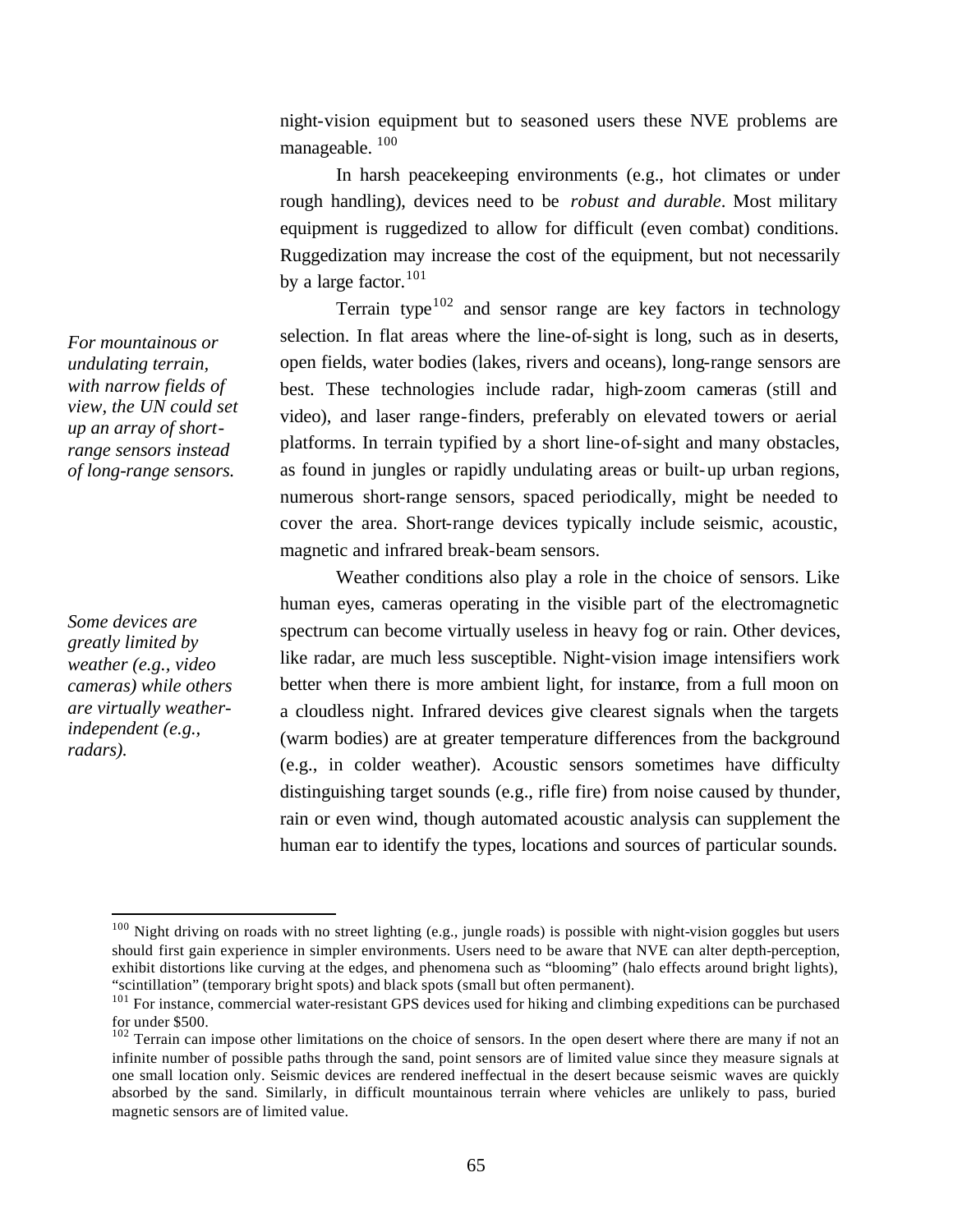# **2. Legal**

From a legal perspective, there are relatively few obstacles to the deployment of monitoring tech in UN field operations, provided the equipment serves the purpose of the mission. The UN Charter (Article 105) states that "the Organization shall enjoy in the territory of each of its Members such privileges and immunities as are necessary for the fulfilment of its purposes." The Convention on Privileges and Immunities of the United Nations further declares that "the property and assets of the United Nations, wherever located and by whomsoever held, shall be immune from search, requisition, confiscation, expropriation and any other form of interference ..."<sup>103</sup> In the Status of Forces Agreement (SOFA), which the United Nations negotiates with the host state, the latter almost always recognizes the UN's right to import equipment as well as the state's own responsibility to promptly grant all needed authorizations and licences. The SOFA also provides reassurance to the host state:

> The United Nations peacekeeping operation and its members shall refrain from any action or activity incompatible with the impartial and international nature of their duties or inconsistent with the spirit of the present arrangement. The United Nations peacekeeping operation shall respect all local laws and regulations.<sup>104</sup>

Since local laws may sometimes include prohibitions on monitoring of military activities, a legal dilemma could potentially arise, but experts in the UN's Office of Legal Affairs have not encountered this problem. The UN's fulfillment of its mandate would, they say, take precedence under the legal principle of factual displacement.<sup>105</sup> But the issue could become a political one (see below).

*UN missions are legally permitted to deploy with all the equipment needed to achieve the mandate.* 

*The host state may have to make an exception for the UN in applying its laws on monitoring of sensitive sites.* 

<sup>&</sup>lt;sup>103</sup> Section 3 of the "Convention on Privileges and Immunities of the United Nations," United Nations, Treaty Series, vol. 1, p. 15. Also the 1994 "Convention on the Safety of United Nations and Associated Personnel" (www.un.org/law/cod/safety.htm) states that "their equipment and premises shall not be made the object of attack or of any action that prevents them from discharging their mandate."

<sup>&</sup>lt;sup>104</sup> Excerpt from Article 6 of the "Draft Model Status-of-Forces Agreement for Peacekeeping Operations Between the United Nations and Host Countries" contained in UN Doc. A/45/594 of 8 October 1990. The right to import is provided in Article 15. This document also serves as the basis for Status of Mission Agreements (SOMAs) in cases where UN civilians and unarmed military observers, but not UN forces, are deployed.

<sup>&</sup>lt;sup>105</sup> Interview with David Hutchinson, Senior Legal Officer, Office of Legal Affairs, United Nations, New York, 26 January 2007.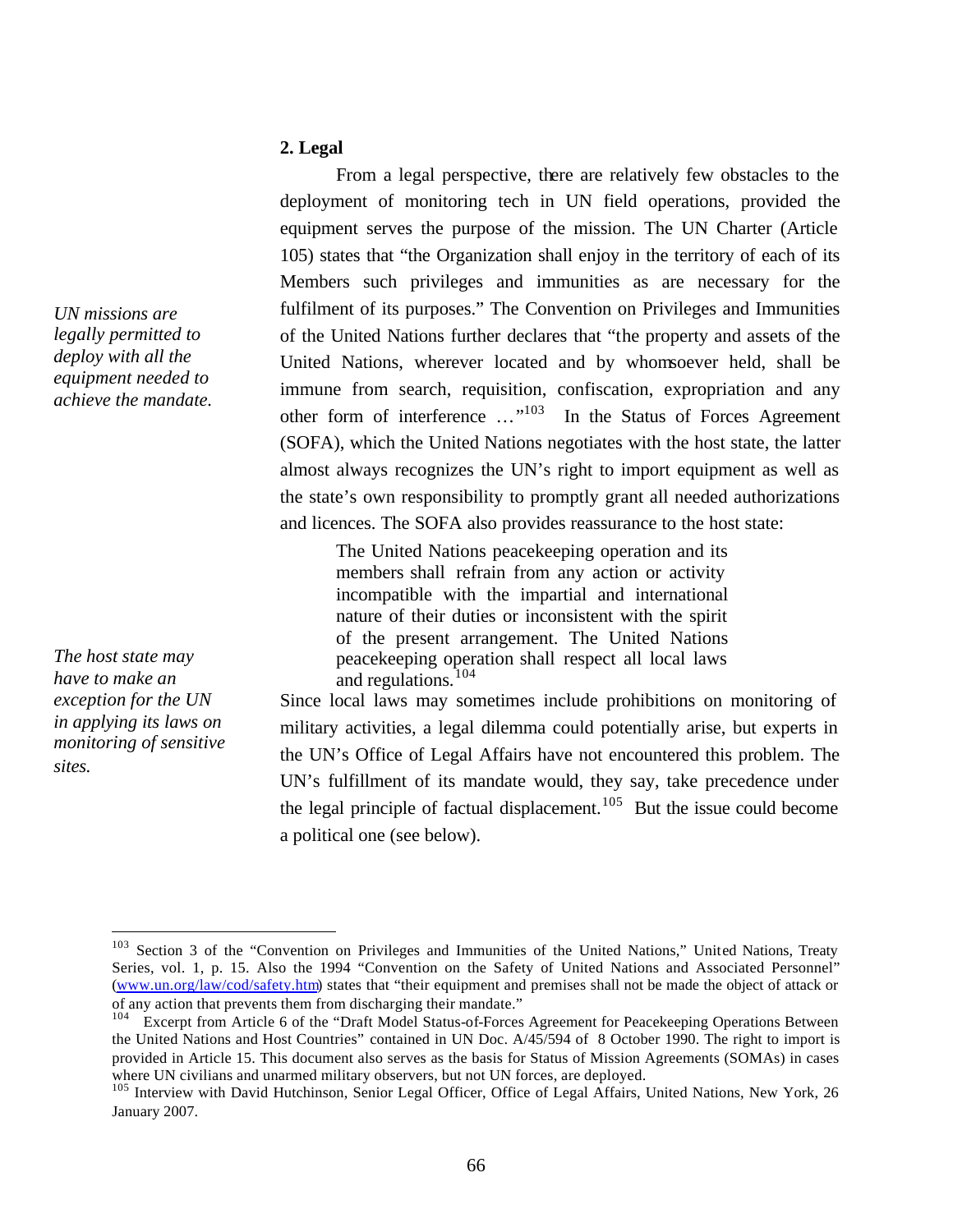For UN aerial reconnaissance, the host states' guarantees in the SOFA of unrestricted freedom of movement would apply.<sup>106</sup> But the United Nations would likely develop a kind of "modalities arrangement" for purposes of air traffic control.

The United Nations respects human rights law, which includes provisions to respect individual privacy. In carrying out monitoring activities, the UN must "avoid arbitrary interference with [the] privacy, family, home or correspondence" of individuals, in accordance with the Universal Declaration of Human Rights.<sup>107</sup> In its monitoring work, the United Nations would uphold privacy rights except in the "non-arbitrary" cases where the actions of the targeted individuals or groups impact the peace and security mandate of the mission. The United Nations can take measures to ensure it respects privacy during its surveillance.<sup>108</sup> In general, legal instruments are not impediments to the UN's work but, rather, enablers of it.

## **3. Political: the Conflicting Parties**

Since peacekeeping operations are designed primarily to achieve or contribute to a political outcome (a sustainable peace between conflicting parties), political considerations play a major role in the selection of technologies and methods to be used.

Ideally, technical monitoring, like UN observation in general, should have a confidence-building effect on the parties, creating opposition only from the individuals and groups who oppose the peace agreement or process. All committed parties would see that it is in their interests that the United Nations possess the means to identify violations and provide early warning of threats.

In reality, parties usually sign peace agreements reluctantly because they were not able to achieve their desired outcome through

*Aerial surveillance gives rise to issues of air traffic control as well as safety (air worthiness).*

*The UN must develop dependable procedures and systems so technical monitoring does not overstep the bounds of its mandate.* 

<sup>&</sup>lt;sup>106</sup> The Model SOFA, *ibid.*, in Article 12, states (emphasis added): "The United Nations peacekeeping operation and its members shall enjoy, together with its vehicles, vessels, *aircraft* and equipment, freedom of movement throughout the [host country/territory.] The freedom shall, with respect to large movements … be coordinated with the Government."

<sup>&</sup>lt;sup>107</sup> The text of the Universal Declaration of Human Rights can be found at www.un.org/Overview/rights.html. The quoted privacy rights are found in Article 12.

<sup>&</sup>lt;sup>108</sup> The UN could use lower-resolution cameras so as not identify individuals (unless required) and exercise "shutter control" over the cameras and devices to ensure that the PKO was not unduly observing innocent commercial or private activities.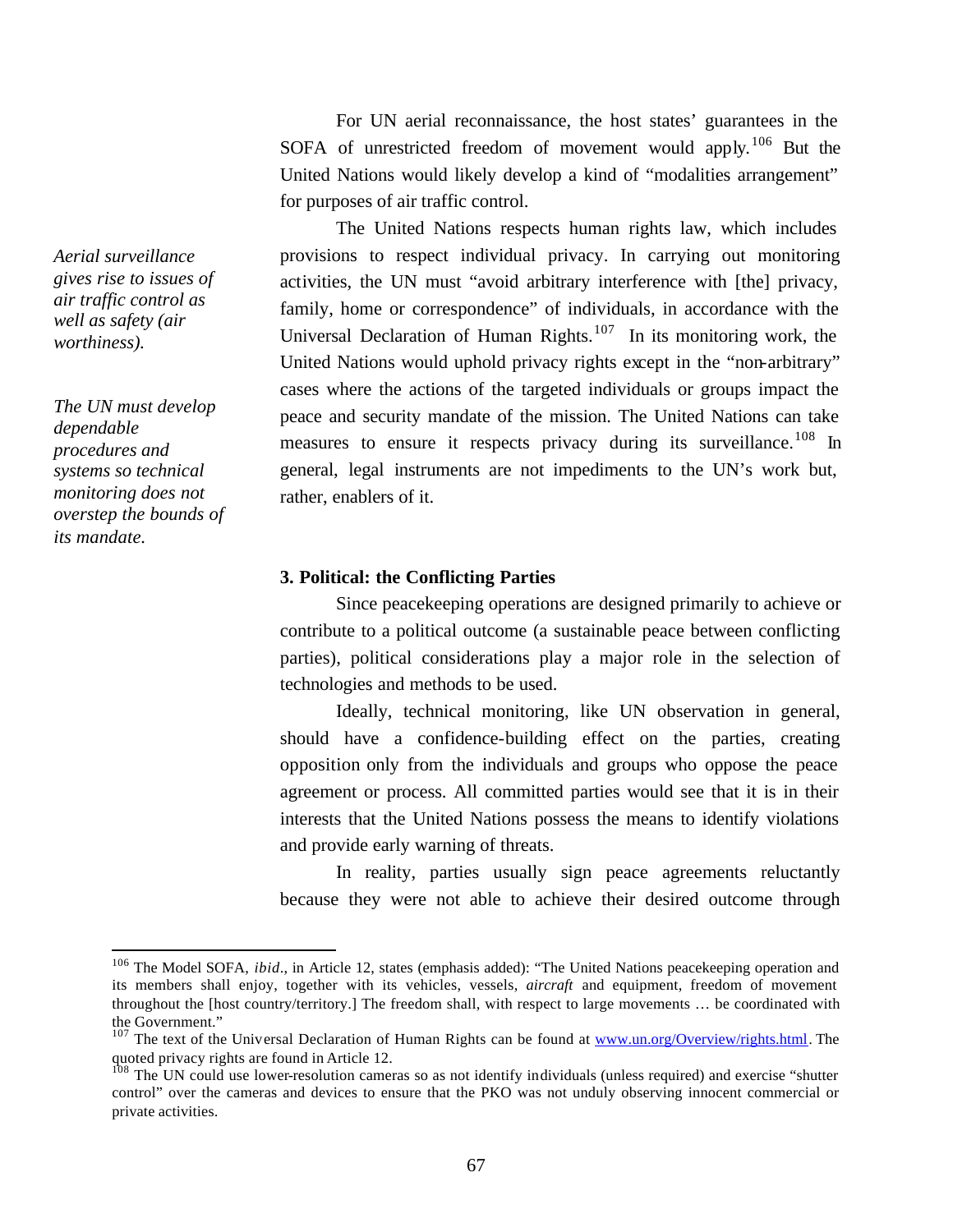armed conflict (e.g., a one-sided victory). They often remain deeply suspicious, accusing each other of all manner of violations. The parties rely on the United Nations to provide objective verification of the compliance (or otherwise) of the other side, but often prepare for the possibility of renewed violence, including by hiding their weapons. They frequently push the limits of the peace agreement and test the limits of the UN's verification capability. Violations may range from marginal to substantial: from delays in implementing peace accords to political manipulation/intimidation to arms smuggling/stockpiling to inciting violence for political ends.

For these reasons, some parties may not wish the PKO to deploy a comprehensive monitoring system that could readily detect their infractions of the peace accords. They might complain that the United Nations was interfering, infringing or "spying" on them, or accuse the UN of violating its standard of impartiality. Here, technology can both help and hinder the UN deployment. Imagery or other technical evidence of illegal activities can provide objective proof beyond the verbal or written reports from UN officers. But if parties know the UN can accomplish this level of verification, they may be less interested in bringing the organization into the peace process. In the end, the acceptance of parties to objective but intrusive monitoring is one important test of their political commitment to carry out the peace accords.

In an environment of tenuous commitment, a "cat and mouse" game is often played in which the United Nations investigates wrongdoings, major or minor, which the parties try to hide or blame on each other ("the blame game"). In the end, it is the duty of the UN to establish the most rigorous verification system possible. The world organization cannot afford to be an impotent bystander in areas of violent conflict, where innocent lives are at stake. If the UN wants more than a purely symbolic presence, it must be ready and able to identify significant violators of peace accords and the perpetrators of human rights abuses. When warranted, it must be willing to "name and shame" such individuals and groups. Even more proactively, it must help locate and arrest war criminals.

The parties may also have legitimate concerns about UN monitoring. They might fear that the PKO could gain compromising

*The conflicting parties often try to hide their weapons and violations from the UN as well as each other. So some parties may not wish the UN to deploy a comprehensive monitoring system.*

*In the "cat and mouse" game, the UN needs superior monitoring technology to be effective.*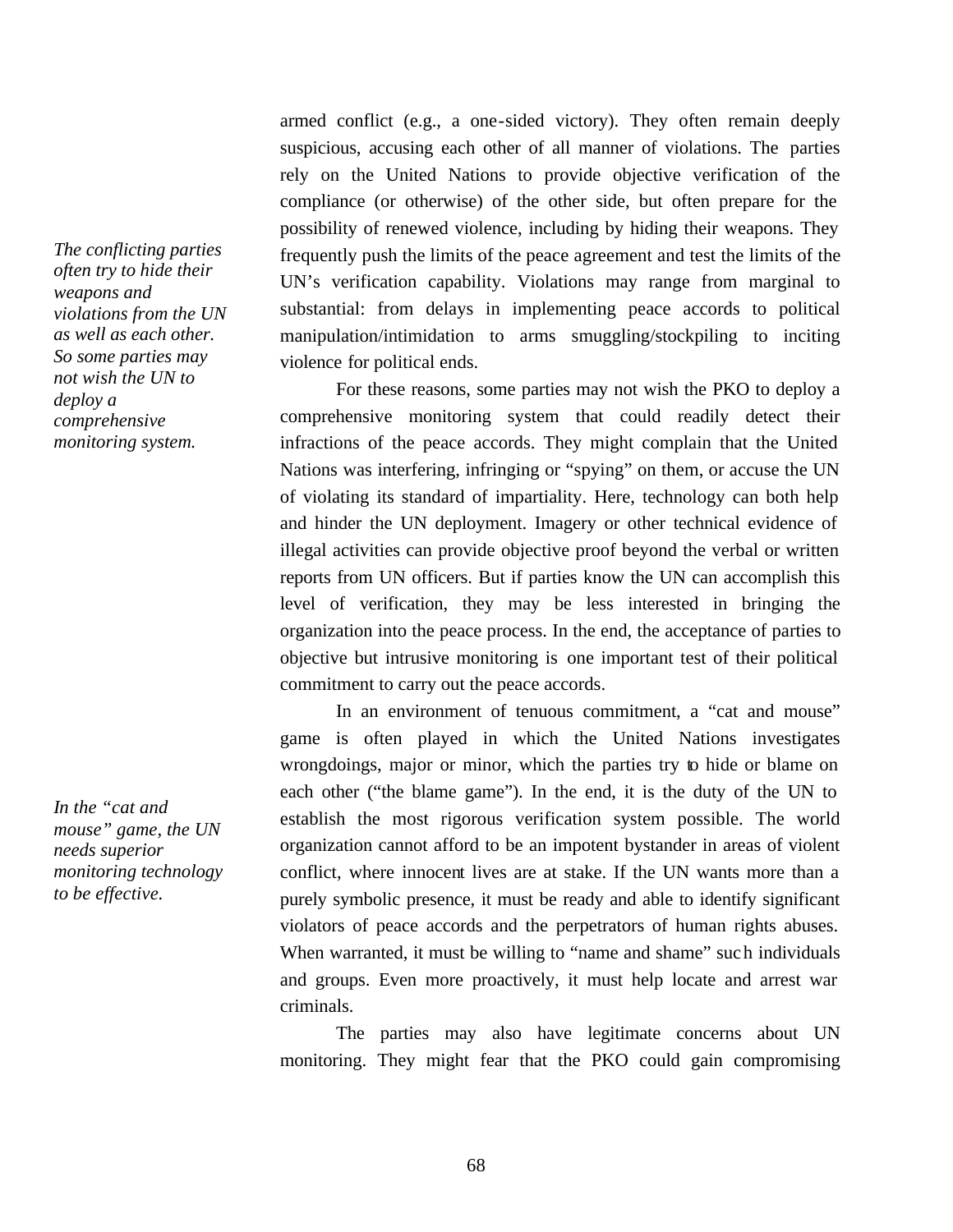information about them that could lead to a loss of security, especially if the information were to be obtained by the other side.<sup>109</sup>

The problem of information leakages have arisen in past operations when UN personnel had selective access to military, political or other information. The United Nations has dealt with the parties' fears by reassuring them that it will act impartially, in strict confidentiality and in accordance with its mandate. The UN can alleviate fears associated with new technologies by providing similar assurances and guarantees, as well as detailed explanations of the UN's methods.<sup>110</sup> While the methods are transparent, UN-collected information is, generally, not openly available The United Nations could also explore the concept of cooperative monitoring, in which interpreted data or even imagery is provided regularly to all the parties as a confidence-building measure.<sup>111</sup>

Technology is so widely recognized as a tool in modern life, that some conflicting parties have even requested the United Nations to deploy it in peace accords. For instance, the parties to the 2006 Nepalese peace agreement asked the United Nations to install cameras for 24/7 surveillance of weapons storage depots of both the Maoist insurgents and the government forces to ensure that these arms are not removed. The system includes continuous video recording of the fenced-off storage sites, a series of floodlights for illumination and a means for UN civilian observers to sound the alarm in case of unauthorized withdrawal of the weapons.<sup>112</sup>

*The demand from the parties for technology is now in evidence, e.g., continuous video monitoring of key weapons storage sites in Nepal.* 

*The UN should develop a better confidentiality system to minimize leaks of sensitive information. Some technological means can help create confidentiality (e.g., passwords and fire walls).* 

<sup>&</sup>lt;sup>109</sup> This has happened in a Bosnian city. As UNPROFOR soldiers observed the landing areas of mortar fire, they communicated these locations to regional headquarters by radio in the clear (non-encrypted). They did not know that Serb artillerymen were listening to the communications and using the information to correct their fire in order to make it more deadly. In such cases, encrypted communications is a must for the UN.

<sup>&</sup>lt;sup>110</sup> The UN could, for instance, outline the types of information that will be sought and the general methods and devices that will be employed. Furthermore, it could provide the parties with regular reports on its monitoring activities in a way that would not threaten the parties' security. At meetings of joint commissions or other bodies that bring all parties and the United Nations together, a regular feature could be the presentation of the results of UN verification in general terms.

<sup>111</sup> A. Walter Dorn, *Blue Sensors: Technology and Cooperative Monitoring in UN Peace Operations*, *ibid*.

<sup>&</sup>lt;sup>112</sup> "Comprehensive Peace Agreement held between Government of Nepal and Communist Party of Nepal," dated 22 November 2006, available at www.reliefweb.int/rw/RWB.NSF/db900SID/VBOL-6VSHK8?OpenDocument.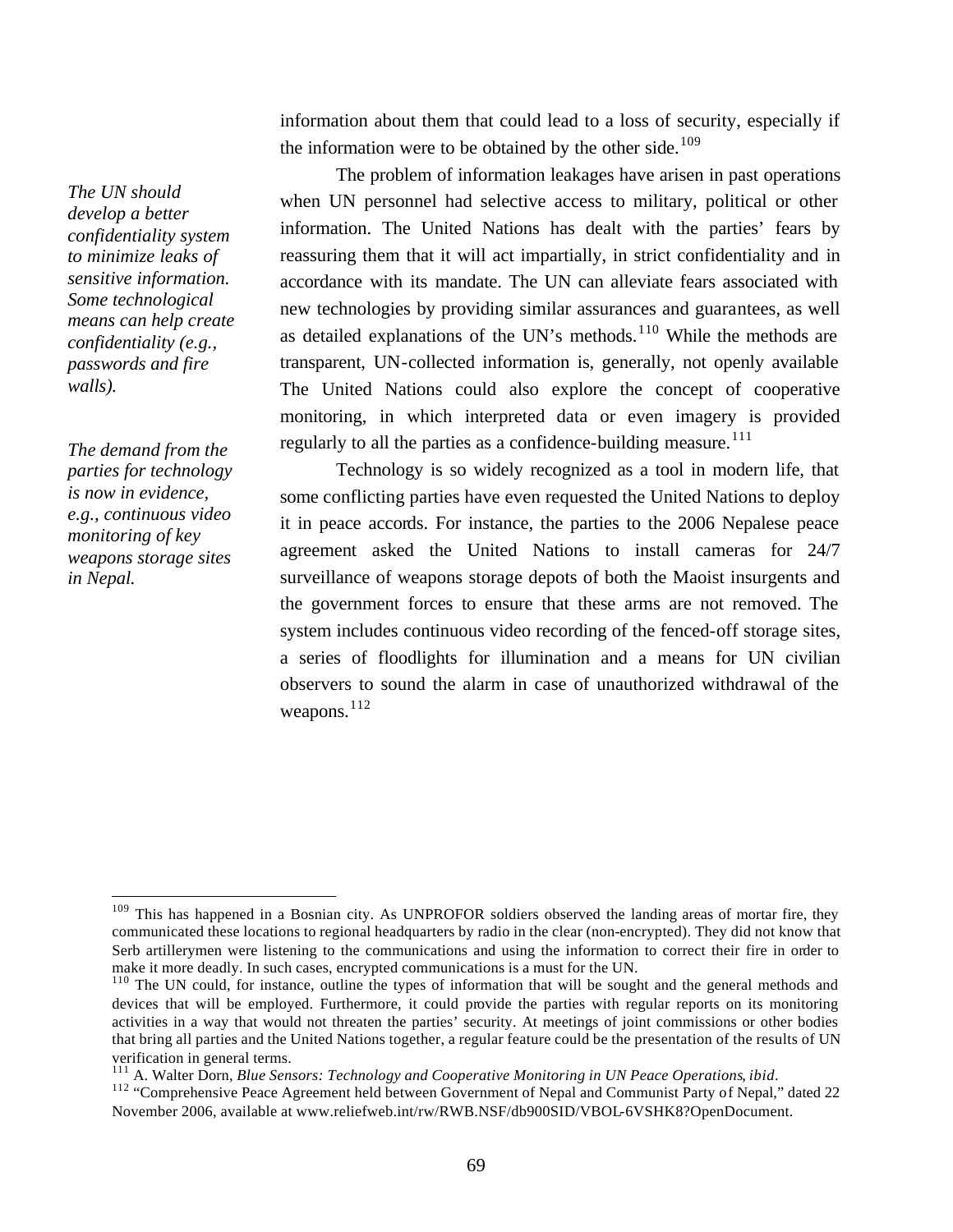### **4. Political: the Cont ributing States**

Nations contribute their military and police forces to UN PKOs for a variety of reasons: to make a contribution to international peace and security; to foster a national role and reputation in the world; to gain experience in conflict zones and/or to earn additional income. $^{113}$ Consequently, some troop contributors might not want to see a decrease in the number of peacekeepers in the field. They might possibly fear that technology could result in such reductions, just as some people feared that office automation technology would lead to empty offices. Such fears are unwarranted.

Technology would in most cases not result in decreasing troop numbers, but rather in their more effective employment. Most UN missions are already overstretched, with too few soldiers and civilians to carry out all the tasks the Security Council resolution has mandated and implied. Robust multidimensional operations are especially difficult to staff and support. Technology would, in most cases, take away some of the tedium of routine observation and allow PKOs to shift peacekeepers into more proactive roles, such as rapid reaction forces. By allowing greater situational awareness, including better early warning, technology would enable reaction forces to intervene in a more targeted fashion in crisis or volatile situations. Far from creating a bunker mentality, technical means can make UN peacekeepers more proactive, since they would benefit from increased knowledge of their local areas and adopt more preventive tactics when venturing into new ones.

Some troop contributors have little or no monitoring technology in their national inventories. Their doctrine, training and technical experience may have been limited to binoculars. Being unfamiliar with advanced technologies, these contributors might resent or envy the employment of technologies by other contingents. Technology conceivably introduces an imbalance between national contingents. One solution is to raise the capacity of these developing-nation forces by providing them with the devices and training needed to meet a standard technological level. The technology gap that exists between contributing states should not mean that the United Nations has to operate at the lowest common denominator, but rather the UN should strive to operate at the most effective level for reasonable cost and effort. The soldiers of developing nations have in the

*Technology would help to employ field personnel more effectively.* 

*Conceivably, "havenot" nations may resist the introduction of technology. But in practice, they are eager to gain experience and expertise with new technologies. Partnerships with developed nations can help create new capacities for the UN as well as developing nations.* 

<sup>&</sup>lt;sup>113</sup> For some states, peacekeeping is revenue-generating.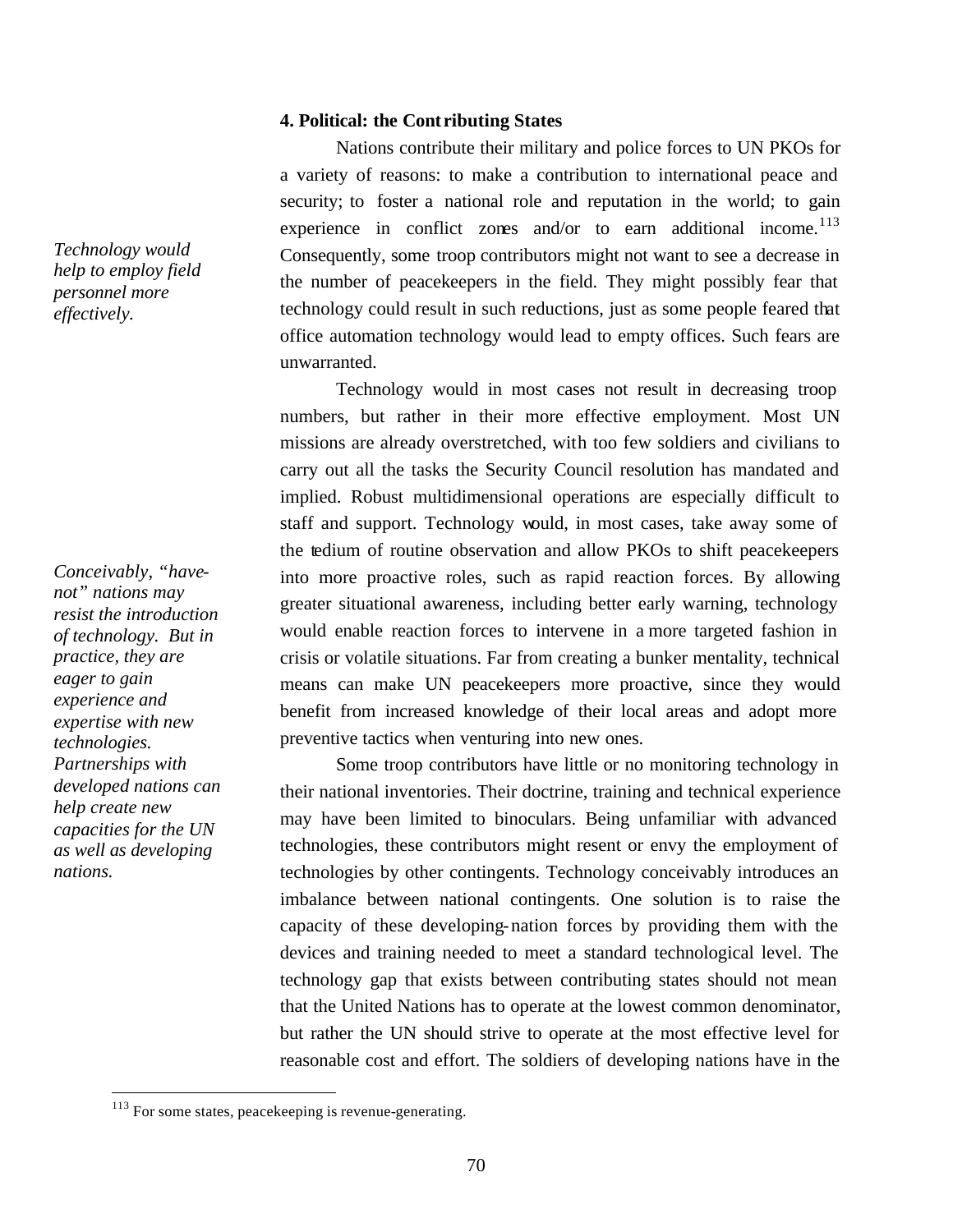past shown great eagerness to try out new tools. "Strategic partnerships" to bridge the technology gap can be adopted to address the equipment and training needs of developing nations.

Developed nations that have recently begun to re-engage in peacekeeping (e.g., European nations deployed in Lebanon) have shown that they are willing to bring in the technologies and capabilities they feel necessary, irrespective of whether the United Nations will reimburse them. The UN's MOU allows for such national support elements and equipment. Sharing various technology and expertise with developing nations would raise the standard of the mission.

### **5. Political: UN Member States**

Some technologically-advanced states have continually sought to prevent the proliferation of certain monitoring technologies, fearing that these might fall into non-friendly or enemy hands. One example is the stringent US export control regime on its night-vision equipment.<sup>114</sup> This has prevented UN headquarters from answering calls from field commanders for third-generation NVE. Thus, the UN missions must, at present, be satisfied with the Gen 2+ equipment in UN stockpiles, though more advanced devices may still be brought to the field as contingentowned equipment.

More generally, some states would not want the United Nations to have greater "information power" that might challenge their intelligence dominance in certain areas. This is particularly true in strategic conflict zones where economic interests are at stake and/or where covert operations are taking place. On the other hand, there are many examples where major powers have shared sensitive information with the United Nations in order to bring about a stronger peace in war-torn regions. This sharing includes imagery from satellites and overflights. When the success of a PKO is in the interests of all Member States, as PKOs most often are, support is often provided.

*Technologicallyadvanced states should share their expertise and devices with the UN, though not necessarily the most cutting-edge technologies.* 

<sup>&</sup>lt;sup>114</sup> To export night-vision equipment from the US to the field, the UN would need an export license from the US State Department under the US Government International Traffic in Arms Regulations (ITAR) rules. The US Government allows Gen 3 technology to be exported to all NATO countries, plus Japan, South Korea, Australia, Egypt, and Israel. So far, the UN Supply section's requests for licences have all been turned down, on the basis that nations other than those listed above might gain access to the technology once it is deployed to the field. The UN currently gets most of its night-vision equipment (Gen 2+) from a Canadian company.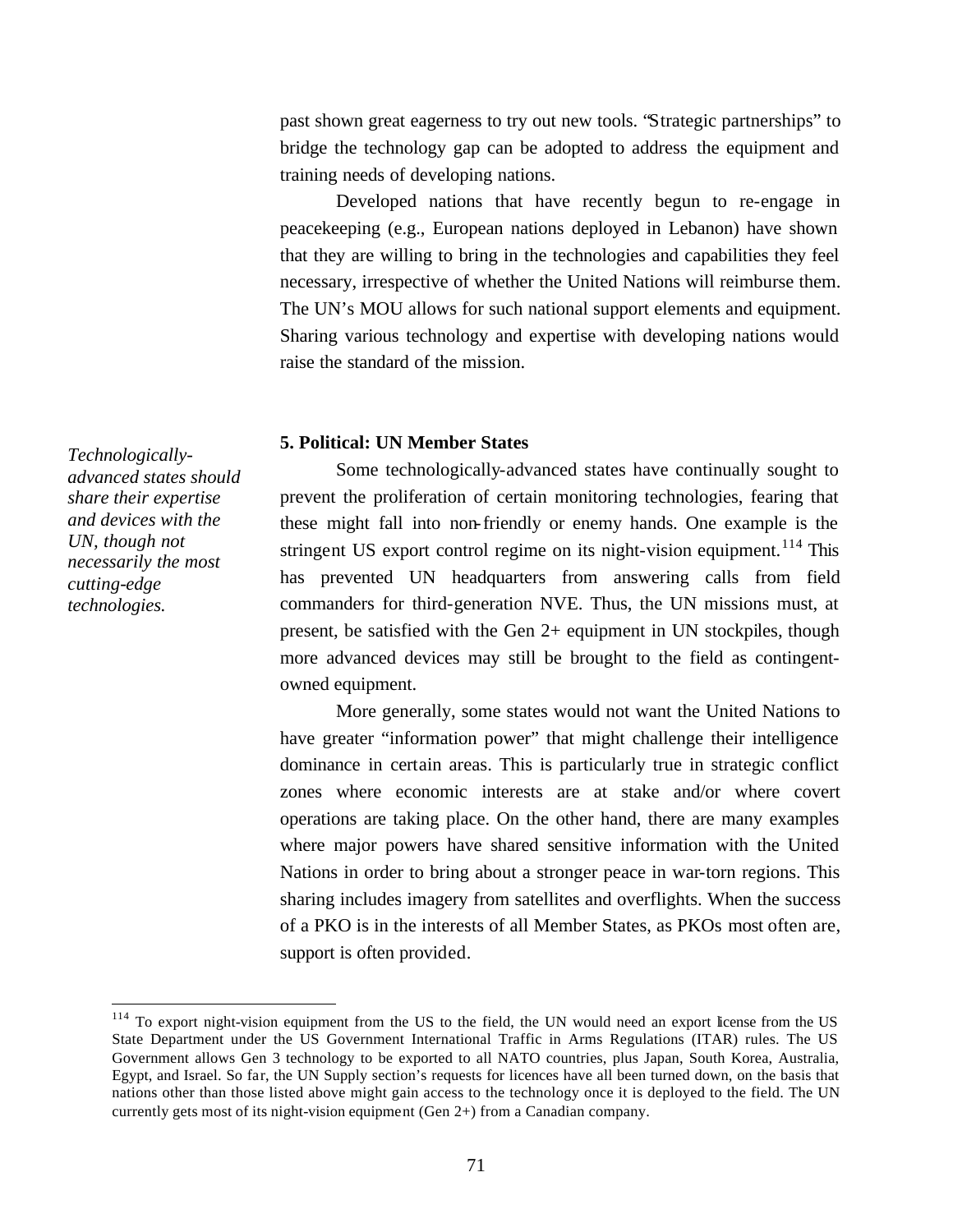Nations that might possibly play host to future PKOs may harbour exaggerated fears that technology might be used to pry into their affairs, that the United Nations might slip the bounds of proper behaviour by interfering with national sovereignty and possibly engage in dubious or covert intelligence gathering. UN peacekeeping history has few incidents on record of such deviant behaviour. In practice, the United Nations has had the tendency to be overly cautious and sensitive, avoiding anything controversial. Furthermore, the UN can institute internal checks and balances to prevent the potential misuse of monitoring. As noted, the UN is obliged to observe legal prohibitions and international norms.<sup>115</sup>

#### **6. Institutional and Cultural**

Amid the tensions of the Member States, the UN Secretariat impressively manages a large number of PKOs in difficult conflict regions of the globe, using troops and civilians from over a hundred disparate nations. With a mixed record of successes and failures in peacekeeping, DPKO struggles to provide the field with the resources needed to do the job satisfactorily, while also developing general policy, doctrine and training materials for PKOs, starting at the basic level.

Field personnel, especially from developed nations, often complain that they are deployed in UN missions without sufficient tools, especially the ones to which they have grown accustomed under national or allied arrangements. As in the case of MONUC, military commanders pleaded for modern surveillance technologies to carry out their ambitious monitoring mandates over vast territories. The UN system at headquarters, which must budget, fund and procure the technology, has often been slow or inadequate in its response. When not all UN actors sense the urgency and they face Member State demands to decrease the overall cost of peacekeeping, it has been difficult to push significant purchases of monitoring technology through the system, despite their potential or proven utility.

The military staff at UN headquarters are generally quite aware of the role that monitoring technology can play in PKOs and sympathetic to

*UN civilian staff are often unaccustomed to surveillance technology. Education on technological means and capabilities is needed.* 

<sup>&</sup>lt;sup>115</sup> There are examples, however, where nation states have used UN peacekeeping and other operations as a cover to introduce their own intelligence personnel into the mission area. The United Nations Special Commission (UNSCOM) in Iraq, is a most likely case of this. See Scott Ritter, *Endgame: Solving the Iraq Crisis*, New York: Simon & Schuster, 2002.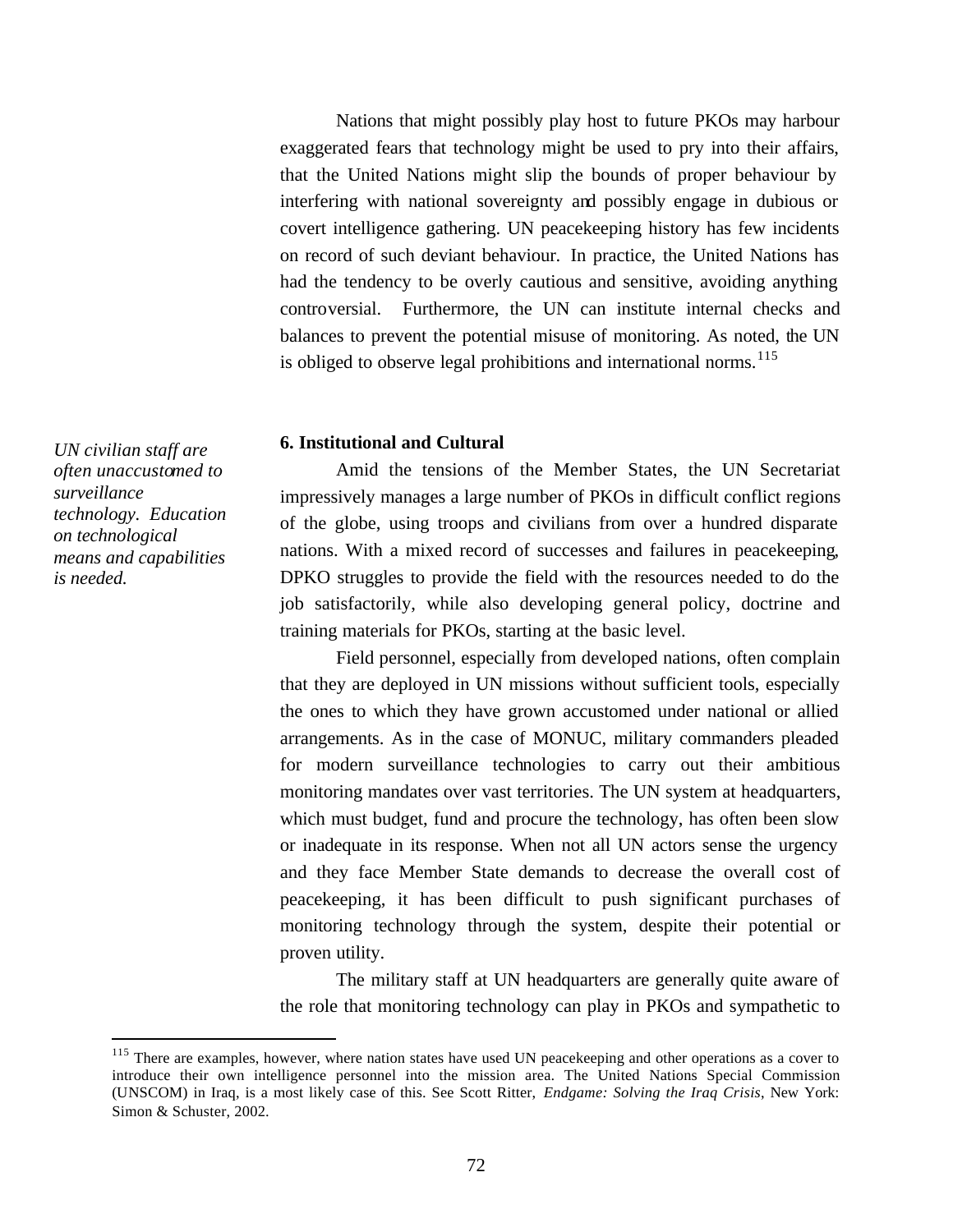the calls from the field. Soldiers are accustomed to seeking operational advantages from technology whether in war-fighting or peacekeeping. Officers with NATO experience are aware that the alliance has over a dozen agencies devoted to technology and some 20 military advisory groups and committees to deal with science and technology issues.  $116$  By contrast, monitoring technologies are foreign to many civilians in the UN Secretariat. Those who have never used or seen them in operation are only vaguely aware of their benefits/limitations and often exhibit a degree of "technophobia." The answer is, of course, to provide more information to raise awareness on technological options.

Some UN officials may also be concerned that Member States would complain that the United Nations was overstepping its bounds in deploying sophisticated watching devices, despite the monitoring mandates. New information gained from technologies may also pressure and raise expectations for the United Nations to respond to early warning signals, removing the option of pleading ignorance about looming threats. In the end, technical early warning signals should help the United Nations to become more proactive and responsive to the needs of Member States and the inhabitants in conflict areas.

Humanitarians speak of the need for "humanitarian space" and worry at possible over-militarization of operations. Some may not be aware that monitoring technologies can also be civilian-run. In fact, humanitarian space relies extensively on communications technologies and many life-supporting devices, such as water purification units. Using cameras instead of heavily armed soldiers can even reduce the level of military presence. The step to civilian or appropriate joint civilian-military technology should not be difficult.

## **7. Financial**

 $\overline{a}$ 

The cost for most monitoring devices is no longer a major obstacle. Prices have plummeted in recent years due to advances in science and technology, as well as the growing commercial market. At the very-low-

<sup>&</sup>lt;sup>116</sup> NATO technical bodies include: the Insensitive Munitions Information Centre (NIMIC); Military Telecommunications and Communications and Information Systems (CIS) services agencies, Naval Forces Sensor and Weapon Accuracy Check Sites (FORACS), as well as the Research & Technology Organisation (RTO) and military advisory groups and committees such as the Industrial Advisory Group (NIAG), the Science Committee, the SHAPE Technical Centre (STC), and the NATO Training Group (NTG).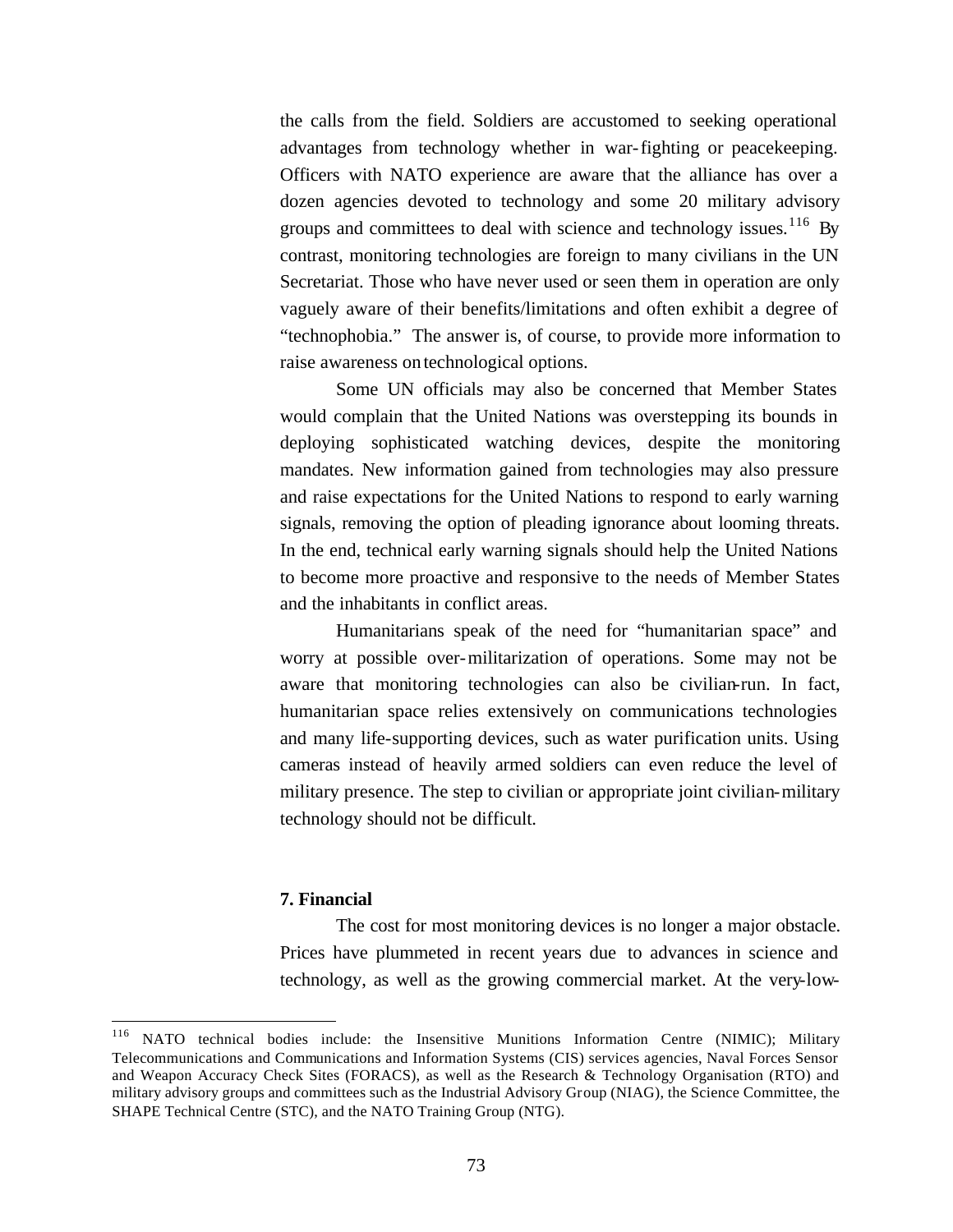cost end, motion detectors/illuminators can be obtained for as little as US\$20 and solar-powered versions are available at less than \$90 per unit. This makes them cheap enough to use widely in refugee camps and even unattended places. Theft could be a problem, but at this low price, there is little lost.

Medium cost items, such as video cameras (typically \$2,000-3,000 each) for CCTV systems and night-vision devices (\$2,000 for Gen 2+ goggles) are well within normal discretionary budgets, as are hand-held metal detectors (\$1,500) and acoustic/seismic systems (\$1,500 for a set of a dozen sensors). Satellite imagery (\$300-3,000 per image) becomes costly only when purchased in quantity or in near-real-time. Thermal (farinfrared) imaging devices are more expensive items (over \$5,000) and Xray screening machines considerably more (over \$25,000), as are various ground/aerial surveillance and artillery location radars (over \$30,000).

The purchase of the devices, however, is only part of the overall cost, which must cover the entire life cycle of the equipment. This includes procurement, transportation, installation, maintenance, repair, storage and disposal. Fortunately, the United Nations has become much better at equipment management over the past 10 years, including the better inventory methods and maintenance capabilities at the UN Logistics Base in Brindisi, Italy.

The most expensive types of surveillance are those involving manned aircraft (typically \$1,000-2,500 per hour of flight for a wet-lease). When MONUC sought a commercial airborne surveillance service, DPKO budgeted \$5 million per year, though the system has yet to be deployed. If extensive use is to be made of aerial reconnaissance in several missions over several years, it would be more cost-effective for the United Nations to procure one or more small aircraft and train its own civilian crews.

For Unmanned Aerial Vehicles (UAVs), the United Nations might, at first, rely on certain TCCs who are rapidly gaining experience in deploying UAVs to peace operations. For instance, Belgium has deployed UAVs in Bosnia and the DRC. As mini-UAV costs decrease and capabilities increase, the United Nations could consider purchasing some in the future.<sup>117</sup> A set of three mini-UAVs could be purchased for less than an annual dry lease for one manned aircraft.

*The costs to purchase most devices are not prohibitive.* 

*The costs to* operate *and* maintain *"high tech" monitoring equipment can also be accommodated within most mission budgets.* 

*The UN would need to examine the comparative costs for (1) purchase versus (2) lease, and whether to use operators who are (3) UN personnel or (4) national (TCC) personnel or (5) contracted operators.*

 $117$  The UAV would also need a nation to certify the airworthiness of the UAVs, possibly the nation that produces the UAVs.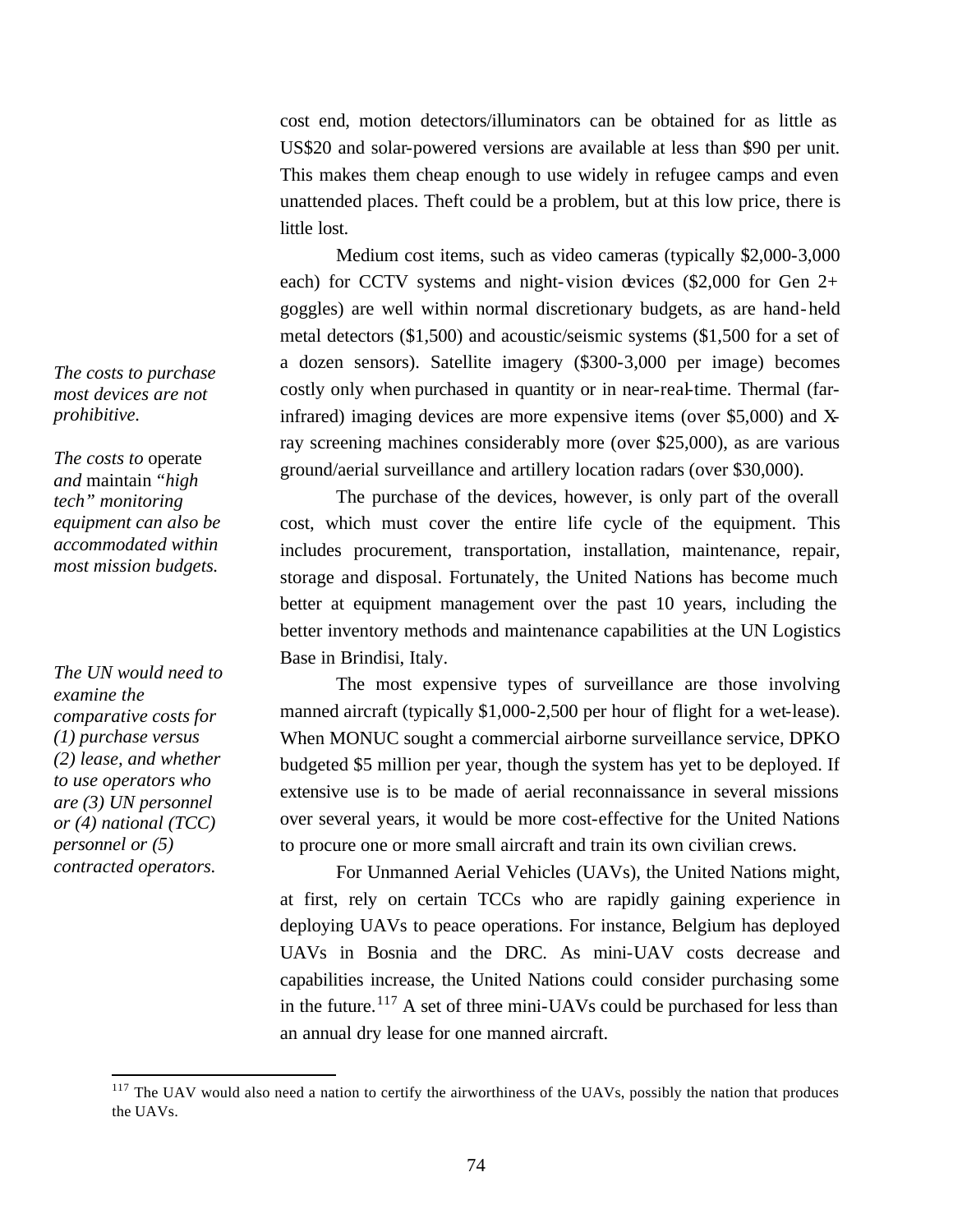More challenging than equipment costs, however, can be the development of specialized *training* programmes for UN personnel to operate the more advanced equipment. As mentioned, data analysis also requires trained specialists and even relatively simple systems, such as the ones used for X-ray screening, require several weeks of training and testing.<sup>118</sup> This is necessary for the equipment to become part of a standing "UN capability."

The use of TCCs or wet-lease contractors allows the training to be done outside the United Nations, though the loans/leases may be more expensive than  $UN$ -owned and -operated equipment.<sup>119</sup> When the UNIFIL mission in Lebanon was substantially expanded and upgraded after the July-August 2006 war, the UK offered to provide high-ticket  $AWACS^{120}$ surveillance aircraft, Germany deployed frigates to patrol the coastline in Mediterranean Sea and the French sent a squadron of advanced UAVs. (The full cost to lease such items would be millions of dollars a month, so the United Nations agreed to pay only a relatively small portion of the real cost.) By comparison, the cost of the UN equipment discussed above is small.

Monitoring equipment costs are currently not even 1% of UN missions costs, though monitoring is an essential if not primary function. The monitoring equipment costs are also small in comparison with the amounts the UN currently pays for aerial transport and personnel costs.<sup>121</sup> The United Nations is spending about \$5.2 billion in 2006-07 on peacekeeping. By contrast, a substantial increase in monitoring equipment in several missions could be gained with only several million dollars. In short, the financial aspects of monitoring technology should not pose a significant obstacle.

### **8. Other Problems, Pitfalls and Hazards**

 $\overline{a}$ 

In general, some additional problems can be associated with technical monitoring:

<sup>&</sup>lt;sup>118</sup> MONUC procured X-ray machines at a cost of over half a million dollars for baggage-handling at the MONUCrun airports in the DRC. Many months after they were installed at airport departure areas, they had not been brought into use because the local personnel had not been trained to operate them.

<sup>&</sup>lt;sup>119</sup> For instance, the UN pays over \$8,000 per month for two Ground Surveillance Radars used by the Quick Reaction Force (QRF) in the United Nations Mission in Liberia (UNMIL).

<sup>&</sup>lt;sup>120</sup> Airborne Early Warning and Control System (AWACS) aircraft cost over \$200 million each to procure and between \$10,000 and \$25,000 per hour to operate. Source: www.carc.org/pubs/v14no4/4.htm.

 $121$  It is estimated that one half of MONUC's annual budget of \$1.1 billion is spent on aircraft and fuel.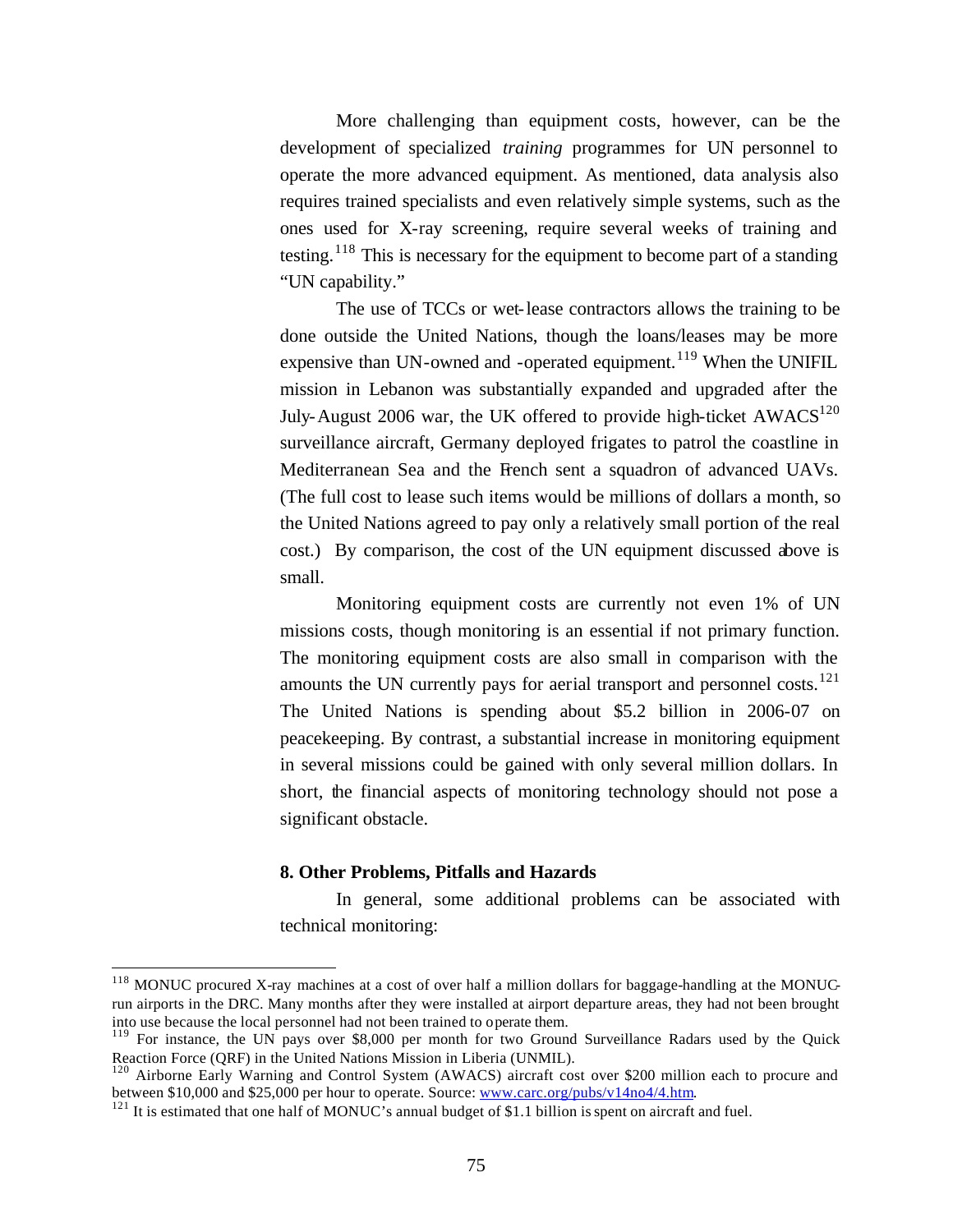– Over-reliance. If the United Nations were to become largely or uniquely dependent on technology, it could become vulnerable. If devices break down, experience a failure (e.g., of electric power) or provide false information, the United Nations could find itself in difficult situations. Thus, there is a need for constant testing, evaluation and cross-referencing with other sources, and creating natural redundancies in the system. Direct human observation must continue to play the major part in the UN's information-gathering efforts.

– Countermeasures. Some technologies are susceptible to countermeasures that parties may take to evade detection. For instance, overhead nets can be purchased to camouflage against night surveillance, and GPS signals can be jammed. The UN should be aware of these possibilities, but most of the potential adversaries are not capable of such countermeasures.

– Industrial lobbying. Already DPKO finds itself the target of lobbyists and commercial vendors who seek to promote their wares. Technologies cannot be justified for their own sake. They need to fulfil a definite purpose in peacekeeping (see Chapter 3). Commercial agents with past or present links to the organization may seek to exert undue influence on technology purchases. Given the strong defence lobby in some countries, particularly the UN's host country, it is likely that a more technological UN would find itself the object of greater lobbying. This could have the side benefit of increasing the awareness about technologies, although with some nuisance.

– "Middleman" corporations. An integral part of the defence lobby, such firms often charge substantial mark-ups for coordinating delivery of products produced by others. This sometimes results in cost inefficiencies and a lack of direct accountability.

The human dimension must always remain front and centre. Technologies are merely tools that can help peacekeepers gain situational awareness and serve more effectively.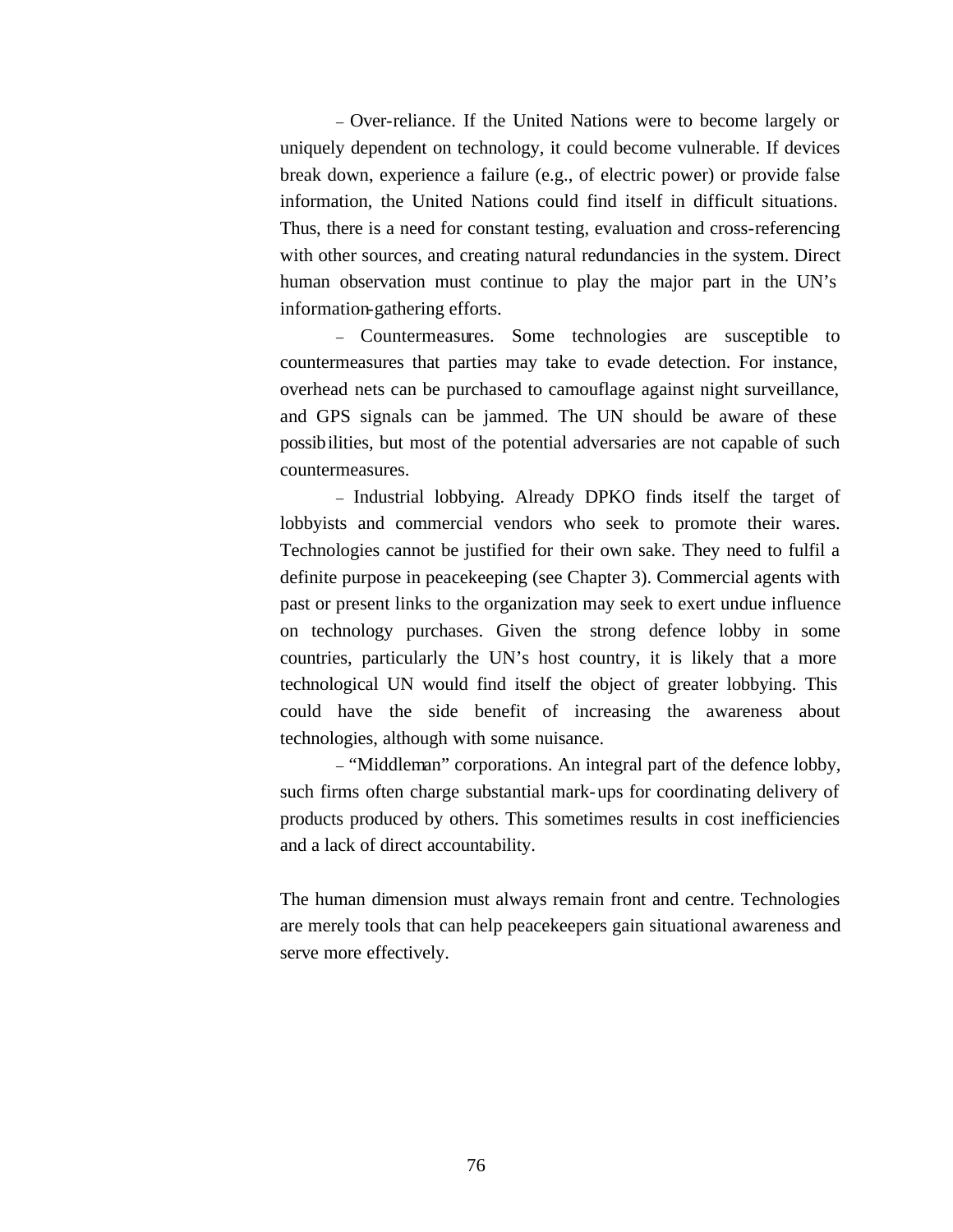# **7. CONCLUSIONS AND RECOMMENDATIONS**

The League of Nations … should be the eye of the nations to keep watch upon the common interest, an eye that does not slumber, an eye that is everywhere watchful and attentive.<sup>122</sup>

— US President Woodrow Wilson, Paris Peace Conference, 25 January 1919

International organizations (and monitoring technologies) have come a long way since Wilson's visionary statement of 1919! The United Nations, the League's successor, has gained more experience as an official third-party monitor of peace agreements than any other organization in history. But the UN is still far from having an ever-watchful and attentive eye, even in its peacekeeping operations where it has an explicit mandate for observation and verification.

In recent decades, technological progress has also been evolutionary if not "revolutionary"—especially in the digital and information domains—offering the United Nations an array of monitoring systems that are continually increasing in capacity and decreasing in cost. This study has examined these technologies, reviewed relevant UN experience and explored the potential benefits and drawbacks of technical monitoring, including the operational, legal, political, institutional and financial challenges. From this work, four conclusions can be drawn.

**Conclusion 1: There is no "technological fix" to the problem of human conflict. Technology, however, can be of immense value in monitoring, preventing and mitigating conflict, especially as a cease-fire or peace agreement is being implemented.** 

**Conclusion 2: Technical monitoring can increase the safety and security of peacekeepers as well as the effectiveness of their mission.**

Technology offers possibilities for wide-area, high-resolution and continuous surveillance to identify threats to personnel and the mission. It permits monitoring of dangerous areas, where it would be unsafe or unwise to send human observers. Aerial surveillance offers vast opportunities for rapid and remote monitoring of otherwise inaccessible areas. Night surveillance, a traditional lacuna in UN peacekeeping, is possible with modern devices. Also, imagery can be disseminated rapidly for early warning and in-depth analysis, and as evidence in future legal or other proceedings. In complex multidimensional PKOs, technologies can help fill the "monitoring gap" between UN capacities and the demanding mandates given to field operations.

 $122$  "Protocol of a Plenary Session of the Inter-Allied Conference for the Preliminaries of Peace, January 25, 1919" in Arthur Link, *Papers of Woodrow Wilson*, vol. 54, p. 265.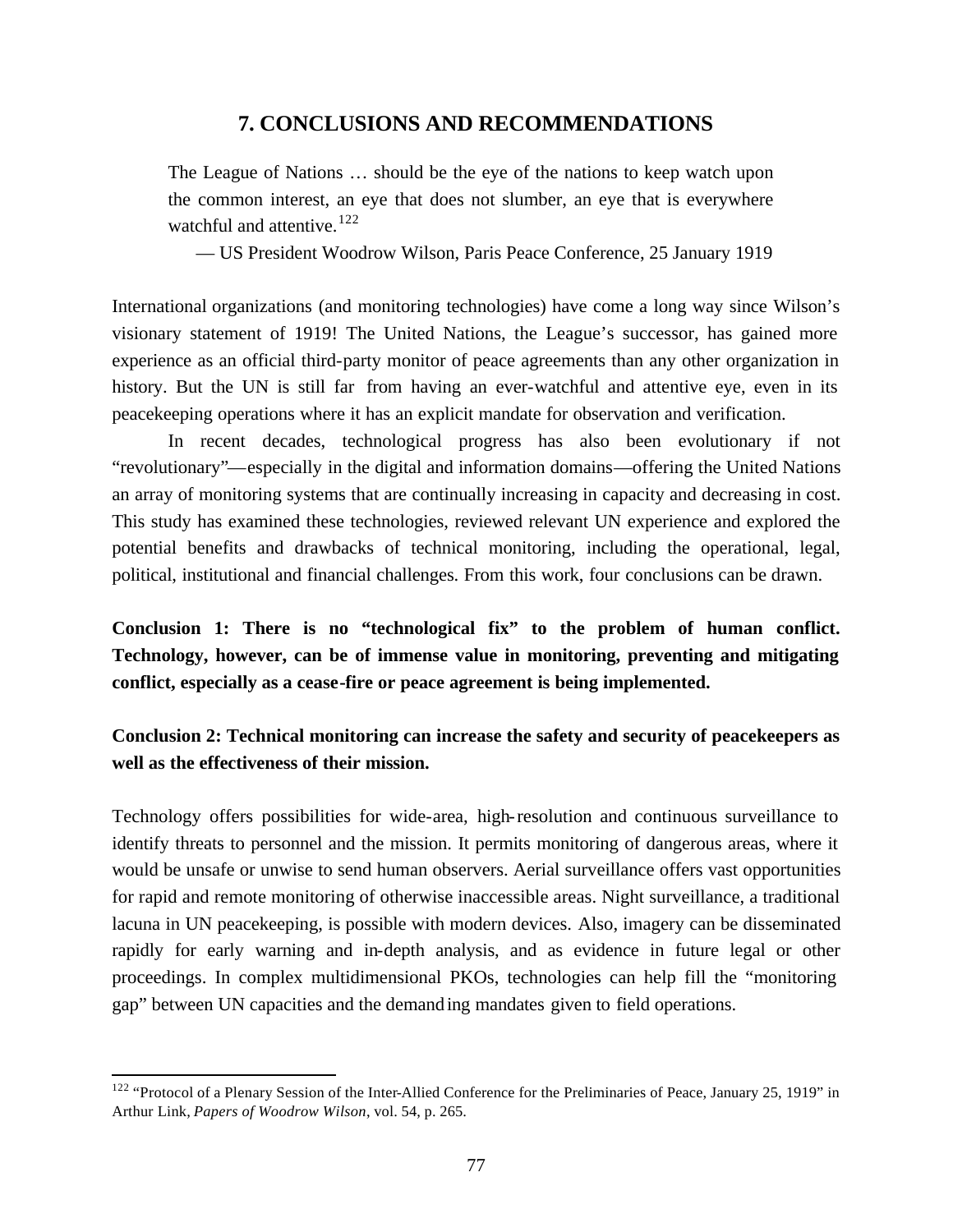# **Conclusion 3: The UN currently lacks the equipment, resources, preparation/training needed for an effective and efficient use of modern monitoring technology, relying instead mainly on primitive or obsolete methods and devices.**

A review of UN experience in technology shows that the organization has used *some* monitoring technologies in *some* missions but mostly in an *ad hoc* and *unsystematic* fashion. For example, ground surveillance radar is currently deployed by only one unit in only one mission.<sup>123</sup> The United Nations has begun to employ digital cameras in recent years but this is not regular practice or doctrine. The UN has yet to deploy remote-controlled video cameras to monitor hot spots.<sup>124</sup> (The parties to the 2006 Nepal peace agreement have asked for video monitoring of weapons cantonment sites.) The UN owns some four hundred image intensification systems for night viewing, but these are older (second-) generation devices, not coupled with cameras for recording and too few in number to meet the need. Thermal imagers are not in the UN stockpile. The United Nations has no direct experience with seismic or acoustic ground sensor systems. Furthermore, the organization does not routinely deploy motion sensors, a simple, cheap and readily available technology.

Deploying various sensors (e.g., infra-red and radar systems) on advanced mobile platforms, such as light reconnaissance vehicles and unmanned aerial vehicles (UAVs) offers great benefits. But the UN does not deploy these standard sensor systems in its operations. In fact, UAVs have yet to be deployed, though they were brought by a partner (EUFOR) to temporarily support the UN operation in the DRC in 2006.

More alarmingly, there is an absence of policies, doctrine, Standard Operating Procedures (SOPs) and training materials regarding high-tech monitoring equipment. For example, the UN has no policies or procedures for any type of radar use—neither for aerial or ground surveillance, nor for artillery location or underground probing. The equipment guidelines in the draft SOPs, which were written for traditional peacekeeping, are out of date by at least a decade. They have not kept up with either technological advancement or the more proactive UN approach used in some field missions.

Fortunately, a framework has been established in recent years to create, update and improve DPKO policy directives and peacekeeping doctrine. This could be of immense help as new technologies and policies are being considered, tested and deployed.

Because of the UN's "relative backwardness" in military deployments, many developed nations prefer to deploy their forces under other organizations and alliances (e.g., NATO and coalitions of the willing). In order to encourage these nations to re-engage in UN peacekeeping,

<sup>&</sup>lt;sup>123</sup> The Quick Reaction Force in the United Nations Mission in Liberia (UNMIL). It is also likely to be deployed to the United Nations Interim Force in Lebanon (UNIFIL).

 $124$  The UN Peacekeeping Force in Cyprus is also setting up a CCTV system on the Green line.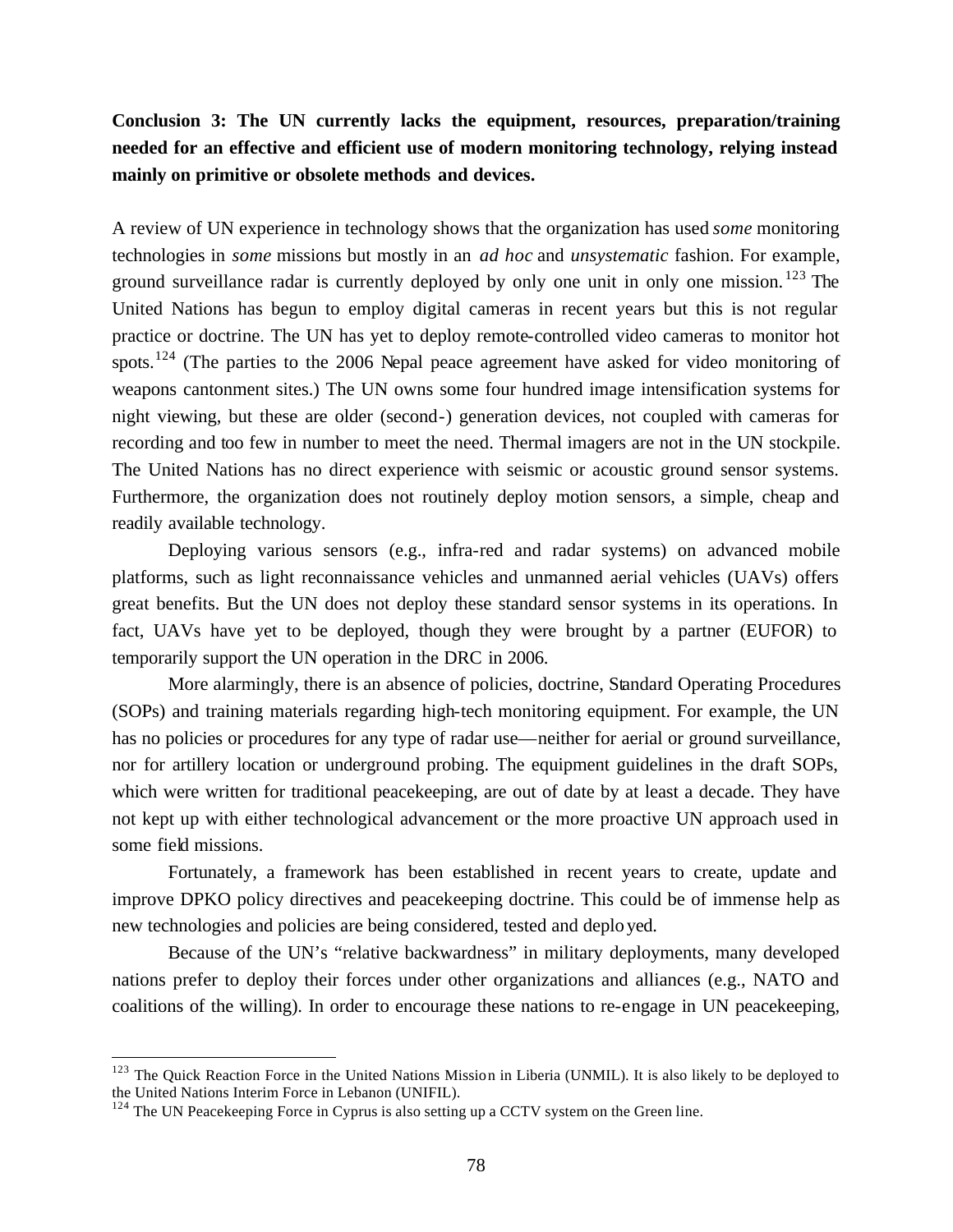the United Nations and its Member States should provide or permit the deployment of at least some of the advanced tools that have long been a standard part of modern militaries.<sup>125</sup>

# **Conclusion 4**: **The United Nations has proven capable in the past of incorporating some new and relatively advanced technologies into its operations.**

The United Nations has developed a communications and information technology system that is world-class. Given the difficult environments in the field, and the urgent demands for instantaneous communications, the UN has achieved, if not set, a global standard for rapid CIT deployment to remote areas.

In monitoring technology practice, there are also several success stories. The Carlog system is deployed in many PKOs to determine where UN vehicles have been and how they have been handled, thereby reducing accidents, improving accountability and increasing efficiencies in time and fuel. (Real-time tracking is an option that could be pursued in the future for highvalue or high-risk vehicles or convoys.) Similarly, the UN's capacity to use Geographic Information Systems has increased dramatically in the past half-decade, though much more can be done. High-resolution commercial satellite imagery (including that supplied through UNOSAT) is now routinely used to create more accurate and up-to-date maps. Also, aerial reconnaissance has been deployed in several missions to great effect. For instance, forwardlooking infra-red devices in helicopters in the Eastern DRC and East Timor have helped save the lives of peacekeepers. UAVs and radars were brought into the United Nations Interim Force in Lebanon in 2006 by TCCs, mostly under the national support element.

More generally, the United Nations has built up extensive experience with general equipment handling and accounting in PKOs—whether UN-owned or contingent-owned. For instance, the system of inspection for contingent-owned equipment in the field is wellestablished and should be capable, with improvements as noted below, of handling more advanced technologies.

The present study has shown that monitoring technologies are not yet "tools of the trade," but they can and should be. To accomplish this, a conscious effort by DPKO, with the support of Member States, is needed to incorporate appropriate technologies into PKOs, and to raise technical awareness and standards generally. The following are some recommendations to expedite UN progress in this area.

<sup>&</sup>lt;sup>125</sup> In Western military jargon, commonly referred to as ISTAR, "Intelligence, Surveillance, Target Acquisition and Reconnaissance."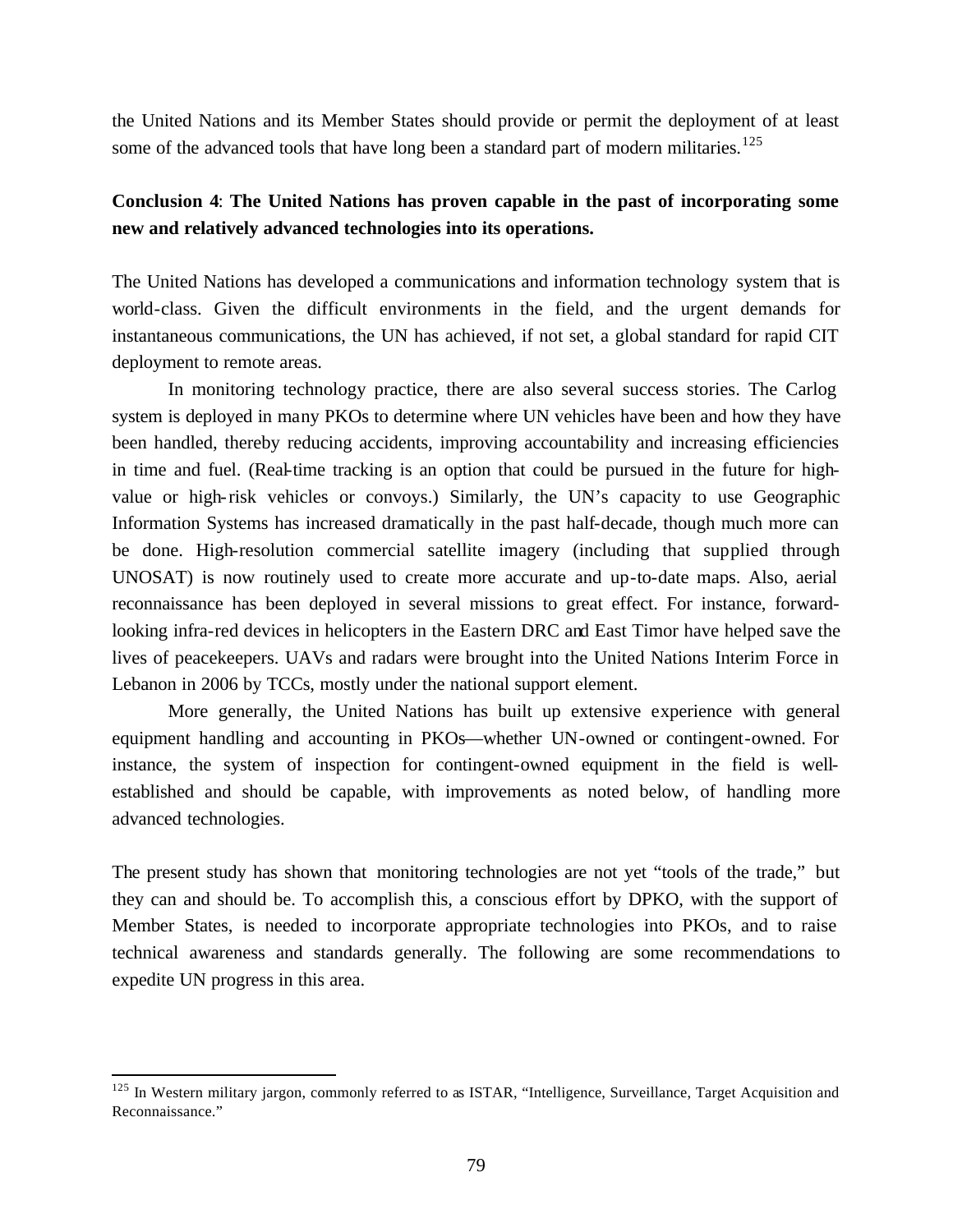**Recommendation 1**: *Update, develop and improve UN policies, doctrine and training materials to incorporate appropriate monitoring technologies.*

The generic documents used in the development and implementation of PKOs, such as the Standard Operating Procedures (SOPs) and the Table of Organization and Equipment (TOE), should be updated to include modern monitoring technologies. This would also help create a more advanced "common operating paradigm" for technical monitoring. Similarly, a discussion of technologies should be added to the Handbook on Multidimensional Peacekeeping<sup>126</sup>. Furthermore, a new training document could be produced to describe the range of possible technologies, including night-vision devices, radars, seismic and acoustic sensors, as well as aerospace reconnaissance.

To engage Member States in a dialogue on the issue, as the C-34 has requested, DPKO could organize seminars for both military and civilian personnel. For instance, the military and police advisers community (MPAC) is one appropriate forum for DPKO and governments to discuss possible technological contributions to specific missions and to peacekeeping in general.

To help plan specific operations, a "menu document", containing a list of technologies could be developed to supplement the TOE. From such a list, the appropriate technologies could be incorporated into the Concept of Operations and Force Requirements for specific missions.

**Recommendation 2:** *To gain experience, the UN should test, deploy and evaluate sensor suites on a trial and operational basis.*

To evaluate which sensors are the most appropriate and effective under various circumstances, the UN's peacekeeping department could select one or more regions in selected PKOs to incorporate a variety of technologies from different vendors. Once installed, the UN could evaluate the increase in situational awareness. For instance, video surveillance equipment and unattended ground sensors could be deployed to monitor potential hotspots. A slightly more expensive approach would include thermal imaging cameras for night activities of concern.

To better prepare UN troops, military observers, police and civilians for deployments to new or rapidly changing areas, the standard procedure should be to provide peacekeepers with ground, aerial and/or satellite images and access to a GIS database of mission information to give them a greater sense of terrain, locations, events, etc.

In the few cases where the UN has already deployed technologies in the field, assessments should be made of the impact and effectiveness of these technologies. At present, there is no program in place to systematically conduct such evaluations. The COE system

<sup>126</sup> *Handbook on United Nations Multidimensional Peacekeeping Operations*, New York: DPKO Peacekeeping Best Practices Unit, December 2003.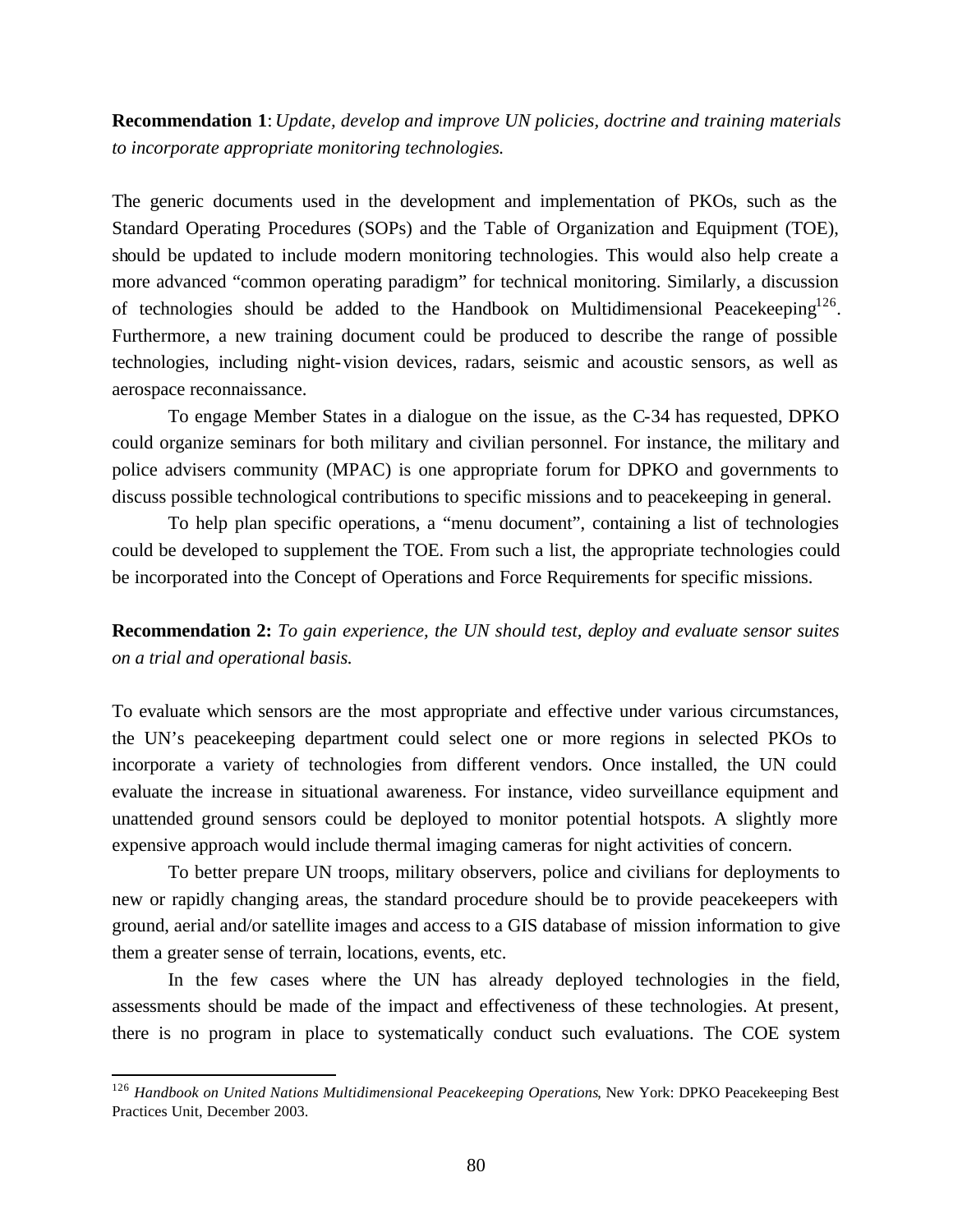provides for inspections to verify if designated equipment is functional, not if it is being effectively used. The Peacekeeping Best Practices Unit (PBPU) of DPKO could conduct a more operational survey of current practice along with lessons to be learned. Case studies, similar to the one presented in Annex 1 (on MONUC), would help develop practical knowledge.

In missions where there is already a clearly enunciated demand for technology, such as in MONUC for aerial surveillance over the Eastern DRC, the UN could implement a trial program for a year. If successful, the capacity could be continued in subsequent years and eventually even handed over to the host state. More generally, in MONUC, DPKO should revisit and implement the recommendations of the Joint Assessment Mission (JAM) on surveillance assets.

**Recommendation 3:** *DPKO should identify TCCs that are capable of providing monitoring equipment and expertise. It could invite them to share some of their technological expertise and experiences.* 

Some developed nations might prefer to offer specialized expertise rather than large numbers of troops to PKOs. A small number of specialists equipped with advanced technologies can make a significant impact on a mission. Such countries need to be approached and their capacities evaluated, prior to formal requests being made. DPKO could make a survey of such technologically equipped nations.

The use of contingent capacities makes more sense for larger-ticket items, where the cost to purchase and operate sophisticated monitoring systems would be prohibitive. However, when a TCC is not available, a turn-key outsource vendor could be sought.

In general, the UN has yet to move from personal equipment (e.g., night-vision goggles) to mission-operated and crew-served monitoring systems like unattended sensors and radars that offer the benefits of round-the-clock surveillance.

**Recommendations 4:** *Revise and update the Contingent-Owned Equipment (COE) Manual so that the requirements are clearer, more detailed and more specific.* 

The important COE Manual provides the basis for the Memorandum of Understanding between the UN and TCCs. The 2005 Manual includes the most detailed treatment of monitoring technologies of any UN peacekeeping document, but there is still much to correct and improve.

In the self-sustainment category, the categories of Observation and Identification are poorly defined, leading to many uncertainties. Nations and even COE inspectors do not know what quantity or quality of equipment is required to meet the vague COE standards.<sup>127</sup>

 $127$  The COE Manual does not give any sense of the number or type of night-vision devices, and does not specify how this issue is to be resolved (e.g., through mission-specific standards). The Manual, for instance, makes no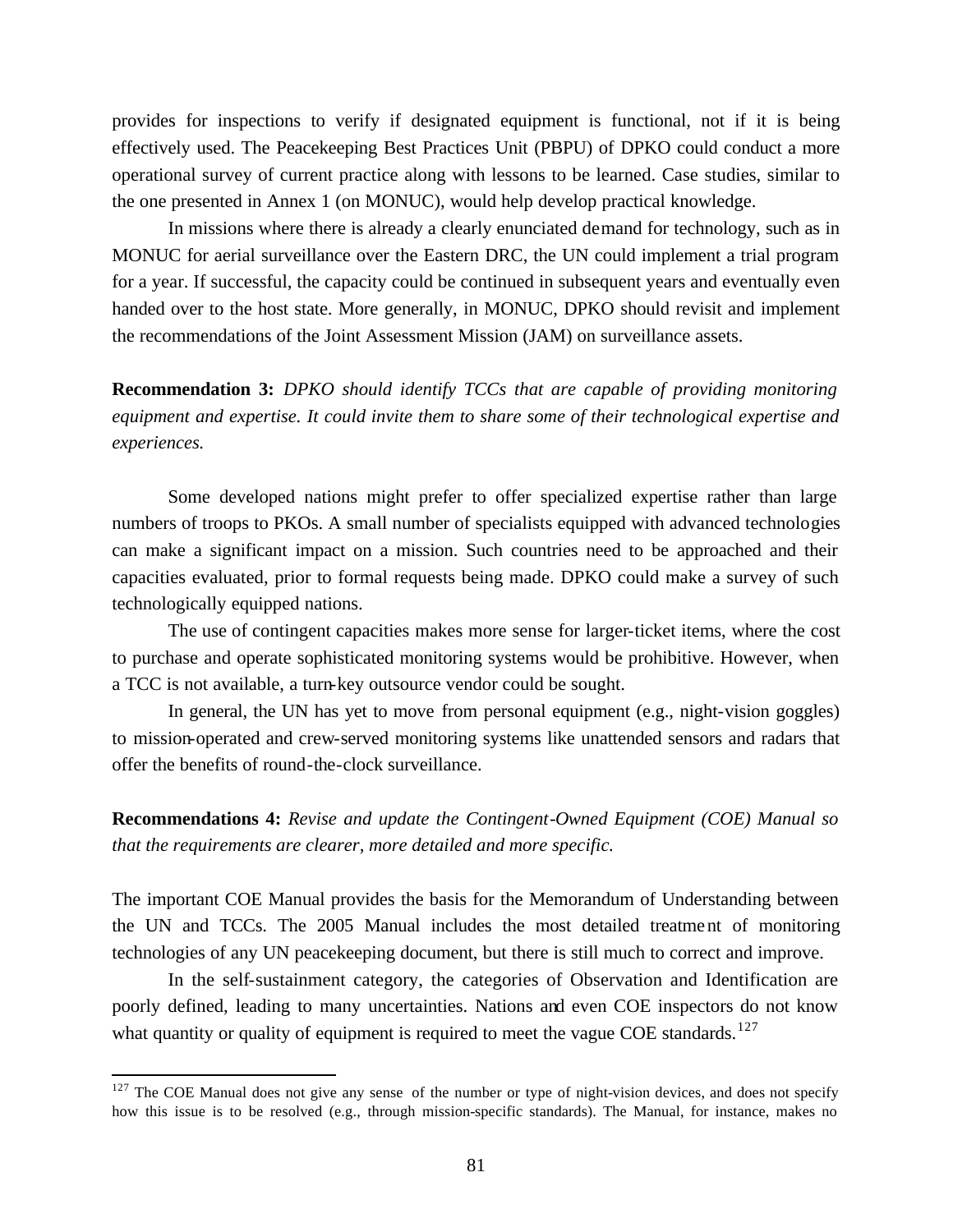When the 2008 review of the COE Manual is conducted by the COE Working Group, these monitoring technology sections should be re-written to provide more detail and precision to remove ambiguities. An annex should be added to these sections to list specific requirements. In the interim, UN field missions should specify and clarify their observation and identification requirements to set specific mission standards to meet the mission objectives.

**Recommendation 5.** *Build on recent progress in developing Geographic Information Systems (GIS).* 

The Cartographic Section at UN headquarters and the GIS units in the field produce excellent-quality paper maps, using modern software and advanced (in some cases highresolution) satellite imagery. But the UN has yet to move from cartography to geomatics, in which users in the field can access and update maps and other information through electronic databases. If users could input data directly into networked databases, a new wealth of detailed and up-to-date geospatial information would become available. For example, UN military observers (UNMOs) could submit electronic reports to a centralized database, allowing future observers and visitors to view all previous reports relating to specific villages or areas. For such types of applications, commercial GIS database software, with user-friendly interfaces for input, is now widely available.

The UN lacks a centralized database (or even a catalogue using thumbnails) of the imagery that is ordered commercially and the GIS paper products that are produced. The DPKO intranet, established in 2006, could serve as a platform for the database, providing access mission-wide and at UN headquarters. Other DPKO databases are well established.<sup>128</sup>

# **Recommendation 6:** *Include imagery in UN reports, both still and links to video, and primary source data access.*

Peacekeepers are only beginning to incorporate digital (still) imagery in the reports of their patrols, visits or after-action reviews of operations. This practice is not yet used in the Situation Reports (Sitreps) that are sent to UN headquarters. In the future, imagery could be included through links to GIS databases from which analysts both in the field and at UN headquarters

distinction between image intensifiers and thermal imagers. Similarly, the recording devices listed in the Identification category are not defined. Indeed, the section title "Identification" is a misnomer; it should really be titled "Recording" since it is about capturing images for processing and dissemination. The section could, at least, list the capability for recording night-vision images. Being the result of outdated versions, the 2005 COE Manual does not recognize the new capacities of digital cameras or the ability of computers (e.g., laptops) for storage, photo editing and databasing.

<sup>&</sup>lt;sup>128</sup> The COE unit has a well developed COE database that is accessible from the field, incorporating scanned copies of all the MOU with contributing states, for consultation by COE inspectors, and the verification reports from COE inspections.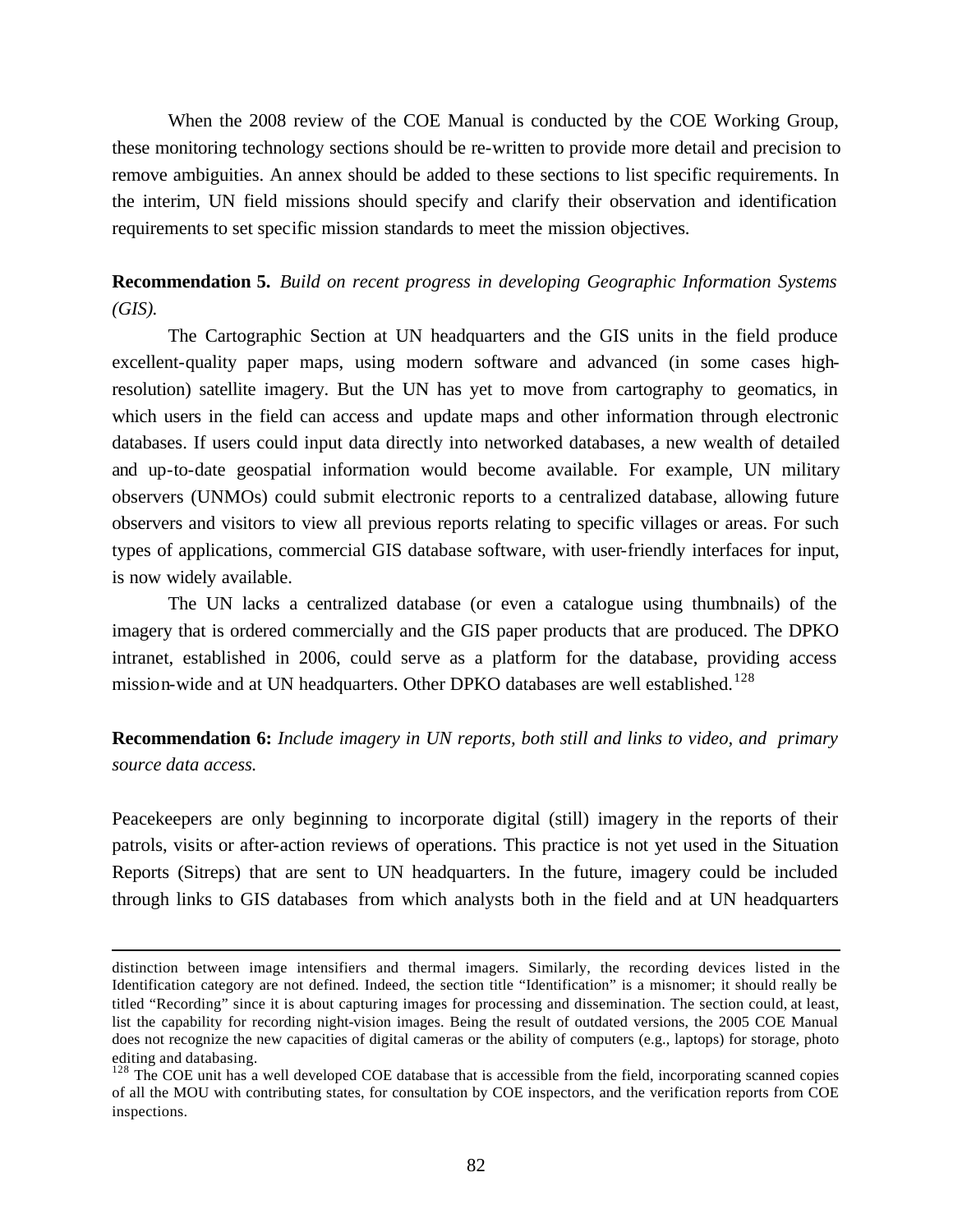could get a clearer picture of conditions and activities in the field. Video clips could also be included, provided wider-bandwidth communications channels are available. To gain maximum benefit, experts in image analysis should be deployed to the field, particularly within the JOC and JMAC structures.

**Recommendation 7:** *Increase the capacity of UN headquarters to select, stockpile and maintain technologies and apply truly innovative methods of technical monitoring.*

The UN need not become self-reliant in all technologies because TCCs and contractors can help fill the gaps, but it should have a basic stockpile upon which to draw. For instance, it should increase the number of night-vision goggles (currently under 400) for quick deployment and for contingents that are not able to bring NVE that are up to mission standards (of course, losing the COE reimbursement for that category). The stockpile should include thermal imagers and thirdgeneration image intensifiers. To procure such devices, it may be necessary to obtain export licenses from some leading manufacturing states. The Member States should be able to grant special permits to the United Nations, given that the equipment is for peacekeeping.

A small team of individuals at headquarters could be employed by the UN to gain familiarity with monitoring methods and technologies. These could be part of a new monitoring technology service or technology support office. This resident capacity could keep abreast of recent advances in technology. The unit could fill the need at UNHQ in much the same way that the communications and information technology service (CITS) does for that function. The individuals could also become familiar with the specialized technological capacity of national contingents, so that they could advise on which nations to approach for technical contributions. For UN equipment purchases, they could develop specific selection criteria, including the principles of modularity and flexibility, so that equipment can be moved between missions, as conditions warrant.

Such a UN team of technical experts would create institutional memory on technical monitoring, so that lessons learned about equipment and techniques could be applied to future operations. The team could conduct capability/equipment performance reviews, so that better sensors could be purchased. They could also assist with technical assessments during mission start-up.

 These individuals could also help UN officials and conflicting parties, when requested, to incorporate optimal technical monitoring solutions into the design and implementation of peace agreements. They could help explore cooperative monitoring, by developing protocols for regular sharing of technical results with parties.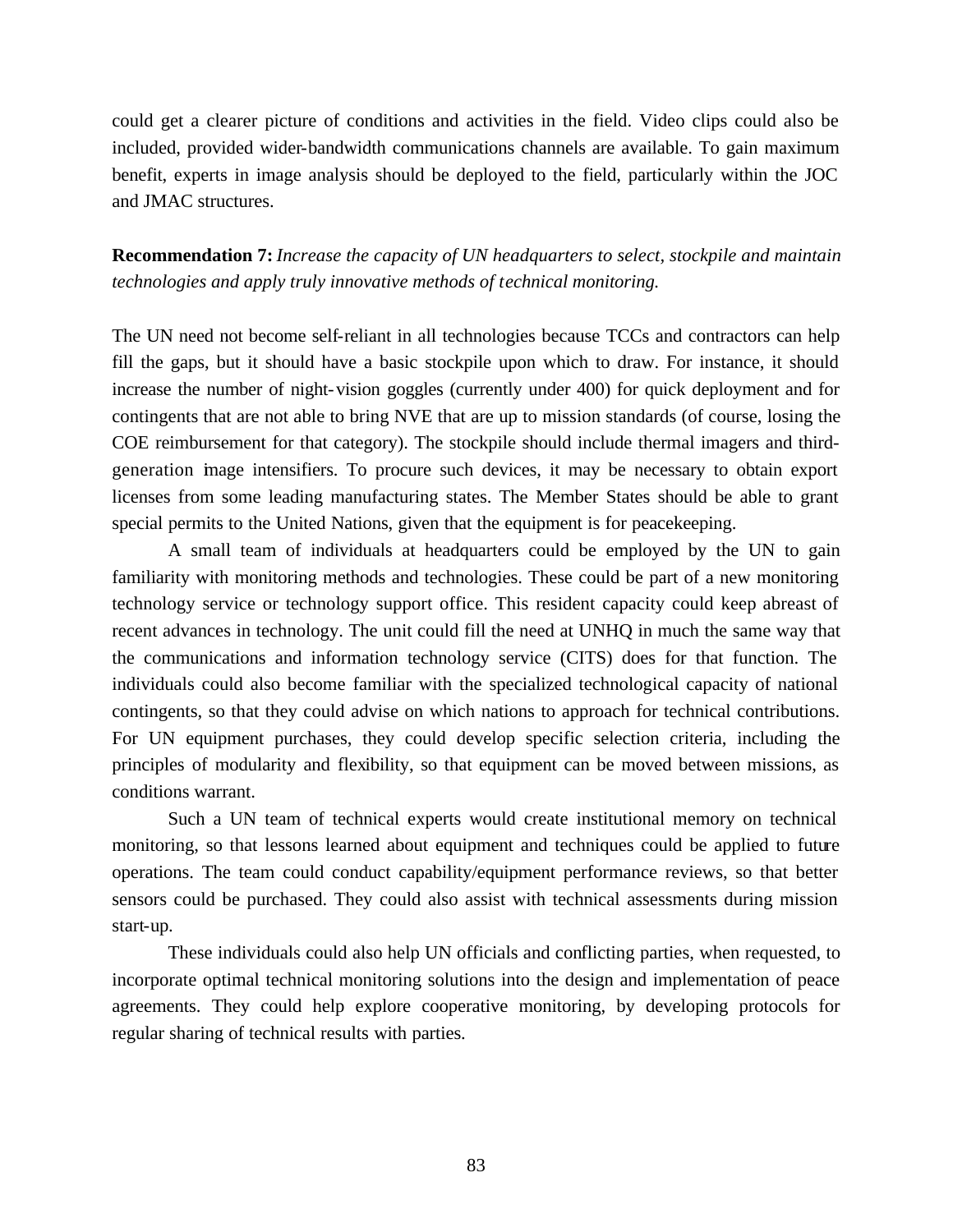With a host of activities to monitor, from elections to disarmament to sanctions to a myriad of threats, the world organization needs to broaden its technology base and explore innovative monitoring strategies. While technical monitoring is only one component of a UN operation, it gives the United Nations greater "information power" to keep the peace. Monitoring technologies are legitimate tools, legal under international law, which host states and conflicting parties should welcome because they allow the UN to do a more effective job as an impartial observer of commitments, thereby creating a more sustainable peace. These devices can also make the UN's civilian and military officials safer in the field. Finally, technology could help the United Nations take a more proactive approach—moving from a "culture of reaction" toward a "culture of prevention." For such proactive peacekeeping, superior situational awareness is essential. Monitoring technologies are particularly important tools of this trade. They can help the UN develop a much more watchful and attentive eye in its many operations for peace.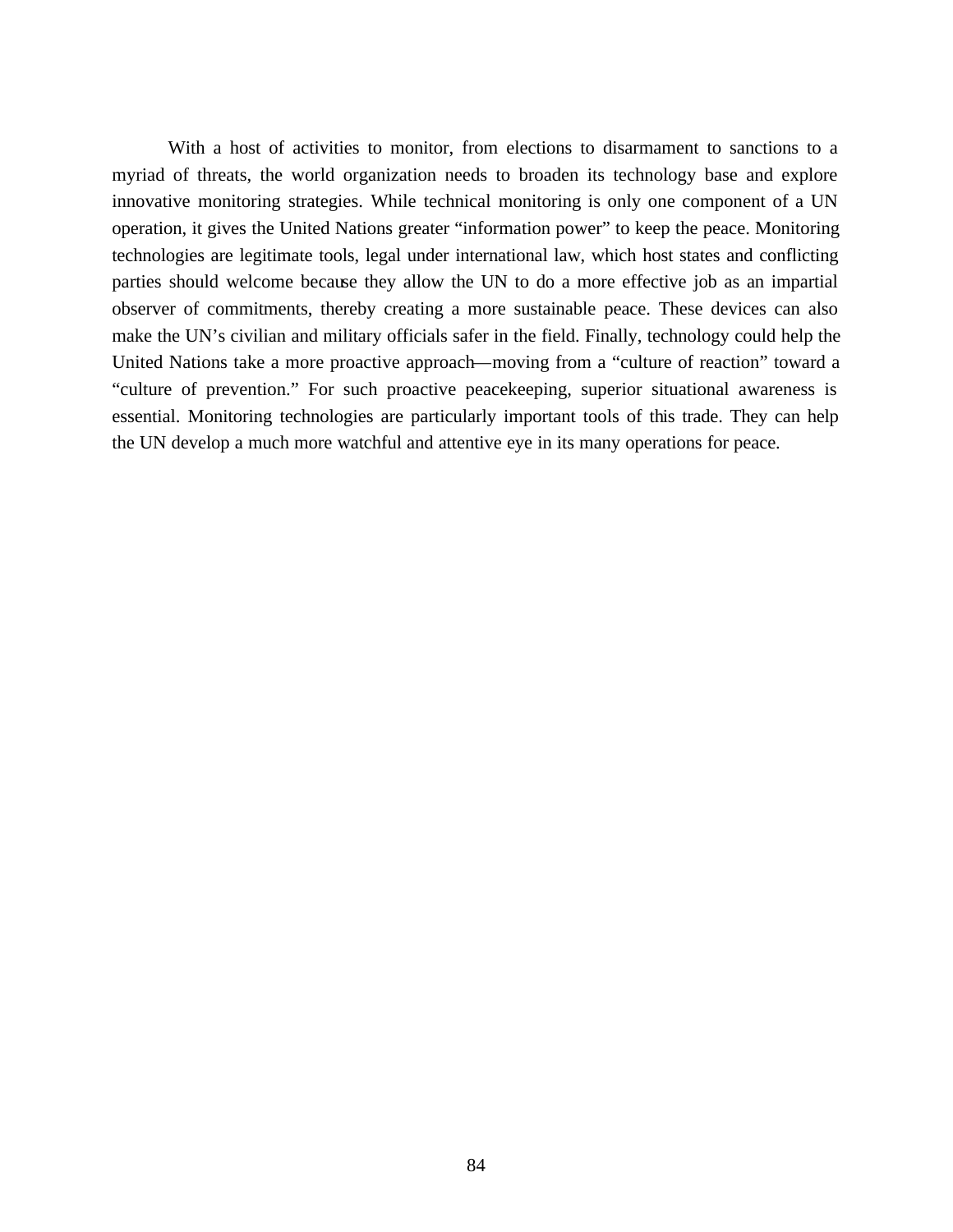### **Bibliography**

- Altmann, Jurgen, Horst Fischer, and Henny van der Graaf (eds.), *Sensors for Peace*, Geneva: United Nations Institute for Disarmament Research (UNIDIR), 1998.
- Dunay, Pál et al. *Open Skies: A Cooperative Approach to Military Transparency and Confidence Building*, Geneva: UNIDIR, UN Publication GV.E.04.18, 2004.
- Canada, Government of, *Overhead Remote Sensing for United Nations Peacekeeping*, Ottawa: Government of Canada (Department of External Affairs and International Trade), April 1990.
- Dorn, Walter, *Peace-keeping Satellites: The Case for International Surveillance and Verification*, Peace Research Reviews, vol. X, no. 5&6, 1987.
- Dorn, A. Walter, *The Case for a United Nations Verification Agency: Disarmament under Effective International Control*, Ottawa: Canadian Institute for International Peace and Security, 1990.
- Dorn, A. Walter, "UN Should Verify Treaties," *Bulletin of the Atomic Scientists*, July/August, 1990, p. 12-13.
- Dorn, A. Walter, *Blue Sensors: Technology and Cooperative Monitoring in UN Peacekeeping*, Toronto: Canadian Forces College, 2003. Available at www.rmc.ca/academic/gradrech/dorn34\_e.html.
- Hanning, Hugh (ed.), *Peacekeeping and Technology- Concepts for the Future* (No. 17), New York: International Peace Academy, 1983.
- Huebert, Robert N. and James F. Keeley, *Commercial Satellite Imagery, and United Nations Peacekeeping: A View from Above*, Aldershot, UK: Ashgate, 2004.
- International Peace Academy (IPA), *Weapons of Peace: How New Technologies Can Revitalize Peace-keeping: A Report of the IPA Task Force on Technology*, New York: IPA, 1980.
- Jones, Peter, "Technology and Peacekeeping," *Peacekeeping and International Relations*, vol. 21, no. 6, November/December 1992.
- Office of Technology Assessment, *Improving the Prospects for Future International Peace Operations*, U.S. Congress, OTA-BP-ISS-167, Washington, DC: US GPO, 1995.
- UN Department of Peacekeeping Operations, "The Use of Digital Satellite Images in United Nations Peacekeeping Operations: Discussion Paper," New York: Peacekeeping Best Practices Unit, 2003. Available at

pbpu.unlb.org/pbpu/library/Satellite%20Image%20Discussion.pdf.

- Sullivan, Jeremiah (ed.), *Technology for Peace: Improving the Effectiveness of Multilateral Interventions*, Program in Arms Control, Disarmament, and International Security (ACDIS), University of Illinois at Urbana-Champagne, Urbana, 2000.
- UN Department of Peacekeeping Operations, "Report of the Joint Assessment Mission (JAM) on Intelligence Assets Requirements of MONUC", April 2005.
- UN Secretary-General, "Study on the Implications of Establishing an International Satellite Monitoring Agency," UN Document No. A/AC.206/14 of 6 August 1981.
- UN Secretary-General, *Study on the Role of the United Nations in the Field of Verification*, UN Doc. A/45/372 of 28 August 1990, New York: United Nations.
- UN Secretary-General, *Verification in All Its Aspects, Including the Role of the United Nations in the Field of Verification: Report of the Secretary-General*, UN Doc. A/50/377 of 22 September 1995.
- Vanoni, Michael, "Sensors in the Sinai: A Precedent for Regional Cooperative Monitoring," Cooperative Monitoring Centre, Sandia National Laboratories, New Mexico, 1996. Available at www.cmc.sandia.gov/links/cmc-papers/sensors-sinai/vannoni2-10.html.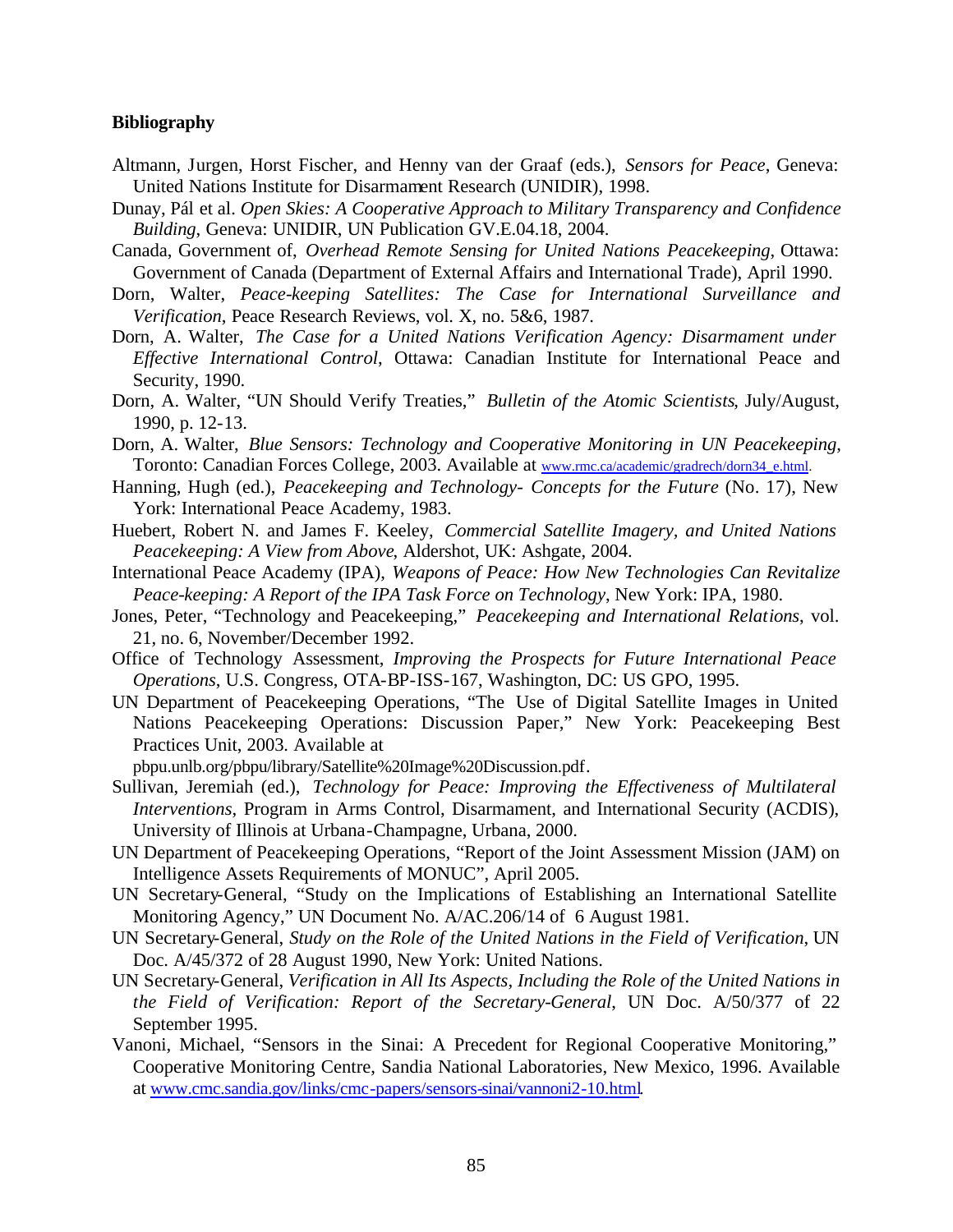**Annex 1.** Case Study: Technical Monitoring in the Congo from ONUC to MONUC

In 1960, the United Nations embarked on what would become its most ambitious mission of the Cold War: the Opération des Nations Unies au Congo (ONUC, 1960-64). With the goal of preventing secessionism and providing security in a country filled with mutinies and warring factions, while also helping the newly independent state to establish a foundation, it was the UN's first multidimensional operation. The ONUC leaders quickly realized the requirement for a dedicated system of information collection and analysis. In 1961, a military information branch (MIB) was created within the mission under former Scandinavian military intelligence officers to gather information using an unprecedented number of sources and methods. This included information gained on patrols and supply flights, dedicated aerial reconnaissance, wirelessmessage interception (including code-cracking capabilities), interrogations of captured mercenaries (conducted according to the Geneva conventions), and informants (some of them privately paid).<sup>129</sup> The United Nations had to relearn many of the lessons from ONUC after it became engaged once again in the Congo some thirty-five years later.

In 1999, the UN was back in the DRC under a new name, MONUC, to deal with similar problems. The problems and challenges facing MONUC exemplify modern multidimensional and robust peacekeeping in war-torn nations. MONUC is the largest and costliest of current PKOs with over 22,000 personnel including 17,300 military and a budget of over \$1 billion annually.<sup>130</sup> MONUC must cover the huge territory of the DRC (2.3 million km<sup>2</sup>), a central African country with little local infrastructure—less than 500 kilometres of paved roads in a territory the size of Western Europe. More importantly, it is a "flagship mission" in that it covers the spectrum of mandates and functions assumed in multidimensional peacekeeping. Its tasks have included: helping implement peace agreements, overseeing a referendum and elections (the largest elections in the history of the United Nations, with over 25 million registered voters), a large program of disarmament, demobilization and reintegration (DRR) of ex-combatants as well as repatriation of foreign combatants, human rights monitoring in a country filled with violations, demining and removal of unexploded ordnance, managing delicate political negotiations for power-sharing, security sector reform across the range of agencies and a great many other nation-building tasks. As a robust operation in dangerous areas, it also finds itself engaging in combat operations against militia that oppose the government and continue to attack towns in the Eastern DRC. This latter trend towards robustness began in earnest after the traumatic experience in Ituri.

As MONUC took an increasingly robust approach after local massacres in 2003, it managed to acquire observation and attack helicopter units from India that immediately proved their worth. They were, however, not permitted to fly at night, and were too few to cover the vast territory or fulfil the great need. The infiltration routes for arms and fighters from neighbouring countries were still not monitored.<sup>131</sup> While some rebel leaders had been apprehended and sent to the International Criminal Court (ICC) in 2004-06, many others were still roving the land with their bands. The United Nations was not able to keep up with their movements or prevent their

<sup>&</sup>lt;sup>129</sup> A. Walter Dorn and David H. Bell, "Intelligence and Peace-keeping: The UN Operation in the Congo 1960-64," International Peace-keeping, Vol. 2, No. 1 (Spring 1995), pp. 11-33.

<sup>&</sup>lt;sup>130</sup> Figures as at 31 October 2006, found at www.un.org/Depts/dpko/dpko/bnote.htm, accessed 30 December 2006.

<sup>&</sup>lt;sup>131</sup> The Security Council requested MONUC "to inspect, without notice as it deems it necessary, the cargo of aircraft and of any transport vehicle using the ports, airports, airfields, military bases and border crossings in North and South Kivu and in Ituri" and authorized the mission to seize illegal arms and related materiel (resolutions 1593 of 12 March 2004, supplementing resolution 1493 of 28 July 2003).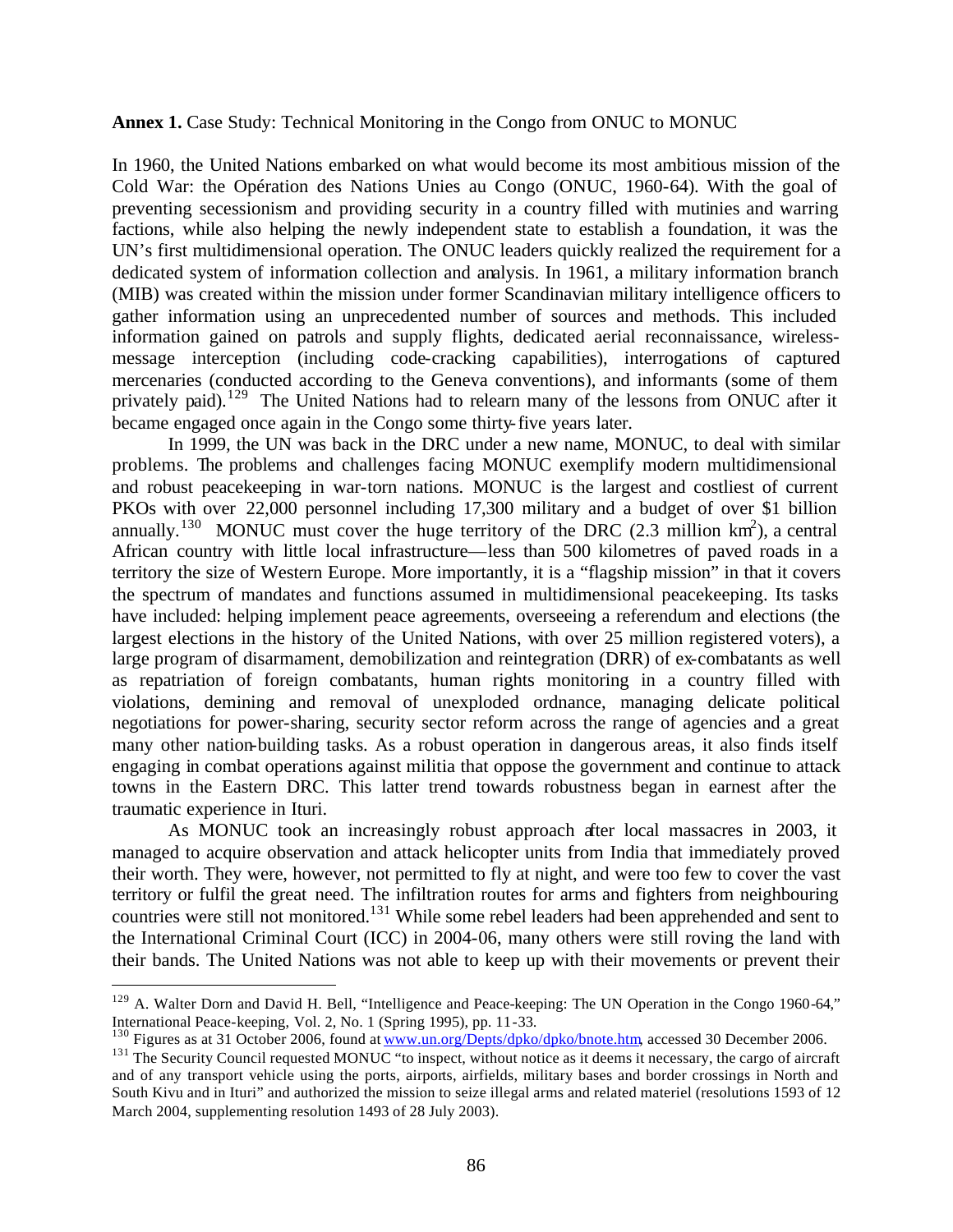pillaging and human rights abuses. Many Cordon and Search Operations (CASO) proved fruitless. Over time, the mission began increasingly robust operations under Chapter VII of the Charter.

MONUC created its Eastern Division in 2005—the first time a PKO included a divisionsized component—with the Security Council's support to bring more law and order to the East. Despite the large number of UN troops (13,000) in the East, MONUC's monitoring and reaction capacity was far from satisfactory in the vast and volatile territory. The leaders began to call for more technical means.

At UN Headquarters, the Military Planning Division of DPKO sought to find ways to fulfill the surveillance gap.<sup>132</sup> In April 2005, the Military Division sent a Joint Assessment Mission (JAM) to the DRC to identify "the exact nature of the surveillance assets" that were needed. The JAM made a candid assessment of the capacities and needs of MONUC, concluding that "the force never had any structured information collection assets other than the eyes and ears of the soldiers and military observers on the ground."<sup>133</sup> It recognized a "total lack of tactical mapping at all levels" and that MONUC had "no airborne *imaging* capability at all, and no night surveillance capability." The JAM suggested that "a stock of NVD [night-vision devices] could also be available for loan to the contingents that either have few or do not have such devices in national inventories to meet the operational requirements."

Neither the Government nor MONUC had resources to survey, let alone control, the country's airspace. Commercial aircraft travel in the East depended on the limited air traffic control (ATC) provided from neighbouring countries. To complicate matters, hundreds of landing strips, built in the Mobutu era, were available for arms smuggling with little chance of detection—the United Nations could not afford to place UNMOs at such a large number of landing strips. The JAM therefore recommended the acquisition of three mobile surveillance radars, with an effective range of 150-250 kilometres each, "to provide timely warning to enable airborne operations against smugglers."

To monitor and prevent the movements of militia from and to neighbouring countries, it also recommended that DPKO arrange for man-portable ground surveillance radars to supplement foot and vehicle patrols. The lakes on the eastern border (Kivu, Albert, Edward and Tanganyika) were patrolled by stretched riverine units, who were not able to detect or interdict arms smugglers. The JAM recommended mobile maritime radars and night-vision devices capable of detecting smugglers who used makeshift canoes and small motorboats.

In urban environments like Kinshasa, the JAM concluded that MONUC needed surveillance helicopters to provide warnings about dangerous crowd movements in cities. In Kinshasa, large areas were placed out of bounds to MONUC personnel, so these also called out for aerial surveillance.

Aerospace imagery was much needed since the printed maps of the DRC were old and large scale. Often MONUC staff had to draw their own maps by hand. The JAM recommended that a contributing country be approached to provide accurate (1:50,000) maps, which one country soon did. The JAM also envisioned that imagery from satellites and aircraft could help with terrain familiarization, operational planning (e.g., placement of troops in cordon and search operations), and general surveillance and oversight. Such near-real-time imagery did not become

 $132$  The Military Planning Division recommended the establishment of a "Technical Assessment Mission" on 23 July 2004. The Joint Assessment Mission (JAM) visited the DRC from 11 to 19 April 2005. It was composed of representatives from DPKO and several TCCs.

<sup>133</sup> JAM report, *ibid*., p.2.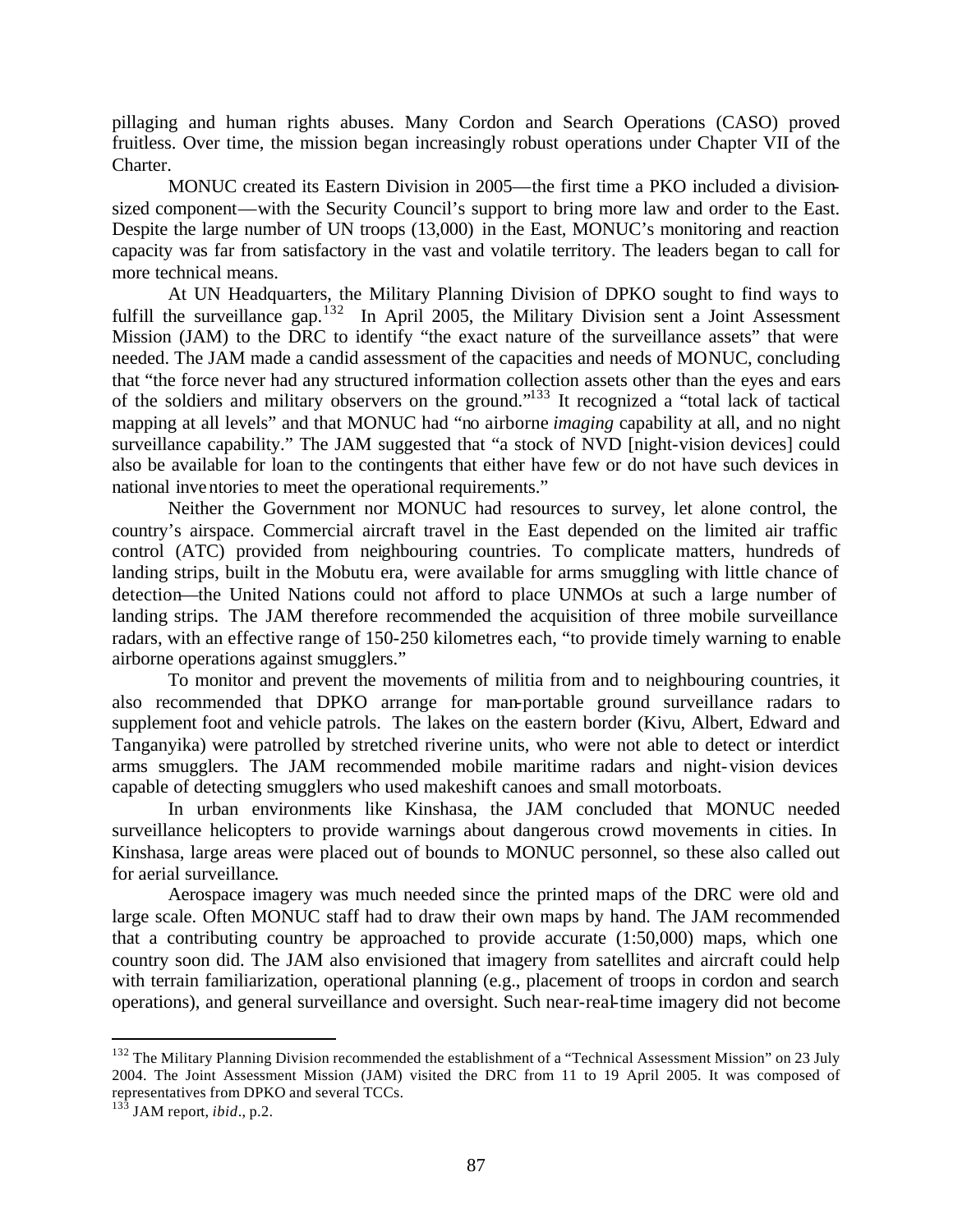available to MONUC. The JAM recommendations and the current status (2007) of implementation are summarized in Table A1.1.

To punctuate the problem, MONUC suffered several deaths. Investigations showed that MONUC lacked even a basic awareness of the militia position, strength, equipment, mobility, logistical resources, commanders, organization and intents.

Engaged in robust peacekeeping without the full complement of tools, MONUC's Eastern division commander strongly supported the conclusions of the JAM. In June 2005, Eastern Division Commander General Patrick Cammaert declared a "critical shortfall in dedicated surveillance and intelligence-gathering assets with sufficient reach to provide commanders with accurate, timely and comprehensive intelligence ..."<sup>134</sup> He identified an urgent requirement for "an aerial surveillance platform with the ability of near real-time enhanced video, geo-coordinated reference data, thermal imagers, and compatible downlink for communications down to the tactical level." In response, UN headquarters approved a \$5.8 million budget item for aerial surveillance and initiated a bidding process.<sup>135</sup> But, to the frustration of the mission leaders, UN headquarters could identify no compliant or suitable bids from industry.  $136$ 

MONUC today is enjoying more capacity and has had some remarkable successes. It has engaged in extensive Cordon and Search Operations (CASO), Mobile Operating Bases (MOB), surgical operations using night-vision equipped special forces. With capabilities for night flying, its attack helicopters were able to support many ground initiatives to prevent militia atrocities. In November 2006, it was able to halt an attack on the town of Goma. Also in 2006, MONUC enabled the largest and most complex elections ever overseen by the United Nations, allowing millions of voters to go to the ballot boxes in relative peace. In the DRC, monitoring technology is already making a difference, and field commanders continue to call for more.

<sup>&</sup>lt;sup>134</sup> E-Div Commander (Cammaert) to MONUC Force Commander, "Headquarters Eastern Division Requirement," 24 June 2005.

<sup>&</sup>lt;sup>135</sup> The UN budgeted \$5.83 million for an "airborne surveillance system" for MONUC for 2006/07. The request was advertised by the UN Procurement Service (www0.un.org/Depts/ptd/2007\_monuc.htm, accessed 29 December 2006).

 $136$  MONUC leaders felt the firm Airscan, which had earlier approached them to provide such a service, would have been satisfactory, but the firm was deemed non-compliant in New York because some of its services had been used by governments in South America and Africa to commit human rights abuses (see en.wikipedia.org/wiki/AirScan).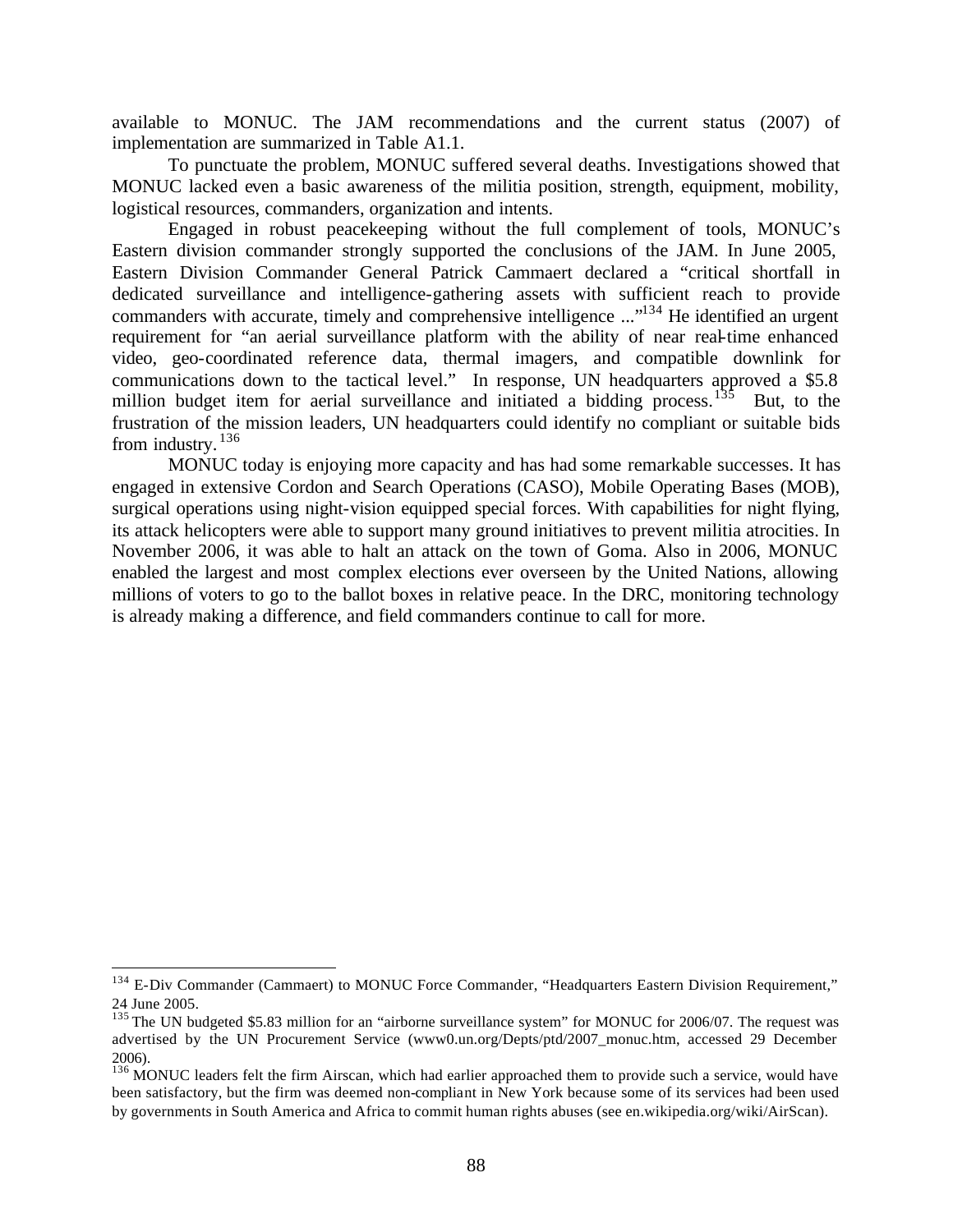**Annex 2.** Surveillance Asset Requirements of MONUC: a summary of the findings and recommendations of the Joint Assessment Mission (JAM) and subsequent actions taken.<sup>137</sup>

|                 | <b>Current condition</b>            | Recommendation               | <b>Action</b>        |  |
|-----------------|-------------------------------------|------------------------------|----------------------|--|
| <b>Mapping</b>  | "a total lack of tactical mapping   | "approach member states      | A Member State       |  |
|                 | at all levels throughout the Force" | for release of existing maps | provided             |  |
|                 |                                     | or mapping data covering     | 1:50,000 maps;       |  |
|                 |                                     | the East DRC  MONUC's        | <b>GIS Unit used</b> |  |
|                 |                                     | GIS to update it."           | the data             |  |
| <b>Aerial</b>   | "With the exception of one flight   | "The provision of day and    | <b>UAVs</b> deployed |  |
|                 | of Indian Alouette III helicopters, | night aerial surveillance    | temporarily          |  |
| surveillance    | MONUC has no dedicated aerial       |                              | $(2006)$ in          |  |
|                 |                                     | assets would have an early   |                      |  |
|                 | surveillance capability. It has no  | and positive impact ",       | Western DRC by       |  |
|                 | airborne imaging capability at all, | <b>UAVs</b> for local        | <b>EUFOR</b> during  |  |
|                 | and no night surveillance           | surveillance and overwatch   | elections period     |  |
|                 | capability."                        | of operations.               |                      |  |
| <b>Airspace</b> | MONUC needs a capability to         | "deploy three mobile air     | <b>Discussions</b>   |  |
| surveillance    | monitor/control the airspace in     | surveillance radars on       | ongoing to           |  |
|                 | eastern DRC. However, "there is     | wheels for temporary         | provide airports     |  |
|                 | no functioning airspace             | surveillance of selected     | with radar sets      |  |
|                 | coordinating authority in the       | airspace."                   | for dual use         |  |
|                 | DRC, and MONUC does not have        |                              | (transport/aerial    |  |
|                 | the resources to the control the    |                              | surveillance)        |  |
|                 | airspace in the East."              |                              |                      |  |
| Ground          | "ground surveillance radars         | provide man-portable         | No action            |  |
| surveillance    | would provide some capability to    | ground surveillance radars   |                      |  |
|                 | monitor major infiltration routes   | a stock of NVD could         |                      |  |
|                 | through the border and the plains   | also be available for loan.  |                      |  |
|                 | none of the units are equipped      |                              |                      |  |
|                 | with adequate NVD."                 |                              |                      |  |
| Lake            | Illegal smuggling and movement      | Provide optical surveillance | Improved             |  |
| surveillance    | of militia are "unquantified due to | and night vision devices,    | equipment            |  |
|                 | limited surveillance assets."       | mobile maritime radars for   | obtained             |  |
|                 |                                     | lakes.                       |                      |  |
| <b>Urban</b>    | MONUC requires a capability for     | Redeploy surveillance        | Temporary            |  |
| surveillance    | crowd warning and movement          | helicopters to Kinshasa,     | redeployment of      |  |
|                 | monitoring  MONUC has no            | when required, to support    | helicopters was      |  |
|                 | police surveillance patrols by      | crowd control operations.    | done in 2006         |  |
|                 | helicopters fitted with adequate    |                              | during critical      |  |
|                 | sensors.                            |                              | periods              |  |
| <b>Other</b>    | <b>Commercial Satellite Imagery</b> | Establish structure of       | GIS unit orders      |  |
|                 | (CSI) needed at 1-15 metre          | acquisition and distribution | CSI routinely but    |  |
|                 | resolution.                         | and funding of CSI.          | response is not      |  |
|                 |                                     |                              | fast enough for      |  |
|                 |                                     |                              | current ops          |  |

 $137$  This is not a complete list. Some monitoring requirements have been omitted.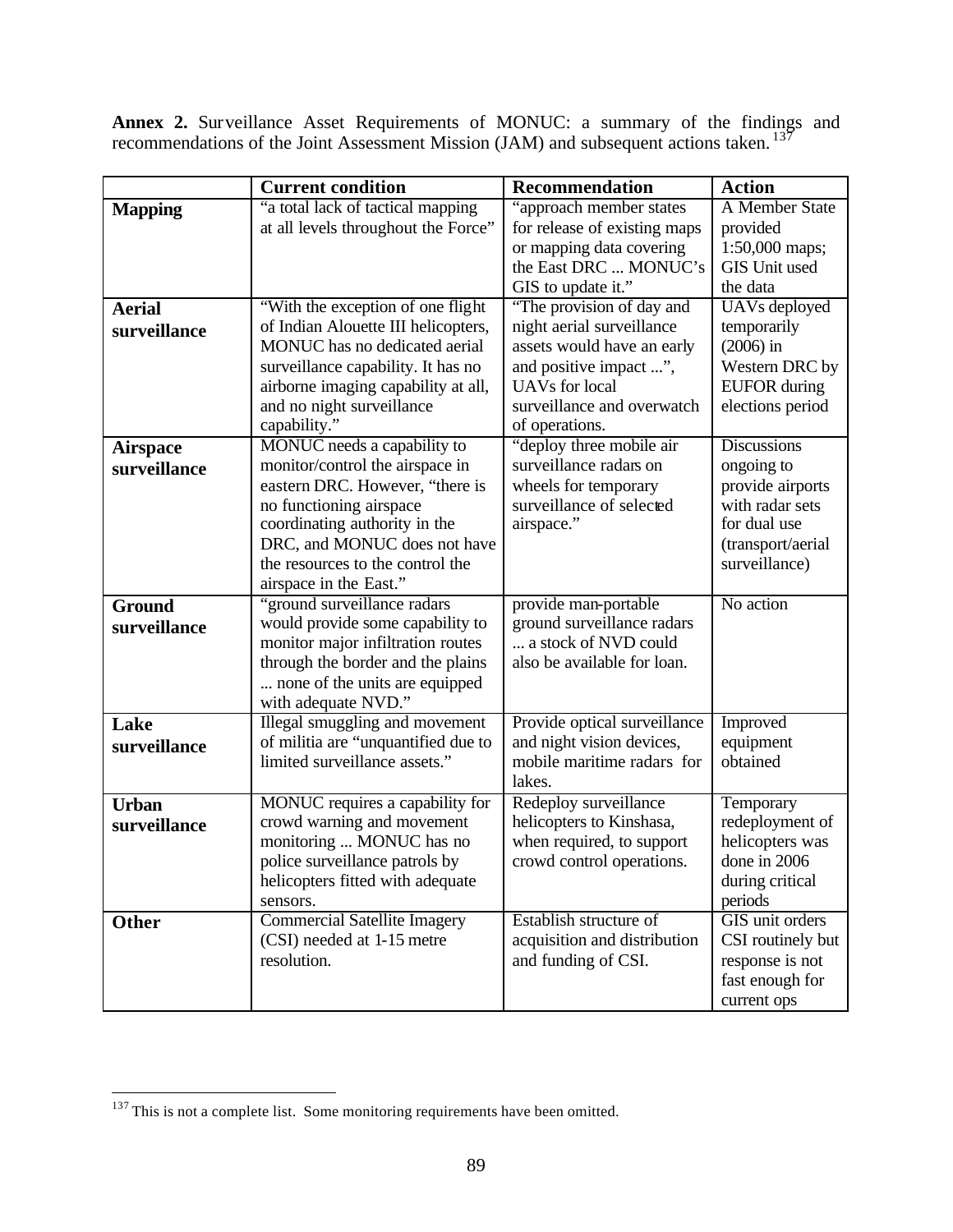| <b>TECHNOLOGY</b>                                                                                                                 | <b>QUANTITY MEASURED</b>                                                                                              | <b>EXAMPLES OF USE</b>                                                                                                 |  |
|-----------------------------------------------------------------------------------------------------------------------------------|-----------------------------------------------------------------------------------------------------------------------|------------------------------------------------------------------------------------------------------------------------|--|
| <b>Electromagnetic Sensing (Passive)</b>                                                                                          | Electromagnetic radiation, emitted or<br>reflected, of wavelength                                                     |                                                                                                                        |  |
| Visible light imaging (using film or<br>charge-coupled device (CCD))                                                              | $0.4 - 0.7 \,\mathrm{\upmu m}$                                                                                        | Photograph or video troops, tanks,<br>vehicles in a demilitarized zone                                                 |  |
| Infrared (IR) imaging (i.e., heat sensing)<br>Near infrared<br>Short wave (SWIR)<br>Mid wave (MWIR)<br>Long wave (LWIR) of far-IR | $0.7 - 1.4 \,\mu m$<br>$1.4 - 2.0 \,\mu m$<br>$3.0 - 5.0 \,\mu m$<br>$9.0 - 12.0 \,\mu m$                             | Locate operating vehicles, warm bodies<br>moving across cease-fire lines at night,<br>aid to patrols                   |  |
| Radiowave monitoring                                                                                                              | >30 cm (HF: 3-30 MHz;<br>VHF: 30-300 MHz)                                                                             | Receive and monitor radio<br>communications                                                                            |  |
| <b>Electromagnetic Sensing (Active)</b>                                                                                           | Electromagn etic radiation, originating<br>from the sensor system and reflected<br>by object, in the wavelength range |                                                                                                                        |  |
| LIDAR (LIght Detecting And Ranging)                                                                                               | $0.4 - 1.1 \mu m$                                                                                                     | Determine vehicle speed, location of<br>combatant's positions                                                          |  |
| RADAR (RAdio Detecting And Ranging)                                                                                               |                                                                                                                       |                                                                                                                        |  |
| Ground Surveillance Radar (GSR)                                                                                                   | 10-30 cm (X-band: 10 GHz; K-band:<br>24 GHz; Ka band: 33-36 GHz)                                                      | Detect person entering monitored zone                                                                                  |  |
| Ground Penetrating Radar (GPR)                                                                                                    | 2-10 m (30-150 MHz, typically)                                                                                        | Find buried weapons or mass graves                                                                                     |  |
| Doppler Radar                                                                                                                     | $0.1 - 100$ cm                                                                                                        | Determine vehicle speed                                                                                                |  |
| Synthetic Aperture Radar (SAR)                                                                                                    | $3-50$ cm                                                                                                             | Spot weapons and deployments, day<br>and night & in all weather conditions                                             |  |
| Aerial Surveillance Radar                                                                                                         | 3-50 cm (e.g.)                                                                                                        | Detect planes violating no-fly zones                                                                                   |  |
| X-Ray detection and imaging                                                                                                       | $0.03 - 3$ nm                                                                                                         | Identify weapons inside metal/wooden<br>cases or beneath personal clothing                                             |  |
| <b>Magnetic (and Quasi-Static Electric</b><br><b>Field)</b> Detection                                                             | Magnetic field perturbations due to<br>large ferromagnetic objects                                                    | Detection of mines in fields; vehicles<br>passing on roads                                                             |  |
| <b>Acoustic Wave Sensing</b>                                                                                                      |                                                                                                                       |                                                                                                                        |  |
| Seismic sensing (long-range) using a<br>seismograph                                                                               | Elastic waves traveling through<br>Earth's interior and along its surface                                             | Underground explosions (e.g., in<br>explosives testing and in mining)                                                  |  |
| Seismic detection (short-range) using a<br>geophone                                                                               | Elastic waves traveling along Earth's<br>surface                                                                      | Detect vehicle or combatant intrusion<br>into restricted areas                                                         |  |
| Sonar (SOund Navigation And Ranging)<br>detection                                                                                 | Acoustic waves, in water, of<br>wavelength 10 cm-1 km (passive)<br>$0.1 - 30$ cm (active)                             | Observe ship passage into restricted<br>areas or presence of sea-mines                                                 |  |
| Ultrasound probing                                                                                                                | Sound waves frequency >20 kHz                                                                                         | Probe artillery shells for chemical<br>weapons' agents                                                                 |  |
| Microphone                                                                                                                        | Sound waves in air of frequency<br>20Hz-20kHz (wavelength 1 cm-20m)                                                   | Determine which side/party fired first;<br>provide alert if tanks are traveling<br>along roads or removed from storage |  |
| <b>Pressure and Strain Sensing</b>                                                                                                | Pressure (or strain) applied on contact<br>with $\ldots$                                                              |                                                                                                                        |  |
| Strain sensitive cable                                                                                                            | a cable (fiber optic or piezoelectric<br>cable or pneumatic tube)                                                     | Detect vehicles moving on monitored<br>roads, e.g., before or near checkpoint                                          |  |
| Weight scale                                                                                                                      | plate                                                                                                                 | Weigh truck or tank passing atop scale<br>for sanctions monitoring                                                     |  |

|  |  | Annex 3. Possible sensing techniques for peacekeeping, categorized by type of signal detected |  |  |
|--|--|-----------------------------------------------------------------------------------------------|--|--|
|  |  |                                                                                               |  |  |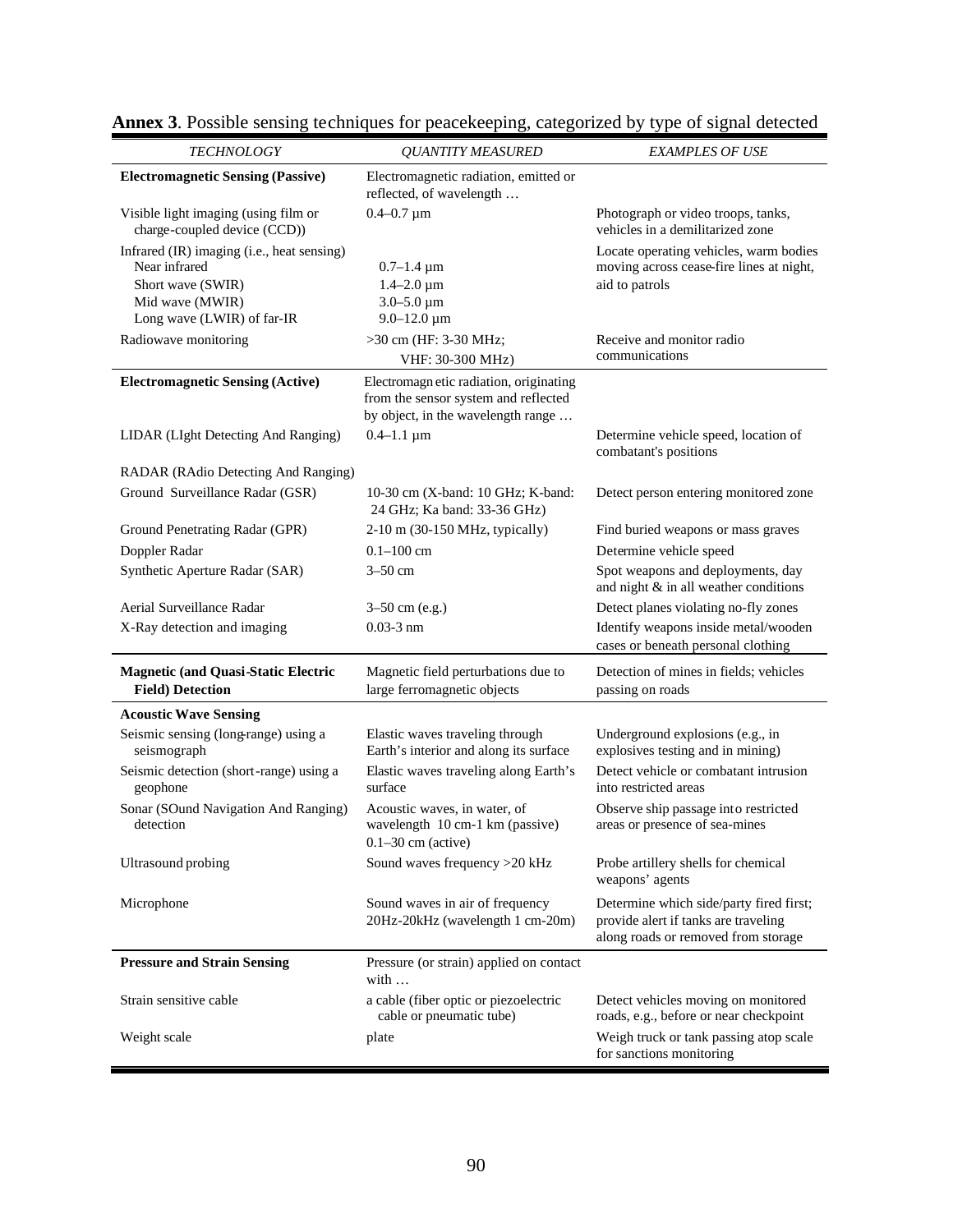|                             | <b>Benefits</b>                                                             |
|-----------------------------|-----------------------------------------------------------------------------|
| <b>Video monitors</b>       | - Supplements observation with the human eye                                |
| - Videocameras              | - Zoom capability for higher resolution                                     |
| - Web cameras               | - Monitor current conflict zones onsite, from air or a remote location      |
| - Closed-circuit            | - Spot approaching threats in daytime and illuminated areas at night (e.g., |
| Television                  | in UN compounds)                                                            |
| - Digital video             | - Verify commitments made in peace agreements, spot violations of           |
| networks                    | human rights                                                                |
| - Aerial and space-         | - Detect activities, incl. malicious acts, smuggling or sanctions evasion   |
| based                       | - Share imagery in real time or in reports                                  |
|                             | - Record events for future analysis or for use as evidence in commissions   |
|                             | or tribunals                                                                |
| Night-vision                | - As above but at night                                                     |
| - Image Intensifiers        | - Allows for night patrols and monitoring of illegal movements of arms      |
| - Thermal Imagers           | and personnel at night (incl. sanctions evasion and preparations for        |
|                             | attack)                                                                     |
|                             | - Thermal imagers can operate in complete darkness while Image              |
|                             | Intensifiers require some ambient light (e.g., moonlight)                   |
| <b>Motion detectors</b>     | - Detect approaching humans or vehicles, esp. at night                      |
|                             | - Activate cameras, illuminators and/or alarms                              |
| <b>Radars</b>               | - Day and night                                                             |
| - Air surveillance          | - All weather conditions                                                    |
| - Artillery locating        | - Detection and/or imaging of aircraft (ASR), ground vehicles or boats      |
| - Ground surveillance       | and individuals                                                             |
| - Ground penetrating        | - Locating the origins of artillery fire                                    |
| - Synthetic aperture        | - Discovery of buried weapons or mass graves (GPR)                          |
| - Marine                    | - Warning of oncoming storms or turbulence                                  |
| - Weather                   |                                                                             |
| X-ray machines              | - Examine baggage for dangerous/prohibited items such as weapons            |
| <b>Acoustic sensors</b>     | - Small arms fire detection and localization                                |
|                             | - Movement of persons or vehicles                                           |
| <b>Seismic sensors</b>      | - Geophones (for personnel/vehicle detection)                               |
|                             | - Seismic arrays (for explosion detection)                                  |
| <b>Chemical sensors</b>     | - Detect explosives                                                         |
| <b>Metal detectors</b>      | - Handheld wand to check for metallic weapons                               |
|                             | - Mine detector                                                             |
| <b>Pressure transducers</b> | - Intrusion alarms                                                          |
|                             | - Road monitor                                                              |
| <b>Radiowave</b>            | -Signal locating equipment                                                  |
| monitoring                  | - Radio scanners / signal monitoring                                        |
| <b>Positioning and</b>      | - Global Positioning System (GPS) to determine location of observer or of   |
| tracking systems            | distant objects (using laser range finders)                                 |
|                             | - Transponders and tags to relay position to remote monitors                |
|                             | - Radio-frequency identification (RFID) to identify equipment (incl.        |
|                             | stored weapons)                                                             |

Annex 4. Summary of the benefits of various monitoring technologies<sup>138</sup>

<sup>&</sup>lt;sup>138</sup> Other technologies, less likely to be used in peacekeeping, include: sonar, ultrasound, LIDAR, taut-wire fences, IR break-beam detectors, seals and tags. Nuclear detectors (Geiger counters) are needed only when nuclear materials present a danger.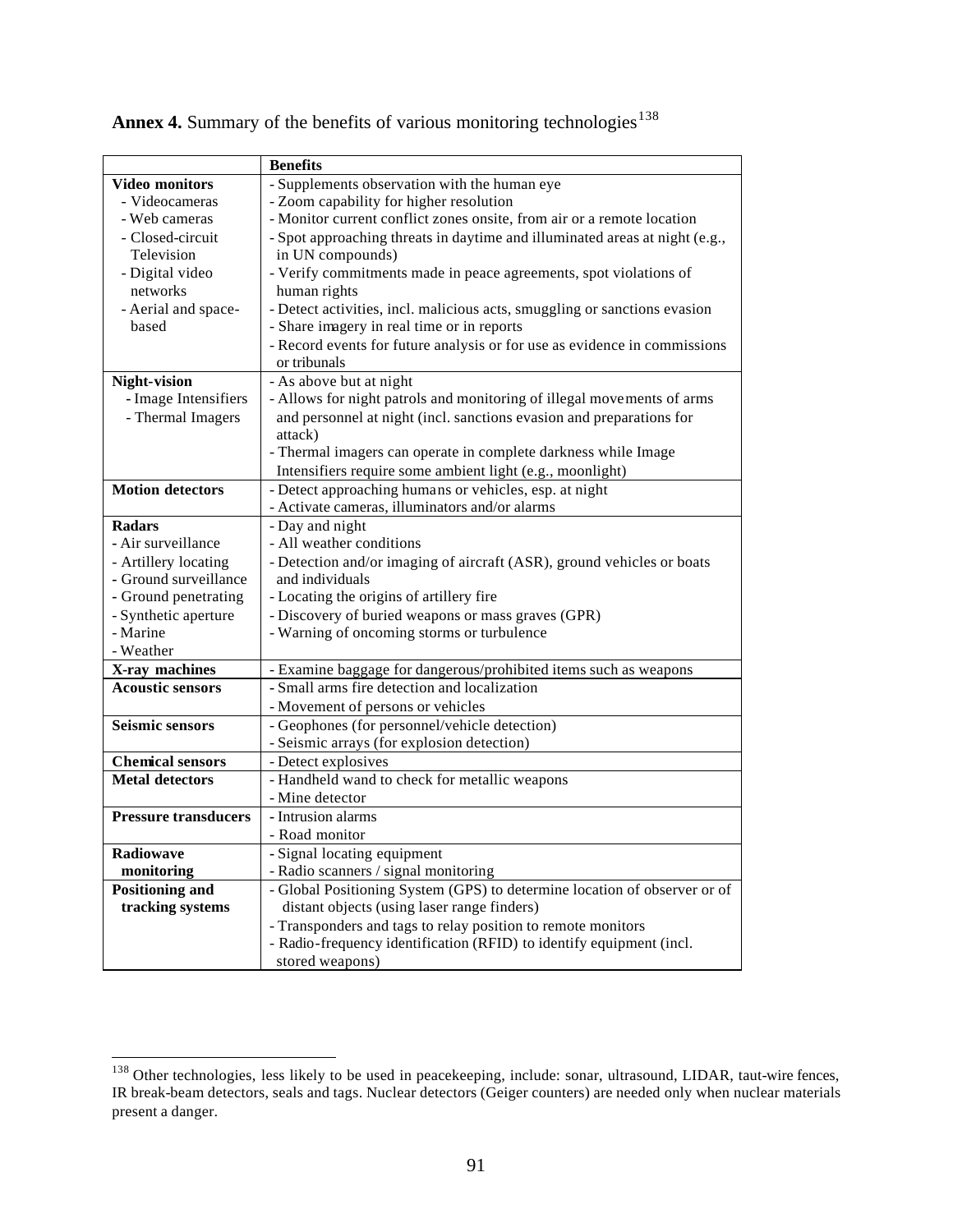|                    | <b>Types</b>          | <b>Current UN Activities</b>            | <b>Potential UN Activities</b>            |
|--------------------|-----------------------|-----------------------------------------|-------------------------------------------|
| <b>Video</b>       | Videocameras          | - Used only in an <i>ad hoc</i> fashion | - Use routinely on patrols and in         |
|                    |                       | in some missions                        | observation posts (OPs)                   |
|                    |                       | - Private equipment often               | - Use in an unattended fashion            |
|                    |                       | employed                                | - Specialized cameras in aircraft         |
|                    |                       | - No systematic plans, policies or      | - Record violations or rights abuses      |
|                    |                       | guidelines for use                      | - Maintain database of important clips    |
|                    |                       |                                         |                                           |
|                    | Closed-circuit        | - Used to protect UN premises           | - Remote viewing of hotspots and          |
|                    | television (CCTV)     |                                         | potential flashpoints                     |
| Night-vision       | - Image intensifiers  | - Few possessed and deployed in         | - FLIR in aircraft                        |
|                    |                       | insufficient numbers to missions        | - Facilitate night patrols and night      |
|                    |                       | - Inadequate COE standards              | operations                                |
|                    | - Thermal imaging     | - Not used, except in advanced          | - Night patrols                           |
|                    |                       | aircraft                                | - Border control                          |
| <b>Motion</b>      | - Intrusion alarms    | - Underexploited technology             | - Protection of refugee/UN camps          |
| detectors          |                       |                                         | - Automatic illuminators                  |
| <b>Radars</b>      | - Aerial surveillance | - Not used                              | - Synthetic aperture radar (SAR) for      |
|                    | radar                 |                                         | imaging from satellite and/or aircraft    |
|                    | - Artillery locating  | - Not used                              | - Determine the source of artillery fire  |
|                    | radar (ALR)           |                                         | - Remove UN personnel from fire           |
|                    | - Ground              | - Not used                              | - Discover underground weapons            |
|                    | penetrating radar     |                                         | caches                                    |
|                    | (GPR)                 |                                         | - Detect landmines and UXO                |
|                    | - Ground              | - Used in one mission (UNMIL)           | - Detect trespassers along line of        |
|                    | surveillance radar    |                                         | control or demilitarized zone             |
|                    | (GSR)                 |                                         | - Catch illegal smuggling or aggression   |
| X-ray              | - Baggage and         | - Used in entrances to some             | - Examine cargo                           |
| machines           | shipments             | buildings and airports                  | - Portable devices                        |
| <b>Acoustic</b>    | - Small arms fire     | - Not used (except makeshift)           | - Detect weapons being removed from       |
| sensors            | localization          |                                         | cantonment                                |
|                    | - Movement of         |                                         | - Identify source of rifle fire for early |
|                    | persons or vehicles   |                                         | warning and response                      |
| <b>Seismic</b>     | - Geophones/          | - Not used                              | - Detect persons or vehicles passing      |
| sensors            | seismometers          |                                         | over a certain area                       |
| <b>Chemical</b>    | - Explosives          | - Not used (except perhaps in           | - Detect weapons and ammunition           |
| sensors            | detector              | Middle East PKOs)                       |                                           |
|                    |                       |                                         |                                           |
| <b>Metal</b>       | - Handheld wand       | - Widely used for mine detection        | - Detect weapons and mines                |
| detectors          | - Mine detector       |                                         |                                           |
| <b>Electronic</b>  | - Signal locating     | - Not used systematically (except       | - For electronic counter measures, e.g.,  |
| monitors           | equipment             | in Congo 1960-64)                       | detection of bugs in UN officers or of    |
|                    | - Radio scanners /    |                                         | militia signals in jungles                |
|                    | signal monitoring     |                                         |                                           |
| <b>Positioning</b> | - Global Positioning  | - GPS used as both COE- and UN-         | - Real time tracking of vehicles          |
| and                | System (GPS)          | owned equipment                         | - Radio-frequency identification          |
| tracking           | - Transponders and    | - Carlog used in many missions          | (RFID) used to track weapons and          |
| systems            | tags                  | for UN vehicles                         | UN supplies                               |
| <b>Information</b> | - Geographical        | - GIS capabilities increasing           | - Systems allowing user interaction and   |
| analysis           | Information           | - Used for mapping                      | input                                     |
|                    | Systems (GIS)         | - JOC and JMAC structures               |                                           |
|                    | - Databases           | developing SOPs                         |                                           |

**Annex 5.** Summary of Current and Potential Monitoring Technology Use in UN Peacekeeping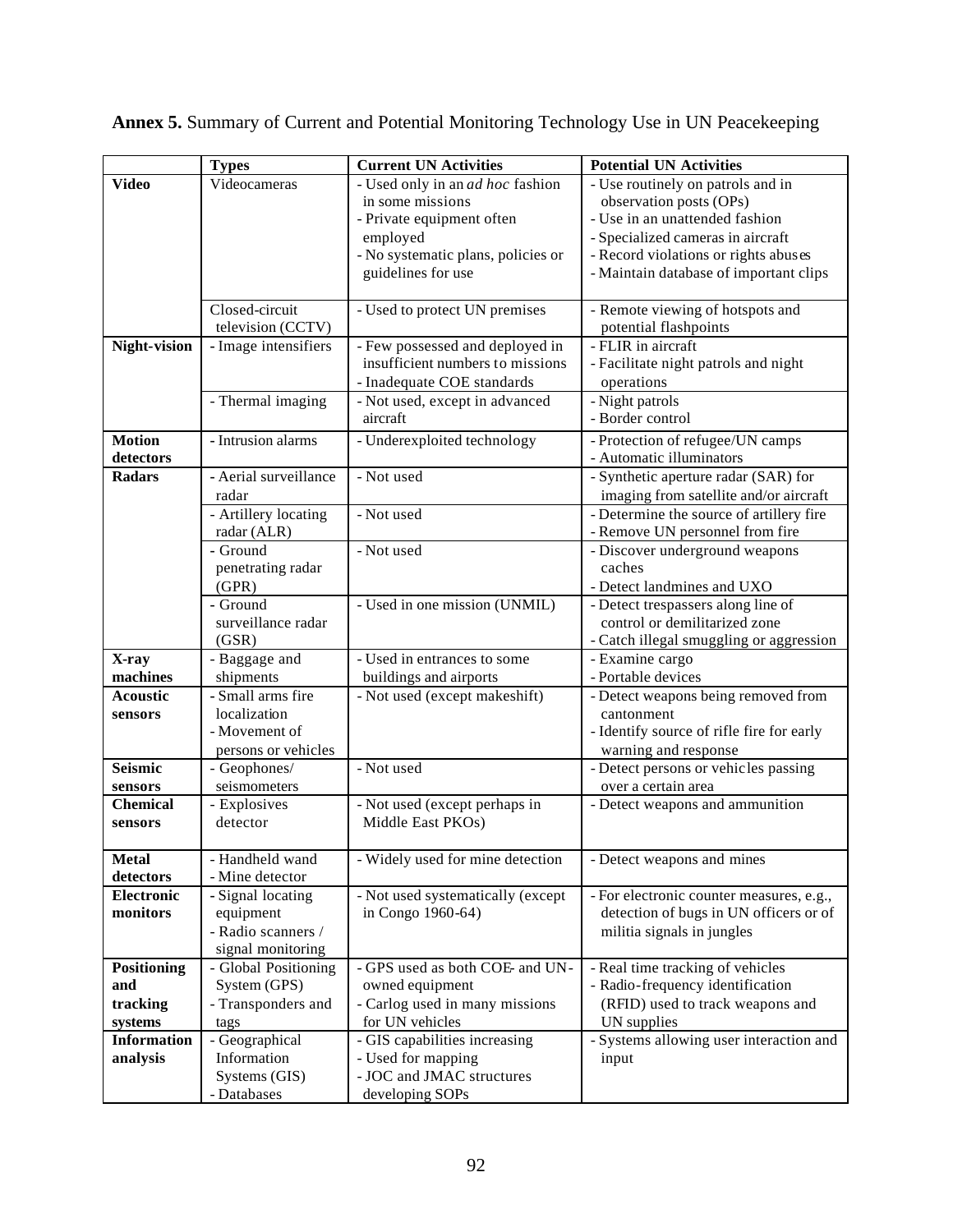## **Annex 6**. Characteristics of Rotary-Wing UAVs

Rotary-wing (helicopter) UAVs exist in a range from mini-UAV to tactical-UAVs. The tactical UAVs are mostly converted manned helicopter models with controls in place of the pilot's seat. Since few tactical UAVs are in existence, these are representative numbers.

|           | Mini-UAVs               | <b>Tactical-UAVs</b>                    |
|-----------|-------------------------|-----------------------------------------|
| Weight    | From $7.5$ to $95$ kg   | $500 \text{ kg}$                        |
| Range     | $5-10$ km               | Up to 400 km                            |
| Endurance | Up to $2 \text{ hr}$    | Up to $10 \text{ hr}$                   |
| Payload   | From $4.5$ to $25$ kg   | Up to $150 \text{ kg}$                  |
| Speed     | From $0$ to $80$ km/h   | Up to 200 Km/h                          |
| Cost      | Under \$100,000 per UAV | About \$350,000 per UAV                 |
| Examples  | SR200 VTOL UAV, STD-5   | Vigilante 502, Vigilante 496, Eagle Eye |
|           | Steadicopter, TAG M80   |                                         |

**Annex 7.** Contingent-Owned Equipment (COE) Shortfalls

The equipment that contingents bring to the field is inspected upon arrival, quarterly and upon departure to see if it meets the standards described in the COE manual. A verification report (VR) is issued after each inspection. The COE database contains VR from 2001 onwards. The database shows the level of shortfalls in each of the 25 categories of equipment, revealing the percentage of contingents unable to uphold the COE standards. The categories for Observation (night vision and positioning) and Identification (recording images) technology are among the top in the shortfall list. Most night-vision shortfalls are with the developing world contingents.

| <b>Equipment</b>                    | <b>Shortfall</b> | <b>Rank</b> |
|-------------------------------------|------------------|-------------|
| <b>Explosive Ordinance Disposal</b> | <b>18</b> %      |             |
| Positioning                         | 16               | 2           |
| Night vision                        | 16               | 3           |
| General observation                 | 13               |             |
| Level 1 Medical                     | 12               | 5           |
| Tenting                             | 11               |             |
| Catering                            |                  |             |
| <b>TEL</b>                          |                  |             |
| <b>HF</b> Radio                     |                  |             |
| Accommodation                       |                  |             |

Table A6.1. Equipment shortfalls (top 10 categories)

For comparison the average shortfall for all equipment types is 7%. Even these 12-16% shortfalls for monitoring equipment should be considered underestimates. COE inspectors tend to give many nations the benefit of the doubt, particularly since the COE manual is vague on observation and identification standards. In addition, some missions reduced the COE standard of night vision from the COE Manual range of 1,000 metres because few contingents are able to meet it.